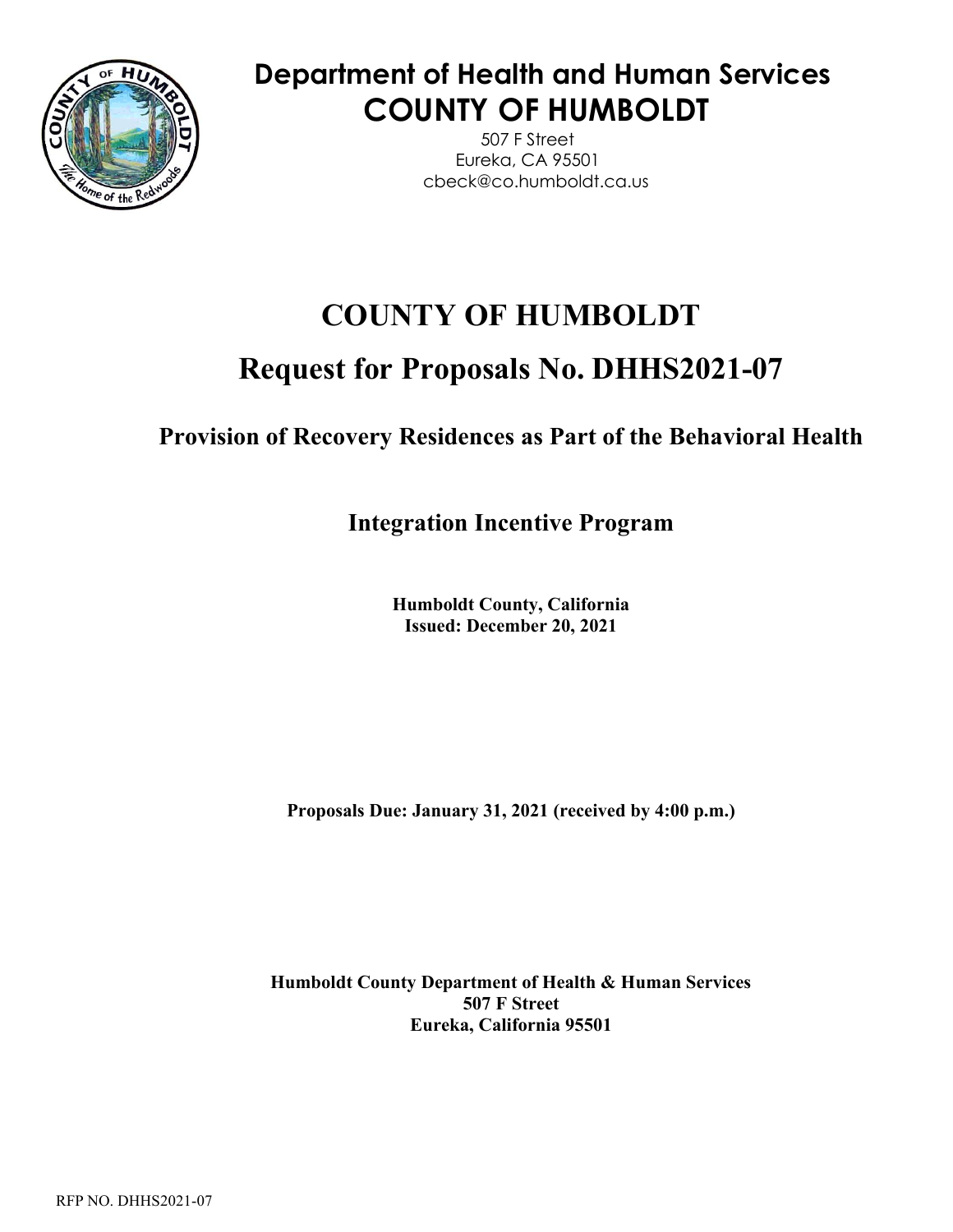### **TABLE OF CONTENTS**

| 1.0 | <b>DEFINITIONS:</b>                                              | $\mathbf{1}$     |
|-----|------------------------------------------------------------------|------------------|
|     | 1.1<br>Terms                                                     |                  |
|     | 1.2<br>Abbreviations                                             | $\mathbf{1}$     |
| 2.0 | <b>INTRODUCTION:</b>                                             | $\boldsymbol{2}$ |
|     | <b>Statement of Purpose</b><br>2.1                               | $\overline{c}$   |
|     | 2.2<br>Program Objectives and Priorities                         | $\overline{c}$   |
|     | <b>Selection Process</b><br>2.3                                  | $\overline{2}$   |
| 3.0 | <b>PRELIMINARY SCOPE OF SERVICES:</b>                            | $\boldsymbol{2}$ |
|     | Outline of Anticipated Services<br>3.1                           | $\overline{c}$   |
|     | 3.2<br><b>Project Development</b>                                | $\mathfrak{Z}$   |
| 4.0 | <b>REQUIREMENTS STATEMENT:</b>                                   | 3                |
|     | <b>Eligibility Requirements</b><br>4.1                           | 3                |
|     | Performance Standards<br>4.2                                     | $\overline{4}$   |
| 5.0 | <b>SCHEDULE OF EVENTS:</b>                                       | 5                |
| 6.0 | <b>GENERAL REQUIREMENTS AND INFORMATION REGARDING PROPOSALS:</b> | 6                |
|     | Proposal Submission<br>6.1                                       | 6                |
|     | 6.2<br>Withdrawal of Submitted Proposals                         | 6                |
|     | 6.3<br>Proposal Modification                                     | 6                |
|     | Proposer Investigations<br>6.4                                   | 6                |
|     | <b>Public Records and Trade Secrets</b><br>6.5                   | 6                |
|     | Conflict of Interest<br>6.6                                      | $\sqrt{ }$       |
|     | 6.7<br>Expenses Incurred in Preparing Proposals                  | $\sqrt{ }$       |
|     | 6.8<br><b>Right to Reject Proposals</b>                          | $\overline{7}$   |
| 7.0 | <b>REQUIRED FORMAT OF PROPOSALS:</b>                             | 7                |
|     | General Instructions and Information<br>7.1                      | $\sqrt{ }$       |
|     | 7.2<br><b>Introductory Letter</b>                                | $\,$ $\,$        |
|     | 7.3<br>Signature Affidavit                                       | 8                |
|     | 7.4<br>Table of Contents                                         | $\,8\,$          |
|     | Professional Profile<br>7.5                                      | 8                |
|     | Project Description<br>7.6                                       | 10               |
|     | 7.7<br>Cost Proposal                                             | 11               |
|     | 7.8<br>Supplemental Documentation                                | 11               |
|     | References<br>7.9                                                | 11               |
|     | Evidence of Insurability and Business Licenses<br>7.10           | 12               |
|     | 7.11<br>Exceptions, Objections and Requested Changes             | 12               |
|     | 7.12<br><b>Required Attachments</b>                              | 12               |
| 8.0 | <b>MODIFICATION OF THE RFP PROCESS:</b>                          | 13               |
|     | Requests for Clarification or Correction<br>8.1                  | 13               |
|     | 8.2<br>Addenda                                                   | 13               |
| 9.0 | <b>EVALUATION CRITERIA AND SELECTION PROCESS:</b>                | 13               |
|     |                                                                  |                  |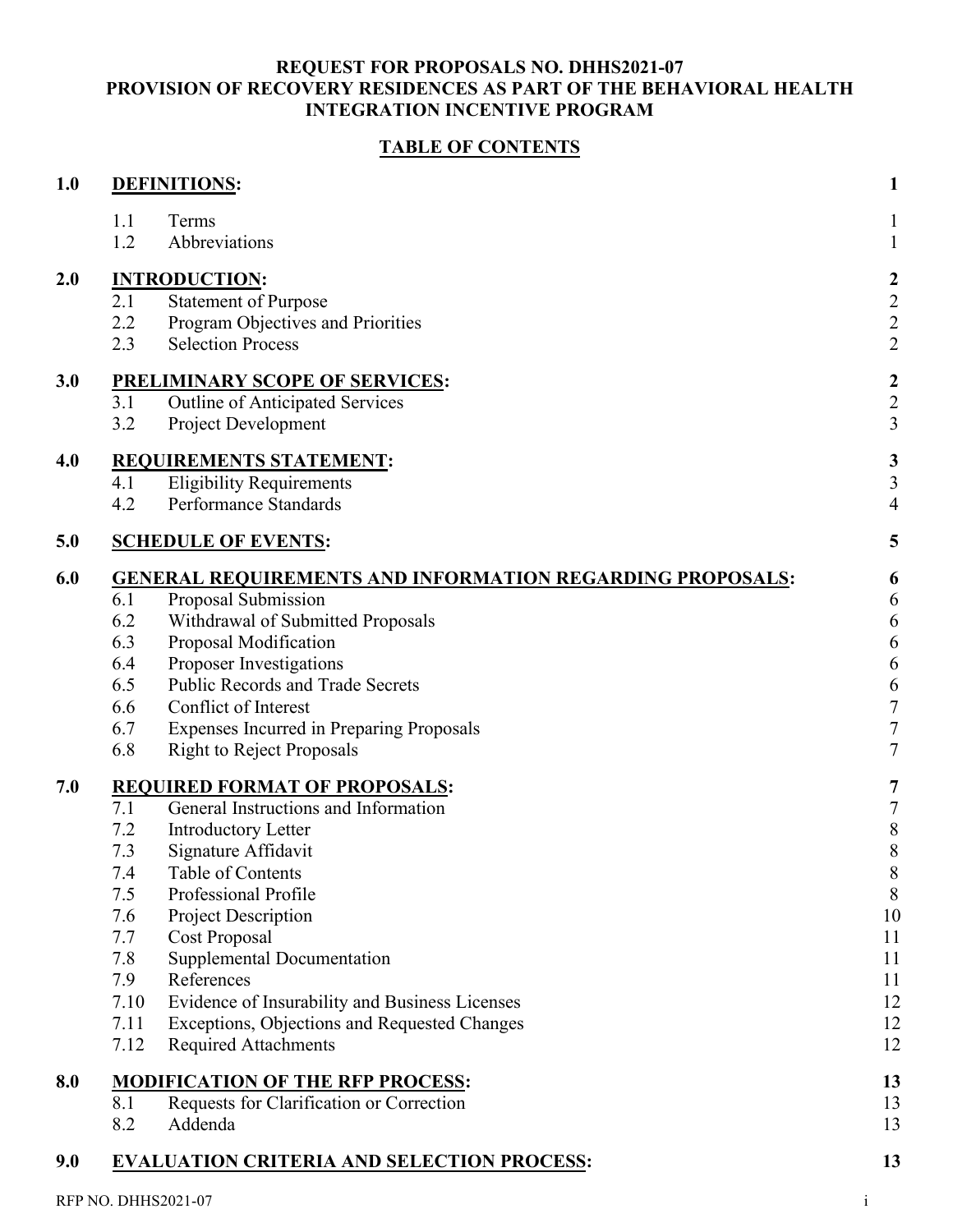| <b>10.0</b>                         |      | <b>CONTRACT DEVELOPMENT:</b>                  | 14 |
|-------------------------------------|------|-----------------------------------------------|----|
|                                     | 10.1 | <b>Contract Negotiation Process</b>           | 14 |
|                                     | 10.2 | <b>Scoping Meetings</b>                       | 14 |
|                                     |      | 10.3 Award of Professional Services Agreement | 14 |
|                                     | 10.4 | <b>Contractual Requirements</b>               | 15 |
| <b>11.0</b>                         |      | <b>CANCELATION OF THE RFP PROCESS:</b>        |    |
|                                     |      | <b>ATTACHMENTS:</b>                           |    |
|                                     |      | Attachment $A -$ Signature Affidavit          | 18 |
| Attachment B - Reference Data Sheet |      |                                               | 19 |

Attachment C – Humboldt County Recovery Residence Standards and Guidelines 21 Attachment D – Sample Professional Services Agreement 31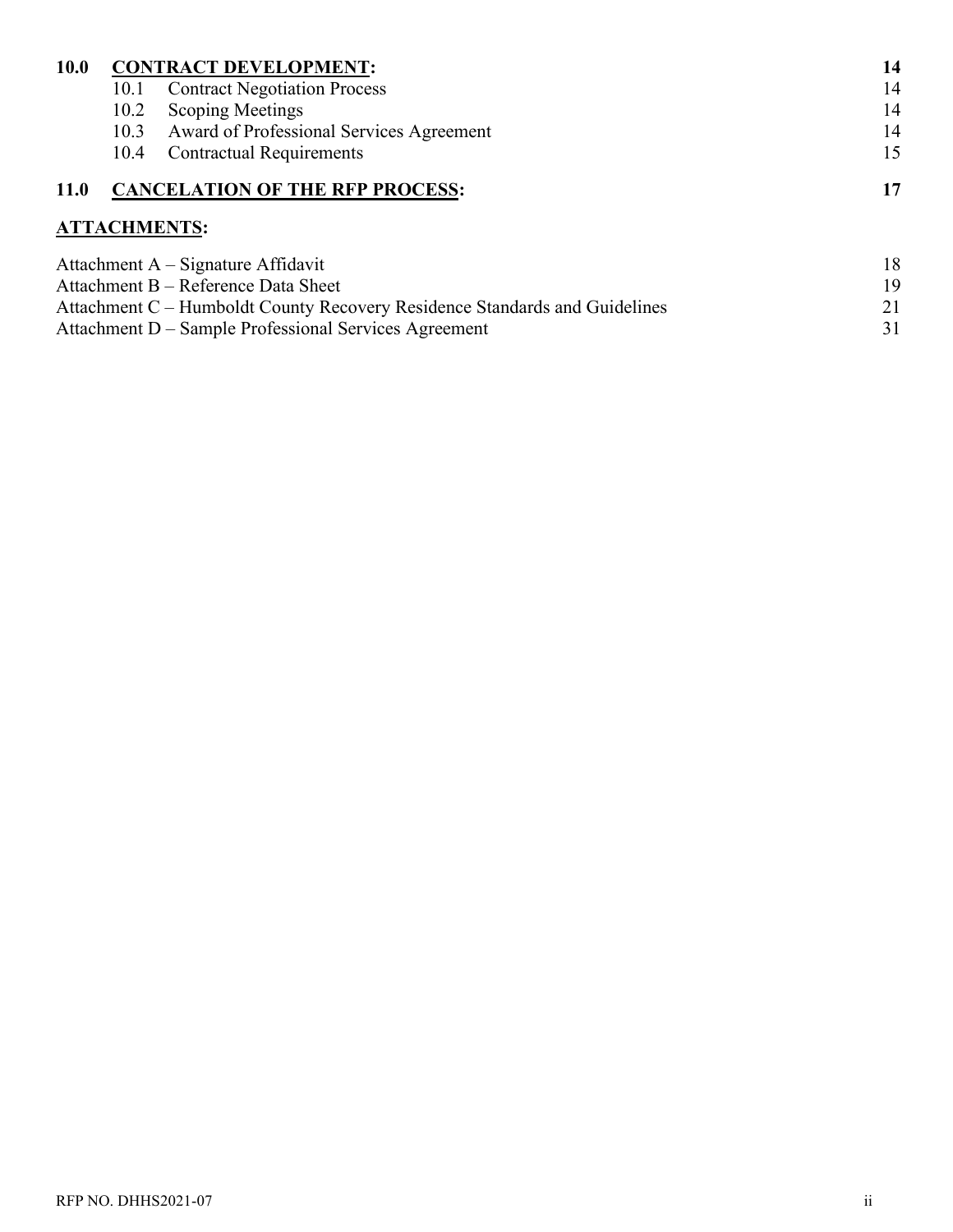#### **1.0 DEFINITIONS:**

#### **1.1 Terms:**

- **A. Addenda.** As used herein, the term "Addenda" refers to an amendment or modification to this Request for Proposals.
- **B. County.** As used herein, the term "County" refers to the County of Humboldt, a political subdivision of the State of California, acting through its Department of Health and Human Services – Behavioral Health.
- **C. Professional Services Agreement.** As used herein, the term "Professional Services Agreement" refers to the contract awarded to the Successful Proposer regarding the provision of separate safe, clean and stable low barrier social model housing in which skills vital for sustaining recovery from substance use are practiced in a residential setting, for men, women and/or transition-aged youth who have been diagnosed with opioid use disorder and are experiencing homelessness, as part of the Behavioral Health Integration Incentive Program.
- **D. Proposal.** As used herein, the term "Proposal" refers to an offer submitted in accordance with this Request for Proposals to provide separate safe, clean and stable low barrier social model housing in which skills vital for sustaining recovery from substance use are practiced in a residential setting, for men, women and/or transition-aged youth who have been diagnosed with opioid use disorder and are experiencing homelessness, as part of the Behavioral Health Integration Incentive Program for a specified sum of money.
- **E. Proposer.** As used herein, the term "Proposer" refers to any organization submitting a Proposal in response to this Request for Proposals.
- **F. Recovery Residence.** As used herein, the term "Recovery Residence" refers to safe, clean and stable low barrier social model housing in which skills vital for sustaining recovery from substance use are practiced in a residential setting.
- **G. Successful Proposer.** As used herein, the term "Successful Proposer" refers to the organization that the County selects to enter into a final Professional Services Agreement with after the evaluation and selection processes set forth in this Request for Proposals have been completed.
- **H. Target Populations.** As used herein, the term "Target Populations" refers to men, women and transition-aged youth between eighteen (18) to twenty-six (26) years of age who have been diagnosed with opioid use disorder and are experiencing homelessness.

#### **1.2 Abbreviations:**

- **A. C.F.R.** As used herein, the abbreviation "C.F.R." refers to the United States Code of Federal Regulations.
- **B. DHHS – Behavioral Health.** As used herein, the abbreviation "DHHS Behavioral Health" refers to the Behavioral Health division of the Humboldt County Department of Health and Human Services.
- **C. RFP.** As used herein, the abbreviation "RFP" refers to this Request for Proposals for the provision of separate safe, clean and stable low barrier social model housing in which skills vital for sustaining recovery from substance use are practiced in a residential setting, for men, women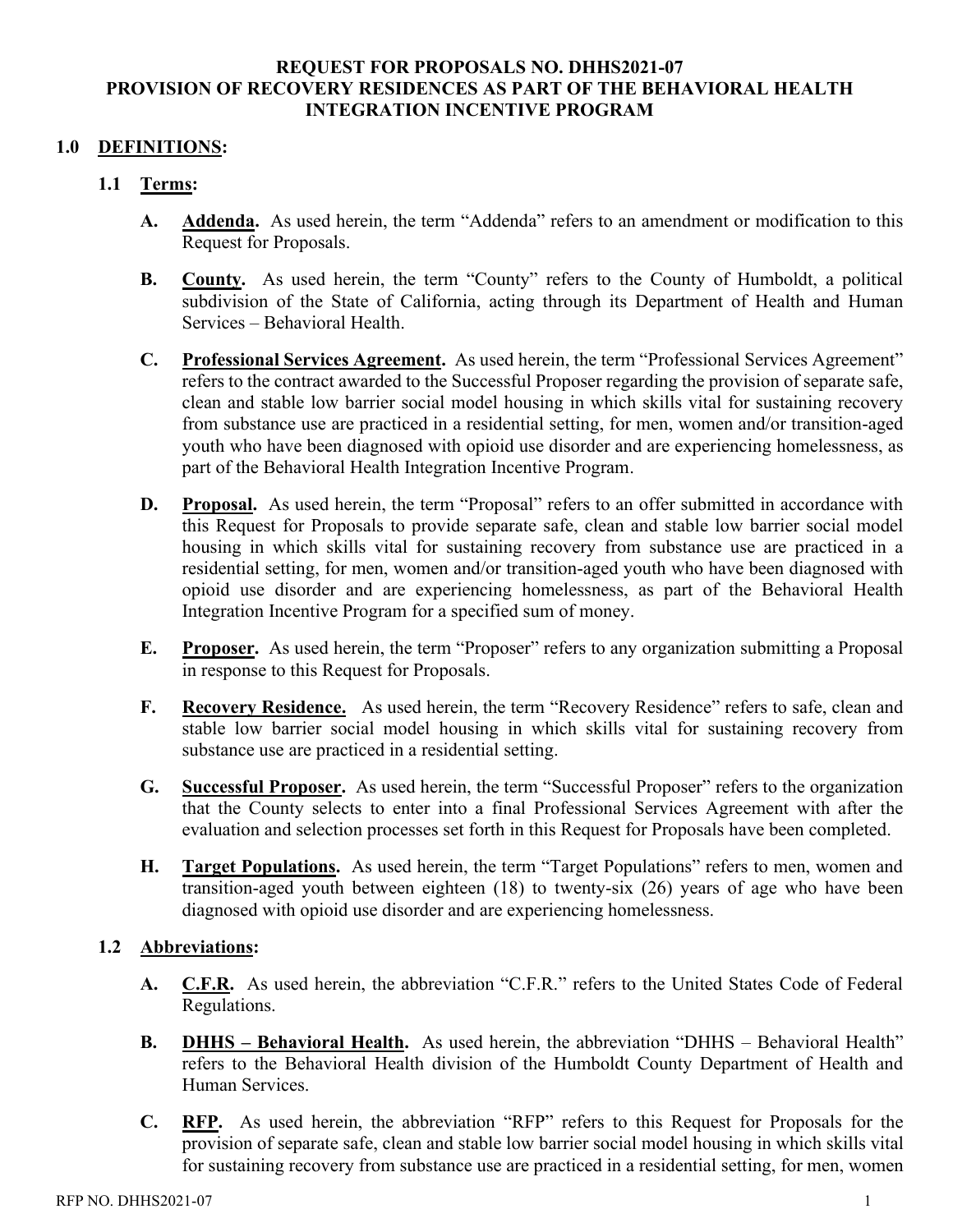and/or transition-aged youth who have been diagnosed with opioid use disorder and are experiencing homelessness, as part of the Behavioral Health Integration Incentive Program.

#### **2.0 INTRODUCTION:**

#### **2.1 Statement of Purpose:**

The County of Humboldt ("County"), by and through its Department of Health and Human Services – Behavioral Health ("DHHS – Behavioral Health"), is issuing this Request for Proposals ("RFP") to solicit Proposals from qualified organizations to provide separate safe, clean and stable low barrier social model housing in which skills vital for sustaining recovery from substance use are practiced in a residential setting ("Recovery Residences"), for men, women and/or transition-aged youth who have been diagnosed with opioid use disorder and are experiencing homelessness ("Target Populations"), as part of the Behavioral Health Integration Incentive Program. Each Successful Proposer must have the ability to provide Recovery Residence(s) equivalent to those set forth in this RFP in accordance with the requirements, specifications and protocols contained herein. This RFP is a non-binding solicitation for the provision of Recovery Residence(s) and may be canceled by the County at any time.

#### **2.2 Program Objectives and Priorities:**

The Behavioral Health Integration Incentive Program is designed to improve physical and behavioral health outcomes, care delivery efficiency and client experience by establishing or expanding fully integrated care using culturally and linguistically appropriate teams with expertise in primary care, substance use disorder conditions and mental health conditions who deliver coordinated comprehensive care. The provision of Recovery Residence(s) pursuant to the terms and conditions of the final Professional Services Agreement(s) resulting from this RFP process is intended to address the housing needs of participants while accessing substance use disorder treatment as part of the Behavioral Health Integration Incentive Program.

#### **2.3 Selection Process:**

Information received as part of the Proposals submitted in response to this RFP shall be objectively evaluated by the County to identify the Proposers that are best qualified to provide the Recovery Residences set forth herein. At the conclusion of the review, evaluation, selection, contract negotiation and approval processes set forth in this RFP, final Professional Services Agreement(s) pertaining to the provision of the Recovery Residences set forth herein will be awarded to the Successful Proposer(s). It is anticipated that the final Professional Services Agreement(s) resulting from this RFP process will begin on May 10, 2022 and expire on December 31, 2022 unless sooner terminated as set forth therein or extended through a duly executed written amendment thereto.

#### **3.0 PRELIMINARY SCOPE OF SERVICES:**

#### **3.1 Outline of Anticipated Services:**

The outline of anticipated services set forth in this RFP is for the primary purpose of allowing the County to compare Proposals. The precise scope of services that will be incorporated into the final Professional Services Agreement(s) resulting from this RFP process shall be the subject of negotiations between the County and the Successful Proposer(s).

**A. Provision of Recovery Residences.** The Successful Proposer(s) shall be required to provide, in accordance with any and all applicable local, state and federal laws, regulations, policies, procedures and standards, including, without limitation, any and all applicable provisions of the County's Recovery Residence standards and guidelines, which are attached hereto as Attachment C – Humboldt County Recovery Residence Standards and Guidelines and incorporated herein by reference as if set forth in full, Recovery Residence(s) for up to eight (8) eligible members of each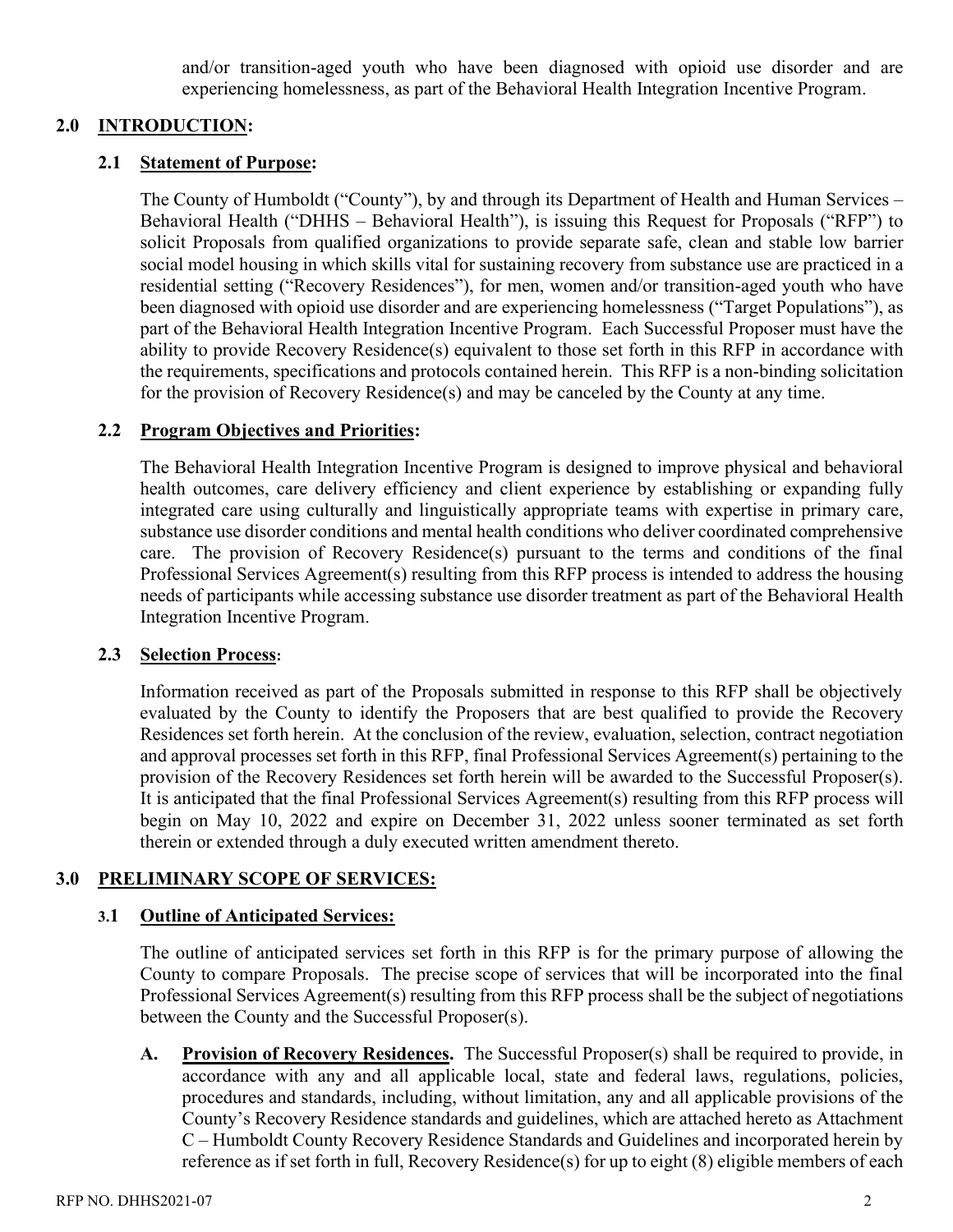Target Population that will be served thereby. Each Recovery Residence provided pursuant to the terms and conditions of the final Professional Services Agreement(s) resulting from this RFP process shall be free from external indicators identifying residents as in recovery from substance use and include, without limitation, personal living quarters, a shared kitchen space and a common dwelling area that are free from alcohol and other drugs. Individuals residing at the Recovery Residence(s) provided pursuant to the terms and conditions of the final Professional Services Agreement(s) resulting from this RFP process shall attend an orientation and receive, and agree to abide by, a policy and procedure manual and residential agreement which set forth any and all applicable expectations, rules, policies and procedures, including, without limitation, attendance at house meetings, participation in peer-run support groups and activities and involvement with treatment services as managed by the Behavioral Health Integration Incentive Program Substance Use Navigator.

**B. Provision of Supportive Services.** The Successful Proposer(s) shall be required to provide, in accordance with any and all applicable local, state and federal laws, regulations, policies, procedures and standards, including, without limitation, any and all applicable provisions of the County's Recovery Residence standards and guidelines, culturally and linguistically appropriate supportive services that are designed to assist residents with participation in the Behavioral Health Integration Incentive Program. The types of supportive services that the Successful Proposer(s) will be required to provide pursuant to the terms and conditions of the final Professional Services Agreement(s) resulting from this RFP process shall include, without limitation, establishing and maintaining regular communication with the Behavioral Health Integration Incentive Program Substance Use Navigator regarding resident needs, overseeing house activities, such as cooking, laundry, housecleaning and yardwork, supervising residents, as needed, upholding any and all applicable house rules, policies and procedures, including, but not limited to, ensuring adherence to parking restrictions, and maintaining any and all appropriate records, reports and information.

## **3.2 Project Development:**

The County anticipates that the Successful Proposer(s) will work together with DHHS – Behavioral Health to plan, and organize information pertaining to, the provision of Recovery Residence(s) as part of the Behavioral Health Integration Incentive Program, including, without limitation, participating in planning sessions and regular meetings. The Successful Proposer(s) will be expected to maintain timely and regular communication with the DHHS – Behavioral Health, and other County agencies, throughout the term of the final Professional Services Agreement(s) resulting from this RFP process.

## **4.0 REQUIREMENTS STATEMENT:**

## **4.1 Eligibility Requirements:**

- **A. Mandatory Qualifications.** In order for Proposals to be considered for award of a Professional Services Agreement pursuant to this RFP process, all of the following conditions must be satisfied:
	- **1.** Proposers must have extensive knowledge of, and the ability to comply with, any and all local, state and federal laws, regulations, policies, procedures and standards applicable to the provision of Recovery Residences equivalent to those set forth in this RFP, including, without limitation, any and all applicable provisions of the County's Recovery Residence standards and guidelines.
	- **2.** Proposers must possess, or have the ability to obtain, any and all resources necessary to provide Recovery Residence(s) equivalent to those set forth in this RFP.
	- **3.** Proposers must employ an adequate number of qualified professional staff to ensure the efficient and effective provision of Recovery Residence(s) equivalent to those set forth in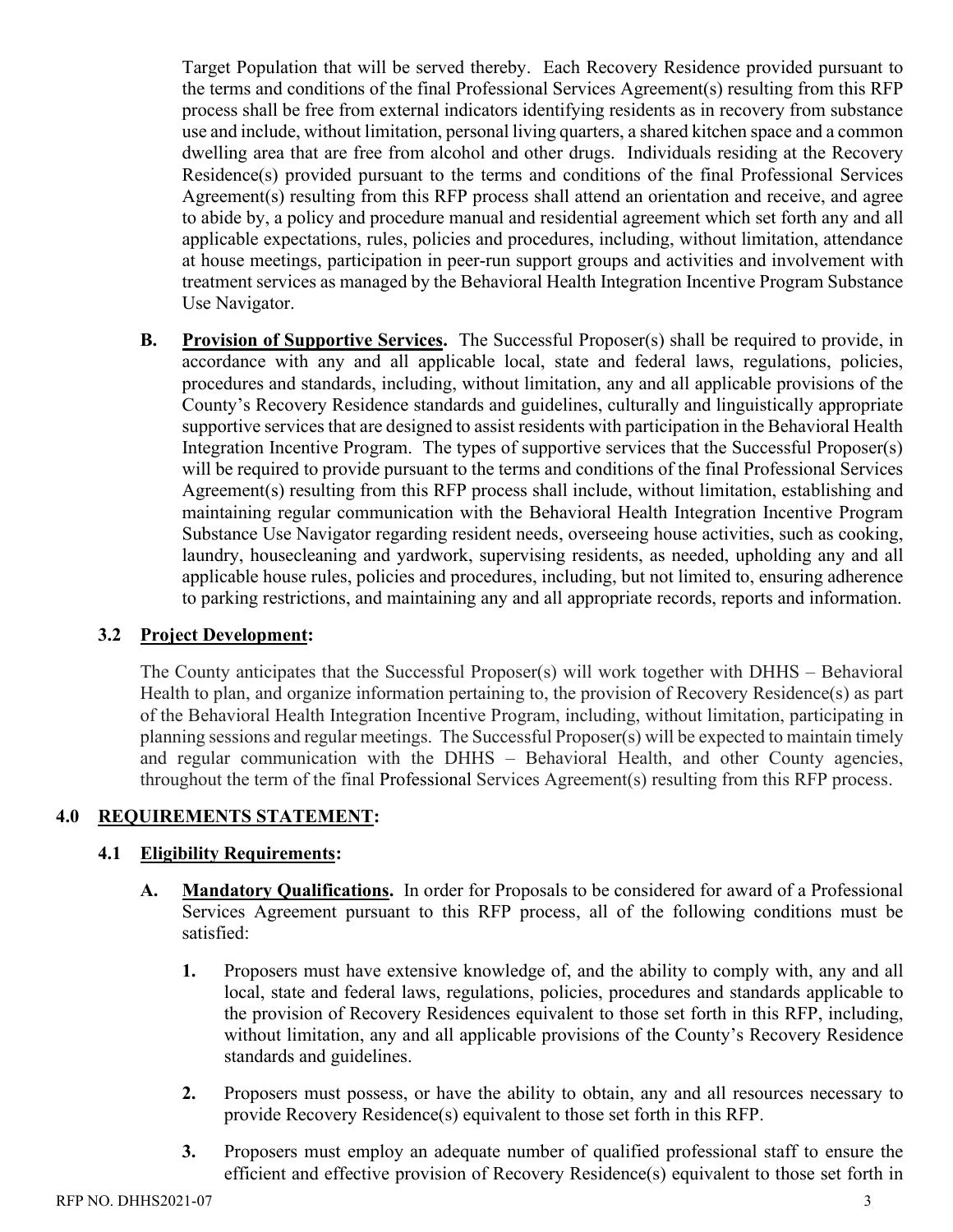this RFP in accordance with the terms and conditions of the sample Professional Services Agreement that is attached hereto as Attachment D – Sample Professional Services Agreement and incorporated herein by reference as if set forth in full.

- **4.** Proposers must possess adequate documentation that any and all personnel that will be responsible for operating the Recovery Residence(s) provided pursuant to the terms and conditions of the final Professional Services Agreement(s) resulting from this RFP process have completed any and all required criminal background checks, drug screens and other related processes in accordance with any and all applicable local, state and federal laws, regulations, policies, procedures and standards, including, without limitation, any and all applicable provisions of the County's Recovery Residence standards and guidelines.
- **5.** Proposers must not have a record of unsatisfactory performance, lack of integrity or poor business ethics.
- **6.** Proposers must have the ability to adjust their data collection, reporting and audit practices in order to meet the requirements set forth in this RFP and the sample Professional Services Agreement attached hereto.
- **B. Preferred Qualifications.** Proposals which demonstrate that all, or a portion, of the following conditions have been satisfied will be given preference over those that do not:
	- **1.** The Proposer has at least (1) year of experience providing Recovery Residences equivalent to those set forth in this RFP.
	- **2.** The Proposer has the ability to start providing Recovery Residence(s) equivalent to those set forth in this RFP on or before May 10, 2022.
	- **3.** The Proposer has extensive experience implementing evidence-based, trauma-informed and culturally and linguistically responsive practices in relation to the provision of Recovery Residences equivalent to those set forth in this RFP.
- **C. Licensure, Certification and Accreditation Requirements.** In order to be considered for award of a Professional Services Agreement pursuant to this RFP process, Proposers must be in compliance with any and all applicable local, state and federal licensure, certification and accreditation requirements at the time of contract execution.

# **4.2 Performance Standards:**

# **A. General Duties and Obligations of the Successful Proposer(s).**

- **1.** The Successful Proposer(s) shall ensure that the Recovery Residence(s) required pursuant to the terms and conditions of the final Professional Services Agreement(s) resulting from this RFP process are provided by qualified, efficient and discreet personnel in strict accordance with any and all applicable local, state and federal, laws, regulations, policies, procedures and standards, including, without limitation, any and all applicable provisions of the County's Recovery Residence standards and guidelines.
- **2.** The Successful Proposer(s) will have the sole responsibility of paying the salaries, taxes and all other expenses relating to all staff and personnel employed thereby. Any and all staff and personnel responsible for operating the Recovery Residence(s) provided pursuant to the terms and conditions of the final Professional Services Agreement(s) resulting from this RFP process shall be employed by, and subject to the direct supervision and control of, the Successful Proposer(s).
- **3.** The Successful Proposer(s) shall be available to confer with DHHS Behavioral Health staff regarding the provision and operation of the Recovery Residence(s) provided pursuant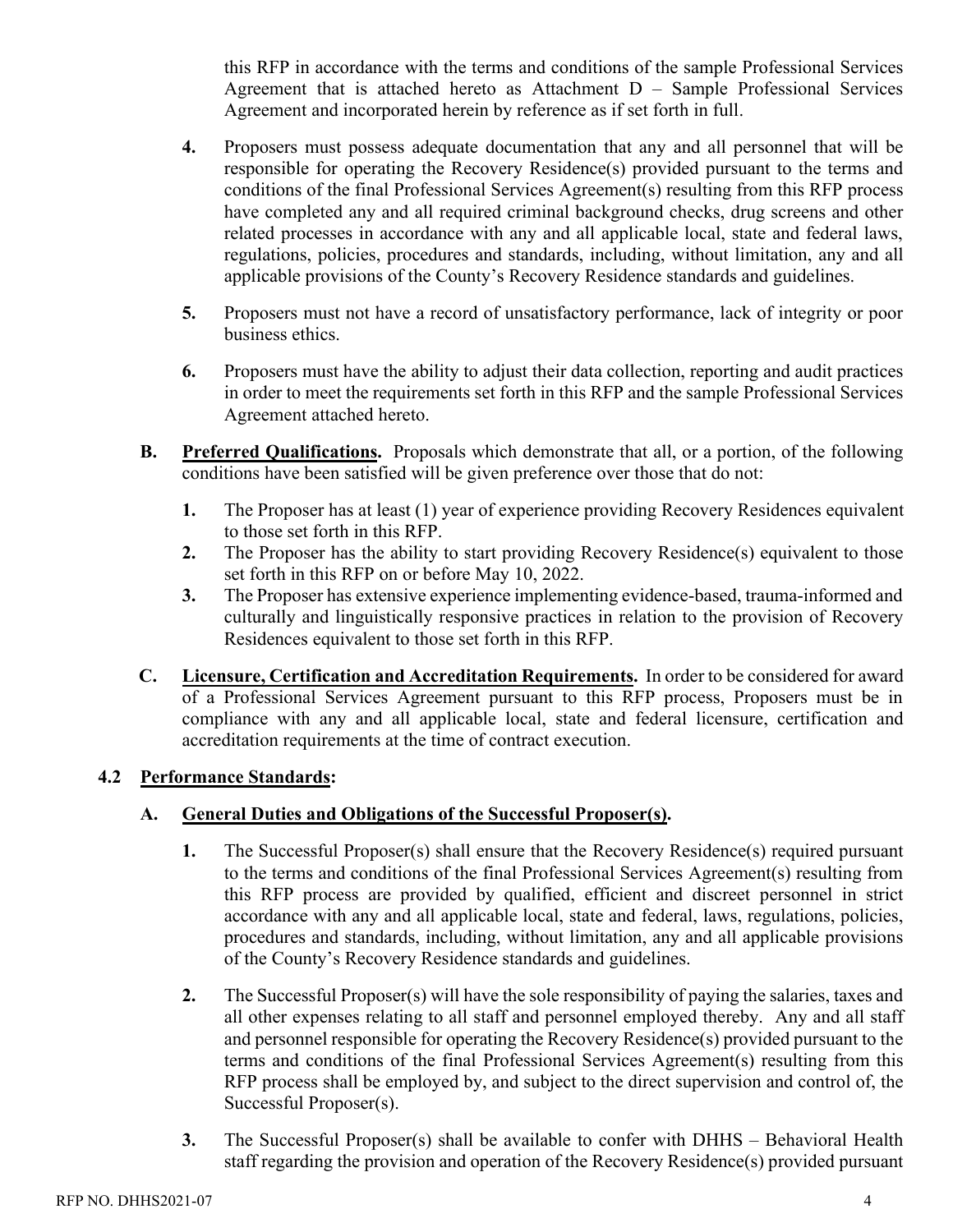to the terms and conditions of the final Professional Services Agreement(s) resulting from this RFP process.

## **B. Confidentiality Requirements.**

- **1.** The Successful Proposer(s) shall not access any confidential personally identifiable information, except as is absolutely necessary in the course of operating the Recovery Residence(s) provided pursuant to the terms and conditions of the final Professional Services Agreement(s) resulting from this RFP process.
- **2.** The Successful Proposer(s) shall not disclose, except as required by law, any confidential personally identifiable information obtained through the operation of the Recovery Residence(s) provided pursuant to the terms and conditions of the final Professional Services Agreement(s) resulting from this RFP process.
- **3.** The Successful Proposer(s) shall not access any confidential proprietary information, records or reports, including, without limitation, information, records or reports which concerns DHHS – Behavioral Health's treatment methods, operations and costs, except as absolutely necessary in the course of operating the Recovery Residence(s) provided pursuant to the terms and conditions of the final Professional Services Agreement(s) resulting from this RFP process.
- **4.** The Successful Proposer(s) shall not disclose, except as required by law, any confidential proprietary information obtained through the operation of the Recovery Residence(s) provided pursuant to the terms and conditions of the final Professional Services Agreement(s) resulting from this RFP process without first obtaining DHHS – Behavioral Health's express written consent.

## **5.0 SCHEDULE OF EVENTS:**

The following schedule of events represents the County's best estimate of the schedule that will be followed with regard to this RFP process. Unless otherwise specified, the time of day for the following events shall be between 8:00 a.m. and 5:00 p.m. Pacific Standard Time. The County hereby reserves the right to adjust this tentative schedule as it deems necessary, including, without limitation, extending the deadline for submission of Proposals. Notification of any adjustment to the following schedule of events shall be provided to all Proposers.

| <b>EVENT</b>                                      | <b>DATE</b>                 |
|---------------------------------------------------|-----------------------------|
| RFP Issued by County:                             | December 20, 2021           |
| Deadline for Submission of Written Questions:     | January 3, 2022             |
| Deadline for Responses to Questions:              | January 10, 2022            |
| Deadline to Submit Proposals:                     | January 31, 2022, 4:00 p.m. |
| <b>Completion of Proposal Evaluation Process:</b> | February 15, 2022           |
| Completion of the Contract Development Process:   | May 1, 2022                 |
| Recommendation of Award to Board of Supervisors:  | May 10, 2022                |
| <b>Contract Start Date:</b>                       | May 10, 2022                |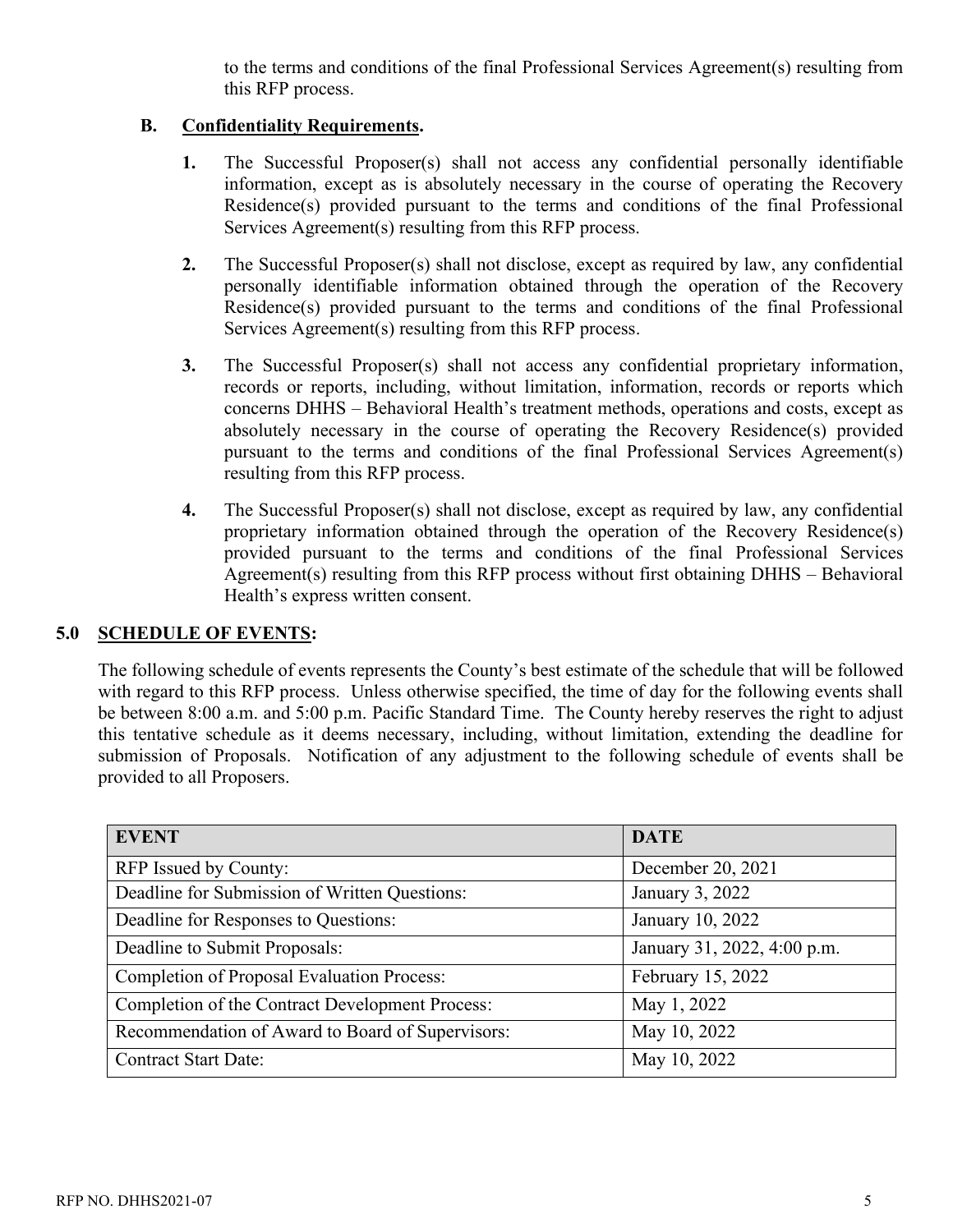## **6.0 GENERAL REQUIREMENTS AND INFORMATION REGARDING PROPOSALS:**

#### **6.1 Proposal Submission:**

Proposers shall prepare and submit one (1) original Proposal and one (1) electronic copy thereof, in PDF format on a flash drive, by **4:00 p.m. Pacific Standard Time**, **January 31, 2022**. Proposals shall be signed by an authorized representative of the Proposer, and placed in a sealed envelope clearly marked as "RFP No. DHHS2021-07" along with the name and address of the Proposer and the closing date and time for submission of Proposals. Proposals that are unsigned, or signed by an individual not authorized to bind the Proposer, will be rejected. Proposals shall be mailed to the following address:

COUNTY: Humboldt County Department of Health and Human Services Attention: Carol Martinez, Administrative Analyst I 507 F Street Eureka, California

Proposals submitted to any other County office will be rejected and returned to the Proposer unopened. Additionally, time is of the essence, and any Proposal received after the above-referenced date and time for submittal will be rejected and returned to the Proposer unopened. It is the sole responsibility of the Proposer to ensure that its Proposal is received before the submittal deadline and postmarks will not be accepted in lieu of this requirement. However, nothing in this RFP precludes the County from extending the deadline for submission of Proposals, or from requesting additional information at any time during this RFP process.

#### **6.2 Withdrawal of Submitted Proposals:**

A Proposer may withdraw its Proposal at any time prior to the deadline for submission of Proposals by submitting a written notification of withdrawal signed by an authorized representative of the Proposer. Proposals will become the County's property after the submission deadline has passed.

#### **6.3 Proposal Modification:**

Any Proposer who wishes to make modifications to a submitted Proposal must withdraw its initial Proposal as required by this RFP. All handwritten modifications must be made in ink and properly initialed by the Proposer's authorized representative. It is the responsibility of the Proposer to ensure that modified Proposals are resubmitted before the designated deadline for submission of Proposals in accordance with the terms and conditions of this RFP. Proposals may not be changed or modified after the submission deadline.

## **6.4 Proposer Investigations:**

Before submitting a Proposal, each Proposer shall make all investigations necessary to ascertain its ability to comply with the requirements set forth in this RFP. In addition, each Proposer shall verify any representations made by the County that the Proposer will rely upon. Failure to make such investigations will not relieve the Successful Proposer(s) from its obligation to comply with all of the requirements set forth in this RFP. In addition, a Proposer's lack of due diligence will not be accepted as a basis for any claim for monetary consideration on the part of the Proposer.

## **6.5 Public Records and Trade Secrets:**

All Proposals and materials submitted in response to this RFP shall become the County's property, and are subject to disclosure under the Public Records Act, California Government Code Sections 6250, *et seq*. This RFP, and all Proposals submitted in response hereto, are considered public information, except for specifically identified trade secrets, which will be handled according to any and all applicable local, state and federal laws, regulations and standards. Any portion of the Proposal that is deemed to be a trade secret by the Proposer shall be clearly marked "Proprietary Information" at the top of the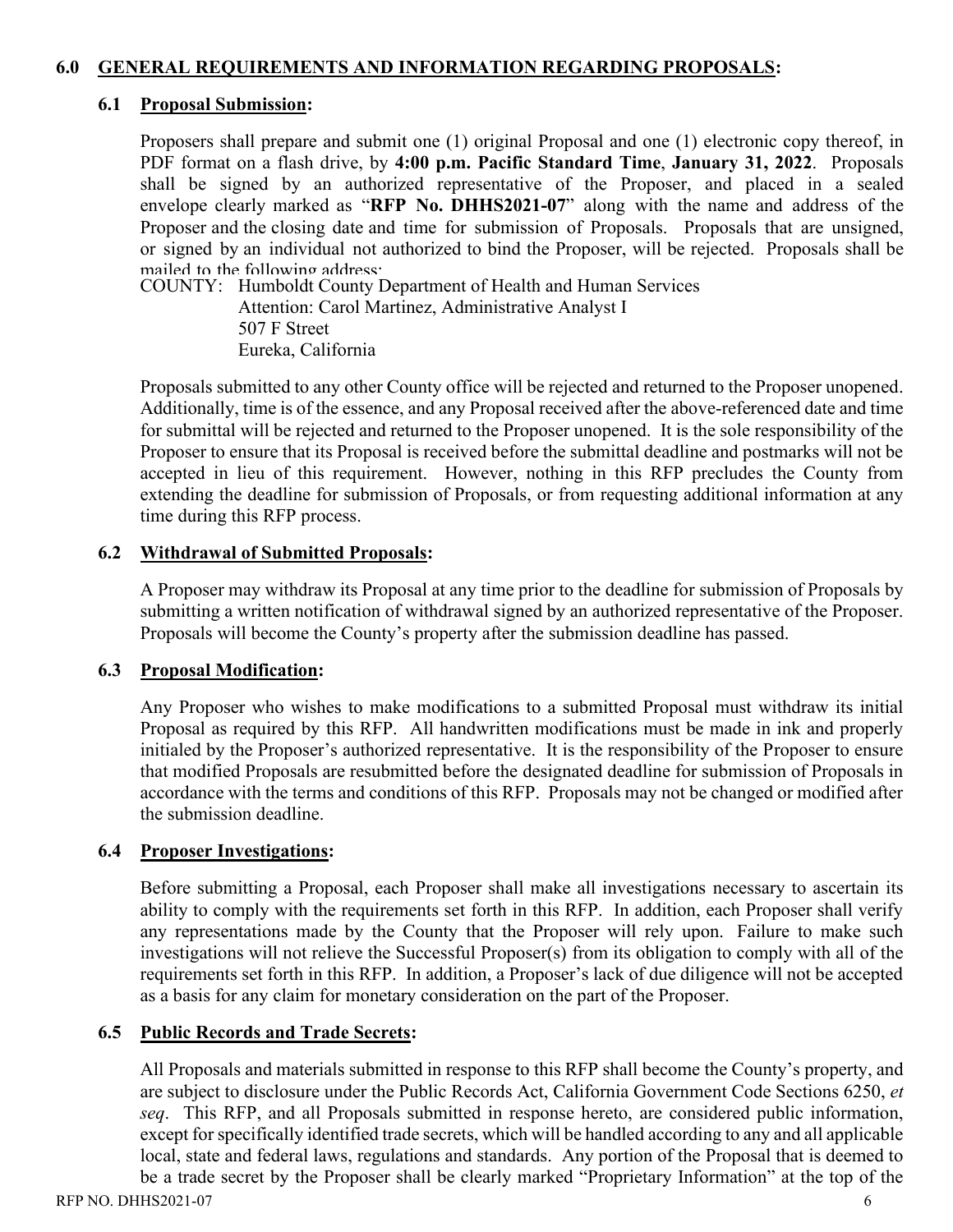page in at least one-half (0.5) inch letters. Specifically identified proprietary information, will not be released, if the Proposer agrees, in writing, to indemnify and defend the County in any action brought to disclose such information. By submitting such information, the Proposer agrees that the County's failure to contact the Proposer prior to the release of such proprietary information contained therein will not be a basis for liability by the County, or any employee thereof.

### **6.6 Conflict of Interest:**

By submitting a Proposal in response to this RFP, each Proposer warrants and covenants that no official or employee of the County, nor any business entity in which an official or employee of the County has an interest, has been retained to assist in procuring the final Professional Services Agreement(s) resulting from this RFP process, nor that any such person will be employed in the performance of such Professional Services Agreement(s) without immediate divulgence of such fact to the County.

#### **6.7 Expenses Incurred in Preparing Proposals:**

The County shall not accept any responsibility for, or pay any costs or expenses associated with, a Proposer's participation in this RFP process, including, without limitation, the preparation and presentation of a Proposal. Such expenses are to be borne exclusively by the Proposer.

#### **6.8 Right to Reject Proposals:**

The County reserves the right to reject any and all Proposals or to waive, at its discretion, any irregularity, which the County deems reasonably correctable or otherwise not warranting rejection.

#### **7.0 REQUIRED FORMAT OF PROPOSALS:**

#### **7.1 General Instructions and Information:**

- **A. Content Requirements.** In order for Proposals to be considered for award of a Professional Services Agreement pursuant to this RFP process, all of the following conditions must be satisfied:
	- **1.** Proposals must be submitted in accordance with the standards and specifications set forth in this RFP and contain all required attachments.
	- **2.** Proposals must be submitted by a single Proposer. Collaborative and/or multi-agency Proposals will not be considered for award.
	- **3.** Proposals must be complete and specific unto themselves. For example, "*See Enclosed Manual or Brochure*" will not be considered an acceptable response.
	- **4.** Proposals must provide information which enables the County to properly evaluate the Proposer's ability to provide Recovery Residence(s) equivalent to those set forth in this RFP.
	- **5.** Proposals must contain information which enables the County to properly evaluate the Proposer's ability to comply with the requirements set forth in this RFP.
	- **6.** Any and all information, statements, letters and other documentation and attachments required by this RFP must be included in the Proposal.
- **B. Presentation Requirements.** In order for Proposals to be considered for award of a Professional Services Agreement pursuant to this RFP process, all of the following conditions must be satisfied:
	- **1.** Proposals must be bound or contained in loose leaf binders. However, costly bindings, color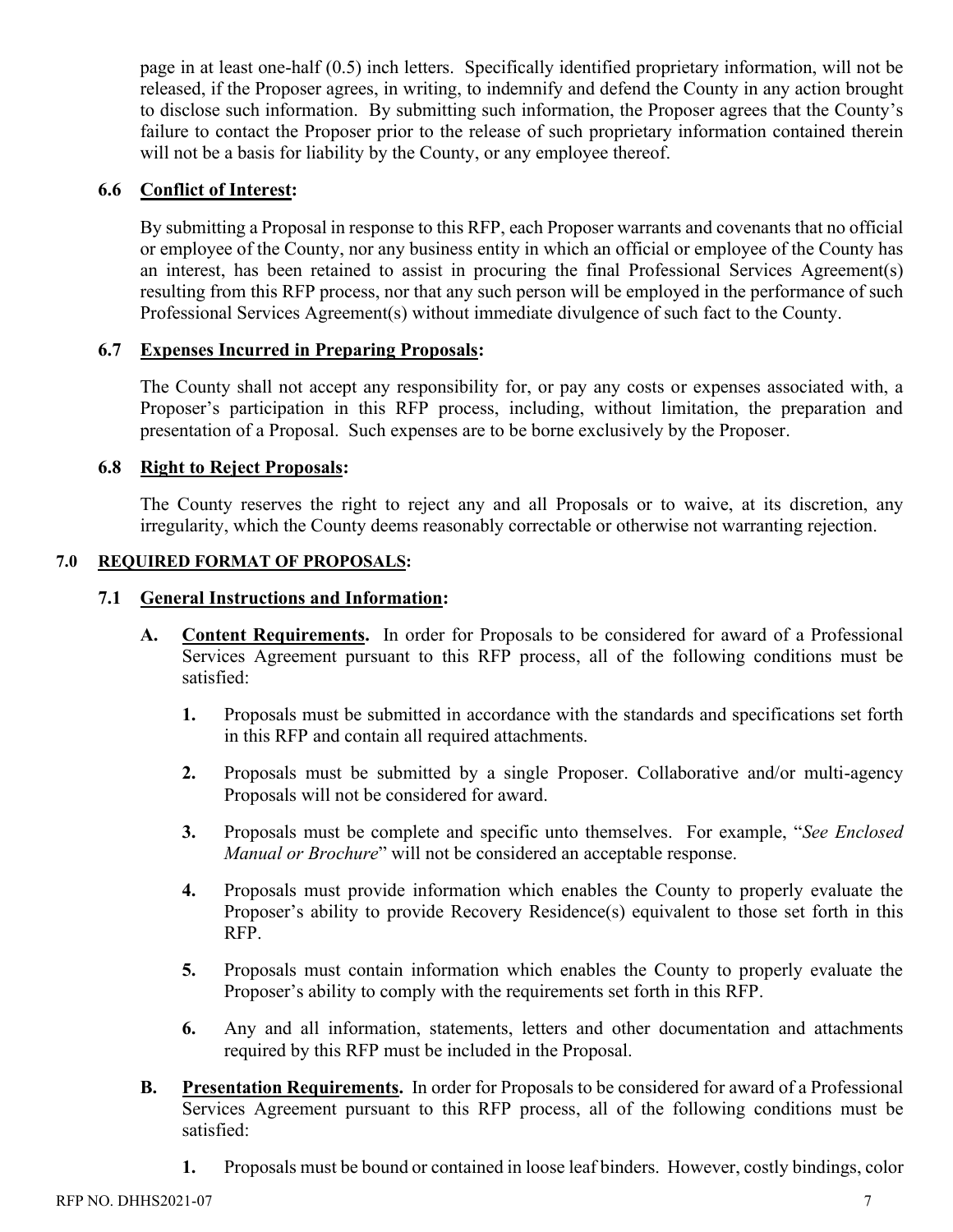plates and glossy brochures are not necessary or recommended.

- **2.** Proposals must be uniformly typed in twelve (12) point font with each section and subsection clearly titled, each page consecutively numbered, including all attachments, and each page having one (1) inch margins.
- 3. Proposals must not be any more than thirty (30) pages in length. Proposals exceeding such maximum page length may be rejected by the County.
- **C. Formatting Requirements.** In order to be considered for award of a Professional Services Agreement pursuant to this RFP process, Proposals shall consist of all of the following sections:
	- 1.0 Introductory Letter
	- 2.0 Table of Contents
	- 3.0 Signature Affidavit
	- 4.0 Professional Profile
	- 5.0 Project Description
	- 6.0 Cost Proposal
	- 7.0 Supplemental Documentation
	- 8.0 References
	- 9.0 Evidence of Insurability and Business Licenses
	- 10.0 Exceptions, Objections and Requested Changes
	- 11.0 Required Attachments

# **7.2 Introductory Letter:**

The introductory letter shall, in one (1) page or less, describe the Proposer's qualifications, experience and vision for providing Recovery Residence(s) equivalent to those set forth in this RFP. The introductory letter must also provide the Proposer's contact information, including, without limitation, the name, address and telephone number of a representative that is authorized to communicate with the County on behalf of the Proposer.

## **7.3 Signature Affidavit:**

Each Proposal must contain a signed and completed Signature Affidavit, which is attached to this RFP as Attachment A – Signature Affidavit and incorporated herein by reference as if set forth in full. The Signature Affidavit must be signed by an authorized representative of the Proposer. Signature authorization on the Signature Affidavit shall constitute a warranty, the falsity of which shall entitle the County to pursue any and all remedies authorized by law. Receipt of any and all Addenda to this RFP must be acknowledged on the bottom of the Signature Affidavit.

## **7.4 Table of Contents:**

Proposals shall include a comprehensive table of contents that identifies submitted material by sections 1.0 through 11.0 in the order listed above, and any subsections thereof, with sequential page numbers.

## **7.5 Professional Profile:**

Proposals shall include a clear and concise narrative which identifies the Proposer's ability to provide Recovery Residence(s) equivalent to those set forth in this RFP.

- **A. Organization Overview.** The professional profile must include an overview of the structure and operation of the Proposer's organization, which includes, at a minimum, all of the following information:
	- **1.** The Proposer's organization name, physical location, mission statement, accreditation,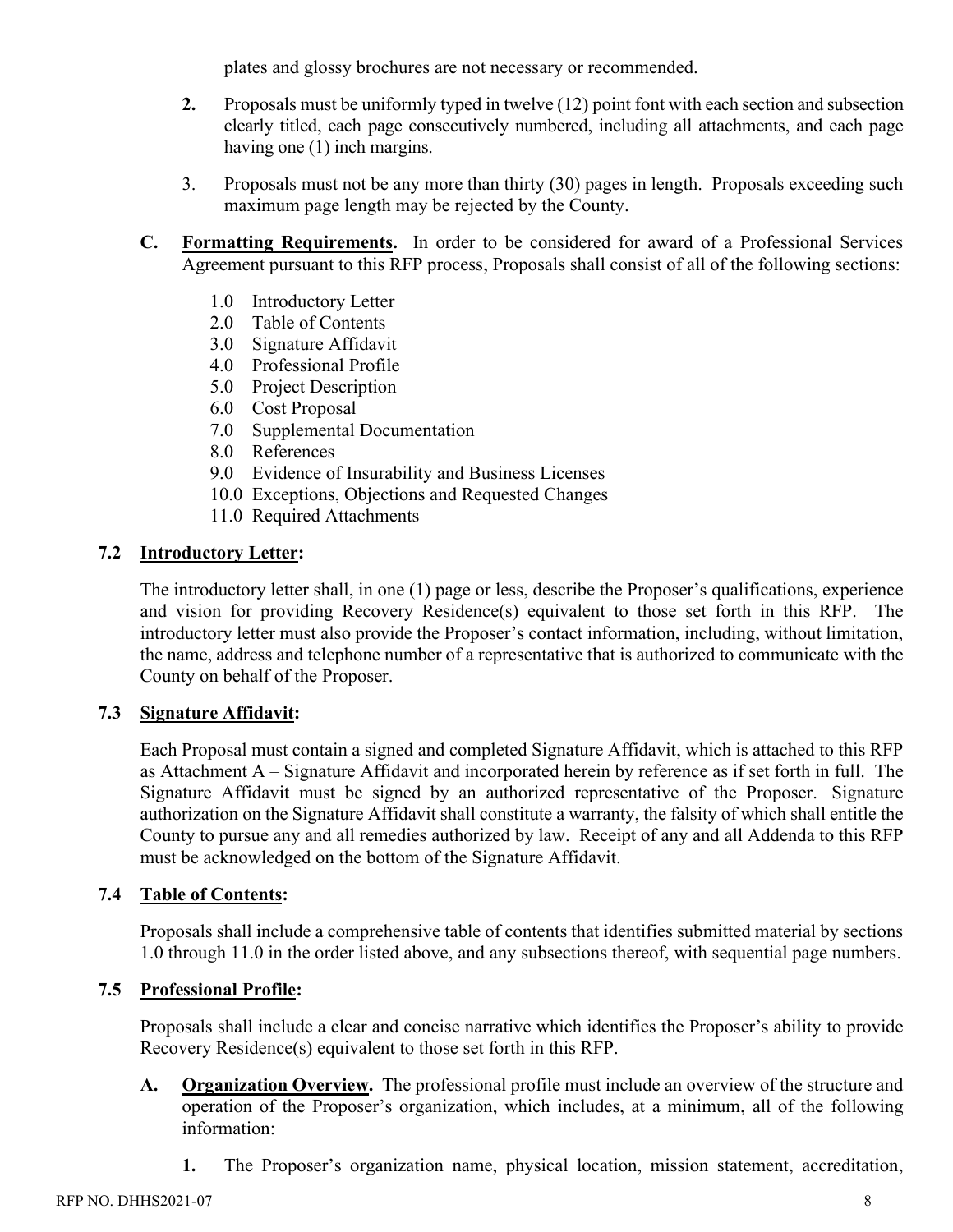certification and/or licensure status, legal organizational status, such as partnership, corporation or limited liability company, current staffing levels and overall budget.

- **2.** A detailed description of the Proposer's current and previous business activities including, without limitation:
	- **a.** The history of the Proposer's organization, including, without limitation, when the organization was founded and how innovation and high-quality performance has been fostered thereby.
	- **b.** The total number of years the Proposer has been operating under the present organization name, and any prior organization names under which the Proposer has provided Recovery Residences equivalent to those set forth in this RFP.
	- **c.** The total number of years the Proposer has been providing Recovery Residences equivalent to those set forth in this RFP.
	- **d.** The total number of government agencies for which the Proposer has provided Recovery Residences equivalent to those set forth in this RFP.
- **3.** A detailed description of any litigation regarding the provision of Recovery Residences equivalent to those set forth in this RFP that has been brought by, or against, the Proposer, including, without limitation, the nature and result of such litigation, if applicable.
- **4.** A detailed description of any fraud convictions related to Recovery Residences or other services provided pursuant to the terms and conditions of public contracts, if applicable.
- **5.** A detailed description of any current or prior debarments, suspensions or other ineligibility to participate in public contracts, if applicable.
- **6.** A detailed description of any violations of local, state and/or federal regulatory requirements, if applicable.
- **7.** A detailed description of any controlling or financial interest the Proposer has in any other organizations, or whether the Proposer's organization is owned or controlled by any other organizations. If the Proposer does not hold a controlling or financial interest in any other agencies or organizations, that must be stated.
- **B. Overview of Qualifications and Experience.** The professional profile must include an overview of the Proposer's qualifications and experience regarding the provision of Recovery Residences equivalent to those set forth in this RFP, which includes, at a minimum, all of the following information:
	- **1.** Identification of the management team, key personnel and subcontractors that will be responsible for providing Recovery Residence(s) equivalent to those set forth in this RFP, including, without limitation, any and all applicable organizational charts and/or diagrams.
	- **2.** A detailed description of the qualifications and experience of key personnel and subcontractors that will be responsible for providing Recovery Residence(s) equivalent to those set forth in this RFP, including, without limitation, job titles, responsibilities, special training, licenses, certifications and experience with other governmental agencies.
	- **3.** A detailed description of the Proposer's overall experience regarding the provision of Recovery Residences equivalent to those set forth in this RFP.
	- **4.** A detailed description of the Proposer's overall experience implementing evidence-based,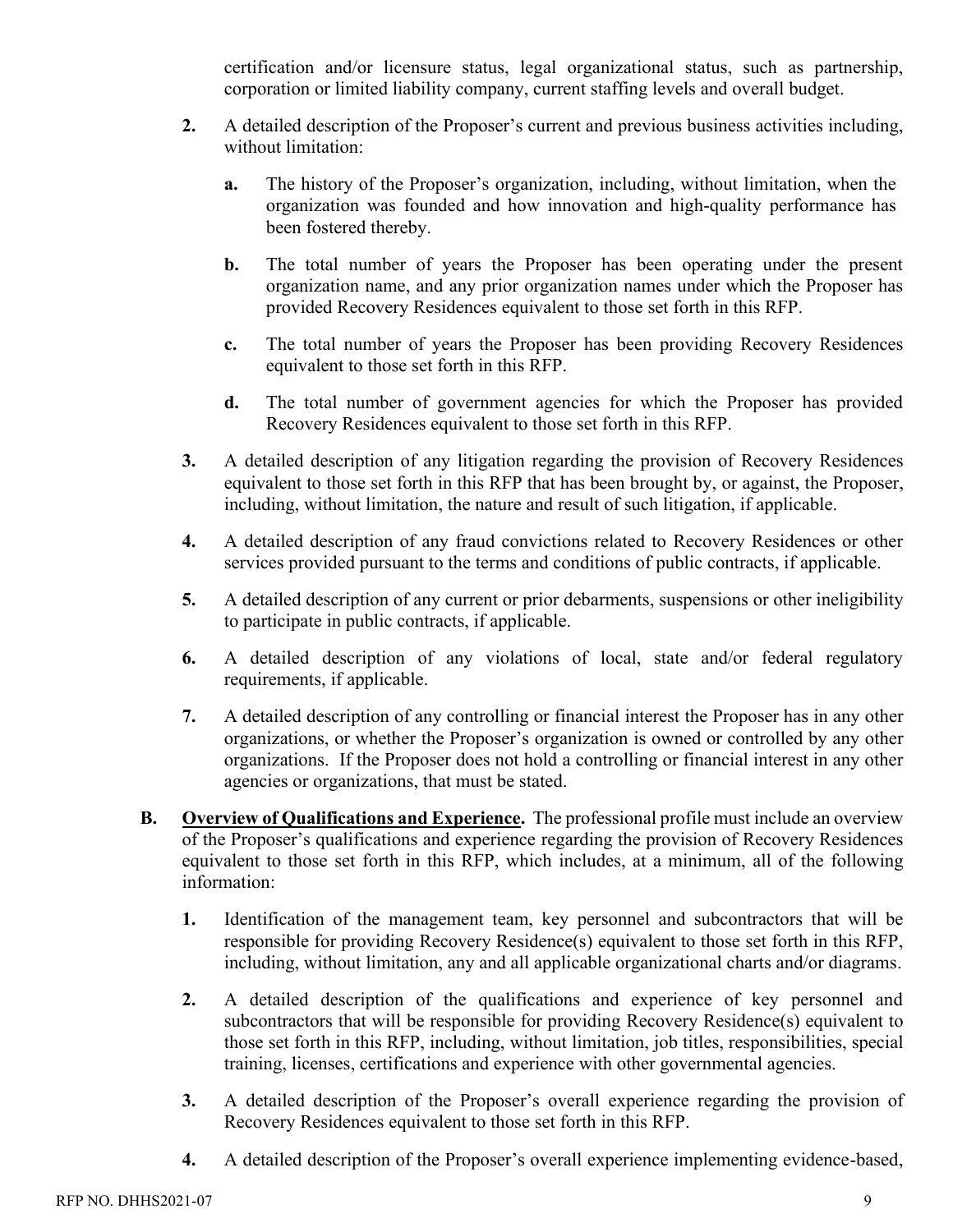trauma-informed and culturally and linguistically responsive practices in relation to the provision of Recovery Residences equivalent to those set forth in this RFP.

- **5.** A detailed description of the Proposer's knowledge of the legal and procedural requirements pertaining to the provision of Recovery Residences equivalent to those set forth in this RFP.
- **6.** A detailed description of how the Proposer's qualifications and experience will help meet the County's objective of providing quality Recovery Residences for eligible members of the Target Populations as part of the Behavioral Health Integration Incentive Program.

#### **7.6 Project Description:**

Proposals shall include a clear and concise project description which identifies the Proposer's ability to comply with the requirements, specifications and protocols set forth in this RFP and the sample Professional Services Agreement attached hereto.

- **A. Description of Services.** The project description must contain an overview of the Recovery Residence(s) that will be provided pursuant to the terms and conditions of the final Professional Services Agreement resulting from this RFP process, which includes, at a minimum, all of the following information:
	- **1.** A detailed description of each Recovery Residence that will be provided pursuant to the terms and conditions of the final Professional Services Agreement resulting from this RFP process, including, without limitation, the total number of beds that will be allocated for eligible members of the Target Population(s) they are intended to serve.
	- **2.** A detailed description of the manner in which the Recovery Residence(s) that will be provided pursuant to the terms and conditions of the final Professional Services Agreement resulting from this RFP process will benefit the Target Population(s) they are intended to serve, including, without limitation, any and all evidence-based, trauma-informed and culturally and linguistically responsive practices that will be utilized.
	- **3.** A detailed description of any and all rules, regulations and policies that eligible members of the Target Population(s) will be expected to abide by while residing at the Recovery Residence(s) provided pursuant to the terms and conditions of the Professional Services Agreement resulting from this RFP process.
	- **4.** A detailed description of the processes that will be utilized to collect data related to, and evaluate the effectiveness of, the Recovery Residence(s) provided pursuant to the terms and conditions of the Professional Services Agreement resulting from this RFP process.
	- **5.** A detailed description of any procedural techniques that the Proposer believes may add value to the Recovery Residence(s) that will be provided pursuant to the terms and conditions of the Professional Services Agreement resulting from this RFP process.
- **B. Quality Assurance Capabilities.** The project description must contain an overview of the Proposer's policies and procedures regarding quality control, which includes, at a minimum, all of the following information:
	- **1.** A detailed description of the Proposer's understanding of the requirements and challenges applicable to the provision of Recovery Residences equivalent to those set forth in this RFP.
	- **2.** A detailed description of the processes that will be utilized to ensure that Recovery Residence(s) equivalent to those set forth in this RFP are provided in accordance with any and all applicable local, state and federal laws, regulations, policies, procedures and standards, including, without limitation, any and all applicable provisions of the County's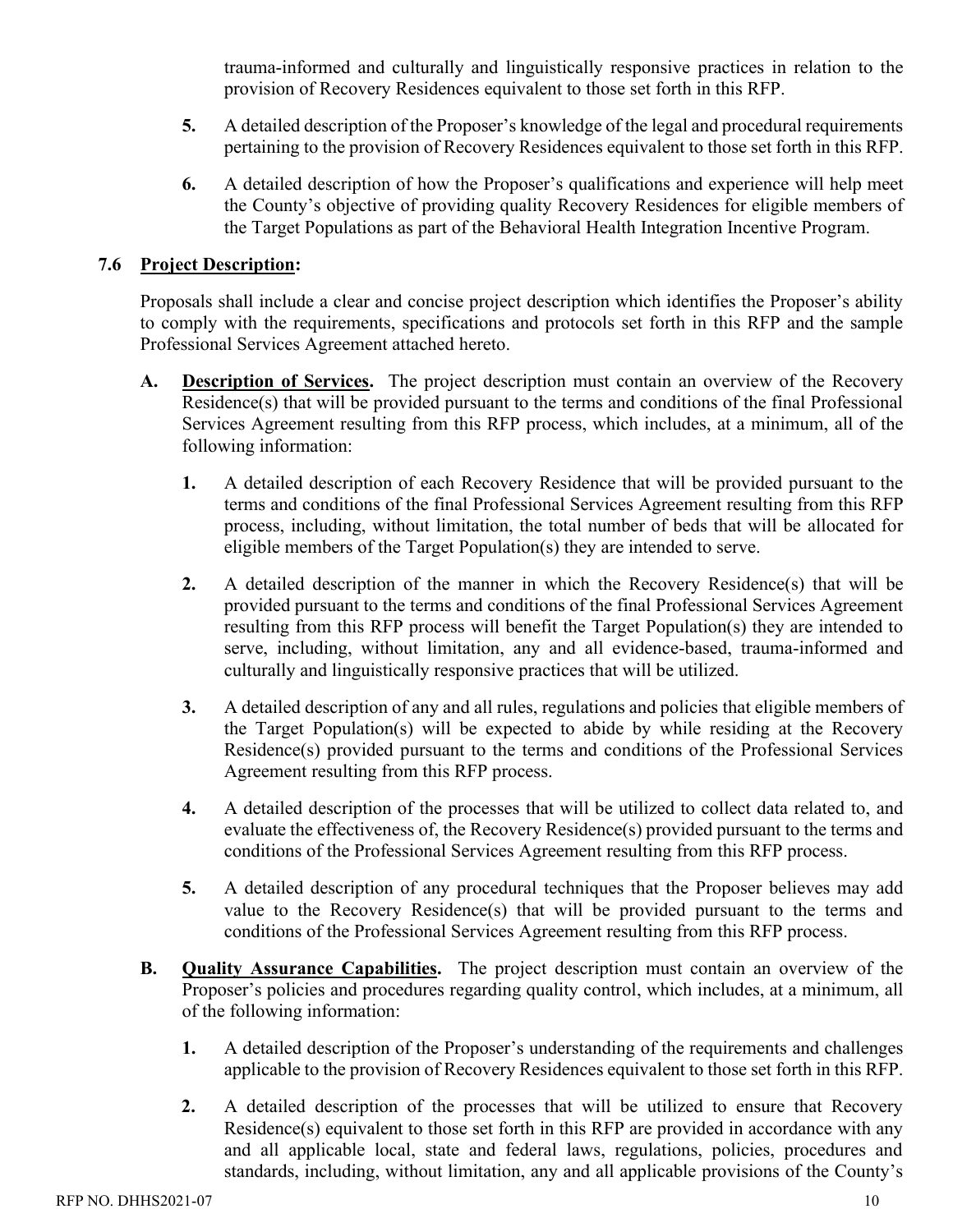Recovery Residence standards and guidelines.

**3.** A detailed description of the expected communication channels between the Proposer and DHHS – Behavioral Health, including, without limitation, how potential problems and/or disputes will be resolved.

# **7.7 Cost Proposal:**

- **A. Price Quotes.** Proposals shall include an itemized list of any and all costs and expenses associated with the provision of Recovery Residence(s) equivalent to those set forth in this RFP. In addition to the above-referenced cost information, Proposals should also include a detailed explanation of how the costs and expenses in each budget line item were estimated and the justification for such costs and expenses.
- **B. General Instructions and Requirements.** The following is an outline of the general information and requirements applicable to price quotes:
	- **1.** Price Quotes shall be based on a daily bed rate of up to Twenty Dollars (\$20.00) per resident, per day, for any and all Recovery Residences that will be provided pursuant to the terms and conditions of the final Professional Services Agreement(s) resulting from this RFP process.
	- **2.** Price quotes shall be valid for a minimum of one hundred eighty (180) days from the Proposal submission deadline of January 31, 2022.
	- **3.** Price quotes shall include any exceptions, deviations and clarifications pertinent to the provision of Recovery Residence(s) equivalent to those set forth in this RFP that may assist in the evaluation of such price quotes.
	- **4.** The total budget set forth in the price quote shall not exceed any local, state or federal maximum allowances applicable to the provision of Recovery Residence(s) equivalent to those set forth in this RFP.

## **7.8 Supplemental Documentation:**

Proposals shall include a detailed description of any and all documents that will assist the County in evaluating the Proposer's ability to comply with the terms and conditions of this RFP and the sample Professional Services Agreement attached hereto, including, without limitation, copies of the most recent fire clearance(s) for the facility or facilities at which the Recovery Residence(s) will be operated, written permission to operate Recovery Residence(s) on the property at which the Recovery Residence(s) will be located, if such property is not owned by the Proposer, copies of any and all required licensure, certification and/or accreditation documents and copies of the policy and procedure manual(s) and residential agreement(s) that will be provided to individuals residing at the Recovery Residence(s) provided pursuant to the terms and conditions of the final Professional Services Agreement resulting from this RFP process.

## **7.9 References:**

- **A. Reference Data Sheet.** Proposals shall include a complete and verified Reference Data Sheet, which is attached to this RFP as Attachment B – Reference Data Sheet and incorporated herein by reference as if set forth in full, that includes present and past performance information from a minimum of three (3) former clients, preferably governmental agencies, to whom the Proposer has provided Recovery Residences equivalent to those set forth in this RFP within the past five (5) years.
- **B. Required Information.** The performance information provided with each reference must be clearly correlated to the provision of Recovery Residences equivalent to those set forth in this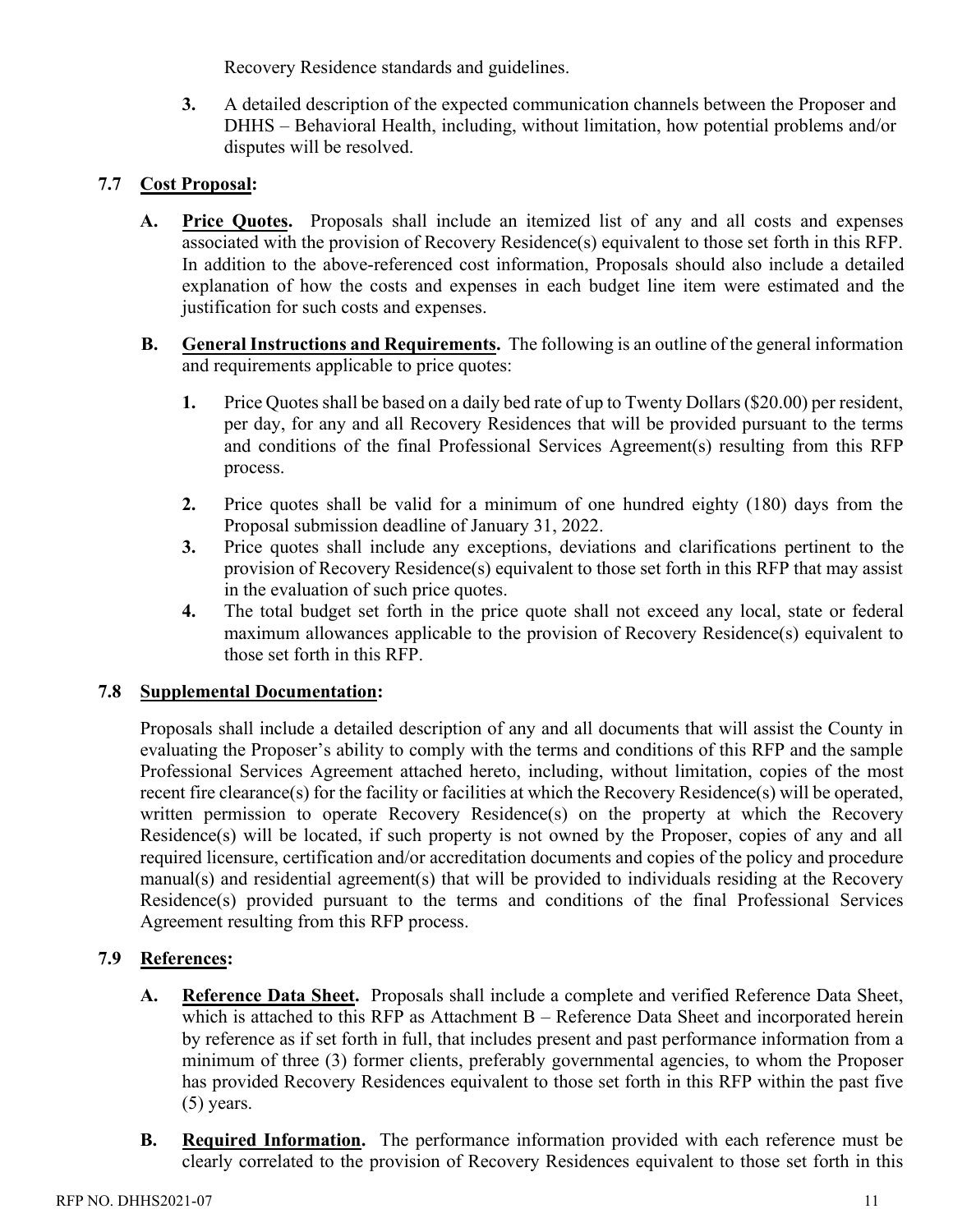RFP. Each reference must include, at a minimum, all of the following information:

- **1.** The name, physical address, email address and telephone number for the current contact person of each referenced client.
- **2.** The dates on which Recovery Residences equivalent to those set forth in this RFP were provided to each referenced client.
- **3.** A detailed description of the Recovery Residences equivalent to those set forth in this RFP that were provided for each referenced client, including, without limitation, the time period in which such Recovery Residences were delivered.
- **4.** A detailed description of how the provision of the Recovery Residences equivalent to those set forth in this RFP led to the accomplishment of each referenced client's objectives.
- **5.** A verification that all information provided in the Reference Data Sheet is true and correct to the best of the Proposer's knowledge.

#### **7.10 Evidence of Insurability and Business Licenses:**

All Proposers shall submit evidence of eligibility for any and all required insurance set forth in the sample Professional Services Agreement attached hereto. Upon the award of the Professional Services Agreement(s) resulting from this RFP process, the Successful Proposer(s) will have ten (10) days to produce certificates of the required insurance, including a certified endorsement naming the County as an additional insured. However, Proposers should not purchase any additional insurance until the final Professional Services Agreement(s) resulting from this RFP process have been awarded. In addition, all Proposers shall certify the possession of any and all licenses, certifications and/or accreditations required for the provision of Recovery Residences equivalent to those set forth in this RFP.

#### **7.11 Exceptions, Objections and Requested Changes:**

Proposers should carefully review the terms, conditions and requirements set forth in this RFP and the sample Professional Services Agreement attached hereto. Any exceptions, objections or requested changes to any portion of this RFP, and/or the sample Professional Services Agreement attached hereto, shall be clearly identified and explained in the Proposal. Descriptions of any exceptions, objections or requested changes should include the page and section number of the referenced portion of this RFP or the sample Professional Services Agreement attached hereto. Protests based on any exception, objection or requested change to this RFP, and/or the sample Professional Services Agreement attached hereto, shall be considered waived and invalid by the County, if the exception, objection or requested change is not adequately identified and explained in the Proposal.

## **7.12 Required Attachments:**

Proposals that do not contain each of the following attachments will be considered nonresponsive and rejected by the County:

- **Attachment 1 RFP Signature Affidavit** (See Section 7.3)
- **Attachment 2 Supplemental Documentation** (See Section 7.8)
- **Attachment 3 – Reference Data Sheet** (See Section 7.9)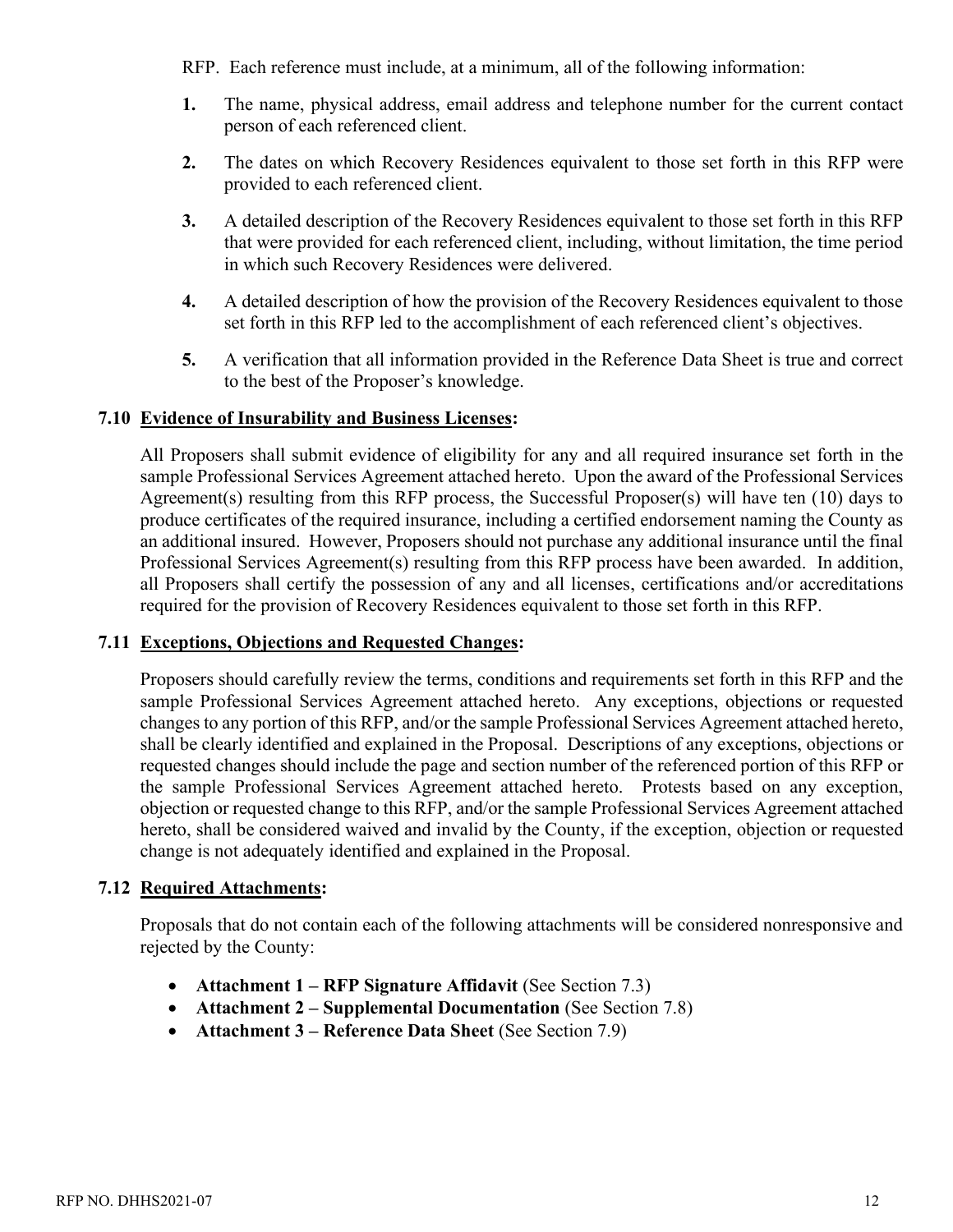## **8.0 MODIFICATION OF THE RFP PROCESS:**

#### **8.1 Requests for Clarification or Correction:**

Proposers shall be responsible for meeting all of the requirements and specifications set forth in this RFP and the sample Professional Services Agreement attached hereto. If a Proposer discovers any ambiguity, discrepancy, omission or other error in this RFP, or the sample Professional Services Agreement attached hereto, a written request for clarification or correction should be immediately submitted to the County at the following address:

COUNTY: Humboldt County Department of Health and Human Services Attention: Carol Martinez, Administrative Analyst I 507 F Street Eureka, California 95501 Email: [DHHS-ContractUnit@co.humboldt.ca.us](mailto:DHHS-ContractUnit@co.humboldt.ca.us)

Any and all Requests for clarification or correction, and any other questions pertaining to this RFP process, must be received by the County on or before **January 3, 2022**. All responses to such requests for clarification or correction and written questions received by the County will be posted on the County's website on or before **January 10, 2022**.

## **8.2 Addenda:**

Any and all modifications to this RFP shall be made and distributed by written Addenda. Addenda to this RFP, if necessary, will be distributed via mail, email or facsimile to all Proposers and will be posted on the County's website. Addenda issued by the County interpreting or modifying any portion of this RFP shall be incorporated into any and all Proposals, if possible. The Addenda cover sheet shall be signed and dated by the Proposer and submitted to the County with the Proposal. Any oral communications concerning this RFP by County personnel are not binding on the County and shall in no way modify this RFP or the obligations of the County or any Proposer.

## **9.0 EVALUATION CRITERIA AND SELECTION PROCESS:**

After the Proposals are received and opened in accordance with the requirements set forth herein, the County will review and evaluate all Proposals for responsiveness to this RFP, in order to determine whether the Proposer possesses the qualifications and experience necessary to provide Recovery Residence(s) equivalent to those set forth in this RFP. In evaluating the Proposals, the County shall employ a one hundred (100) point competitive evaluation system with consideration given to each of the following categories:

- **Service Requirements 40 points:** The Proposer's ability to provide Recovery Residence(s) equivalent to those set forth in this RFP in accordance with the requirements and specifications set forth herein and the sample Professional Services Agreement attached hereto.
- **Organizational Experience and Capacity 35 points:** The Proposer's experience in providing Recovery Residences equivalent to those set forth in this RFP.
- **Commencement of Services 5 points:** The Proposer's ability to start providing Recovery Residence(s) equivalent to those set forth in this RFP by May 10, 2022.
- **Overall Cost of Services 10 points:** The Proposer's ability to provide Recovery Residence(s) equivalent to those set forth in this RFP in a cost-efficient manner.
- **Other Criteria 10 points:** The overall impression of the Proposer's ability to provide Recovery Residence(s) equivalent to those set forth in this RFP.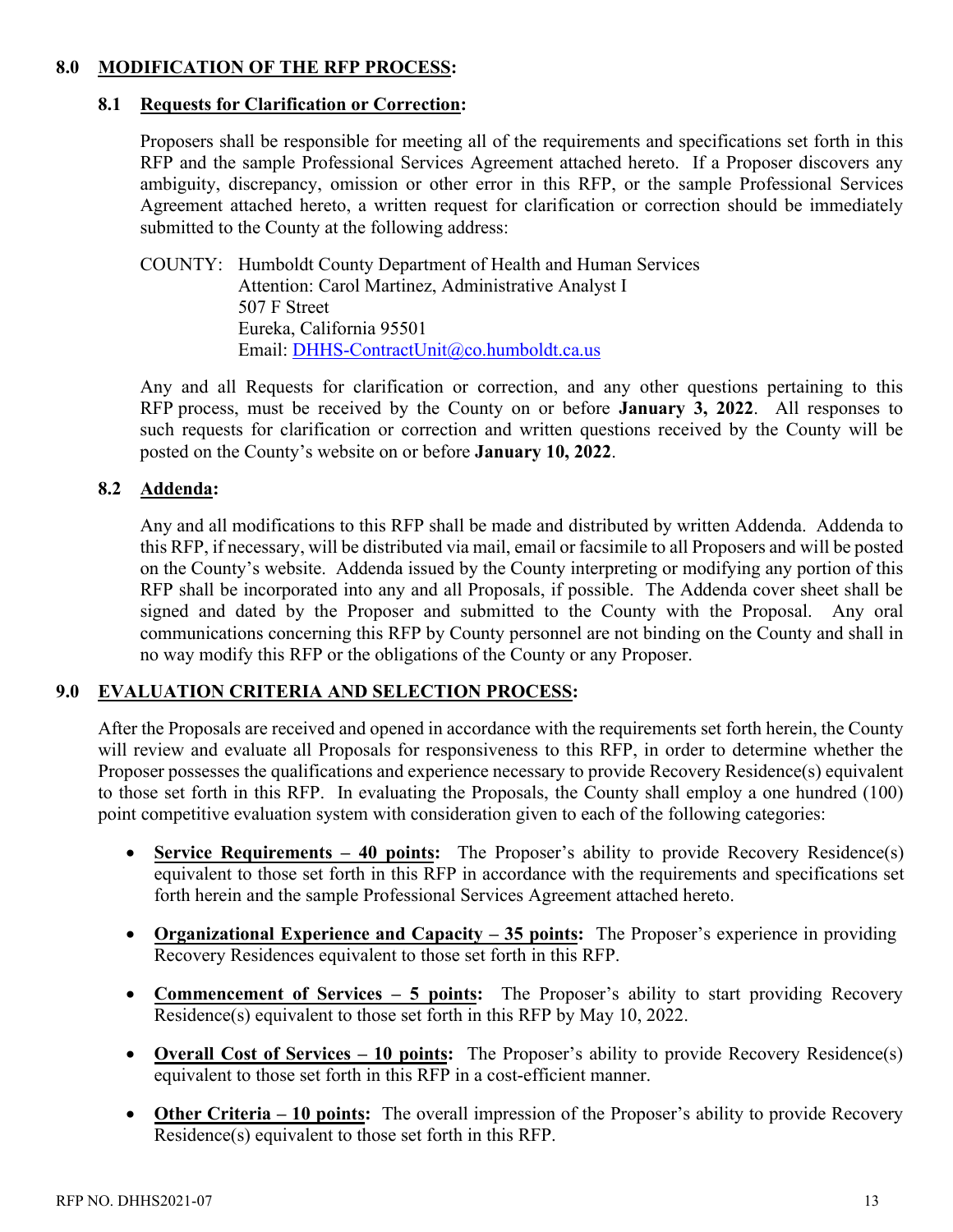All Proposals will be evaluated by an impartial RFP Evaluation Committee comprised of County staff members and other parties that have expertise regarding, or experience with, the provision of Recovery Residences equivalent to those set forth in this RFP. The RFP Evaluation Committee may directly request clarification from, and/or interviews with, one (1) or more Proposers. The purpose of any such requests for clarification or interviews shall be to ensure the RFP Evaluation Committee's full understanding of the Proposer's ability to provide Recovery Residence(s) equivalent to those set forth in this RFP. If clarifications are made as a result of such discussions, the Proposer shall put such clarifications in writing, as appropriate. Any delay caused by a Proposer's failure to respond to such a request for clarification or interview may result in rejection of the Proposal.

The evaluation and selection process set forth in this RFP is designed to award final Professional Services Agreements to the Proposers with the best combination of attributes based upon the above-referenced evaluation criteria. Accordingly, Proposals will be evaluated against the evaluation criteria set forth in this RFP and not against other Proposals. The award of the final Professional Services Agreement(s), if made by the County, will be based upon a total review and evaluation of each Proposal and the projected costs associated therewith.

All contacts made with the County during the evaluation and selection process shall be through DHHS – Contract Unit Administrative Analyst I, Carol Martinez (see Section 8.1 for contact information). Attempts by the Proposer to contact any other County representative during the evaluation and selection process may result in rejection of the Proposal. Conflict resolution shall be handled by County staff upon receiving a written complaint from the Proposer about this RFP process.

#### **10.0 CONTRACT DEVELOPMENT:**

#### **10.1 Contract Negotiation Process:**

Once the evaluation and selection process set forth in this RFP has been completed, the County will notify each Proposer of the final rankings and negotiate the terms and conditions of the final Professional Services Agreement(s) with the highest-ranking Proposer(s). The highest-ranking Proposer(s) shall participate in the contract negotiation process in accordance with direction from the County. Any delay caused by a Proposer's failure to participate in good faith contract negotiations may lead to rejection of the Proposal.

## **10.2 Scoping Meetings:**

The highest-ranking Proposer(s) may be asked to attend a scoping meeting to ensure that the highestranking Proposer(s) have a full understanding of the terms, conditions and requirements that will be included in the final Professional Services Agreement(s) resulting from this RFP process. The scoping meeting will also provide the highest-ranking Proposer(s) with an opportunity to ask questions regarding the Recovery Residence(s) that they will be expected to provide pursuant to the terms and conditions of the final Professional Services Agreement(s) resulting for this RFP process.

#### **10.3 Award of Professional Services Agreement:**

If the County determines, after completion of the contract negotiation process, to award a contract for the provision of Recovery Residence(s) equivalent to those set forth in this RFP, the final Professional Services Agreement(s) shall be sent to the Successful Proposer(s) for signature. Once signed copies have been returned to the County, the final Professional Services Agreement(s) will be submitted to the Humboldt County Board of Supervisors for review and approval. The County hereby reserves the right to award Professional Services Agreements to the Proposers which, in the sole judgment of the County, best meets the objective of providing quality Recovery Residences for eligible members of the Target Populations as part of the Behavioral Health Integration Incentive Program. No Proposal shall be binding upon the County until the final Professional Services Agreement(s) are signed by duly authorized representatives of both the Successful Proposer(s) and the County.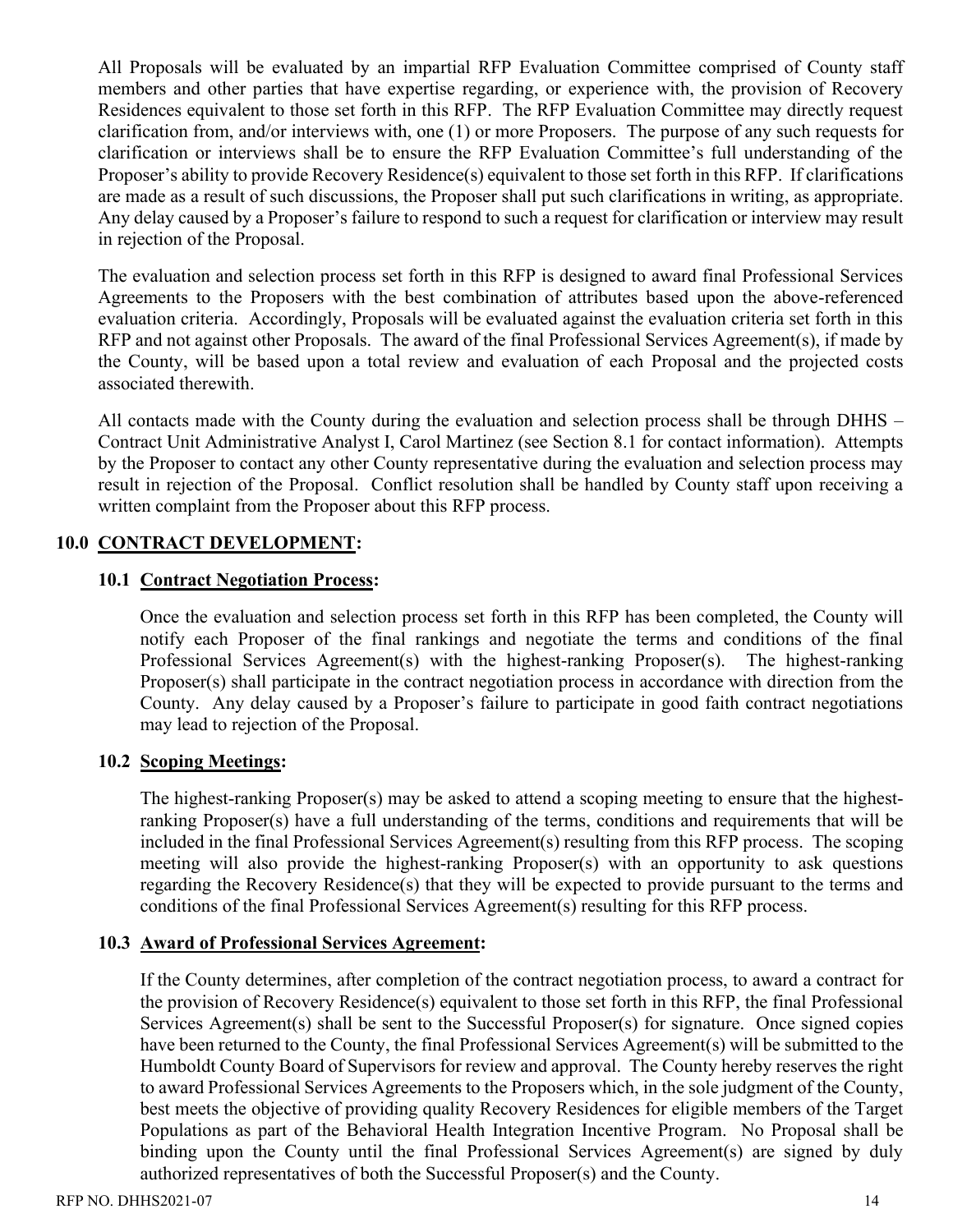### **10.4 Contractual Requirements:**

- **A. Term.** The final Professional Services Agreement(s) resulting from this RFP process shall begin upon execution and shall remain in full force and effect until December 31, 2022 unless sooner terminated or extended as provided therein. The County shall have the right to extend the term of, and increase the maximum amount payable under, the Professional Services Agreement(s) resulting from this RFP process, via duly executed amendments thereto, based on the availability of funds.
- **B. Termination for Cause.** If, in the County's opinion, the Successful Proposer(s) fail to adequately provide the agreed upon Recovery Residence(s) within the applicable timelines or otherwise fail to comply with the terms and conditions set forth in the final Professional Services Agreement(s) resulting from this RFP process, or violate any local, state or federal laws, regulations, policies, procedures or standards applicable to the performance thereof, the County may immediately terminate the Professional Services Agreement(s) or reduce the amount of compensation to be paid to the Successful Proposer(s) pursuant to the terms and conditions thereof.
- **C. Termination without Cause.** The County may terminate the final Professional Services Agreement(s) resulting from this RFP process without cause upon thirty (30) days advance written notice.
- **D. Termination due to Insufficient Funding.** The County's obligations under the final Professional Services Agreement(s) resulting from this RFP process shall be contingent upon the availability of local, state and/or federal funds. In the event such funding is reduced or eliminated, the County shall, in its sole discretion, have the right to terminate the Professional Services Agreement(s) resulting from this RFP process upon seven (7) days advance written notice.
- **E. General Reporting Requirements.** In connection with the execution of the final Professional Services Agreement(s) resulting from this RFP process, the Successful Proposer(s) will be required to provide the County with any and all reports that may be required by any local, state and/or federal agencies. Any and all reports required pursuant to the terms and conditions of the final Professional Services Agreement(s) resulting from this RFP process shall be prepared using the format required by the State of California, as appropriate, and be submitted in accordance with any and all applicable local, state and federal timeframes and accessibility requirements.
- **F. Preparation and Maintenance of Performance and Financial Records.** In connection with the execution of the final Professional Services Agreement(s) resulting from this RFP process, the Successful Proposer will be required to prepare accurate and complete performance and financial records, documents and other evidence relating to the provision of Recovery Residence(s) equivalent to those set forth herein, and to maintain and preserve said records for at least ten (10) years from the date of final payment under the final Professional Services Agreement(s), or as otherwise required by any and all applicable local, state and federal laws, regulations, policies, procedures and standards, except that if any litigation, claim, negotiation, audit or other action is pending, the records shall be retained until completion and resolution of all issues arising therefrom.
- **G. Inspection of Performance and Financial Records.** In connection with the execution of the final Professional Services Agreement(s) resulting from this RFP process, the Successful Proposer(s) will be required to make any and all performance and financial records, documents and other evidence relating to the provision of Recovery Residence(s) equivalent to those set forth herein available during normal business hours to inspection, audit and reproduction by the County and any other duly authorized local, state and/or federal agencies, including, without limitation, the California Department of Health Care Services, the California State Auditor's Office, the United States Department of Health and Human Services and the Comptroller General of the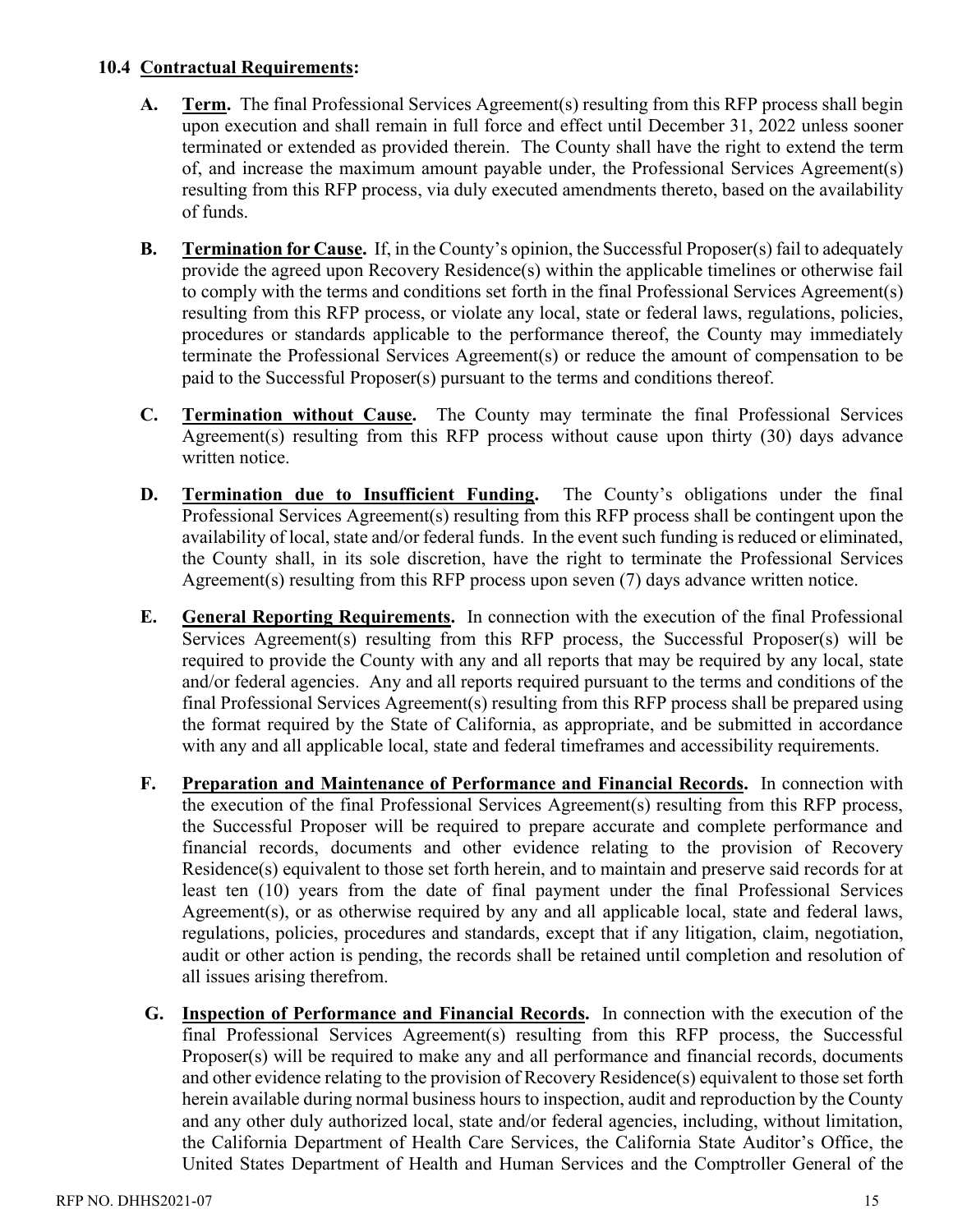United States. The Successful Proposer(s) will also be required to allow interviews of any of its employees who might reasonably have information related to such records by the County and any other duly authorized local, state and/or federal agencies.

- **H. Project Monitoring.** In connection with the execution of the final Professional Services Agreement(s) resulting from this RFP process, the County will have the right to monitor any and all activities related to the provision of Recovery Residence(s) equivalent to those set forth herein, including, without limitation, the right to review and monitor the records, policies, procedures and overall business operations of the Successful Proposer(s), at any time, in order to ensure compliance with the terms and conditions of the final Professional Services Agreement(s). The Successful Proposer(s) will be required to cooperate with a corrective action plan, if deficiencies in its records, policies, procedures or business operations are identified by the County. However, the County will in no way be responsible, or held accountable, for overseeing or evaluating the adequacy of the Recovery Residence(s) provided pursuant to the terms and conditions of the final Professional Services Agreement(s) resulting from this RFP process.
- **I. Disclosure of Confidential Information.** In connection with the execution of the final Professional Services Agreement(s) resulting from this RFP process, the Successful Proposer(s) will be required to protect any and all confidential information obtained pursuant to the terms and conditions thereof in accordance with any and all applicable local, state and federal laws, regulations, policies, procedures and standards, including, without limitation: Division 19 of the California Department of Social Services Manual of Policies and Procedures – Confidentiality of Information; California Welfare and Institutions Code Sections 827, 5328, 10850 and 14100.2; California Health and Safety Code Sections 1280.15 and 1280.18; the California Information Practices Act of 1977; the California Confidentiality of Medical Information Act; the United States Health Information Technology for Economic and Clinical Health Act; the United States Health Insurance Portability and Accountability Act of 1996; and any current and future implementing regulations promulgated thereunder, including, without limitation, the Federal Privacy Regulations contained in Title 45 of the United States Code of Federal Regulations ("C.F.R.") Parts 160 and 164; the Federal Security Standards contained in 45 C.F.R. Parts 160, 162 and 164 and the Federal Standards for Electronic Transactions contained in 45 C.F.R. Parts 160 and 162, all as may be amended from time to time.
- **J. Non-Discrimination Compliance.** In connection with the execution of the final Professional Services Agreement(s) resulting from this RFP process, the Successful Proposer(s) will be required to comply with any and all applicable provisions of: Title VI and Title VII of the Civil Rights Act of 1964; Section 504 of the Rehabilitation Act of 1973; the Age Discrimination Act of 1975; the Food Stamp Act of 1977; Title II of the Americans with Disabilities Act of 1990; the California fair Employment and Housing Act; California Civil Code Sections 51, *et seq*.; California Government Code sections 4450, *et seq*.; California Welfare and Institutions Code Section 10000; Division 21 of the California Department of Social Services Manual of Policies and Procedures; United States Executive Order 11246, as amended and supplemented by United States Executive Order 11375 and 41 C.F.R. Part 60; and any other applicable local, state and/or federal laws, regulations or standards, all as may be amended from time to time.
- **K. Nuclear-Free Humboldt County Ordinance Compliance.** In connection with the execution of the final Professional Services Agreement(s) resulting from this RFP process, the Successful Proposer(s) will be required to certify that it is not a Nuclear Weapons Contractor, as that term is defined by the Nuclear-Free Humboldt County Ordinance. The County shall have the right to immediately terminate the final Professional Services Agreement(s) resulting from this RFP process if it is determined that the Successful Proposer(s) falsified the above-referenced certification or subsequently become a Nuclear Weapons Contractor.

RFP NO. DHHS2021-07 16 **L. Indemnification Requirements.** In connection with the execution of the final Professional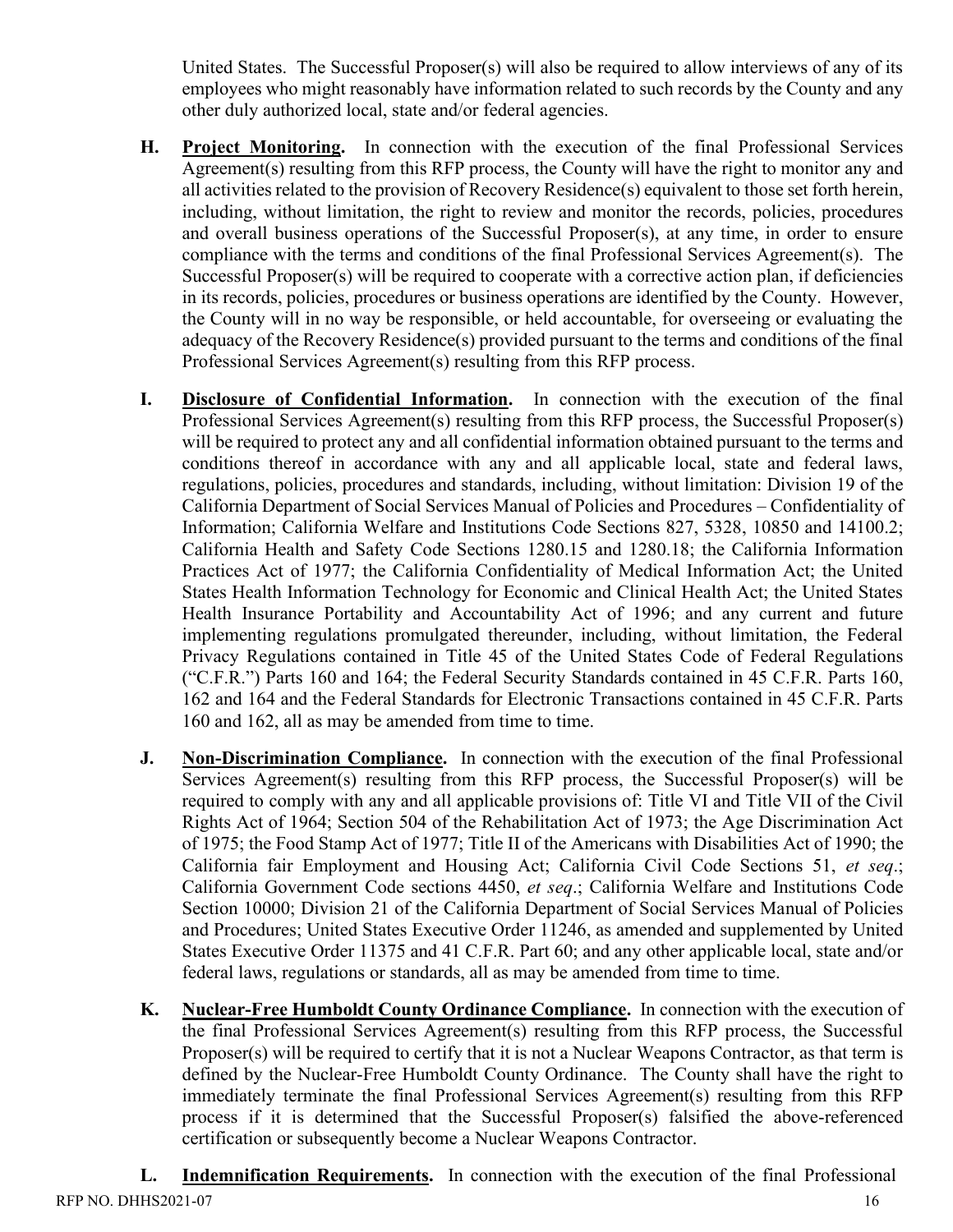Services Agreement(s) resulting from this RFP process, the Successful Proposer(s) will be required to hold harmless, defend and indemnify the County, and its agents, officers, officials, employees and volunteers, from and against any and all claims, demands, losses, damages, liabilities, expenses and costs of any kind or nature, including, without limitation, attorneys' fees and other costs of litigation, arising out of, or in connection with, the negligent performance of, or failure to comply with, any of the duties and/or obligations contained in the final Professional Services Agreement(s), except such loss or damage which was caused by the sole negligence or willful misconduct of the County.

- **M. Insurance Requirements.** In connection with the execution of the final Professional Services Agreement(s) resulting from this RFP process, the Successful Proposer(s) will be required to maintain in full force and effect, at its own expense, any and all appropriate comprehensive general liability, comprehensive automobile, workers' compensation and professional liability insurance policies. The Successful Proposer(s) shall furnish the County with certificates and original endorsements effecting any and all required insurance coverage prior to the County's execution of the final Professional Services Agreement(s) resulting from this RFP process. The County may also require additional insurance dependent upon the Recovery Residence(s) that will be provided by the Successful Proposer(s).
- **N. Compliance with Applicable Laws and Licensure Requirements.** In connection with the execution of the final Professional Services Agreement(s) resulting from this RFP process, the Successful Proposer(s) will be required to comply with any and all local, state and federal laws, regulations, policies, procedures and standards applicable to the provision of Recovery Residences equivalent to those set forth herein. In addition, the Successful Proposer(s) will be required to comply with any and all applicable local, state and federal licensure, certification and accreditation requirements.
- **O. Jurisdiction and Venue.** The final Professional Services Agreement(s) resulting from this RFP process shall be governed in all respects by the laws of the State of California. Any disputes related to the terms and conditions of the final Professional Services Agreement(s) resulting from this RFP process shall be litigated in the State of California, and venue shall lie in the County of Humboldt unless transferred by court order pursuant to California Code Civil Procedure Sections 394 or 395.
- **P. Assignment.** The final Professional Services Agreement(s) resulting from this RFP process shall not be assignable by the Successful Proposer(s) without prior approval from the County.

## **11.0 CANCELLATION OF THE RFP PROCESS:**

The County hereby reserves the right to cancel this RFP process at any time after the issuance of this RFP, but prior to the award of the final Professional Services Agreement(s), if the County determines in its sole discretion, that cancellation is in the County's best interest for any reason, including, without limitation, the Proposals did not independently arrive in open competition, were collusive or were not submitted in good faith, or the County determines, after review and evaluation of the Proposals, that the County's needs can be satisfied through an alternative method.

The County reserves the right to amend or modify this RFP prior to the award of the final Professional Services Agreement(s), as necessity may dictate, and to reject any and all Proposals received in response hereto. This RFP does not commit the County to award any Professional Services Agreements for the provision of Recovery Residence(s) equivalent to those set forth herein, or to pay any costs incurred in the preparation of any Proposals submitted in response hereto.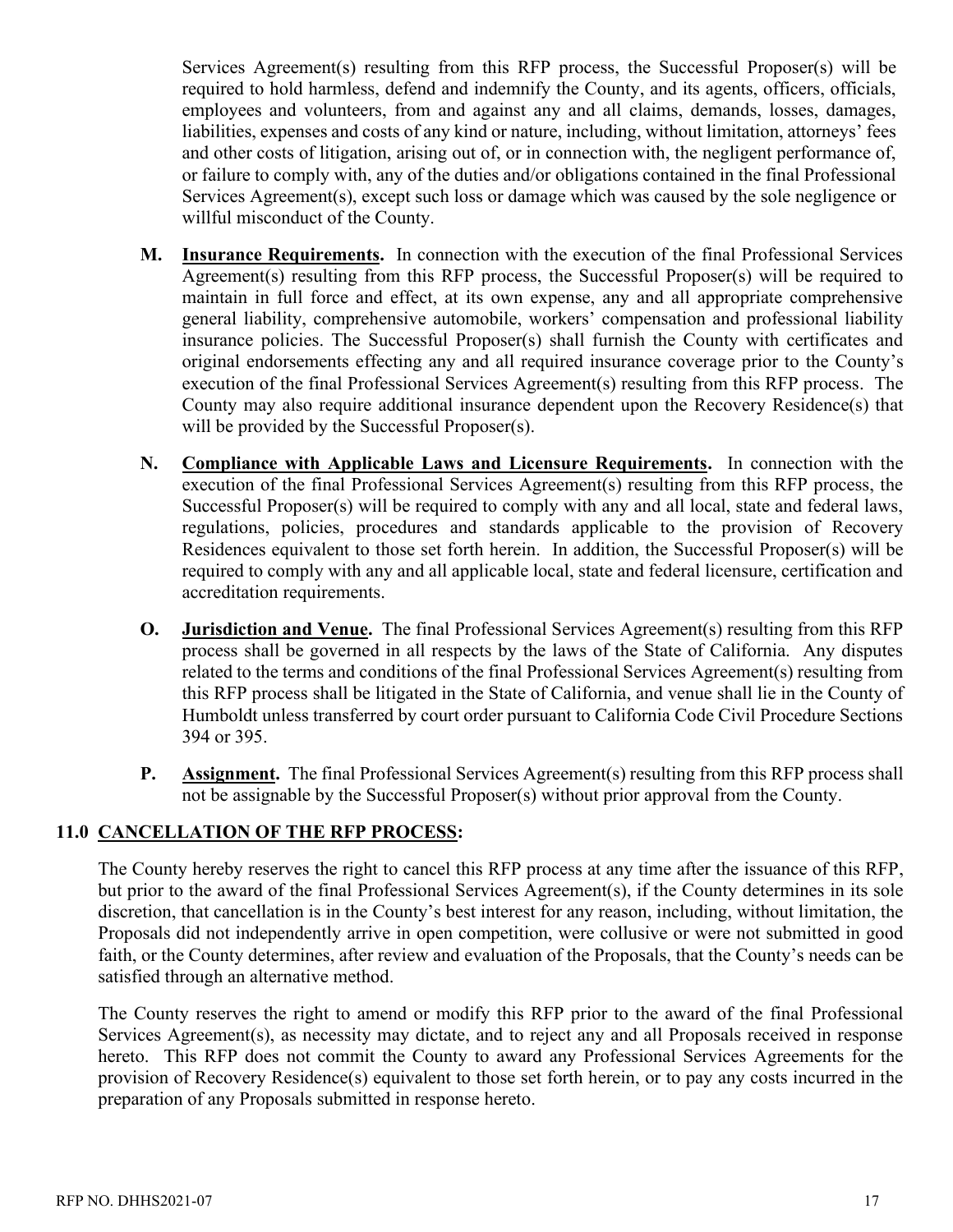## **ATTACHMENT A – SIGNATURE AFFIDAVIT (Submit with Proposal)**

|                                  | <b>REQUEST FOR PROPOSALS - NO. DHHS2021-07</b><br><b>SIGNATURE AFFIDAVIT</b> |
|----------------------------------|------------------------------------------------------------------------------|
| <b>NAME OF FIRM:</b>             |                                                                              |
| <b>STREET ADDRESS:</b>           |                                                                              |
| CITY, STATE, ZIP                 |                                                                              |
| <b>CONTACT</b><br><b>PERSON:</b> |                                                                              |
| <b>PHONE#:</b>                   |                                                                              |
| <b>FAX#:</b>                     |                                                                              |
| <b>EMAIL:</b>                    |                                                                              |

Government Code Sections 6250, *et seq*., the "Public Records Act," define a public record as any writing containing information relating to the conduct of public business. The Public Records Act provides that public records shall be disclosed upon written request, and that any citizen has a right to inspect any public record, unless the document is exempted from disclosure.

In signing this Proposal, I certify that this organization has not, either directly or indirectly, entered into any agreement or participated in any collusion or otherwise taken any action in restraint of free competition; that no attempt has been made to induce any other person or agency to submit or not to submit a Proposal; that this Proposal has been independently arrived at without collusion with any other Proposer, competitor or potential competitor; that this Proposal has not been knowingly disclosed prior to the opening of Proposals to any other Proposer or competitor; that the above statement is accurate under penalty of perjury.

The undersigned is an authorized representative of the above-named agency and hereby agrees to all the terms, conditions and specifications required by the County in Request for Proposals No. DHHS2021-07 and declares that the attached Proposal and pricing are in conformity therewith.

| <b>Signature</b> | <b>Title</b>                                                                                                                                               |  |
|------------------|------------------------------------------------------------------------------------------------------------------------------------------------------------|--|
| <b>Name</b>      | Date                                                                                                                                                       |  |
|                  | This agency hereby acknowledges receipt / review of the following Addendum(s), if any)                                                                     |  |
| Addendum $\#$    | $\vert$ Addendum # $\vert$<br>$\overline{\phantom{a}}$ Addendum # $\overline{\phantom{a}}$<br>$\overline{\phantom{a}}$ Addendum # $\overline{\phantom{a}}$ |  |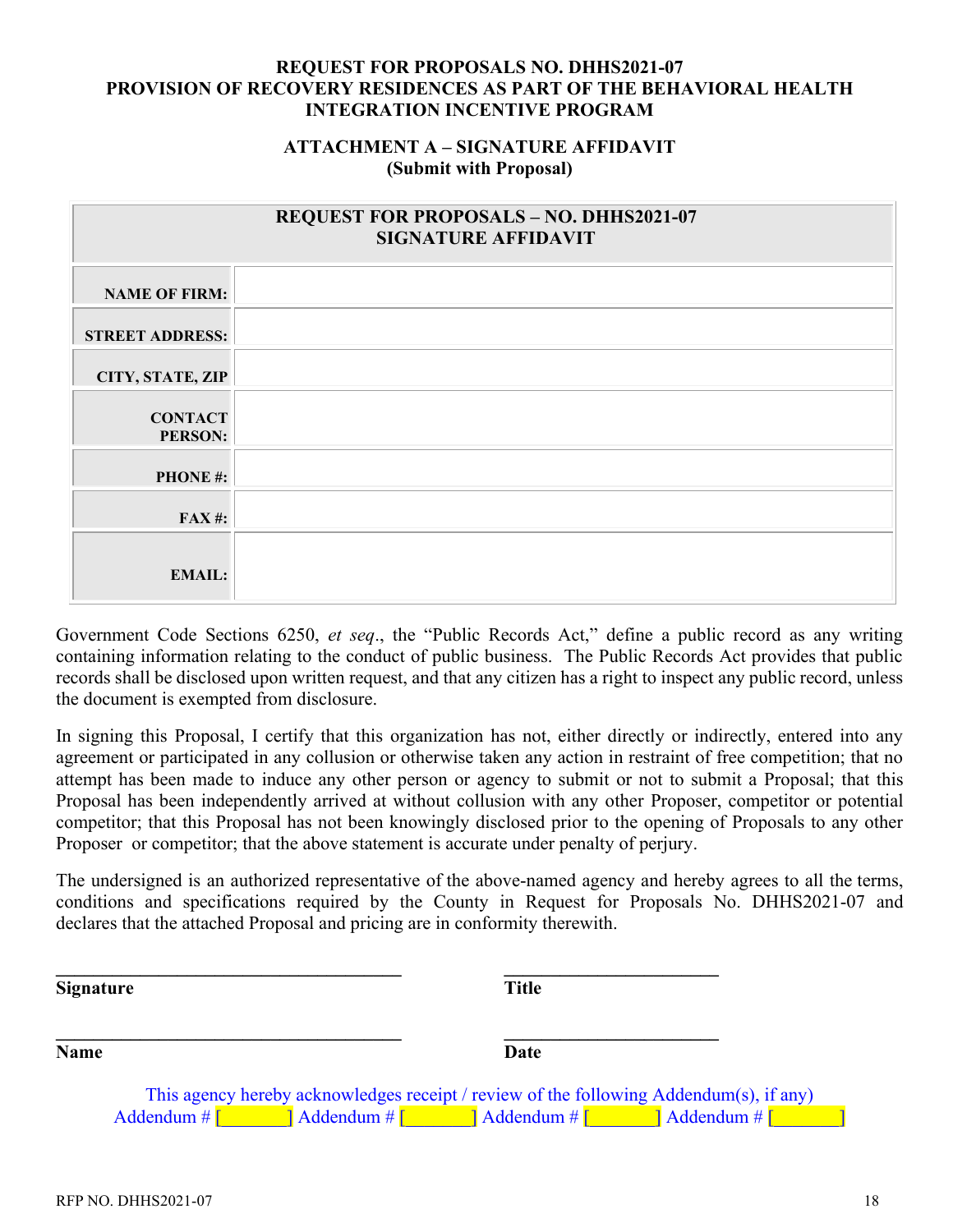## **ATTACHMENT B – REFERENCE DATA SHEET (Submit with Proposal)**

# **REFERENCE DATA SHEET**

Provide a minimum of three (3) references with name, address, contact person and telephone number whose scope of business or services is similar to those of Humboldt County (preferably in California). Previous business with the County does not qualify.

| <b>NAME OF AGENCY:</b>                       |               |
|----------------------------------------------|---------------|
| <b>STREET ADDRESS:</b>                       |               |
| CITY, STATE, ZIP:                            |               |
| <b>CONTACT PERSON:</b>                       | <b>EMAIL:</b> |
| <b>PHONE:</b>                                | FAX:          |
| <b>Department Name:</b>                      |               |
| <b>Approximate Agency Population:</b>        |               |
| <b>Number of Departments:</b>                |               |
| <b>General Description of Scope of Work:</b> |               |
|                                              |               |
| <b>NAME OF AGENCY:</b>                       |               |
| <b>STREET ADDRESS:</b>                       |               |
| CITY, STATE, ZIP:                            |               |
| <b>CONTACT PERSON:</b>                       | <b>EMAIL:</b> |
| <b>PHONE:</b>                                | FAX:          |
| <b>Department Name:</b>                      |               |
| <b>Approximate Agency Population:</b>        |               |
| <b>Number of Departments:</b>                |               |
| <b>General Description of Scope of Work:</b> |               |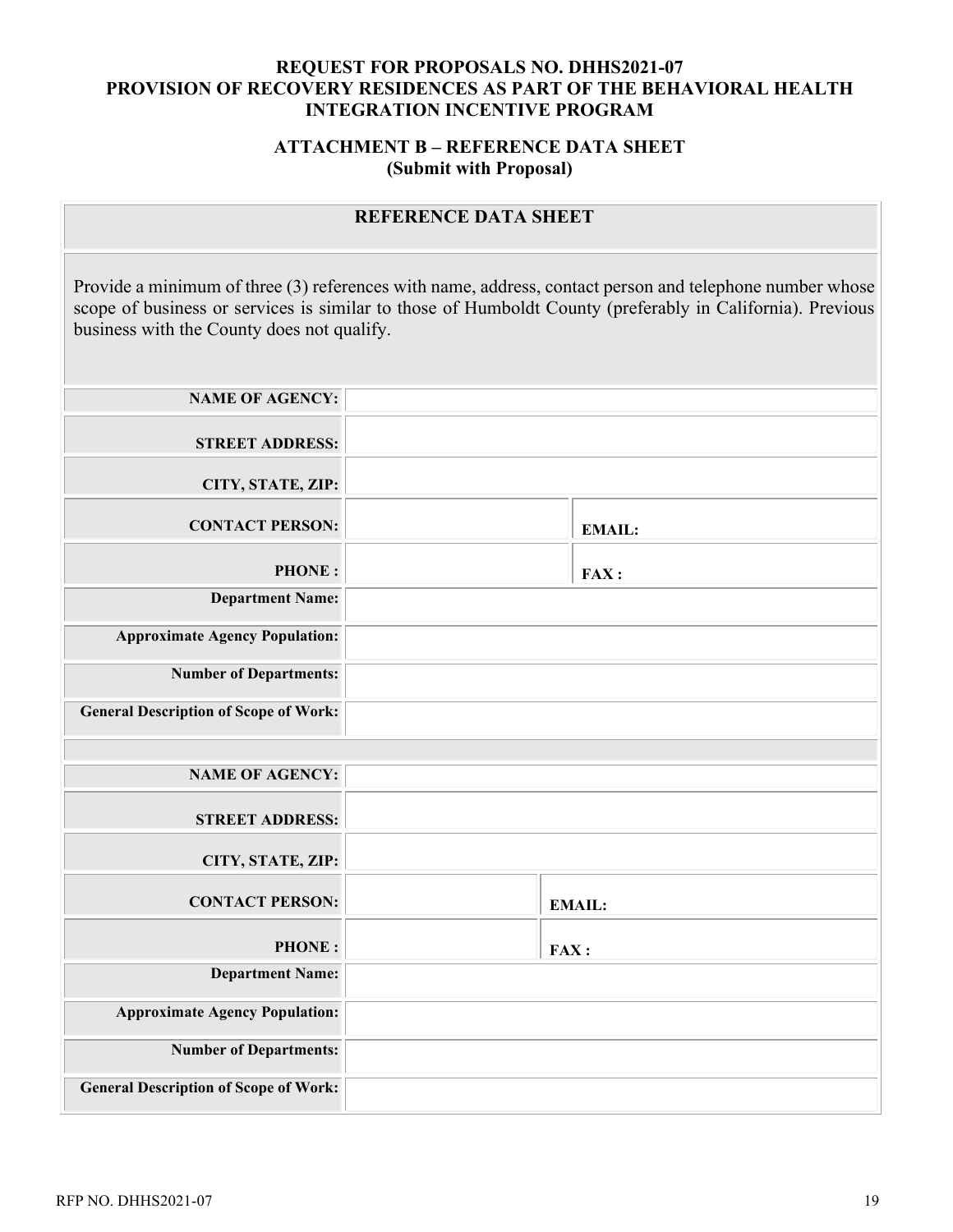| <b>NAME OF AGENCY:</b>                                   |               |
|----------------------------------------------------------|---------------|
| <b>STREET ADDRESS:</b>                                   |               |
| CITY, STATE, ZIP:                                        |               |
| <b>CONTACT PERSON:</b>                                   | <b>EMAIL:</b> |
| <b>PHONE:</b>                                            | <b>FAX:</b>   |
| <b>Department Name:</b>                                  |               |
| <b>Approximate County (Agency)</b><br><b>Population:</b> |               |
| <b>Number of Departments:</b>                            |               |
| <b>General Description of Scope of Work:</b>             |               |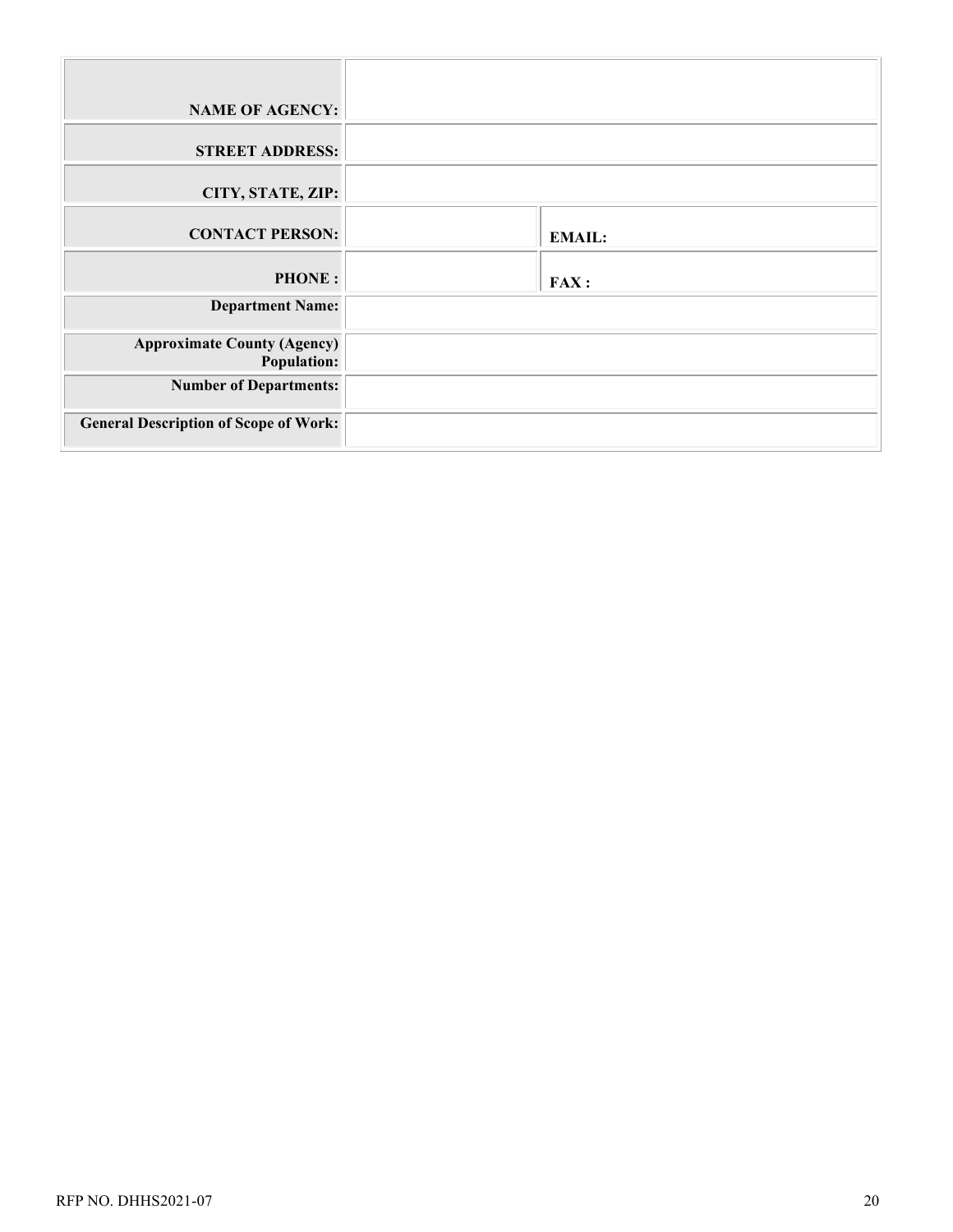## **ATTACHMENT C – HUMBOLDT COUNTY RECOVERY RESIDENCE STANDARDS AND GUIDELINES**

The Humboldt County Department of Health and Human Services – Behavioral Health ("DHHS – Behavioral Health) has established the following standards and guidelines to ensure safe, clean and stable low barrier social model housing in which skills vital for sustaining recovery from substance use are practiced in a residential setting ("Recovery Residence") for individuals actively engaged in outpatient substance use disorder treatment and medically necessary medication-assisted treatment. DHHS – Behavioral Health reserves the right to update these standards and guidelines as necessary to comply with regulation, align with the Department's principles and meet the needs of the population we serve.

# **1. GENERAL REQUIREMENTS:**

- **A.** Documentation of legal business entity (e.g., organizational documents or business license).
- **B.** Documentation that the owner/operator has current liability coverage and other insurance appropriate to the level of support.
- **B.** Written permission from the property owner of record, if the owner is other than the recovery residence operator, to operate a recovery residence on the property.
- **C.** A statement attesting to compliance with nondiscriminatory state and federal requirements.
- **D.** Written mission and vision statements that reflect a commitment to those served and identifies the population served which, at a minimum, includes persons in recovery from a substance use disorder.
- **E.** The Recovery Residence must attest to the following:
	- **1.** Electrical, mechanical, and structural components of the property are functional and free of fire and safety hazards;
	- **2.** The residence meets local health and safety codes appropriate to the type of occupancy (e.g., single family or other) OR provide documentation from a government agency or credentialed inspector attesting to the property meeting health and safety standards; and
	- **3.** Residents are oriented to emergency procedures.
- **F.** The Recovery Residence attests that claims made in marketing materials and advertising will be honest and substantiated and that it does not employ any of the following:
	- **1.** False or misleading statements or unfounded claims or exaggerations;
	- **2.** Testimonials that do not reflect the real opinion of the involved individual;
	- **3.** Price claims that are misleading;
	- **4.** Therapeutic strategies for which licensure and/or counseling certifications are required but not applicable at the site; or
	- **5.** Misleading representation of outcomes.
- **G.** Recovery Residence staff must never become involved in residents' personal financial affairs, including lending or borrowing money, or other transactions involving property or services, except that the operator may make agreements with residents with respect to payment of fees.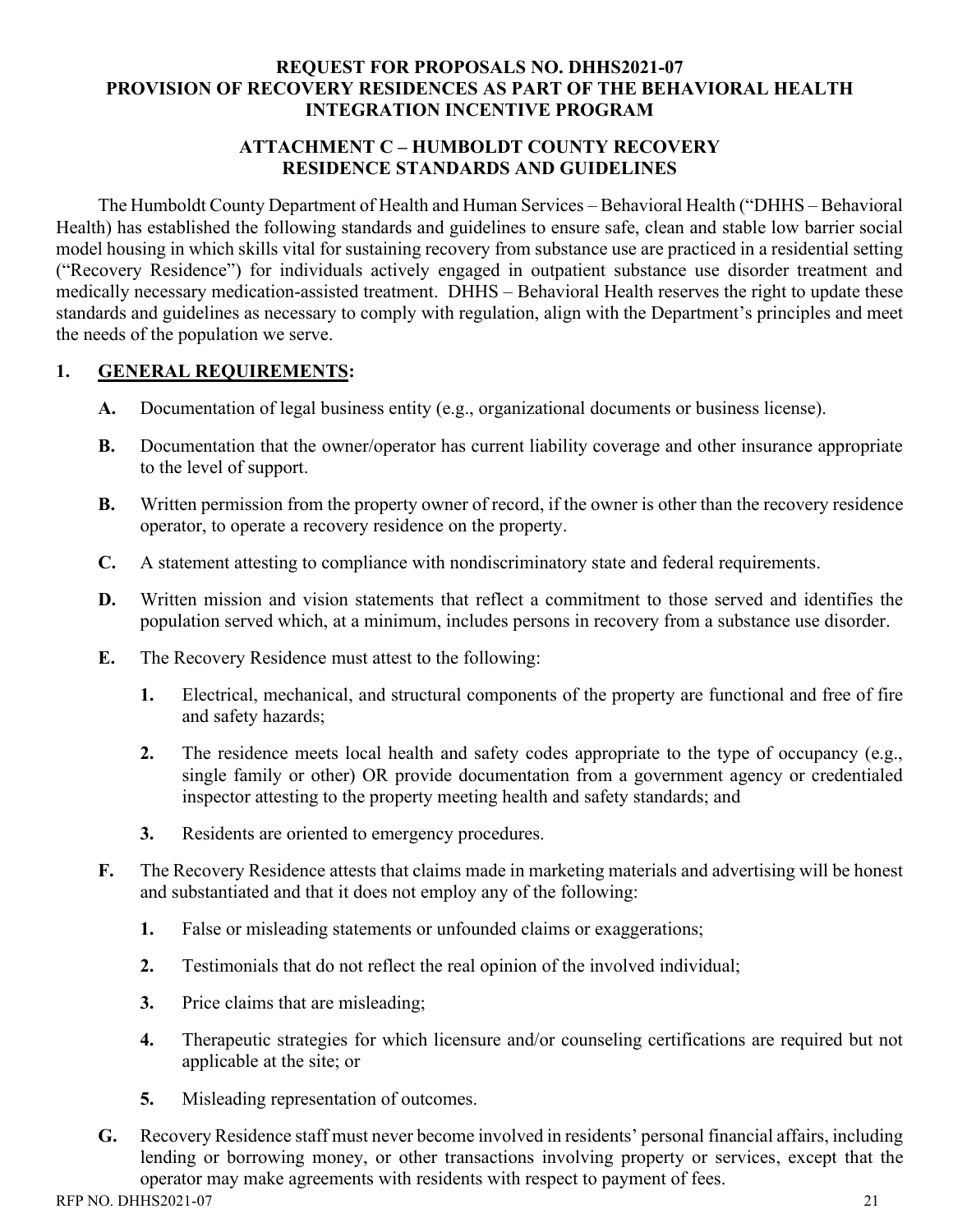- **H.** Prior to the initial acceptance of any funds, the Recovery Residence must inform prospective residents of all fees and charges for which they will be, or could potentially be, responsible for; refund policies; and payment from third-party payers for any fees paid on their behalf. Additionally, prospective residents must be informed of their rights, services to be provided, recovery goals, relapse policies and policies regarding their personal property, including removal of personal property left at the Recovery Residence. This information needs to be in writing and signed by the applicant.
- **I.** Use of an accounting system which documents all resident financial transactions such as fees, payments and deposits, and the ability to:
	- **1.** Produce clear statements of a resident's financial dealings with the Recovery Residence within reasonable timeframes;
	- **2.** Accurately record all resident charges and payments; and
	- **3.** Record payments made by third-party payers.
- **J.** Staff and residents must treat neighbors and concerned parties with respect and interact with them as appropriate. Upon request, the Recovery Residence must provide neighbors with the house manager's contact information and the house manager is responsible to respond to expressed concerns.

## **2. HOUSE MANAGER REQUIREMENTS:**

- **A.** Overall supervision of each Recovery Residence shall be adequate for the number of people in residence and the house managers must be accessible on an on-call basis twenty-four (24) hours per day, seven (7) days per week.
- **B.** House managers must have the following qualifications:
	- **1.** At least two years of sobriety (if in recovery);
	- **2.** CPR certification (proof required);
	- **3.** Training in application of Narcan©; and
	- **4.** Training in crisis intervention (proof required).
- **C.** At a minimum, house managers are responsible for the safety of the premises and those who reside there. Additional responsibilities include:
	- **1.** Collection of rent, if appropriate;
	- **2.** Documentation and maintenance of records;
	- **3.** Upholding Recovery Residence rules, policies and procedures;
	- **4.** Supervision of residents, as needed;
	- **5.** Knowledge and dissemination of community resources;
	- **6.** Maintenance of the Recovery Residence inside and out; and
	- **7.** Ensuring adherence to parking restrictions.
- **D.** If more than one (1) house manager is appointed to the Recovery Residence, a log or shift notes must be kept as a means of documenting incidents, if they occur.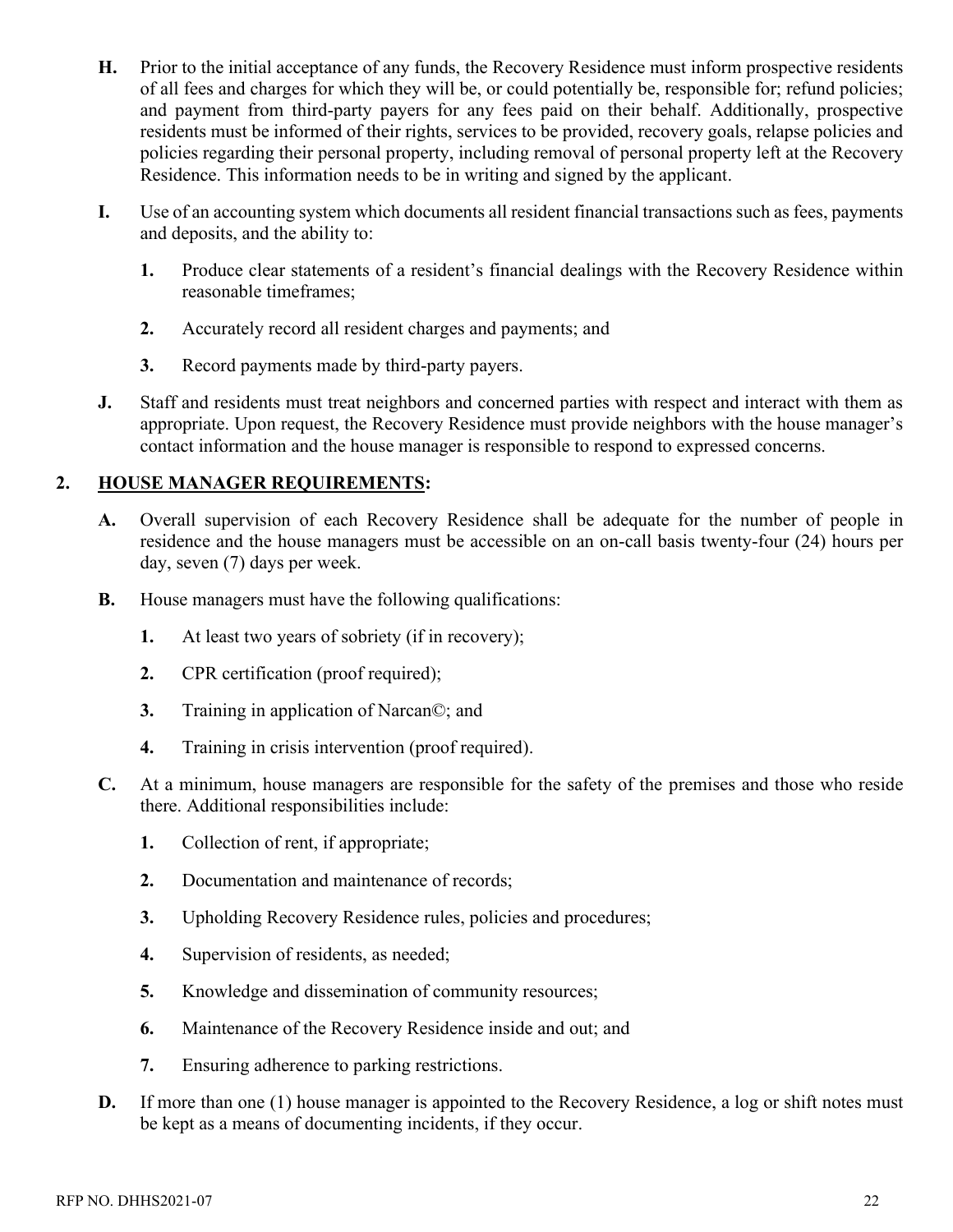## **3. STANDARDS OF OPERATION:**

- **A.** The Recovery Residence shall provide twenty-four (24) hour safe housing, free from alcohol and other drugs.
- **B.** The Recovery Residence must notify residents of a list of prohibited items on the premises and the Recovery Residence's right to conduct a search for such items, as appropriate and necessary.
- **C.** The Recovery Residence will hold weekly house meetings that all residents are required to attend. Signin sheets must be used to document attendance and retained by the Recovery Residence.
- **D.** Residents shall engage in regular household activities such as cooking, laundry, housecleaning, and yard work.
- **E.** Residents shall be required to maintain their designated areas in a clean and orderly manner.
- **F.** A "common area" with adequate space for all current residents to assemble for social and/or other group activities.
- **H.** Each resident must always have adequate personal space with appropriate privacy, which is defined by The Uniform Housing Code as follows:
	- **1.** At least one room in a dwelling unit must have one hundred twenty (120) square feet.
	- **2.** Other rooms must have at least seventy (70) square feet (except kitchens).
	- **3.** If more than two persons are using a room for sleeping purposes, there must be an additional fifty (50) square feet for each additional person.
- **I.** The Recovery Residence shall take appropriate measures to ensure that the personal property of each resident is secure.
- **J.** The Recovery Residence shall establish and maintain a culture and environment that is welcoming and understanding to those they serve.
- **K.** All residents must have access to the Recovery Residence at all times. The house manager may not close the Recovery Residence at any time, unless there is a hazard or safety issue that warrants evacuation.
- **L.** All residents shall have access to a kitchen, refrigerator, stove, dining room, laundry facilities, restrooms and showers to ensure basic needs are met.
- **M.** A written description of the procedural processes regarding chores, assignment of roommates, and primary Recovery Residence rules must be posted in a space that's accessible to every resident at all times.
- **N.** If the Recovery Residence's policy allows smoking on the property, a smoking area shall be clearly designated in an outdoor space where smoke will not affect other residents or neighbors and complies with all local smoking rules/ordinances. Any and all litter generated in a designated smoking area must be cleaned up daily.
- **O.** The Recovery Residence is responsible for ensuring neighborhood parking complies with town/city ordinances and is not intrusive to neighbors.
- **P.** Recovery Residence providers are required to have Naloxone accessible at each location, and appropriate staff are knowledgeable and trained in its use.
- **Q.** Residents must share household expenses.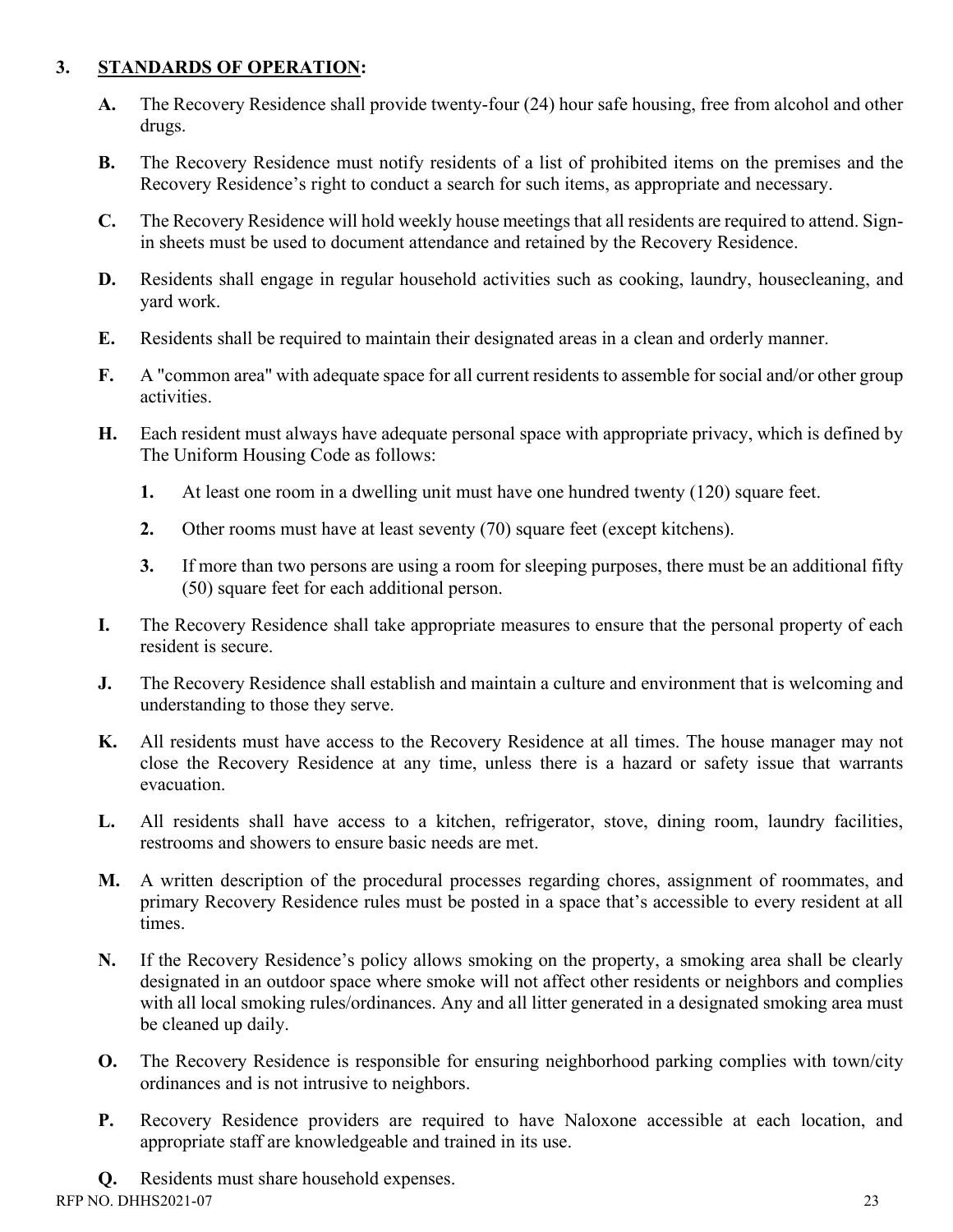## **4. PHYSICAL ENVIRONMENT:**

- **A.** Exit doors must be clearly marked.
- **B.** Heating and cooling units must be in working order and sufficient to keep residents comfortable at all times.
- **C.** Zoning conformance shall be maintained, possess all required permits and follow all minimum fire prevention requirements.
- **D.** Smoking of any kind shall not be permitted inside the building. All smoking materials must be disposed of safely and neatly outside the residence.
- **E.** Stoves and cooking areas must be kept clean and adequately maintained.
- **F.** Smoke detectors and fire extinguishers must be installed in accordance with the local Fire Marshal regulations and requirements.
- **G.** A bloodborne pathogen clean up kit and at least one first aid kit must be located in a common area of the residence that all residents have access to at all times.
- **H.** Emergency exit routes, emergency telephone numbers and disaster plans shall be clearly posted in common areas and reviewed at least annually.
- **I.** Appropriate locks must be placed on all doors and windows.
- **J.** Recovery Residence must be clean, safe, sanitary and in good condition at all times for the safety and wellbeing of participants, employees and visitors.
- **K.** The Recovery Residence must be free from:
	- **1.** Broken glass, filth, litter, or debris;
	- **2.** Flies, insects, or other vermin;
	- **3.** Toxic chemicals or noxious fumes and odors;
	- **4.** Exposed electrical wiring;
	- **5.** Peeling paint or broken plaster; and
	- **6.** Other health or safety hazards.
- **L.** The Recovery Residence shall maintain all carpets and floors free from filth, holes, cracks, tears, broken tiles, or other safety hazards.
- **M.** All outdoor and indoor passageways, stairways, inclines, ramps, open porches and other areas of potential hazard must be kept free of obstruction and lighted for the visibility and safety of all participants.
- **N.** Recovery Residence equipment and supplies must be stored in appropriate space and shall not be stored in space designated for other activities (i.e., chemicals for cleaning or pest control cannot be stored where food or clothing is stored).
- **O.** Every resident must have adequate space to store their personal belongings.
- **P.** The Recovery Residence shall provide lamps or lights as necessary in all rooms and other areas to ensure the safety of all residents.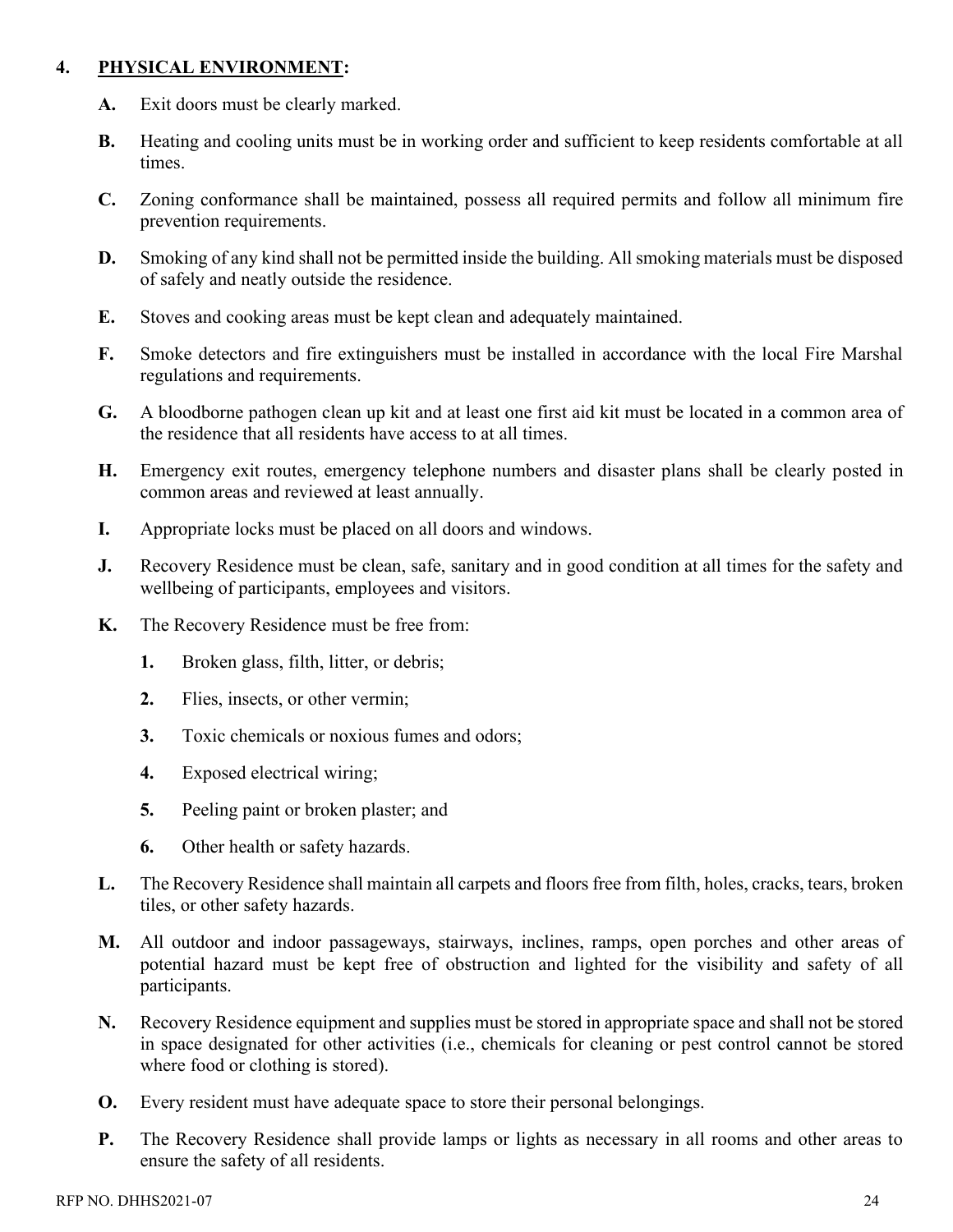- **Q.** Hot water faucets used by residents for personal care shall meet the following requirements:
	- **1.** Hot water delivered to plumbing fixtures used by residents shall not be less than one hundred five (105) degrees Fahrenheit and not more than one hundred thirty (130) degrees Fahrenheit; and
	- **2.** Taps delivering water at one hundred thirty-one (131) degrees Fahrenheit or above must be prominently identified by warning signs.
- **R.** All toilets, handwashing and bathing facilities must be maintained in safe and sanitary operating conditions.
- **S.** The Recovery Residence shall provide each resident with an individual bed maintained in good condition, equipped with good springs and a clean mattress and supplied with pillow(s), linens and blankets, as appropriate, which are clean and in good condition. Bunk beds may be utilized provided they meet these requirements.

# **5. ELIGIBILITY FOR RESIDENCY:**

- **A.** Eligibility shall be determined through a referral process from the DHHS Behavioral Health Substance Abuse Navigator. At a minimum, prospective residents must meet the following criteria:
	- **1.** Residents must be actively participating in an outpatient drug Medi-Cal program;
	- **2.** Residents must be actively participating in an outpatient medication-assisted treatment program;
	- **3.** Residents must meet Special Population criteria:
		- **a.** The prospective resident has a self-reported co-occurring mental health diagnosis; and/or
		- **b.** The prospective resident is between eighteen (18) to twenty-six (26) years of age.
- **B.** Residents must possess a willingness and demonstrate the ability to comply with all admission requirements, Recovery Residence rules, policies and procedures.

## **6. ADMISSION AND DISCHARGE:**

- **A.** Prospective residents with a DHHS Behavioral Health referral shall be interviewed and assessed by the house manager.
- **B.** If the interviewer has concerns about the prospective resident, they must contact the referral source to obtain information about the suitability of the prospective resident. In accordance with Title 42 of the Code of Federal Regulations and the Health Insurance Portability and Accountability Act, the Recovery Residence must first obtain a release of information, as applicable. Referral sources can include, but are not limited to, Humboldt County Dual Recovery Program, Healthy Moms Program, Humboldt County Programs for Recovery, Aegis Treatment Center, and Open Door Community Health.
- **C.** As part of the admission process, individuals seeking to enter Recovery Residence must agree to sign a release of information with their substance use disorder treatment program prior to residency. The release of information will allow designated Recovery Residence staff to verify required attendance in outpatient substance use disorder treatment or engagement in recovery services, and inquire about drug testing results.
- **D.** Prospective residents must disclose all prescription medications and have a minimum of a seven (7) day supply on hand prior to moving in. Prospective residents cannot be denied services based on prescribed medications.
- **E.** Copies of all policies, procedures, Recovery Residence rules and expectations must be presented to the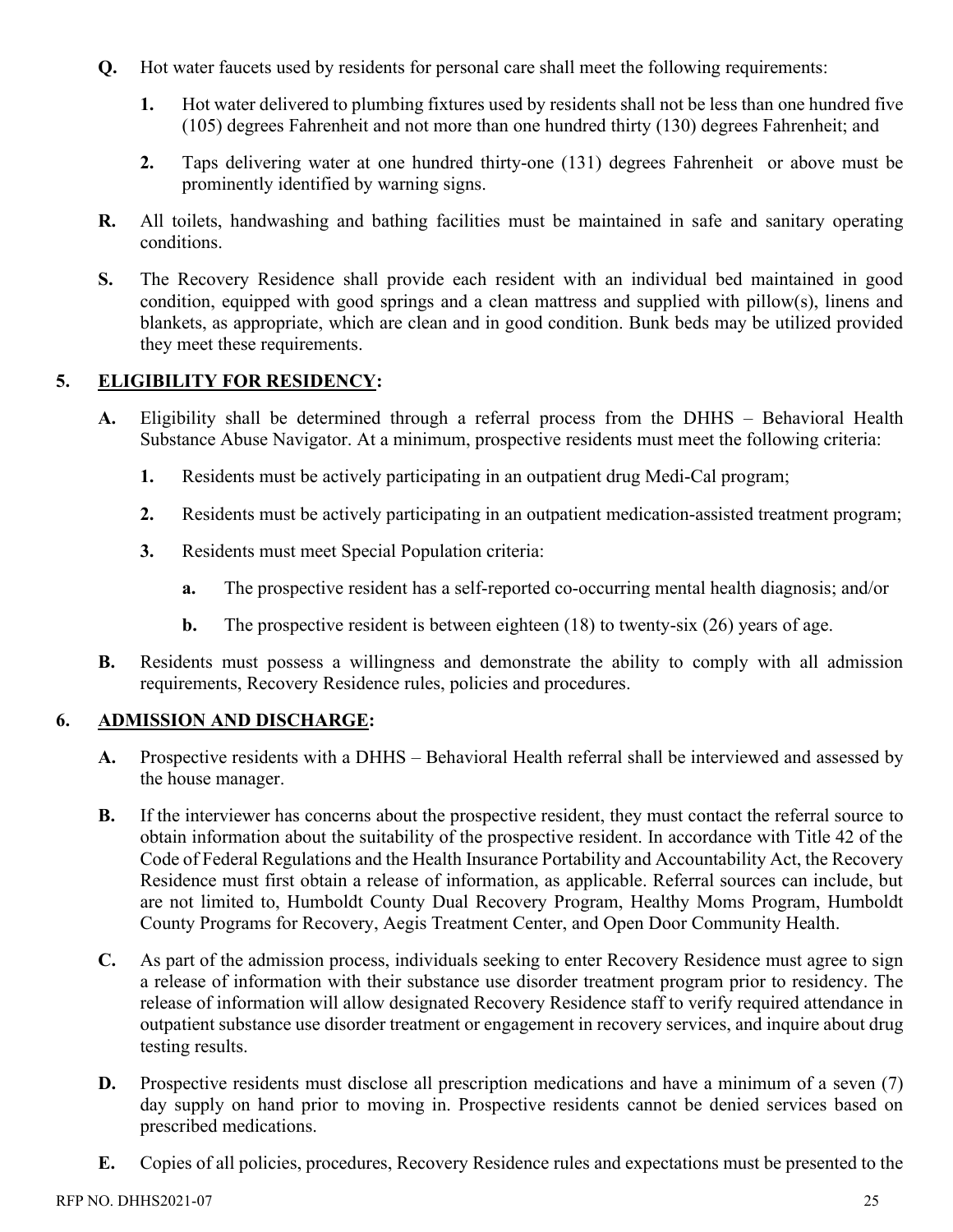prospective resident during the interview process.

**F.** The house manager must establish a file for each resident that includes admission and residency documents. Resident files must be kept on the premises at all times in a secured, locked file cabinet accessible only to the house manager.

## **7. POLICIES AND PROCEDURES:**

- **A.** Each Recovery Residence shall have a current Policies and Procedures Manual that sets forth the rules, regulations, expectations, governance and grievance procedures. All residents shall be familiar with the policies and procedures contained in the manual and must sign an agreement to abide by them while a resident of the RR. Additionally, a copy of the Policies and Procedures Manual must be centrally located in a common area of the RR that's accessible to every resident at all times. The Recovery Residence must provide residents with the opportunity to provide suggestions and feedback regarding the policies and procedures (e.g., a suggestion box).
- **B.** DHHS Behavioral Health reserves the right to request copies of the program's policies and/or procedures at any time.
- **C.** At a minimum, the Recovery Residence's Policies and Procedures Manual shall contain policy and procedure that ensures appropriate background checks (due diligence practices) are conducted for all staff who will have direct and regular interaction with residents.
- **D.** If the Recovery Residence employs, contracts with or enters into a paid work agreement with residents, a policy must be in place to ensure the following conditions are met:
	- **1.** Paid work arrangements are completely voluntary;
	- **2.** Residents do not suffer consequences for declining work;
	- **3.** Residents who accept paid work are not treated more favorably than residents who do not;
	- **4.** All qualified residents are given equal opportunity for available work;
	- **5.** Paid work does not impair residents' progress towards their recovery goals;
	- **6.** The paid work is treated the same as any other employment situation;
	- **7.** Wages are commensurate with marketplace value and at least minimum wage;
	- **8.** Paid work does not confer special privileges on residents doing the work;
	- **9.** Work relationships do not negatively affect the recovery environment or morale of the home; and
	- **10.** Unsatisfactory work relationships are terminated without recriminations that can impair recovery.
- **E.** The Recovery Residence shall have a written admission and discharge procedure.
- **F.** The Recovery Residence shall have a written policy for discharge due to disciplinary reasons. The policy must include the grounds for potential discharge and discharge protocols that address the handling of personal property of residents, community re-entry supports such as a referral to affordable housing, a final accounting of monies paid by resident for rent, and information sharing through a release of information, if applicable.
- **G.** The Recovery Residence shall have a written policy for discharge due to successful completion of treatment. The policy must include a plan to transition the resident into independent living and integration into the community, handing of the personal property of residents, a final accounting of monies paid by resident for rent, and coordination with the substance use treatment program.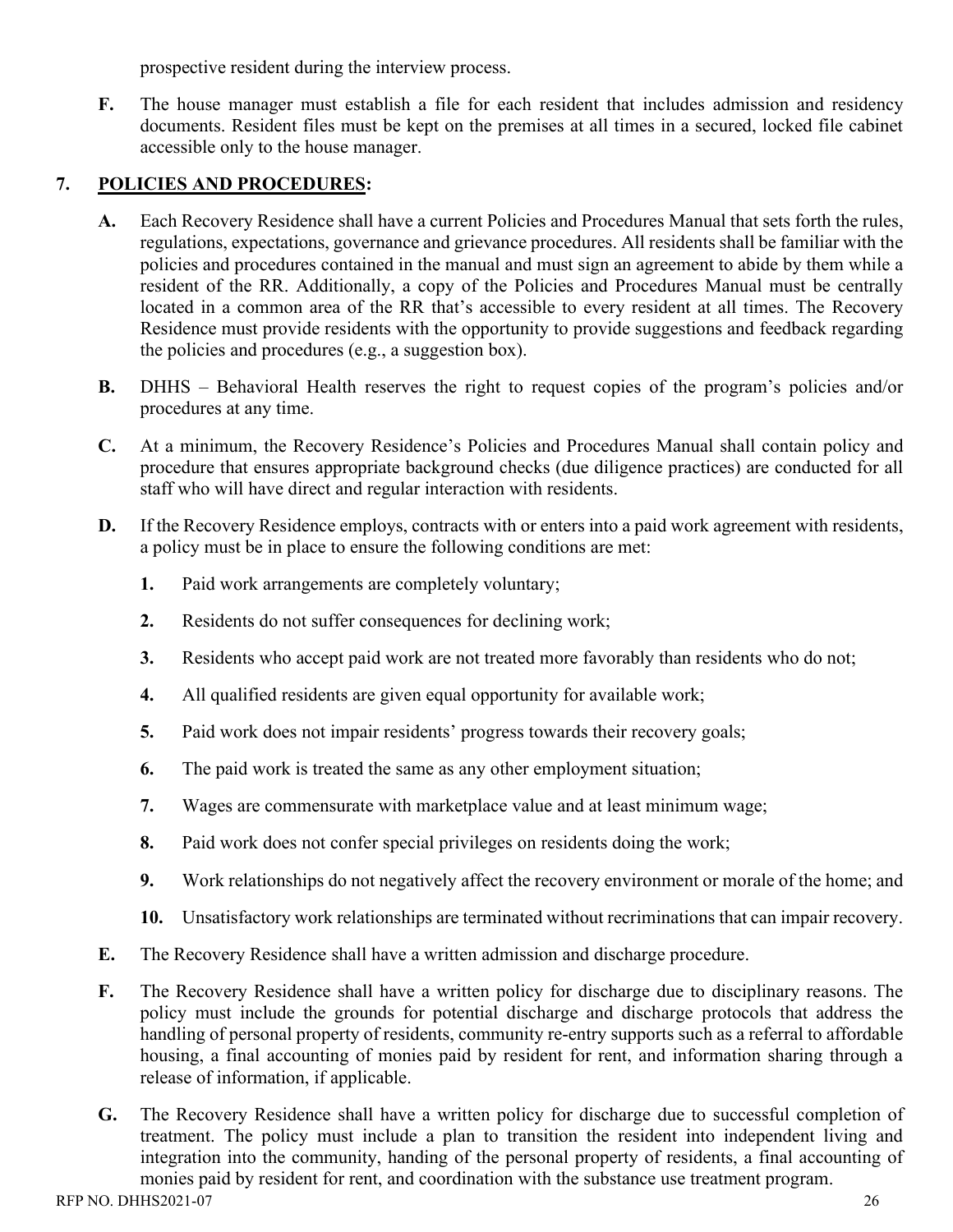- **H.** A policy that addresses weapons and illegal activity by residents and staff. The policy must strictly prohibit the possession, and/or use of firearms, other weapons, illegal activities, erratic behavior, and acts or threats of violence on the property. The occurrence of illegal activities must be reported to the local law enforcement agencies immediately. Residents will be terminated from the Recovery Residence for such offenses and their substance use disorder treatment provider will be notified. House managers found to have violated the policy may face immediate termination.
- **I.** A policy addressing visitation including hours, terms of contact, visitation areas, visitor access, child visitation and monitoring.
- **J.** A confidentiality policy stating the Recovery Residence will protect the privacy of its residents and will not disclose confidential information without express written consent, except as required or permitted by law. Prior to the release of information, the house manager must ensure a completed release of information form is on file and covers the release of the specific information requested. The house manager shall also affirmatively inform residents of the privacy of information disclosed in meetings or other activities. Management shall remain knowledgeable of and obey all state and federal laws and regulations relating to confidentiality of records. Confidential information acquired during residency must be safeguarded from illegal or inappropriate use, access and disclosure, or from loss, unsecured maintenance of records or recording of an activity or presentation without appropriate releases. Forms will be provided to residents for the authorization to release information.
- **K.** A policy regarding collection of resident's information. At a minimum data collection will protect the residents' identity, be used for continuous quality improvement, and be part of day-to-day operations and regularly reviewed by staff and residents (where appropriate).
- **L.** A sexual harassment and verbal abuse policy that includes zero-tolerance of any behavior that is abusive, harassing or intimidating toward house manager, volunteers, residents or visitors.
- **M.** Each Recovery Residence must have a written policy regarding the use, storage and proper disposal of residents' prescribed medications. Medications must be properly secured by the resident at all times. The policy concerning the storage of medications does not apply to those medications, such as an asthma inhaler, to which medical necessity requires immediate access. The Recovery Residence shall not dispense medication but must ensure all residents store their medications securely.
- **N.** The Recovery Residence must have a specific policy addressing relapse and the actions taken by the house manager to address an incident of relapse. Relapse cannot be the only reason for discharge if resident is complaint with treatment.
- **O.** A safety inspection policy that requires regular verification of:
	- **1.** Functional smoke detectors in all bedroom spaces and elsewhere as code demands;
	- **2.** Functional carbon monoxide detectors, if residence has gas heating, ventilation, air-conditioning, hot water or appliances;
	- **3.** Functional fire extinguishers placed in plain sight and/or clearly marked locations;
	- **4.** Regular, documented inspections of smoke detectors, carbon monoxide detectors and fire extinguishers; and
	- **5.** Fire and other emergency evacuation drills take place regularly and are documented.
- **P.** A grievance and appeal policy.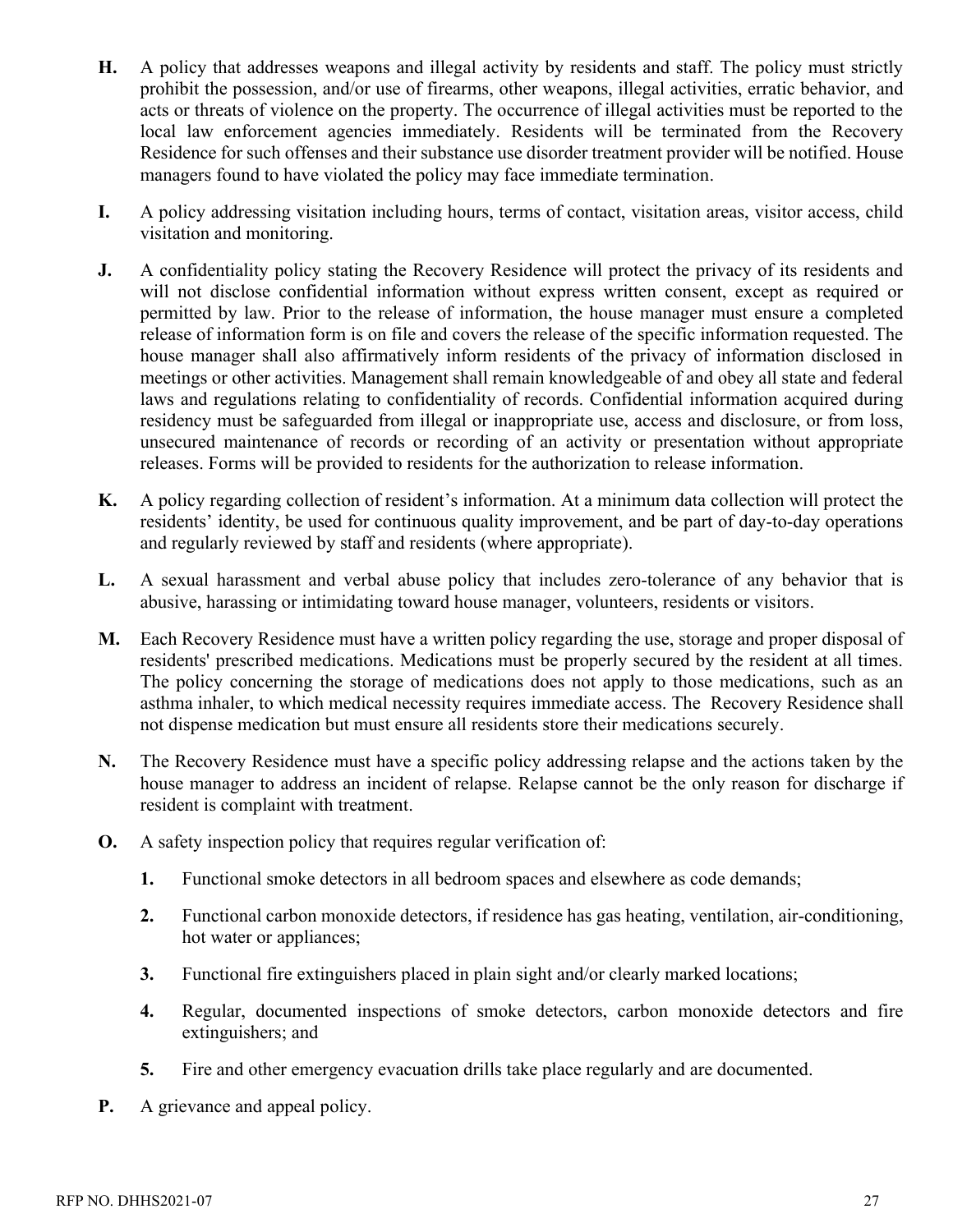# **8. OPTIONAL POLICIES OR PROCEDURES:**

Any optional policies or procedures the Recovery Residence chooses to adopt shall be in the best interest of the residents, shall not be overly burdensome and must be applied to all residents.

# **9. DOCUMENTATION/RECORD KEEPING:**

- **A.** The house manager shall maintain the following in all resident files:
	- **1.** Resident's date of birth, emergency contact information, emergency medical information, current medications, pharmacy where prescriptions are on file, employer or school contact information;
	- **2.** Name and contact information for the resident's substance use disorder treatment provider(s) and/or counselor(s);
	- **3.** Documentation of current engagement in an outpatient treatment program and medicationassisted treatment program;
	- **4.** Documentation of employment, education, volunteer work, job search and other activities that support recovery;
	- **5.** Any releases of information that are deemed necessary by the house manager;
	- **6.** Incidents of non-compliance with the Recovery Residence's policies and procedures; and
	- **7.** Record of rent and expenses paid, including copies of receipts provided to the resident, as appropriate, when rent and other expenses are paid.
- **B.** A resident sign-in sheet must be placed near the main entrance/exit of the residence. All residents must use the sign-in sheet when coming and going.

## **10. INCIDENT REPORTING:**

- **A.** An incident is any event which jeopardizes the health and/or safety of clients, employees, or members of the community. Incidents include, but are not limited to:
	- **1.** All client deaths;
	- **2.** Attempted suicide (resulting in serious injury);
	- **3.** Homicide or attempts at homicide;
	- **4.** Injury connected to services or at a service site (self-inflicted or by accident);
	- **5.** Medical emergency connected to services or at a service site;
	- **6.** Violence, abuse or assault connected to services or at a service site (toward clients, others or property resulting in serious injury); and
	- **7.** Other (e.g., clients escaping from a locked facility, medication errors, *etc*.).
- **B.** All providers are required to complete an incident report which must be signed by the Recovery Residence staff member involved in or first notified of the incident as well as the house manager. If the house manager is the first staff member notified, they must sign in both sections. The house manager is responsible for ensuring the incident report is completed, signed, dated and submitted to DHHS – Behavioral Health within twenty-four (24) hours of the incident.
- **C.** All incident reports must be centrally located in a secure area and documented in each involved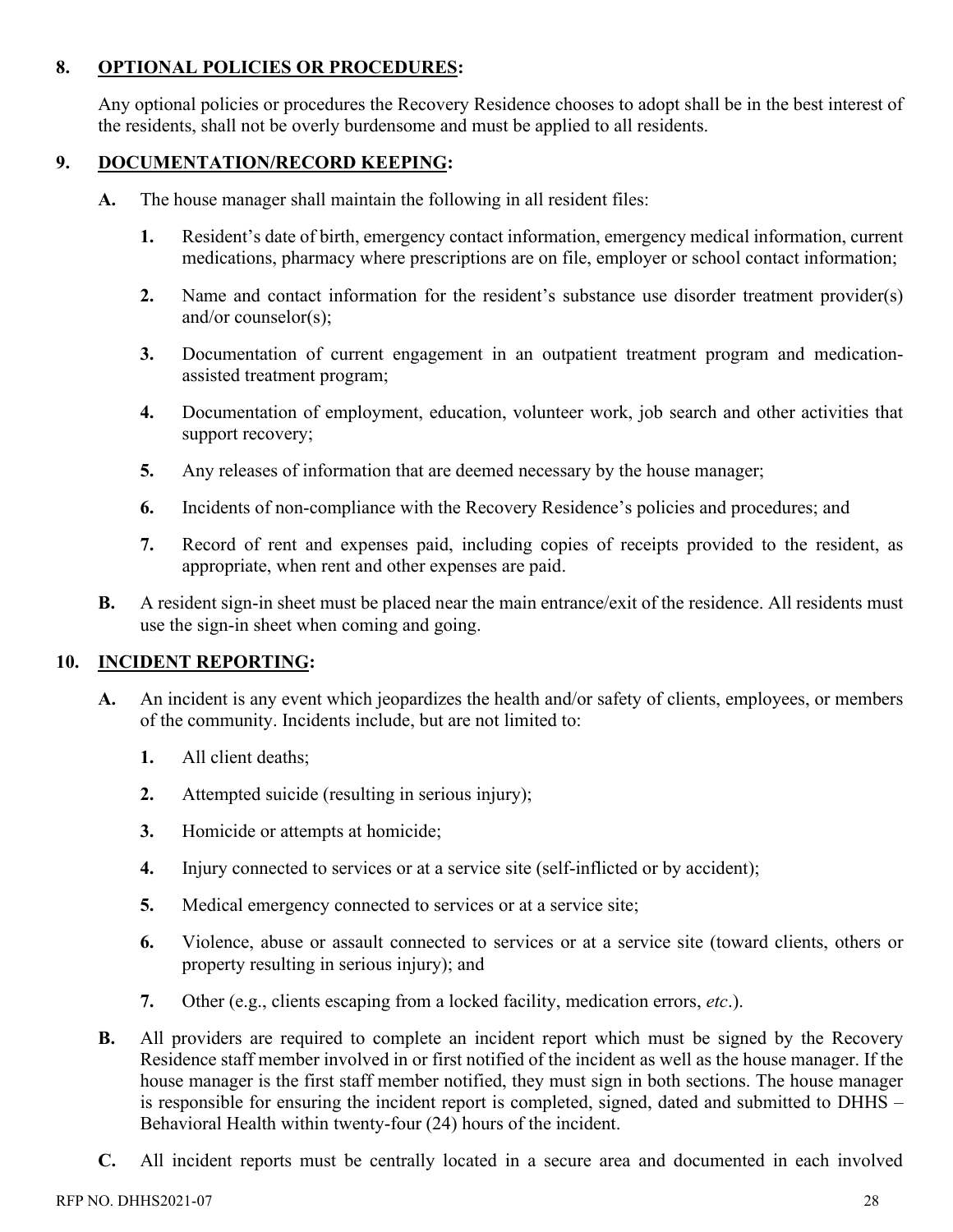resident's file.

**D.** The house manager will be responsible for reviewing incident reports to determine opportunities for improvement, if applicable.

## **11. GRIEVANCE AND APPEAL POLICY:**

- **A.** Recovery Residence must have a written grievance procedure. Residents must be provided grievance information during the admission process. The house manager will explain the grievance procedure clearly and, after this explanation and review, both the resident and the house manager will sign the grievance procedure acknowledgement form that will be maintained in the resident's file. The house manager will advise residents whether they have cause or not to file a grievance about any violation of their rights or organizational policies and procedures, but the resident may do so at their discretion. The house manager shall post the DHHS – Behavioral Health grievance/complaint information at each Recovery Residence, which includes the Notice to the Public Grievance/Complaint Process along with grievance forms and postage-paid envelopes. The house manager will provide necessary help and materials in order for the grievance form to be completed and properly submitted. If a grievance is made, DHHS – Behavioral Health will address it as follows:
	- **1.** Evaluate the grievance thoroughly and objectively;
	- **2.** Assign an appropriate DHHS Behavioral Health staff member to investigate the grievance and obtain additional information, as needed;
	- **3.** Provide written acknowledgement of the grievance request upon receiving/reviewing the grievance. Additionally, DHHS – Behavioral Health will respond to the beneficiary in writing within 60 calendar days regarding the grievance final decision;
	- **4.** If the problem is not resolved by the house manager or the resident is uncomfortable discussing the matter with the house manager, the resident may contact DHHS – Behavioral Health to have their grievance handled directly by DHHS – Behavioral Health Administration or the California Department of Health Care Services to have their grievance addressed at the State level.
- **B.** All grievances will be filed and documented by DHHS Behavioral Health, including the final disposition and kept record of it in a central file. DHHS – Behavioral Health does not restrict, discourage or interfere with residents who communicate with an attorney or other organizations for the purposes of filing or pursuing a grievance. DHHS – Behavioral Health adheres to these standards to protect the welfare of the resident, house manager and the community at large.
- **C.** Recovery Residence are required to maintain a log of internal grievances and submit the log to DHHS – Behavioral Health as requested.

# **12. CONFLICT OF INTEREST STATEMENT:**

No volunteer, agent, or resident is to attempt to secure privileges or advantages from any resident in the Recovery Residence.

## **13. CONTINUITY OF CARE:**

In the event the Recovery Residence discontinues services, the residents must be referred to another Recovery Residence prior to the date of discontinuing service.

## **14. MONITORING REVIEWS:**

**A.** DHHS – Behavioral Health will conduct monitoring reviews at each Recovery Residence at least once per year, which will include on-site and administrative components. Reviews will be based on the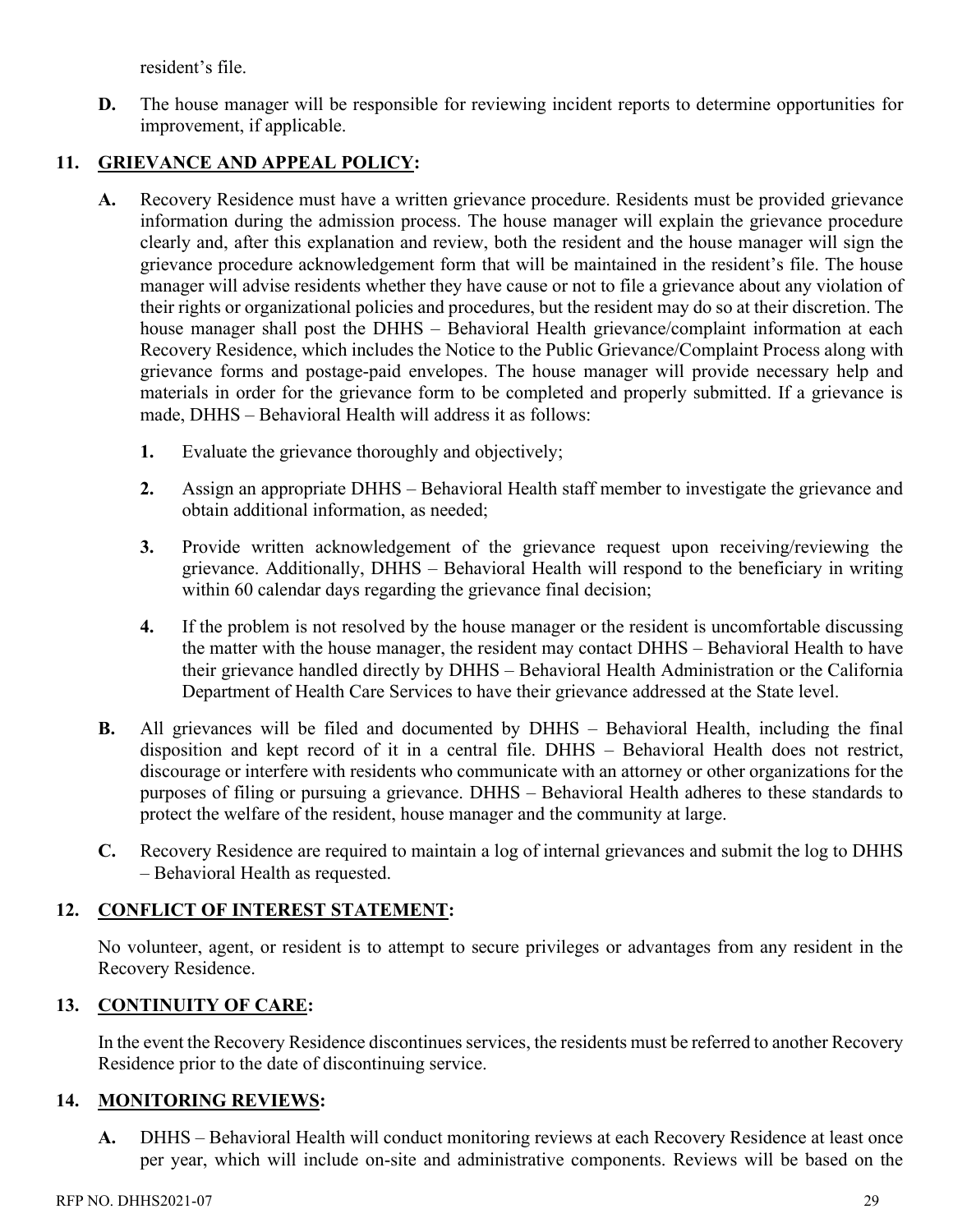guidelines and standards set forth in this document as well as the formal agreement between the Recovery Residence and DHHS – Behavioral Health. Contracted Recovery Residence providers are expected to adhere any new standards created through future federal, state, or local legislation as well as changes to standards, required certifications, and oversight required by DHHS – Behavioral Health. The on-site review will include, but is not limited to:

- **1.** A review of the Recovery Residence quality and safety standards;
- **2.** Verification that the facility is a clean, safe alcohol and drug-free environment; and
- **3.** A review of client files for documentation related to intake documentation, confirmation of engagement in treatment, and participation in house activities.
- **B.** The administrative review will include, but is not limited to:
	- **1.** Timely and accurate billing as well as other monthly report submissions;
	- **2.** A review of resident lengths of stay to ensure billing is submitted with the proper rates and that the residency does not exceed twenty-four (24) months;
	- **3.** Current insurance certificates are on file; and
	- **4.** A review of Recovery Residence's Policies and Procedures Manual.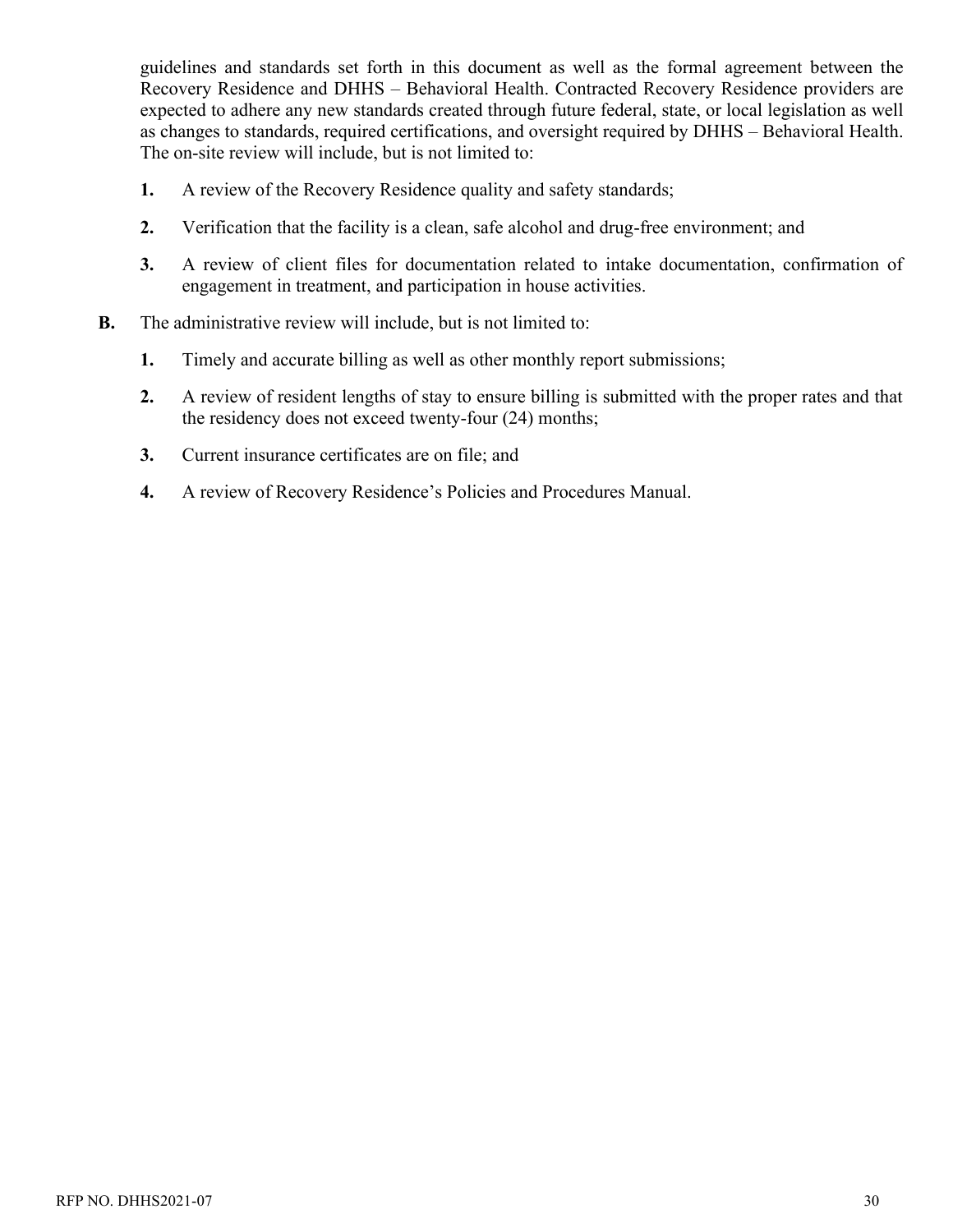#### **ATTACHMENT D** – **SAMPLE PROFESSIONAL SERVICES AGREEMENT**

## **PROFESSIONAL SERVICES AGREEMENT BY AND BETWEEN COUNTY OF HUMBOLDT AND**

## **[NAME OF CONTRACTOR] FOR FISCAL YEARS 2021-2022 THROUGH 2022-2023**

This Agreement, entered into this  $\_\_\_\_$  day of  $\_\_\_\_\_$ , 20<sup>[</sup>], by and between the County of Humboldt, a political subdivision of the State of California, hereinafter referred to as "COUNTY," and Mame of Contractor], a [Name of State] [type of business or organization], hereinafter referred to as "CONTRACTOR," is made upon the following considerations:

WHEREAS, COUNTY, by and through its Department of Health and Human Services – Behavioral Health ("DHHS – Behavioral Health"), desires to retain a qualified professional organization to provide low barrier social model housing and supportive services to eligible Humboldt County Medi-Cal beneficiaries who have been diagnosed with opioid use disorder and are experiencing homelessness; and

WHEREAS, such work involves the performance of professional services of a temporary and occasional character; and

WHEREAS, COUNTY has no employees available to provide such services and is unable to build facilities or hire employees for the performance thereof; and

WHEREAS, CONTRACTOR represents that it is specially trained, skilled, experienced and competent to perform the housing and supportive services required by COUNTY.

NOW THEREFORE, the parties hereto mutually agree as follows:

#### 1. PROVISION OF SERVICES:

- A. Description of Services. CONTRACTOR hereby agrees to provide the services described in Exhibit A – Scope of Services, which is attached hereto and incorporated herein by reference as if set forth in full. In providing such services, CONTRACTOR agrees to fully cooperate with the DHHS – Behavioral Health Director, or a designee thereof, hereinafter referred to as "Director."
- B. Availability of Services. CONTRACTOR shall make any and all services provided pursuant to the terms and conditions of this Agreement available to eligible DHHS – Behavioral Health clients in accordance with any and all applicable local, state and federal laws, regulations and standards, including, without limitation, the national standards promulgated by the federal Office of Minority Health Culturally and Linguistically Appropriate Service.

#### 2. TERM:

The term of this Agreement shall begin on May 10, 2022 and shall remain in full force and effect until December 31, 2022, unless sooner terminated as provided herein.

#### 3. TERMINATION:

A. Termination for Cause. COUNTY may, in its sole discretion, immediately terminate this Agreement, if CONTRACTOR fails to adequately perform the residential substance use disorder treatment and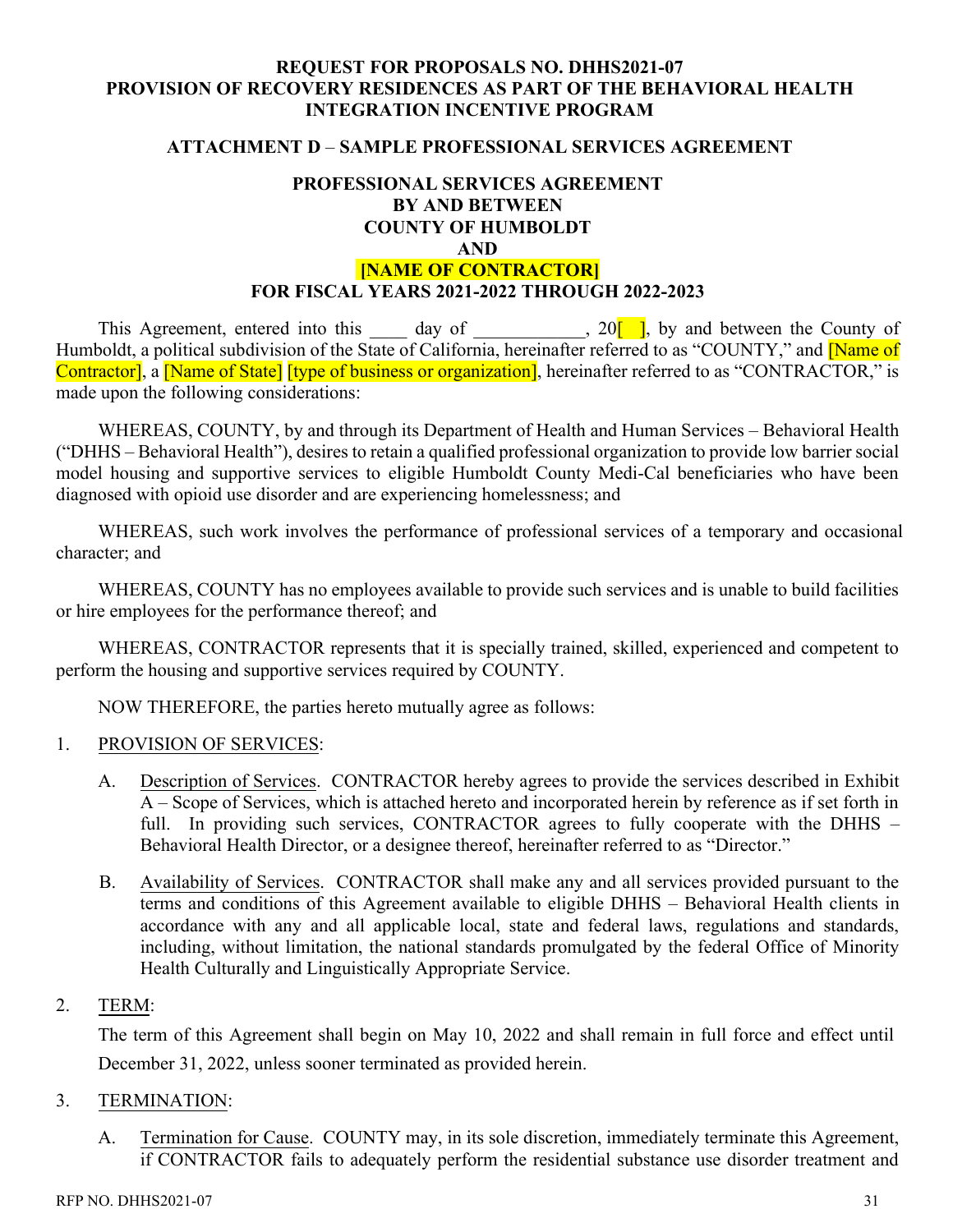counseling services required hereunder, fails to comply with the terms or conditions set forth herein, or violates any local, state or federal law, regulation or standard applicable to its performance hereunder.

- B. Termination without Cause. COUNTY may terminate this Agreement without cause upon thirty (30) days advance written notice which states the effective date of the termination.
- C. Termination due to Insufficient Funding. COUNTY's obligations under this Agreement are contingent upon the availability of local, state and/or federal funds. In the event such funding is reduced or eliminated, COUNTY shall, at its sole discretion, determine whether this Agreement shall be terminated. COUNTY shall provide CONTRACTOR seven (7) days advance written notice of its intent to terminate this Agreement due to insufficient funding.
- D. Compensation upon Termination. In the event this Agreement is terminated, CONTRACTOR shall be entitled to compensation for uncompensated services provided hereunder through and including the effective date of termination. However, this provision shall not limit or reduce any damages owed to COUNTY due to a breach of this Agreement by CONTRACTOR.

#### 4. COMPENSATION:

A. Maximum Amount Payable. The maximum amount payable by COUNTY for any and all residential substance use disorder counseling services provided, and costs and expenses incurred, pursuant to the terms and conditions of this Agreement is  $\begin{bmatrix} 1 & 1 \end{bmatrix}$  and  $\begin{bmatrix} 1 & 1 \end{bmatrix}$  Dollars

 $(\S$ , . . . In no event shall the maximum amount paid under this Agreement exceed  $\Box$  Dollars (\$ $\Box$ ,  $\Box$ ) for fiscal year 2021-2022 and  $\Box$ ] Dollars  $(\sqrt{$g_{\Box} \cdot g_{\Box}})$  for fiscal year 2022-2023.

CONTRACTOR hereby agrees to perform any and all services required by this Agreement for an amount not to exceed such maximum dollar amount. However, if local, state or federal funding or allowance rates are reduced or eliminated, COUNTY may, by amendment, reduce the maximum amount payable hereunder or terminate this Agreement as provided herein.

- B. Rate of Compensation. COUNTY shall compensate CONTRACTOR at a flat daily rate of [ Dollars  $(\S_{\bullet}, \S_{\bullet})$  per client, per day, for any and all housing and supportive services provided pursuant to the terms and conditions of this Agreement.
- C. Provisional Treatment Rate. In the event CONTRACTOR's annual year-end cost report prepared pursuant to the terms and conditions of this Agreement fails to justify or support the established rate of compensation set forth herein, COUNTY reserves the right to negotiate a provisional treatment rate that reflects CONTRACTOR's actual program costs.
- D. Additional Services. Any additional services not otherwise set forth herein, shall not be provided by CONTRACTOR, or compensated by COUNTY, without COUNTY's prior written authorization. Any and all unauthorized costs and expenses incurred above the maximum payable amount set forth herein shall be the responsibility of CONTRACTOR. CONTRACTOR shall notify COUNTY in writing, at least six (6) weeks prior to the date upon which CONTRACTOR estimates that the maximum payable amount will be reached.

## 5. PAYMENT:

A. Submission and Payment of Invoices. CONTRACTOR shall submit to COUNTY monthly invoices substantiating the costs and expenses incurred pursuant to the terms and conditions of this Agreement no later than thirty (30) days after the end of each month. CONTRACTOR shall submit a final invoice for payment within thirty (30) days following the expiration or termination of this Agreement. Invoices shall be prepared using a format that is substantially similar to the format set forth in Exhibit  $B -$ Sample Invoice Form, which is attached hereto and incorporated herein by reference as if set forth in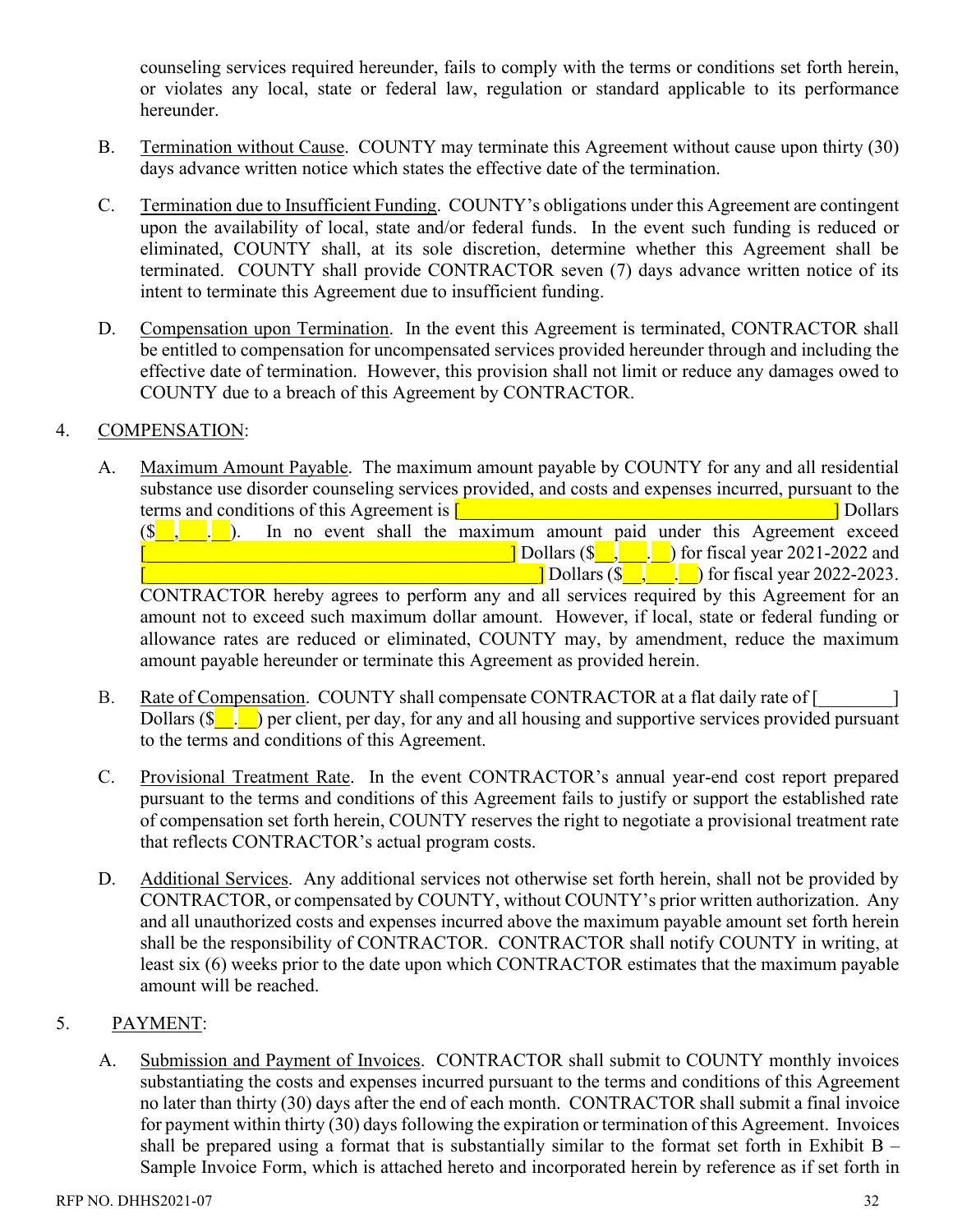full. Payment for any and all costs and expenses incurred, pursuant to the terms and conditions of this Agreement shall be made within thirty (30) days after the receipt of approved invoices. Any and all invoices submitted pursuant to the terms and conditions of this Agreement shall be sent to COUNTY at the following address:

- COUNTY: Humboldt County DHHS Behavioral Health Attention: Financial Services 507 F Street Eureka, California 95501
- B. Suspension of Payments. COUNTY, in its sole discretion, may suspend any and all payments relating to the services provided pursuant to the terms and conditions of this Agreement for good cause. Notice of suspension of payments, which includes, without limitation, a statement of the reasons for such suspension, shall be provided to CONTRACTOR.
- C. Recovery of Overpayments. If it is determined that the costs identified in CONTRACTOR's annual year-end cost report prepared pursuant to the terms and conditions of this Agreement are less than the actual payments made by COUNTY, CONTRACTOR shall be responsible for repaying any and all overpayments as set forth herein.
- D. Payment of Amounts Due to COUNTY. Any and all payments due to COUNTY pursuant to the terms and conditions of this Agreement shall be: paid in one (1) cash payment; offset against prior liabilities; deducted from future claims over a period not to exceed three (3) months; deducted from any amounts owed to CONTRACTOR, whether under this Agreement or otherwise; paid by cash payments over a period not to exceed three (3) months; or a combination of any or all of the above. CONTRACTOR shall notify COUNTY as to which of the payment options CONTRACTOR requests be used as the method to recover the amount owed to COUNTY within ten (10) days after receiving written notice thereof. Regardless of CONTRACTOR's preferred payment option, final determination of the method of payment shall be at COUNTY's sole discretion. In the event this Agreement is terminated for cause, COUNTY may, in its sole discretion, immediately withhold any amount owed to COUNTY from future claims.
- E. Interest Charges on Delinquent Payments Due to COUNTY. If CONTRACTOR, without good cause, as determined in the sole judgment of Director, fails to pay any amount owed to COUNTY pursuant to the terms and conditions of this Agreement within sixty (60) days after the due date, COUNTY may, after providing written notice to CONTRACTOR, assess daily interest charges at a rate equal to COUNTY's General Fund Rate, as determined by the Humboldt County Auditor-Controller. Interest charges shall be paid by cash payment upon demand and/or deducted from any amounts due to CONTRACTOR under this Agreement or otherwise. CONTRACTOR shall have sixty (60) days from the date that any payment owed to COUNTY is due to present to Director a good cause justification for the failure to pay COUNTY.

## 6. NOTICES:

Any and all notices required to be given pursuant to the terms and conditions of this Agreement shall be in writing and either served personally or sent by certified mail, return receipt requested, to the respective addresses set forth below. Notice shall be effective upon actual receipt or refusal as shown on the receipt obtained pursuant to the foregoing.

COUNTY: Humboldt County DHHS – Behavioral Health Attention: Raena West, Substance Use Disorder Administrator 720 Wood Street Eureka, California 95501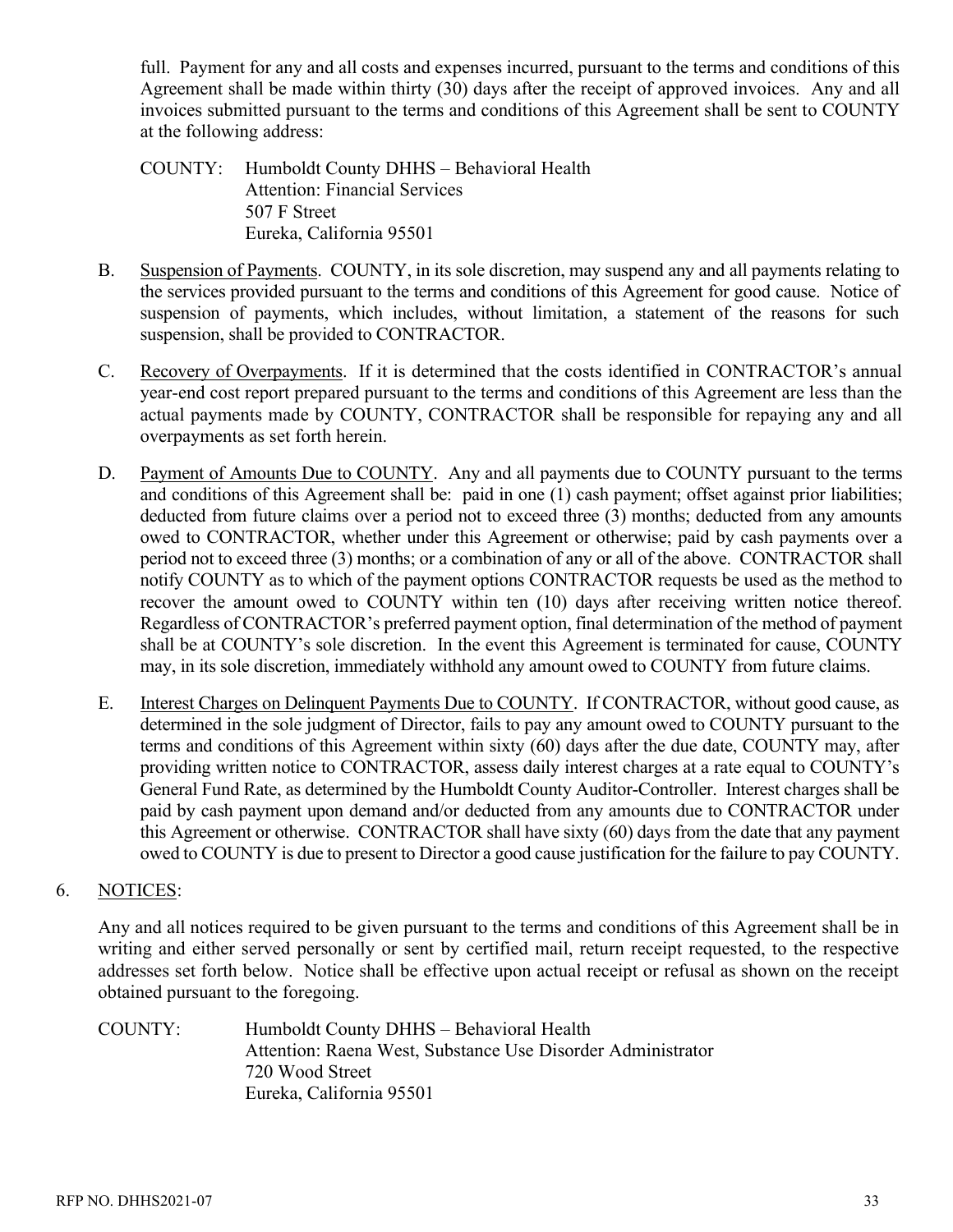## CONTRACTOR: [Name of Contractor] Attention: **Name of Contact Person**, **Job Title** [Street Address] [City], [State] [Zip Code]

## 7. REPORTS:

- A. General Reporting Requirements. CONTRACTOR hereby agrees to provide COUNTY with any and all reports that may be required by any local, state and/or federal agencies for compliance with this Agreement. CONTRACTOR shall submit one (1) hard copy and one (1) electronic copy of any and all reports required hereunder in a format that complies with the Americans with Disabilities Act and any other applicable local, state and federal accessibility laws, regulations and standards. Any and all reports required hereunder shall be submitted in accordance with any and all applicable timeframes using the format required by the State of California as appropriate.
- B. Year-End Cost Reports. If applicable to a specific local, state or federal funding source covered by this Agreement, CONTRACTOR shall submit an unaudited year-end cost report, which includes, an accurate and complete statement of any and all costs and expenses incurred pursuant to the terms and conditions of this Agreement, within sixty (60) days after the end of each fiscal year in which services are provided hereunder. CONTRACTOR shall also submit a final year-end cost report within sixty (60) days after the expiration or termination date of this Agreement. Year-end cost reports shall be separated into each type of service provided pursuant to the terms and conditions of this Agreement in accordance with any and all applicable local, state and federal fiscal reporting requirements, as well as any and all written instructions and/or guidelines provided by COUNTY. COUNTY may suspend any payments due hereunder until past due year-end cost reports are received. If an accurate and complete year-end cost report is not submitted within one hundred (100) days after the end of any fiscal year in which services are provided pursuant to the terms and conditions of this Agreement, any and all amounts covered by the outstanding year-end cost report shall be repaid to COUNTY as set forth herein.

## 8. RECORD PREPARATION, RETENTION AND INSPECTION:

- A. Preparation of Performance Records. CONTRACTOR shall prepare and maintain, in accordance with any and all applicable local, state and federal laws, regulations and standards, any and all records, documents and other evidence relating to the services provided pursuant to the terms and conditions of this Agreement, including, without limitation, documents regarding CONTRACTOR's accounting procedures and practices, necessary to properly reflect all direct and indirect costs of any nature claimed to have been incurred in the performance of the services provided hereunder, including, but not limited to, any and all matching costs and expenses. The foregoing constitutes "performance records" purposes of this provision.
- B. Record Preservation. CONTRACTOR shall preserve, in accordance with any and all applicable local, state and federal laws, regulations and standards, any and all records and documentation prepared and maintained pursuant to the terms and conditions of this Agreement for a period of ten (10) years after final payment hereunder, and for such longer period, if any, as required by applicable statute or this Agreement.
	- 1. If this Agreement is completely or partially terminated, any and all records and/or documentation relating to the terminated services shall be preserved and made available for a period of ten (10) years from the date of any resulting final settlement.
	- 2. If any litigation, claim, negotiation, audit or other action involving any records and/or documentation prepared and maintained pursuant to the terms and conditions of this Agreement before the expiration of the above-referenced ten (10) year period, such records and/or documentation shall be retained until completion of the action and resolution of all issues arising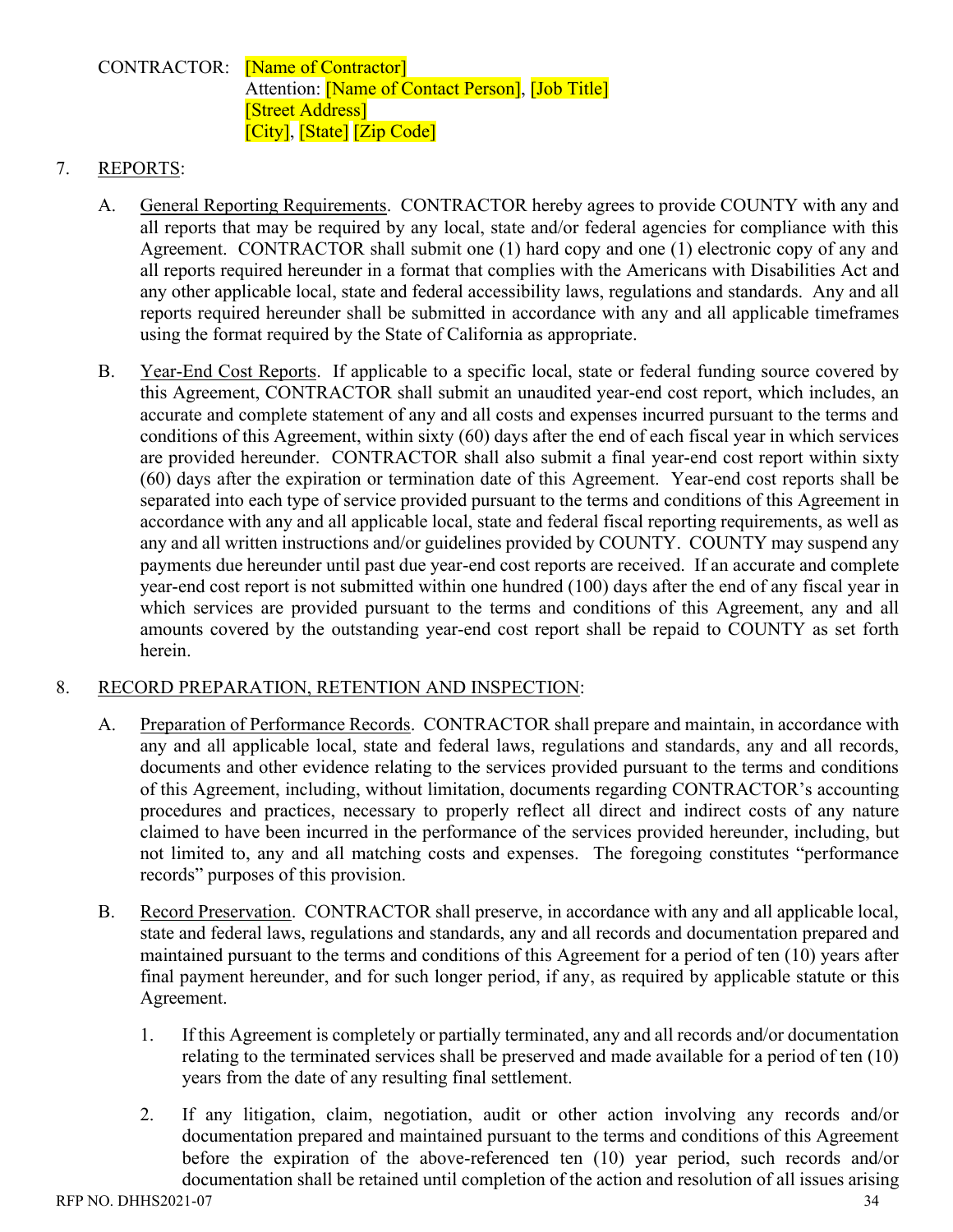therefrom, or until the end of the ten (10) year period, whichever is later.

- 3. If any records or documentation prepared and maintained pursuant to the terms and conditions of this Agreement relate to services provided to clients under eighteen (18) years of age, such records and/or documentation shall be preserved and maintained until one (1) year beyond the client's eighteenth  $(18<sup>th</sup>)$  birthday, or for a period of ten  $(10)$  years beyond the date that such services were provided, whichever is later.
- C. Record Inspection. CONTRACTOR shall make, in accordance with any and all applicable local, state and federal laws, regulations and standards, any and all records and documentation prepared pursuant to the terms and conditions of this Agreement immediately available, during normal business hours, for inspection, audit and reproduction by COUNTY, DHCS, the California Department of Alcohol and Drug Programs ("DADP"), the California Department of General Services, the Bureau of State Audits, or their designated representatives, including, without limitation, the Comptroller General of the United States, and any other duly authorized local, state or federal agencies for a period of ten (10) years after final payment hereunder, and for such longer period, if any, as required by applicable statute or any provision of this Agreement. CONTRACTOR shall also allow interviews of any of its employees who might reasonably have information related to any records and/or documentation prepared and maintained pursuant to the terms and conditions of this Agreement by COUNTY and any other duly authorized local, state or federal agencies during the above-referenced ten (10) year period.
- D. Record Storage and Reproduction. Following the receipt of final payment hereunder, CONTRACTOR may, at its discretion, reduce any and all records and/or documentation prepared and maintained pursuant to the terms and conditions of this Agreement to microfilm, computer disk, CD ROM, DVD or other data storage medium. Upon request by a designated representative of COUNTY, DHCS, DADP or any other duly authorized local, state or federal agency to inspect, audit or obtain copies of said records and/or documentation, CONTRACTOR shall make available any and all applicable devices, hardware and/or software necessary to view, copy and/or print such records and/or documentation.
- E. Effect of Non-Compliance. CONTRACTOR's failure to comply with the requirements set forth herein may result in the imposition of any and all applicable penalties pertaining to the obstruction of governmental investigations.

## 9. AUDIT AND EXAMINATION OF PERFORMANCE RECORDS:

- A. General Audit and Examination Requirements. In accordance with any and all applicable local, state and federal laws, regulations and standards, including, without limitation, California Government Code Section 8546.7, any and all facilities, activities, records, documentation, reports and other evidence relating to the services provided pursuant to the terms and conditions of this Agreement, and any subcontracts related hereto, shall be subject to examination and audit by COUNTY, DHCS, DADP, the California State Auditor, the California Department of General Services, the Bureau of State Audits, or their designated representatives, including, but not limited to, the Comptroller General of the United States, and any other duly authorized local, state or federal agencies. CONTRACTOR agrees to allow COUNTY, DHCS, DADP and any other duly authorized local, state or federal agencies access to such facilities, activities, records, and evidence, during normal business hours for a period of ten (10) years after final payment hereunder, and for such longer period, if any, as required by applicable statute or this Agreement.
- B. Local, State and Federal Financial Audits. In accordance with any and all applicable local, state and federal laws, regulations and standards, including, without limitation, the Single Audit Act and the audit reporting requirements set forth in Office of Management and Budget ("OMB") Circular A-133, as revised on June 27, 2003, any and all expenditures of local, state and federal funds related to the services provided pursuant to the terms and conditions of this Agreement shall be subject to audit by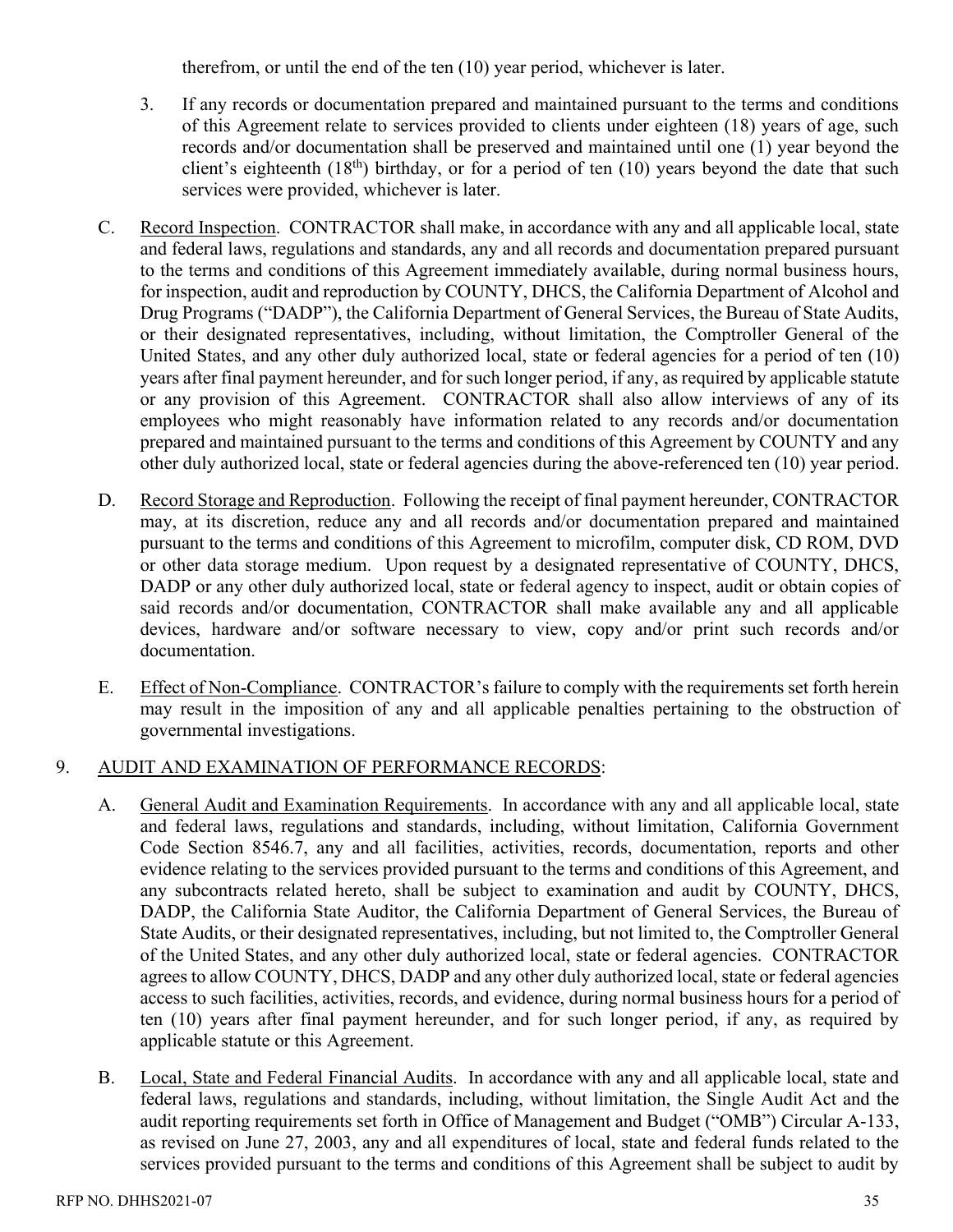COUNTY, DHCS, DADP, the California State Auditor, the California Department of General Services, the Bureau of State Audits, or their designated representatives, including, without limitation, the Comptroller General of the United States, and any other duly authorized local, state or federal agencies. Any and all local, state and/or federal financial audits shall be conducted to establish whether CONTRACTOR has expended state and federal funds in accordance with any and all applicable local, state and federal laws, regulations, standards and contractual obligations set forth in the Substance Use Disorder Services Agreement (State Standard Agreement No. 17-94129) that COUNTY has with DHCS, which are incorporated herein by reference and made a part hereof as if set forth in full.

- C. Local, State and Federal Audit Reports. Any and all audit reports pertaining to the services provided pursuant to the terms and conditions of this Agreement prepared by COUNTY, DHCS, DADP, the California State Auditor, the California Department of General Services, the Bureau of State Audits, or their designated representatives, including, without limitation, the Comptroller General of the United States, or any other duly authorized local, state or federal agencies, shall reflect any and all findings, recommendations, adjustments and corrective actions related to any audit exception or exceptions set forth therein. COUNTY shall provide copies of any such local, state and federal audit reports within fifteen (15) days after the completion or receipt thereof. CONTRACTOR agrees to develop and implement, in coordination with COUNTY, and any other duly authorized local, state or federal agencies, any and all corrective action plans necessary to comply with any recommendations contained in the audit report. Such corrective action plans shall include time-specific objectives to allow for the measurement of progress toward the correction of specified deficiencies, and shall be subject to verification by COUNTY within one (1) year from the date that such corrective action plans are finalized.
- D. Audit Settlement. In the event that any audit conducted by COUNTY, DHCS, DADP, the California State Auditor, the California Department of General Services, the Bureau of State Audits, or their designated representatives, including, without limitation, the Comptroller General of the United States, or any other duly authorized local, state or federal agencies, determines that the amounts paid by COUNTY for any services provided pursuant to the terms and conditions of this Agreement are more than the amounts allowable hereunder, CONTRACTOR shall be responsible for repaying the difference to COUNTY as set forth herein. However, if any such audit determines that the amounts paid by COUNTY for any cost reimbursed services provided pursuant to the terms and conditions of this Agreement are less than the amounts allowable hereunder, COUNTY shall be responsible for repaying the difference to CONTRACTOR as set forth herein.
- E. Disallowances. In the event any services provided, claimed or billed pursuant to the terms and conditions of this Agreement are disallowed or denied by COUNTY or any other local, state or federal agencies as a result of any audit conducted hereunder, CONTRACTOR shall be responsible for repaying any amounts paid for such disallowed or denied services or claims to COUNTY as set forth herein. CONTRACTOR shall hold COUNTY harmless from and against any and all loss resulting from disallowances resulting from any local, state or federal audit conducted pursuant to the terms and conditions of this Agreement.
- F. Audit Appeal Process. CONTRACTOR may appeal any audit exception or settlement related to the services provided pursuant to the terms and conditions of this Agreement by submitting a written appeal to COUNTY within thirty (30) days after CONTRACTOR's receipt of the audit report containing the disputed audit exception or settlement.

#### 10. PROGRAM INSPECTION AND MONITORING:

A. Local, State and Federal Inspection Rights. CONTRACTOR shall allow COUNTY, DHCS, DADP, the United States Department of Health and Human Services, the Comptroller General of the United States and any other duly authorized local, state and federal agencies, or their designated representatives, to inspect or otherwise evaluate the quality, appropriateness and timeliness of the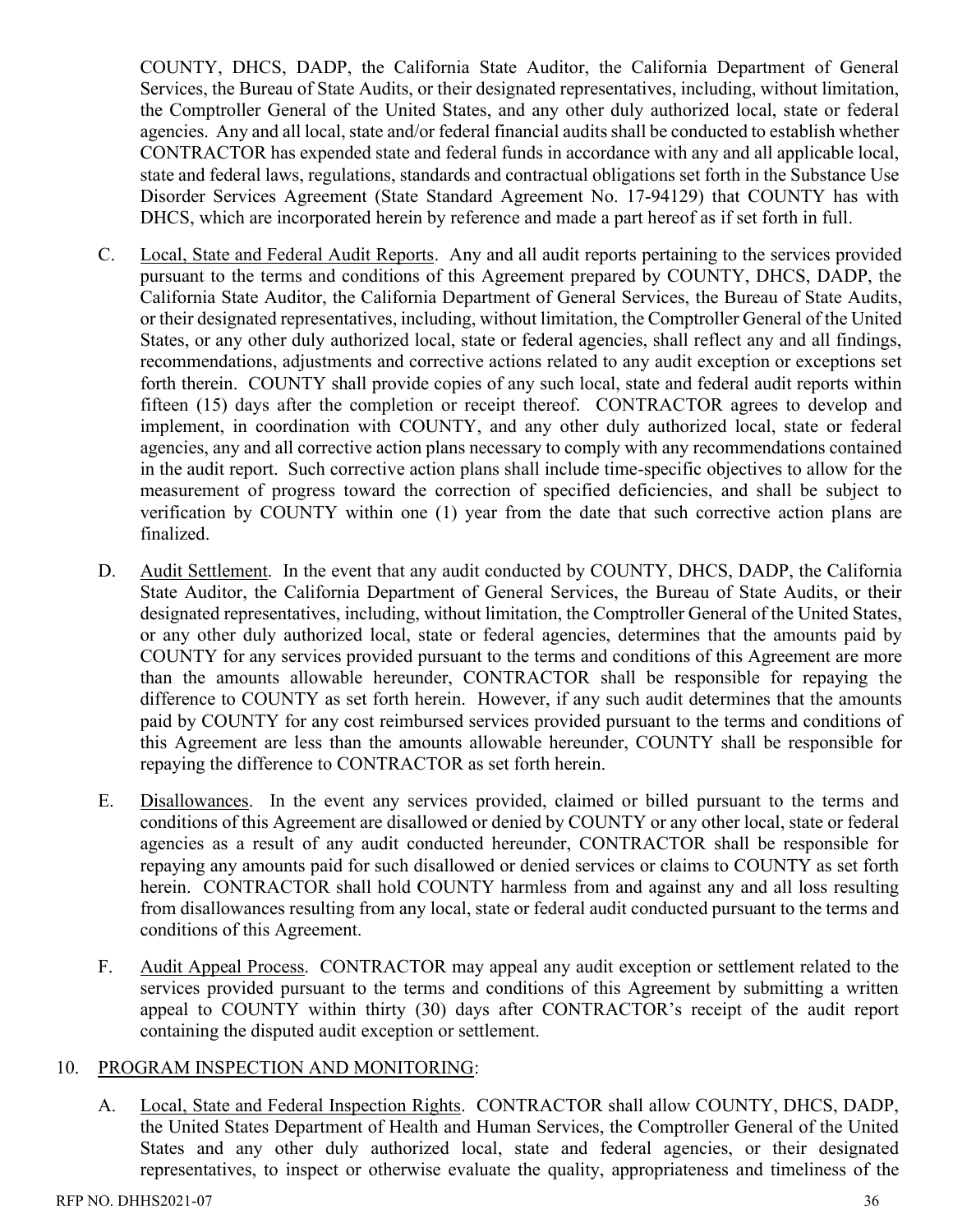services provided pursuant to the terms and conditions of this Agreement, and to inspect, evaluate and audit any and all records, documents and facilities maintained by CONTRACTOR, and its subcontractors hereunder, pertaining to such services, at any time during normal business hours, for a period of at least ten (10) years from the close of the DHCS fiscal year in which this Agreement came into effect. For purposes of this provision "records" and "documents" include, without limitation, any and all physical and electronic records originated or prepared pursuant to CONTRACTOR's performance hereunder, including, but not limited to, working papers, reports, financial records and books of account, client records, prescription files, subcontracts and any other documentation pertaining to the services provided pursuant to the terms and conditions of this Agreement. Upon request, at any time during the above-referenced ten (10) year period, CONTRACTOR shall furnish any such record, or copy thereof, to COUNTY, DHCS, DADP, the United States Department of Health and Human Services, the Comptroller General of the United States and other duly authorized local, state and federal agencies, or their designated representatives. COUNTY, and all other duly authorized local, state and federal agencies, shall maintain the confidentiality of such records and documents in accordance with any and all applicable local, state and federal laws, regulations and standards.

- B. Local, State and Federal Monitoring. CONTRACTOR hereby agrees that COUNTY and any other duly authorized local, state or federal agencies, including, without limitation, DHCS, DADP the United States Department of Health and Human Services and the Comptroller General of the United States, have the right to monitor any and all activities related to this Agreement, including, but not limited to, the right to review and monitor CONTRACTOR's records, policies, procedures and overall business operations, at any time, in order to ensure compliance with the terms and conditions of this Agreement. CONTRACTOR shall cooperate with a corrective action plan, if deficiencies in CONTRACTOR's records, policies, procedures or business operations are identified by COUNTY or any other duly authorized local, state or federal agencies. However, COUNTY is not responsible, and shall not be held accountable, for overseeing or evaluating the adequacy of CONTRACTOR's performance hereunder.
- C. Utilization Review. COUNTY may designate appropriate DHHS Behavioral Health staff to perform a utilization and/or professional standards review of all clients receiving services pursuant to the terms and conditions of this Agreement. In the event any services provided or claimed pursuant to the terms and conditions of this Agreement are disallowed or denied through COUNTY's utilization review, or any other local, state or federal claims process or error correction procedure, CONTRACTOR shall be responsible for repaying any amounts paid for such disallowed or denied claims to COUNTY as set forth herein. CONTRACTOR shall hold COUNTY harmless from and against any and all disallowances resulting from any local, state or federal claims process or error correction procedures.
- D. Additional Utilization Controls. CONTRACTOR hereby acknowledges that COUNTY may, in the interest of program integrity or the welfare of clients receiving services pursuant to the terms and conditions of this Agreement, introduce additional utilization controls, as may be necessary, at any time and without advance notice to CONTRACTOR. Such additional controls may take effect immediately upon CONTRACTOR's receipt of notice thereof.

## 11. CONFIDENTIAL INFORMATION:

A. Legal Compliance. CONTRACTOR hereby agrees to protect all confidential records and client confidentiality in conformance with any and all applicable local, state and federal laws, regulations and standards, including, without limitation: California Welfare and Institutions Code Sections 827, 5328, 10850 and 14100.2; California Health and Safety Code Sections 1280.15, 1280.18, 11812, 11845.5, 123100 and 123149.5; California Department of General Services State Administrative Manual Sections 1600 through 1695; the California Information Practices Act of 1977; the California Confidentiality of Medical Information Act ("CMIA"); 22 C.C.R. Section 51009; the United States Health Information Technology and Clinical Health Act ("HITECH Act"); the United States Health Information Portability and Accountability Act of 1996 ("HIPAA"); Sections 290dd-2, 1320(a) and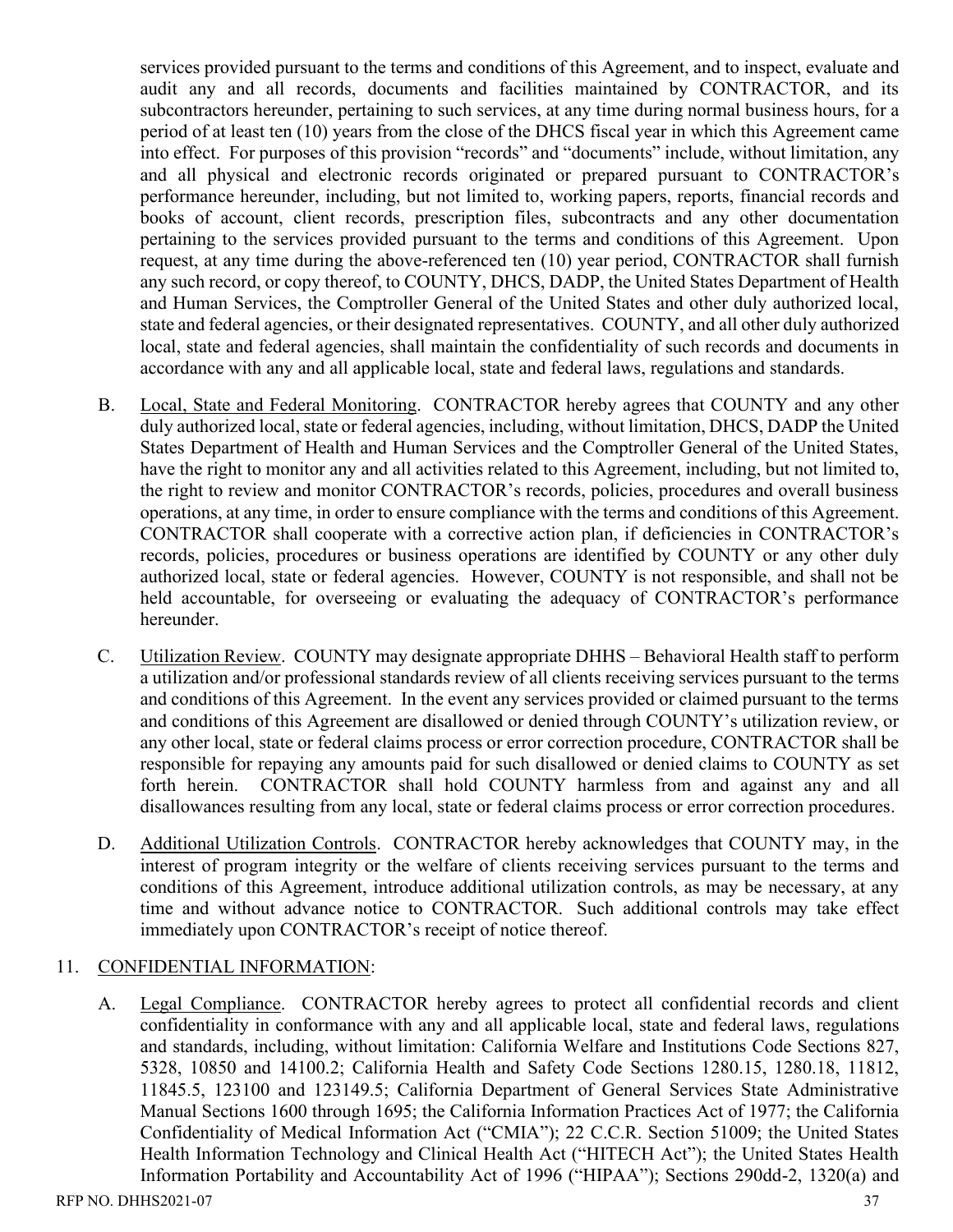1320d through 1320d-8 of Title 42 of the United States Code ("U.S.C."); and any current and future implementing regulations promulgated thereunder, all as may be amended from time to time.

- B. State Contractual Requirements. CONTRACTOR hereby agrees to comply with any and all applicable confidentiality requirements contained in the Substance Use Disorder Services Agreement (State Standard Agreement No. 17-94129) that COUNTY has with DHCS, which are incorporated herein by reference and made a part hereof as if set forth in full.
- C. HIPAA Covered Entity Requirements. Each party hereto represents itself to be a "covered entity," as that term is defined by HIPAA, and agrees to use and disclose any and all confidential information concerning persons receiving services pursuant to this Agreement in accordance with any and all applicable laws, regulations and standards. COUNTY and CONTRACTOR acknowledge that the exchange of such confidential information shall only be for the purposes of treatment, payment and health care operations.
- D. Assistance in Litigation or Administrative Proceedings. CONTRACTOR shall make itself, and any agents, officers, directors, employees and subcontractors assisting CONTRACTOR in the performance of its duties and obligations hereunder, available to DHCS, at CONTRACTOR's expense, to testify as witnesses, or otherwise, in the event of any litigation or administrative proceedings being commenced against DHCS, or its agents, officers, directors, or employees, based upon claimed violations of HIPAA, or any regulations promulgated thereunder, which involve inactions or actions by the parties hereto, except where either party is a named adverse party.
- E. Continuing Compliance with Confidentiality Requirements. Each party hereby acknowledges that local, state and federal laws, regulations, standards and contractual requirements pertaining to confidentiality, electronic data security and privacy are rapidly evolving, and that amendment of this Agreement may be required to ensure compliance with such developments. Each party agrees to enter into negotiations concerning an amendment to this Agreement embodying written assurances consistent with the requirements of HIPAA, the HITECH Act, the CMIA and any other applicable local, state and federal laws, regulations, standards or contractual requirements.

## 12. PRIVACY AND DATA SECURITY REQUIREMENTS:

- A. Legal Compliance. CONTRACTOR hereby agrees to comply with any and all applicable local, state and federal privacy and data security requirements, including, without limitation: the Federal Privacy Regulations contained in Parts 160 and 164 of Title 45 of the Code of Federal Regulations ("C.F.R."); the Federal Security Standards contained in 45 C.F.R. Parts 160, 162 and 164; the Federal Standards for Electronic Transactions contained in 45 C.F.R. Parts 160 and 162; 42 C.F.R. Part 2; 42 C.F.R. Sections 431.300, *et seq*.; and 45 C.F.R. Sections 96.132(e) and 205.50, all as may be amended from time to time.
- B. State Contractual Requirements. CONTRACTOR hereby agrees to comply with any and all applicable privacy and data security requirements contained in the Substance Use Disorder Services Agreement (State Standard Agreement No. 17-94129) that COUNTY has with DHCS, which are incorporated herein by reference and made a part hereof as if set forth in full.
- C. Definitions. For purposes of this provision, the following definitions shall apply:
	- 1. Public Information. As used herein, the term "Public Information" shall include, without limitation, any and all information that is not exempt from disclosure under the provisions of the California Public Records Act (California Government Code Sections 6250, *et seq*.) or any other applicable local, state or federal laws, regulations or standards.
	- 2. Exempt Information. As used herein, the term "Exempt Information" shall include, without limitation, any and all information that is exempt from disclosure under the provisions of the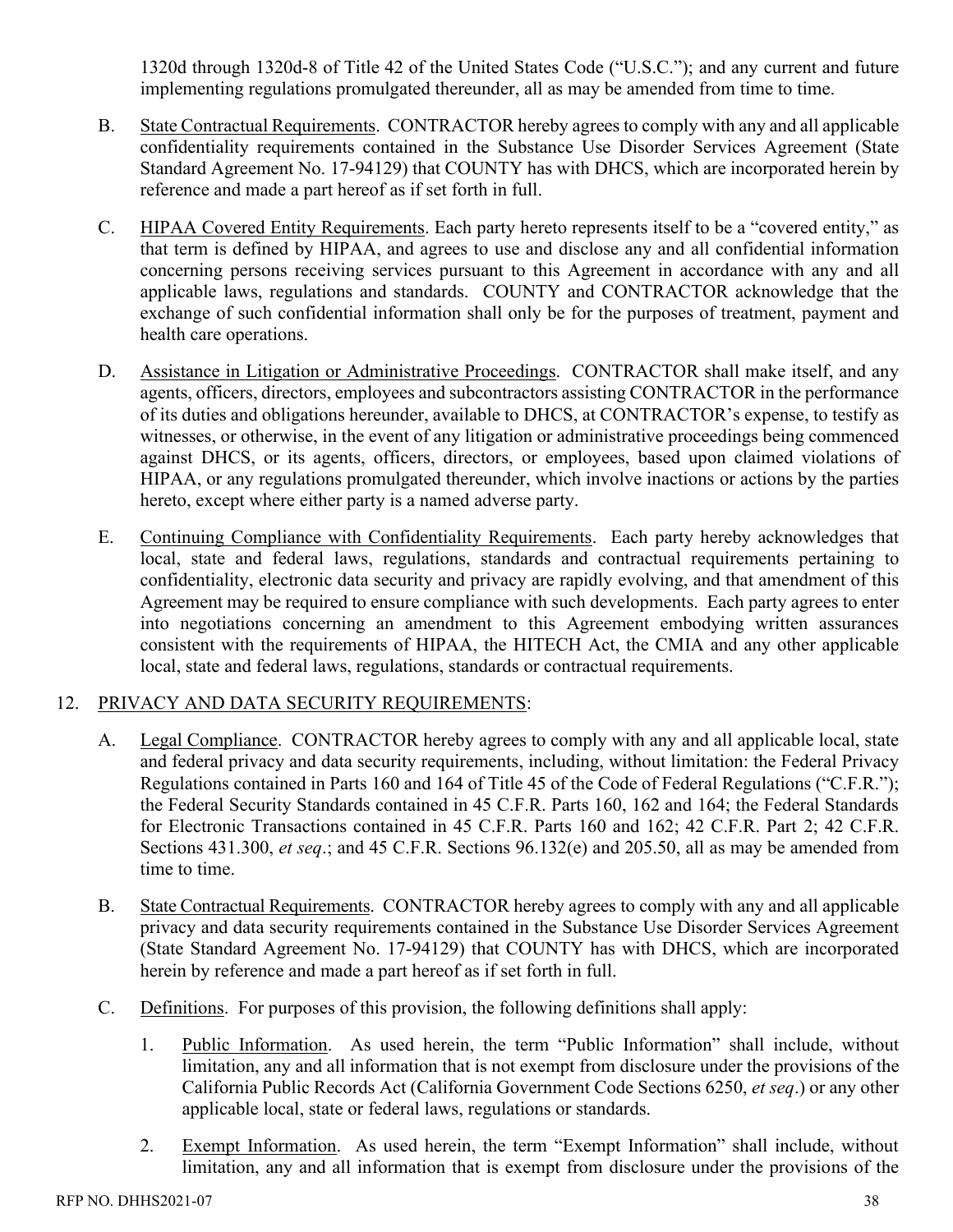California Public Records Act (California Government Code Sections 6250, *et seq*.) or any other applicable local, state or federal laws, regulations or standards.

- 3. Sensitive Information. As used herein, the term "Sensitive Information" shall include, without limitation, any and all information that requires special precautions to protect against unauthorized use, access, disclosure, modification, loss or deletion. Sensitive Information may be either Public Information or Exempt Information that requires a higher-than-normal assurance of accuracy and completeness. Typically, Sensitive Information includes records of an agency's financial transactions and regulatory actions.
- 4. Personal Information. As used herein, the term "Personal Information" shall include, without limitation, any and all information that identifies or describes an individual, including, but not limited to, his or her name, physical description, home address, home telephone number, education, financial matters, medical or employment history and statements made by, or attributed to, the individual. It is DHCS' policy to consider all information about individuals private that must be protected from inappropriate access, use or disclosure, unless such information is determined to be a public record.
- 5. Personally Identifiable Information. As used herein, the term "Personally Identifiable Information" shall include, without limitation, any and all information which can be used to distinguish or trace an individual's identity, such as their name, social security number, driver license number, identification card number, financial account number or other identifying number, symbol or particular, including, but not limited to, fingerprints, voice prints and photographs (California Civil Code Sections 1798.29 and 1798.82).
- 6. Protected Health Information. As used herein, the term "Protected Health Information" shall include, without limitation, any and all individually identifiable health information that is transmitted by, or maintained in, electronic media or any other medium, as defined by the HIPAA Standards for Privacy of Individually Identifiable Health Information and the Federal Security Standards contained in 45 C.F.R. Parts 160 and 164, all as may be amended from time to time.
- D. Nondisclosure of Identifying Information. In connection with the execution of this Agreement, CONTRACTOR shall protect from unauthorized disclosure the names and other identifying information, including Personal Information ("PI"), Personally Identifiable Information ("PII"), Sensitive Information and Exempt Information (referred to collectively as ("PSEI"), concerning individuals whose PSEI becomes available to CONTRACTOR as a result of the services provided pursuant to the terms and conditions of this Agreement, except for statistical information not identifying any such person.
	- 1. Unauthorized Disclosures of Identifying Information. CONTRACTOR shall not disclose, except as otherwise specifically permitted by this Agreement or authorized by the client, any PSEI to anyone other than COUNTY or DHCS without prior written authorization from COUNTY or the DHCS Program Contract Manager, unless disclosure is required by applicable local, state or federal laws, regulations or standards.
	- 2. Use of Identifying Information. CONTRACTOR shall not use any PSEI for any purpose other than carrying out its duties and obligations under this Agreement.
	- 3. Notification of Requests for Identifying Information. CONTRACTOR shall promptly transmit to COUNTY all requests for disclosure of any PSEI not emanating from an individual whose PSEI becomes available to CONTRACTOR as a result of the services provided pursuant to the terms and conditions of this Agreement.
- E. Nondisclosure of Protected Health Information. In connection with the execution of this Agreement, CONTRACTOR shall protect from unauthorized disclosure any and all Protected Health Information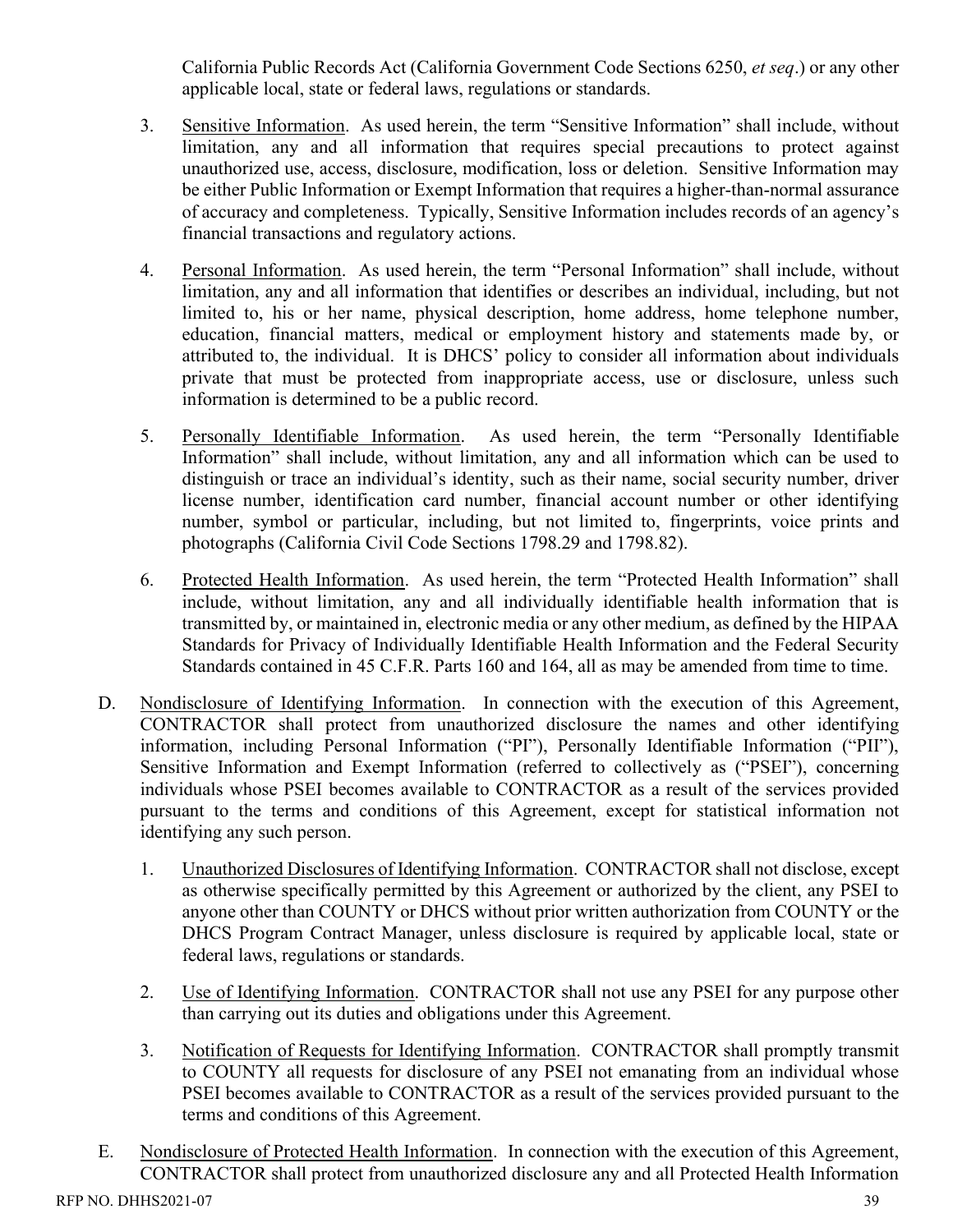("PHI") concerning individuals whose PHI becomes available to CONTRACTOR as a result of the services provided pursuant to the terms and conditions of this Agreement.

- 1. Use and Disclosure of Protected Health Information. CONTRACTOR shall not use or disclose PHI in any manner that would constitute a breach of this Agreement or a violation of any applicable local, state or federal laws, regulations or standards.
- 2. Minimum Use and Disclosure of Protected Health Information. CONTRACTOR shall use or disclose only the minimum amount of PHI necessary to accomplish the intended purpose of this Agreement.
- 3. Legal Standards Pertaining to Protected Health Information. CONTRACTOR shall only use, store, disclose or access PHI in compliance with the terms and conditions of this Agreement and any and all applicable local, state and federal laws, regulations and standards.
- 4. Downloading Protected Health Information. CONTRACTOR shall not download PHI to any personal device, including, without limitation, flash drives, cell phones or tablets without COUNTY's prior written approval.
- 5. Maintenance and Preservation of Disclosure Records. CONTRACTOR hereby agrees to timely prepare accurate and complete performance records relating to the use and disclosure of PHI transmitted pursuant to this Agreement, and to maintain and preserve said records for at least ten (10) years from the date of expiration or termination of this Agreement, except that if any litigation, claim, negotiation, audit or other action is pending, the records shall be retained until completion and resolution of all issues arising therefrom.
- 6. Accounting Requirements. CONTRACTOR shall comply with the accounting requirements set forth in 45 C.F.R. Section 164.528 and any associated regulations or informal guidance issued by the United States Department of Health and Human Services – Office of Civil Rights, all as may be amended from time to time.
- F. Security Incidents and Suspected Breaches of Confidential Information. If CONTRACTOR has reason to believe that PSEI or PHI transmitted hereunder may have been accessed, disclosed or acquired in breach of this Agreement, CONTRACTOR shall immediately take all actions necessary to preserve forensic evidence and to identify, mitigate and remediate the cause of the suspected breach. Such actions shall include, without limitation, the following:
	- 1. Reporting Breaches of Confidential Information. CONTRACTOR shall notify COUNTY immediately, by telephone and e-mail or fax, upon the discovery of a breach of PSEI or PHI in electronic media or any other medium, if the PSEI or PHI was, or is reasonably believed to have been, accessed or acquired by an unauthorized person.
	- 2. Reporting Suspected Security Incidents. CONTRACTOR shall notify COUNTY, by telephone and e-mail or fax, within twenty-four (24) hours after discovering any suspected security incident, intrusion, loss, use or disclosure of PSEI or PHI in violation of this Agreement or any applicable local, state or federal laws, regulations or standards.
		- a. Discovery of Breaches and Security Incidents. For purposes of this Agreement, a breach of, or security incident involving, PSEI or PHI shall be treated as discovered by CONTRACTOR as of the first  $(1<sup>st</sup>)$  day on which such breach or security incident is known, or by exercising reasonable diligence would have been known, to CONTRACTOR, or any employee or agent thereof, other than the person committing the suspected breach.
	- 3. Reporting Suspected Breaches and Security Incidents to Affected Individuals. To the extent deemed warranted, CONTRACTOR shall provide notice to any and all individuals affected by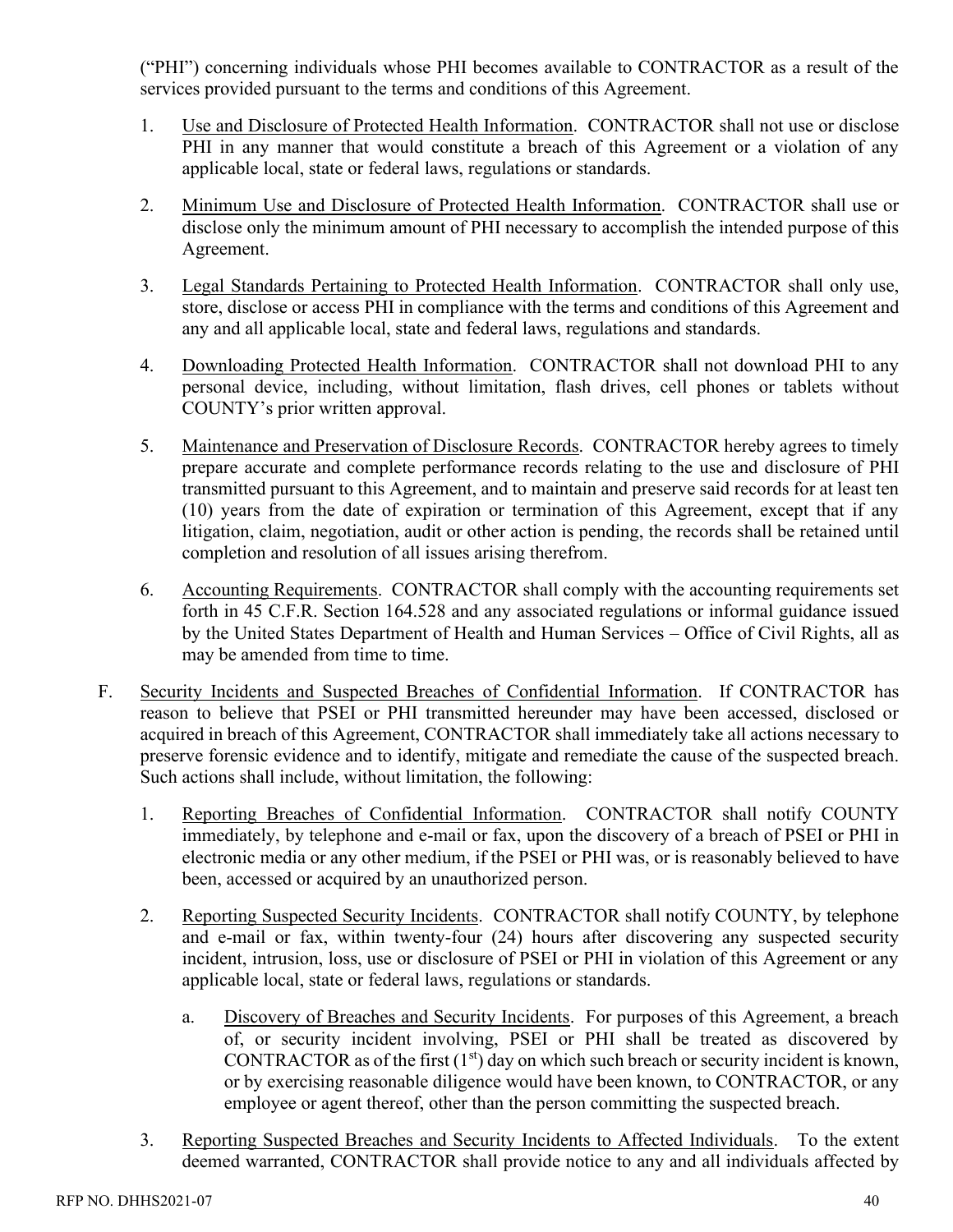the suspected breach of, or security incident involving, PSEI or PHI. CONTRACTOR shall pay the full costs associated with notifying such individuals, which may include, without limitation, the costs to retain an outside firm to undertake the notification effort. In addition, CONTRACTOR shall consult with COUNTY regarding the steps required to notify impacted individuals and any other persons, media outlets or governmental agencies, and must supply COUNTY with the following information:

- a. Description of Suspected Breach or Security Incident. A brief description of the suspected breach of, or security incident involving, PSEI or PHI, including, without limitation, the date of occurrence and discovery thereof, if known.
- b. Description of the Information Involved. A description of the types of unsecured PSEI or PHI that were involved in the suspected breach or security incident, including, without limitation, the full name, social security number, date of birth, home address, account number or disability code of all affected third parties.
- c. Description of Remedial Actions. A brief description of the actions being taken by CONTRACTOR to remediate the breach of, or security incident involving, PSEI or PHI, mitigate losses and protect against any further breaches or security incidents.
- 4. Investigation of Suspected Breaches and Security Incidents. CONTRACTOR shall immediately investigate any and all suspected breaches of, or security incidents involving, PSEI or PHI. Within seventy-two (72) hours after the discovery of such suspected breach or security incident, CONTRACTOR shall submit an updated "Privacy Incident Report" containing the applicable information to the extent known at that time.
- 5. Remediation of Breaches and Security Incidents. Upon discovery of a breach of, or security incident involving, PSEI or PHI, CONTRACTOR shall:
	- a. Corrective Action. Take prompt corrective action to mitigate any risks or damages regarding the breach or security incident and to protect the operating environment.
	- b. Legal Compliance. Take any action pertaining to such breach or security incident required by any and all applicable local, state and federal laws and regulations.
- 6. Cooperation with COUNTY's Remediation Efforts. Upon discovery of a breach of, or security incident involving, PSEI or PHI, CONTRACTOR shall give highest priority to immediately mitigating and remediating the breach or security incident, and shall devote such resources as may be required to accomplish that goal. In addition, CONTRACTOR shall cooperate with COUNTY's mitigation and remediation efforts, including, without limitation, providing any and all information necessary to enable COUNTY to fully understand the nature and scope of the breach or security incident, including, but not limited to, identification of each individual whose unsecured PHI may have been improperly accessed, acquired or disclosed. In the event that CONTRACTOR's assistance is required to reinstall software, such assistance shall be provided, at CONTRACTOR's expense, in accordance with COUNTY's policies and procedures.
- 7. Remediation Report. CONTRACTOR shall provide to COUNTY a written report of the investigation of a breach of, or security incident involving, PSEI or PHI within ten (10) business days after the discovery of such breach or security incident. The report shall include, without limitation, the information specified above, as well as a full, detailed corrective action plan, including information on measures that were taken to remediate and/or contain the breach or security incident.
- G. Safeguarding Confidential Information. CONTRACTOR shall implement administrative, physical and technical safeguards that reasonably and appropriately protect the confidentiality, integrity and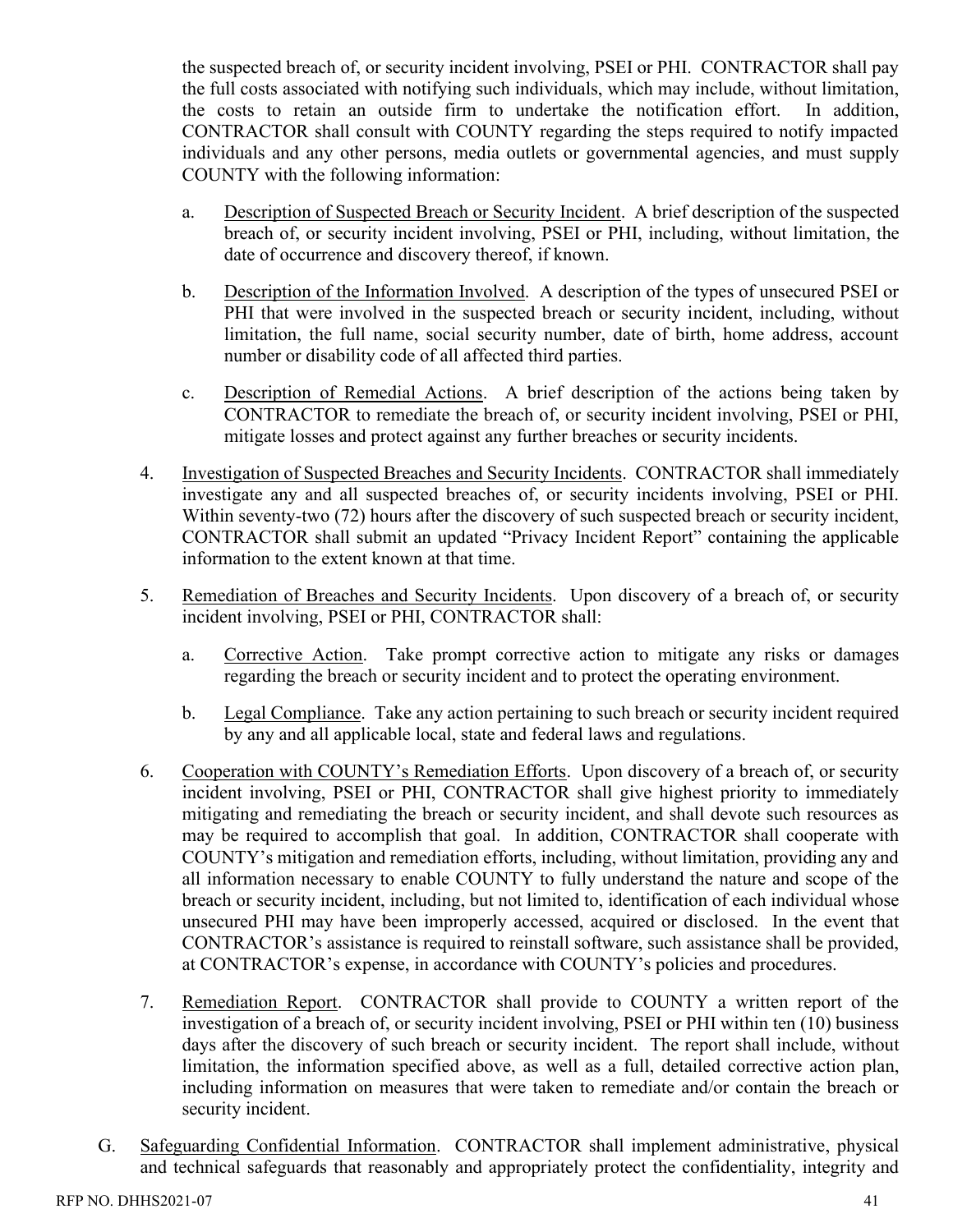availability of all PSEI and PHI related to the services provided pursuant to the terms and conditions of this Agreement, including, without limitation, electronic PSEI and PHI that CONTRACTOR creates, receives, maintains, uses or transmits on behalf of COUNTY. CONTRACTOR shall develop and maintain a written information privacy and security program that includes administrative, technical and physical safeguards appropriate to the size and complexity of CONTRACTOR's operations and the nature and scope of its activities, including, at a minimum, all of the following safeguards:

- 1. Personnel Controls. By executing this Agreement, CONTRACTOR, for itself, and its principals, assignees and successors in interest, agrees as follows:
	- a. Employee Training. Any and all employees who assist in the performance of CONTRACTOR's duties and obligations hereunder, or access or disclose PSEI or PHI, must complete, at a minimum, annual confidentiality, data security and privacy training at their own expense. Each employee who receives confidentiality, data security and privacy training pursuant to the terms and conditions of this Agreement must sign a certification indicating the employee's name and the date on which the training was completed. Such certifications must be retained for a period of ten (10) years following the expiration or termination of this Agreement.
	- b. Employee Discipline. Appropriate sanctions must be applied against any and all employees who fail to comply with any of the confidentiality, data security or privacy requirements contained herein, including, without limitation, termination of employment where appropriate.
	- c. Confidentiality Statement. Any and all employees that will be accessing PSEI or PHI must sign a confidentiality statement that includes, at a minimum, General Use, Security and Privacy Safeguards, Unacceptable Use and Enforcement Policies, prior to gaining access to any such PSEI or PHI and on an annual basis thereafter. CONTRACTOR shall retain each employee's written confidentiality statement for a period of ten (10) years following the expiration or termination of this Agreement.
	- d. Background Check. A background screening of each employee that will be accessing PSEI or PHI must be conducted before access to any PSEI or PHI is granted, in order to assure that there is no indication that the employee may present a risk to the security or integrity of confidential data or a risk for theft or misuse of confidential data. Background screenings should be commensurate with the risk and magnitude of harm that each employee could cause, with more thorough screening being done for those employees who are authorized to bypass significant technical and operational security controls. CONTRACTOR shall retain each employee's background check documentation for a period of ten (10) years following the expiration or termination of this Agreement.
- 2. Technical Security Controls. By executing this Agreement, CONTRACTOR, for itself, and its principals, assignees and successors in interest, agrees as follows:
	- a. Workstation and Laptop Encryption. Any and all workstations and laptops that store PSEI or PHI either directly, indirectly or temporarily must be encrypted using a FIPS 140-2 certified algorithm which is 128bit or higher, such as Advanced Encryption Standard ("AES"). The encryption solution must be full disk unless approved by DHCS.
	- b. Server Security. Any and all servers containing unencrypted PSEI or PHI must have sufficient administrative, physical and technical controls in place to protect such data, based upon a risk assessment or system security review.
	- c. Minimum Necessary. Only the minimum amount of PSEI or PHI required to perform necessary business functions may be copied, downloaded or exported.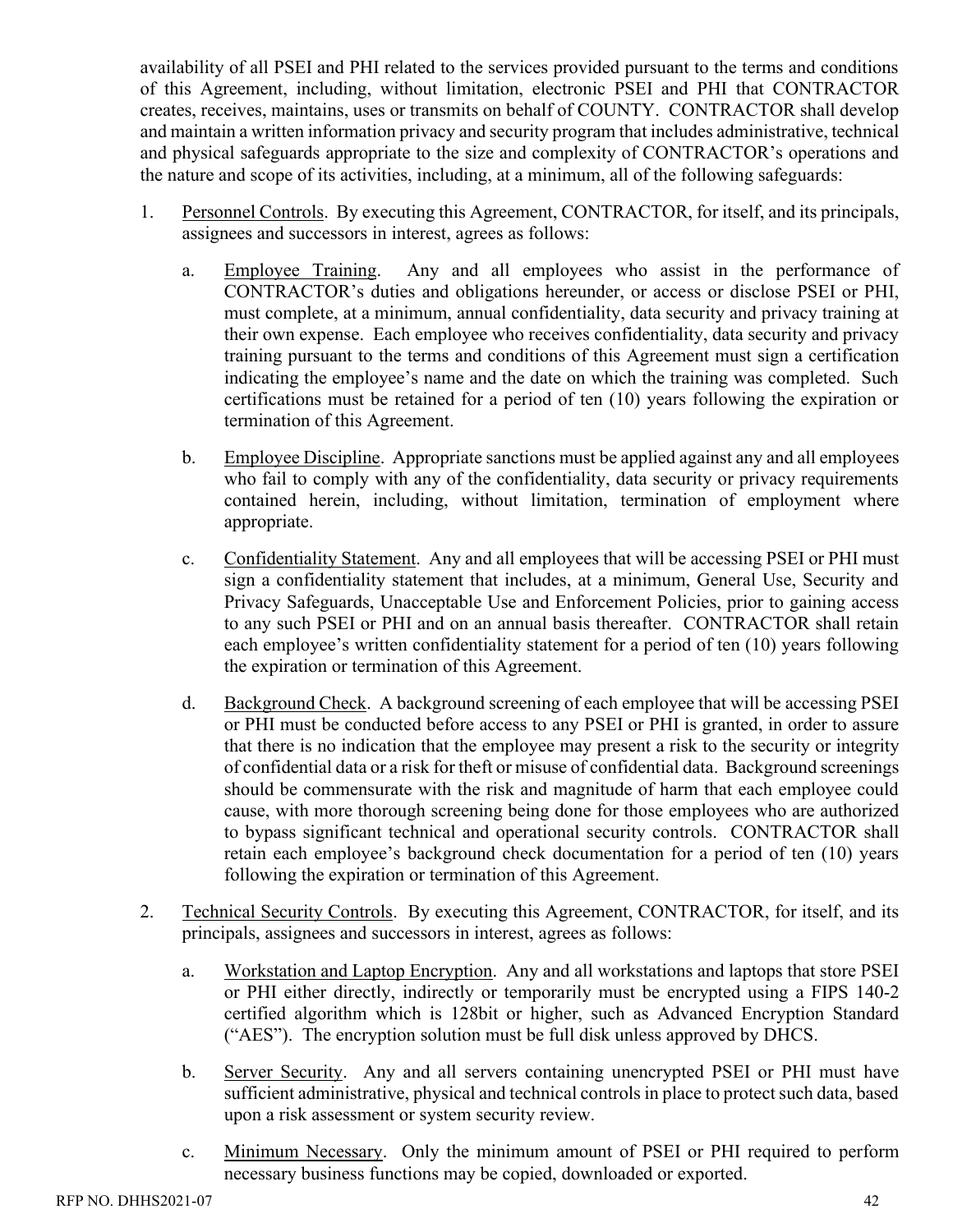- d. Removable Media Devices. Any and all electronic files that contain PSEI or PHI must be encrypted when stored on any removable media or portable device, including, without limitation, USB drives, CD, DVD, and backup tapes. Encryption must be a FIPS 140-2 certified algorithm which is 128bit or higher, such as AES.
- e. Antivirus Software. Any and all workstations, laptops and systems that process and/or store PSEI or PHI must install and actively use a comprehensive anti-virus software solution with automatic updates scheduled at least daily.
- f. Patch Management. Any and all workstations, laptops and systems that process and/or store PSEI or PHI must have critical security patches applied, with system reboot capabilities, if necessary. There must be a documented patch management process which determines installation timeframes based on risk assessment and vendor recommendations. At a maximum, all applicable patches must be installed within thirty (30) days after vendor release. Applications and systems that cannot be patched within the required timeframe due to significant operational reasons must have compensatory controls implemented to minimize risk until the patches can be installed. Any and all applications and systems that cannot be patched must have compensatory controls implemented to minimize risk, where possible.
- g. User Identification and Password Controls. Any and all users of any system providing access to PSEI or PHI must be issued a unique user name and password. Usernames must be promptly disabled, deleted or have the password associated therewith changed within twenty-four (24) hours after the transfer or termination of an employee with knowledge of the password. Passwords must be a non-dictionary word that has at least eight (8) characters, and must not be shared or stored in readable format on any computer. Passwords must be changed at least every ninety (90) days, preferably every sixty (60) days. Passwords must be immediately changed if revealed or compromised. Passwords must be composed of characters from at least three (3) of the following four (4) groups from the standard keyboard:
	- Upper case letters  $(A-Z)$ ;
	- Lower case letters (a-z);
	- Arabic numerals (0-9);
	- Non-alphanumeric characters (punctuation symbols).
- h. Data Destruction. When no longer needed, all PSEI or PHI must be wiped using the Gutmann or United States Department of Defense 5220.22-M (7 Pass) standard or by degaussing. Media may also be physically destroyed in accordance with National Institute of Standards and Technology Special Publication 800-88. The use of any other data destruction methods shall require prior written permission of DHCS.
- i. System Timeout. Any and all systems providing access to PSEI or PHI must have an automatic timeout feature which requires re-authentication of the user session after no more than twenty (20) minutes of inactivity.
- j. Warning Banners. Any and all systems providing access to PSEI or PHI must display a warning banner which states that data contained therein is confidential and that system use is restricted to authorized users for business purposes and will be logged. Users must be directed to log off if they disagree with such requirements.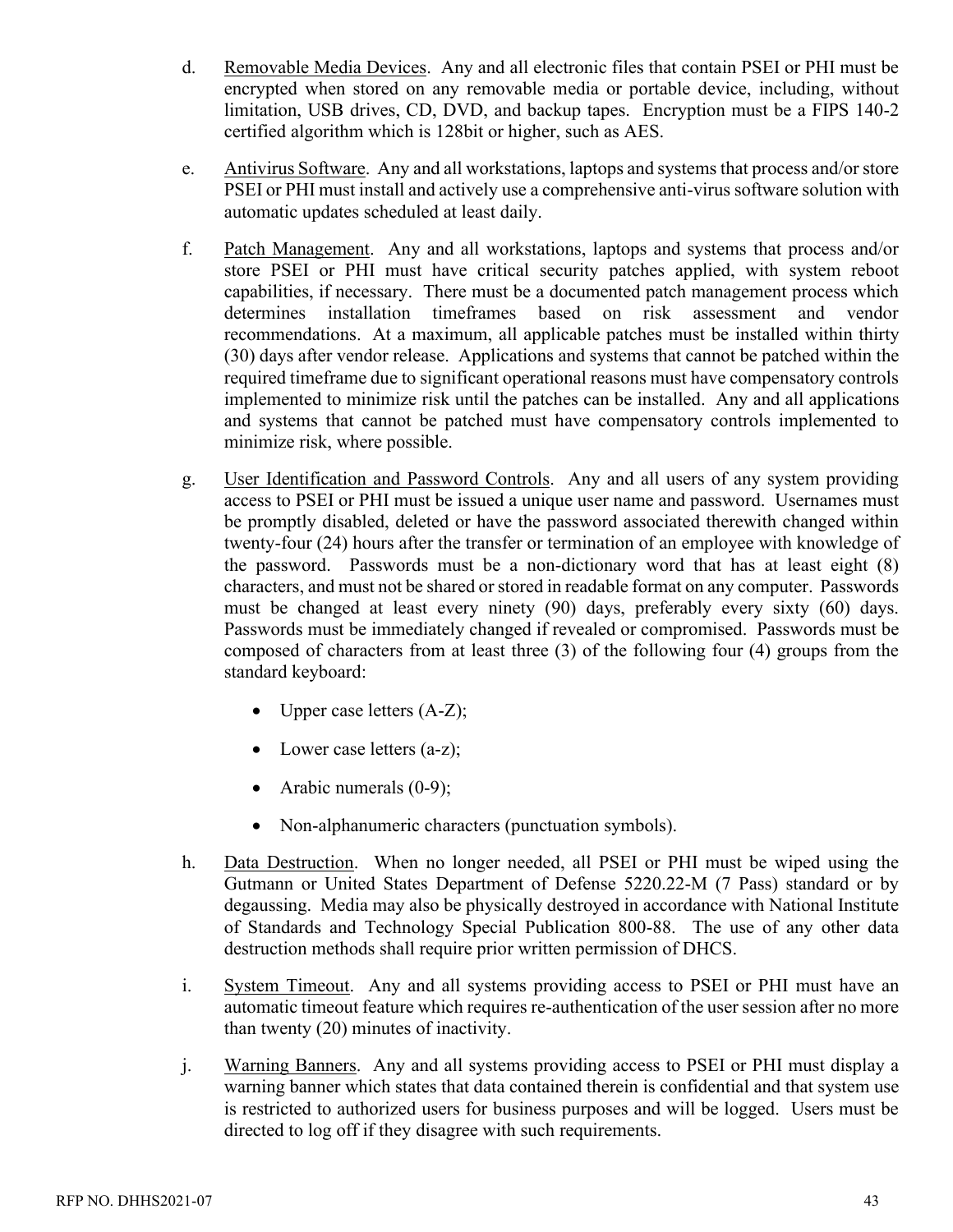- k. System Logging. Any and all systems providing access to PSEI or PHI must maintain an automated audit trail that can identify any user or process which alters PSEI or PHI and store access-related data for at least ten (10) years. The audit trail must be date and time stamped, log successful and failed accesses, be read only, be restricted to authorized users and be capable of logging PSEI or PHI stored in databases.
- l. Access Controls. Any and all systems providing access to PSEI or PHI must use role-based user authentication controls that enforce the principle of least privilege.
- m. Transmission Encryption. Any and all transmissions of PSEI or PHI outside the secure internal network must be encrypted using a FIPS 140-2 certified algorithm which is 128bit or higher, such as AES. Encryption can be end to end at the network level, or the data files containing PHI can be encrypted. This requirement applies to any type of PSEI or PHI in motion such as website access and e-mail.
- n. Intrusion Detection. Any and all systems involved in accessing, holding, transporting or protecting PSEI or PHI that are accessible via the internet must be protected by a comprehensive intrusion detection and prevention solution.
- 3. Audit Controls. By executing this Agreement, CONTRACTOR, for itself, and its principals, assignees and successors in interest, agrees as follows:
	- a. System Security Review. CONTRACTOR must ensure audit control mechanisms which record and examine system activity are in place. Any and all systems processing and/or storing PSEI or PHI must have at least an annual system risk assessment or security review, including, without limitation, vulnerability scanning, which provides assurance that administrative, physical and technical controls are functioning effectively and providing adequate levels of protection.
	- b. Log Reviews. Any and all systems processing and/or storing PSEI or PHI must have a routine procedure in place to review system logs for unauthorized access.
	- c. Change Control. Any and all systems processing and/or storing PSEI or PHI must have a documented change control procedure that ensures separation of duties and protects the confidentiality, integrity and availability of data.
- 4. Business Continuity and Disaster Recovery Controls. By executing this Agreement, CONTRACTOR, for itself, and its principals, assignees and successors in interest, agrees as follows:
	- a. Emergency Mode Operation Plan. CONTRACTOR must establish a documented plan to enable continuation of critical business processes and protection of the security of PSEI or PHI held in an electronic format in the event of an emergency. For purposes of this provision, "emergency" means any circumstance or situation that causes normal computer operations to become unavailable for performing the work required under this Agreement for more than twenty-four (24) hours.
	- b. Data Backup Plan. CONTRACTOR must have documented procedures to backup PSEI or PHI which allows retrievable exact copies of PSEI or PHI to be maintained. Such procedures must include a regular schedule for making backups, storing backups offsite, an inventory of backup media and an estimate of the amount of time needed to restore lost PSEI or PHI. At a minimum, the schedule must include weekly data backup and monthly offsite storage.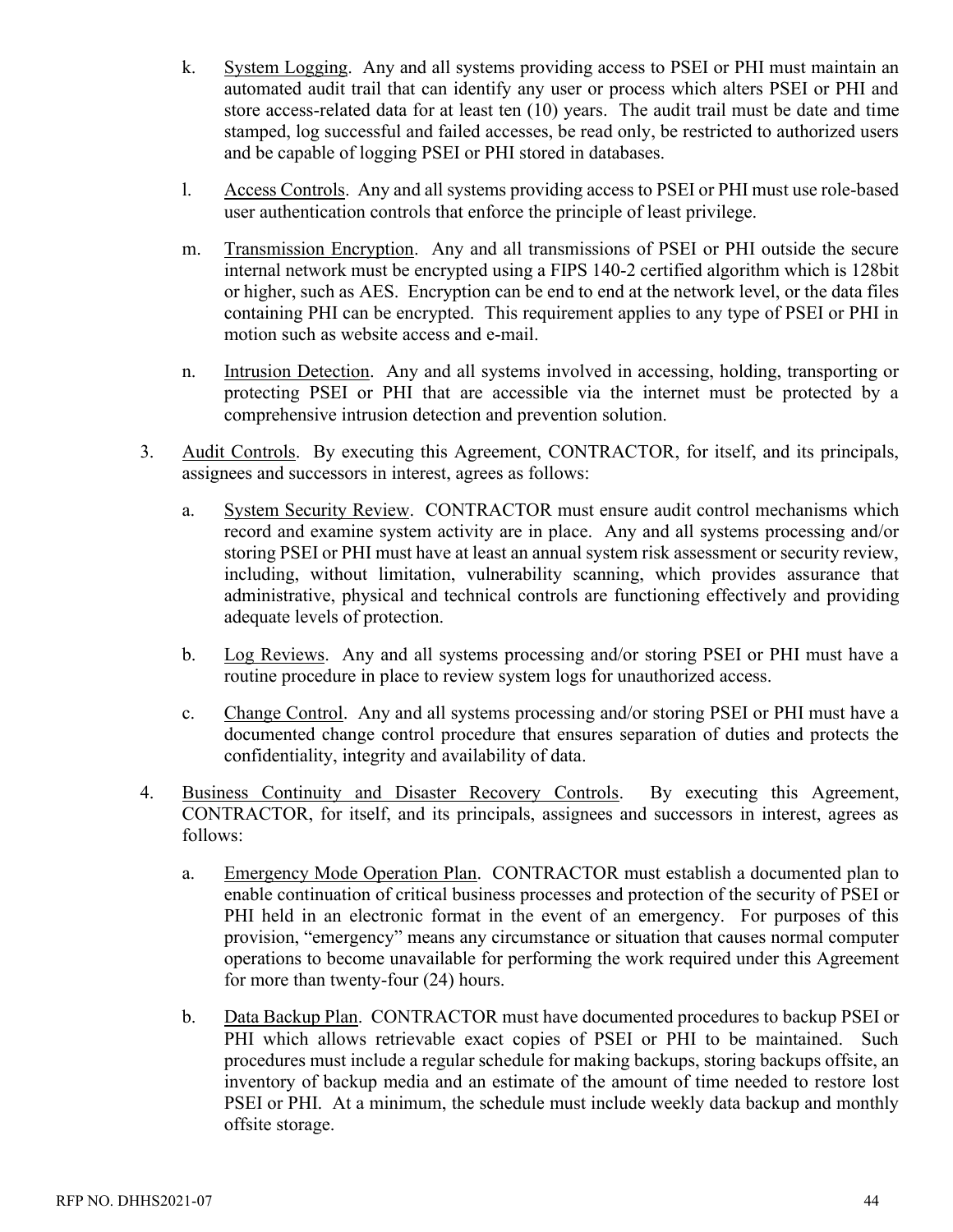- 5. Paper Document Controls. By executing this Agreement, CONTRACTOR, for itself, and its principals, assignees and successors in interest, agrees as follows:
	- a. Supervision of Data. PSEI or PHI in paper form shall not be left unattended at any time, unless it is locked in a file cabinet, file room, desk or office. Unattended means that information is not being observed by an employee authorized to access the information. PSEI or PHI in paper form shall not be left unattended in vehicles or airplanes and shall not be checked in baggage on commercial airplanes.
	- b. Escorting Visitors. Visitors to areas where PSEI or PHI is contained shall be escorted and PSEI or PHI shall be kept out of sight while visitors are in the area.
	- c. Confidential Destruction. PSEI or PHI must be disposed of through confidential means, including, without limitation, cross cut shredding and pulverizing.
	- d. Removal of Data. Only the minimum necessary amount of PSEI or PHI may be removed from the premises of CONTRACTOR except with express written permission from COUNTY. PSEI or PHI shall not be considered "removed from the premises," if it is only being transported from one (1) of CONTRACTOR's locations to another of CONTRACTOR's locations.
	- e. Faxing. Faxes containing PSEI or PHI shall not be left unattended and fax machines shall be in secure areas. Faxes shall contain a confidentiality statement notifying persons receiving faxes in error to destroy them. Fax numbers shall be verified with the intended recipient before sending the fax.
	- f. Mailings. Mailings containing PSEI or PII shall be sealed and secured from damage or inappropriate viewing to the extent possible. Mailings which include five hundred (500) or more individually identifiable records in a single package shall be sent using a tracked mailing method which includes verification of delivery and receipt, unless prior written permission to use another method is obtained.

## 13. ADMISSION REQUIREMENTS:

- A. Admission Policies and Procedures. In order to ensure equal access to the services provided pursuant to the terms and conditions of this Agreement, CONTRACTOR shall develop, implement and maintain comprehensive policies and procedures that are designed to assure compliance with the following:
	- 1. CONTRACTOR shall confirm that all referrals made pursuant to the terms and conditions of this Agreement have been authorized by Director prior to making an admission decision.
	- 2. CONTRACTOR shall schedule initial appointments with clients within ten (10) business days after receipt of referrals made pursuant to the terms and conditions of this Agreement.
	- 3. CONTRACTOR shall establish appropriate mechanisms to record the date on which a particular referral was received.
	- 4. CONTRACTOR shall immediately notify Director of, and the reasons leading to, the denial of any referral made pursuant to the terms and conditions of this Agreement.
	- 5. CONTRACTOR shall ensure that any and all referrals made pursuant to the terms and conditions of this Agreement are accepted and evaluated in accordance with any and all applicable local, state and federal anti-discrimination laws, regulations, policies, procedures and standards.
- B. Admission Priority. CONTRACTOR shall provide COUNTY with periodic reports of openings in its facility, and give priority to the admission of COUNTY's clients.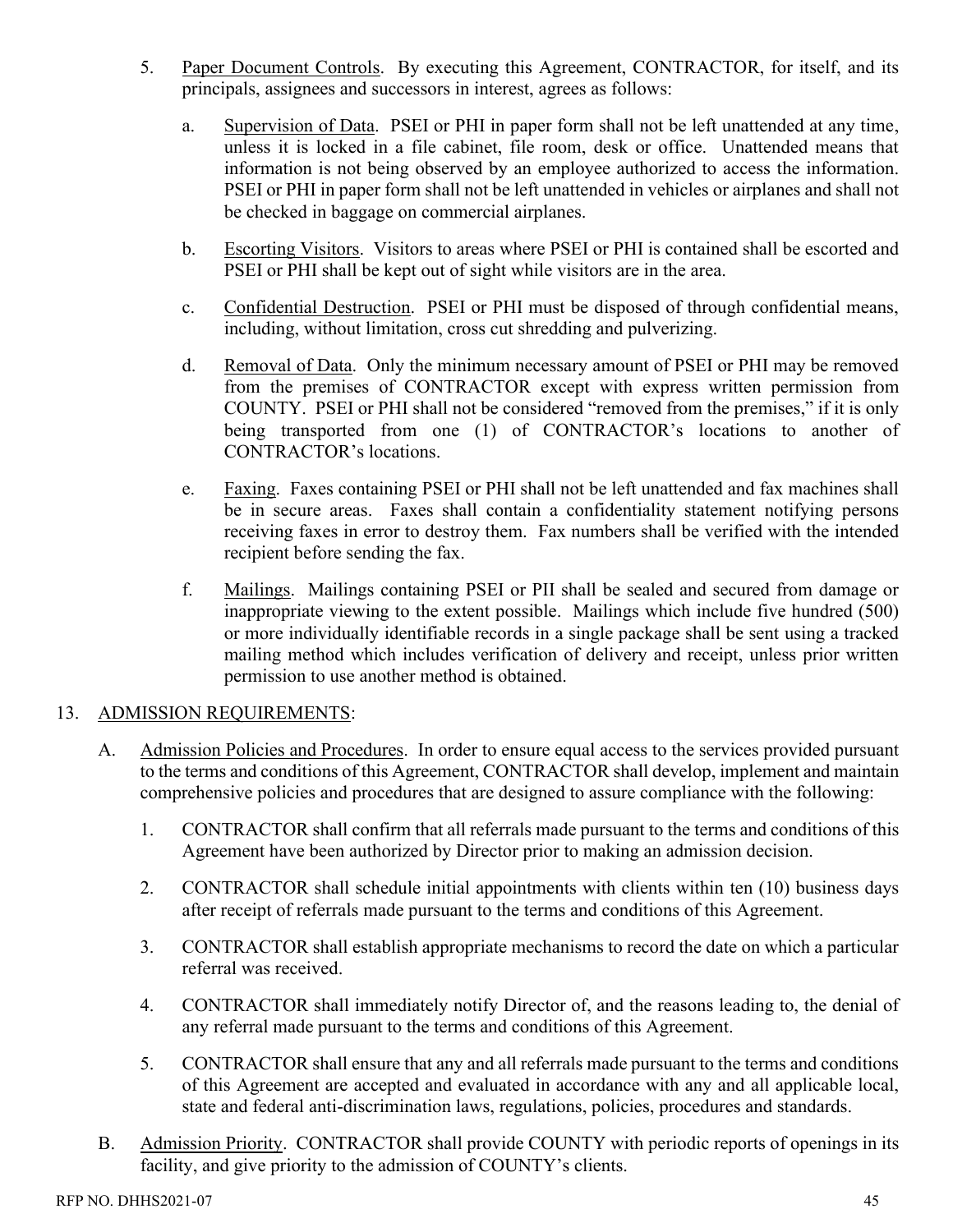## 14. CLIENTS' RIGHTS:

- A. Legal Compliance. Each party hereto shall comply with any and all applicable local, state and federal laws, regulations and standards relating to clients' rights, including, without limitation, California Welfare and Institutions Code Section 5325, 9 C.C.R. Sections 862 through 868 and 42 C.F.R. Section 438.100.
- B. Specific Rights. During the performance of this Agreement, each party hereto shall comply with any and all applicable local, state and federal policies and procedures pertaining to clients' rights, and shall ensure that its staff and subcontractors take those rights into account when providing residential substance use disorder treatment and counseling services pursuant to the terms and conditions of this Agreement, including, without limitation, the right to:
	- 1. Receive information in accordance with 42 C.F.R. Section 438.10.
	- 2. Be treated with respect and with due consideration for his or her dignity and privacy.
	- 3. Receive information on available treatment options and alternatives, presented in a manner appropriate to his or her condition and ability to understand.
	- 4. Participate in decisions regarding his or her health care, including, without limitation, the right to refuse treatment.
	- 5. Be free from any form of restraint or seclusion used as a means of coercion, discipline, convenience or retaliation.
	- 6. Request and receive a copy of his or her medical records, and to request that they be amended or corrected, as specified in 45 C.F.R. Sections 164.524 and 164.526.
	- 7. Be furnished services in accordance with 42 C.F.R. Sections 438.206 through 438.210.
	- 8. Freely exercise his or her rights without adversely affecting the way in which he or she is treated by CONTRACTOR.
- C. Effect of Provision. Nothing herein shall be construed to replace or conflict with the duties of patients' rights advocates set forth in California Welfare and Institutions Code Section 5520.

## 15. USE AND PROTECTION OF LOCAL, STATE AND FEDERAL FUNDING:

- A. Informational Materials Regarding the Unlawful Use of Drugs. By executing this Agreement, CONTRACTOR certifies that it will not use any of the funds received pursuant to the terms and conditions of this Agreement to prepare, distribute or endorse any informational materials which include any message regarding the responsible use of unlawful drugs or alcohol as required by California Health and Safety Code Sections 11999 through 11999.3. CONTRACTOR further certifies that that any and all informational materials pertaining to the services provided hereunder will contain a written statement that there shall be no unlawful use of drugs or alcohol associated with CONTRACTOR's treatment program.
- B. Payment of Salaries. By executing this Agreement, CONTRACTOR certifies that it will not use any part of any federal funds received pursuant to the terms and conditions of this Agreement to pay the salary of any individual providing services hereunder at a rate in excess of Level 1 of the Executive Schedule that can be found online at the following address: [http://www.opm.gov/oca.](http://www.opm.gov/oca) Any and all funds used to pay salaries that exceed the rate of basic pay set forth in Level 1 of the above-referenced Executive Schedule shall be subject to disallowance. The amount disallowed shall be determined by subtracting the individual's actual salary from the level 1 rate of basic pay set forth in the abovereferenced Executive Schedule and multiplying the result by the percentage of the individual's salary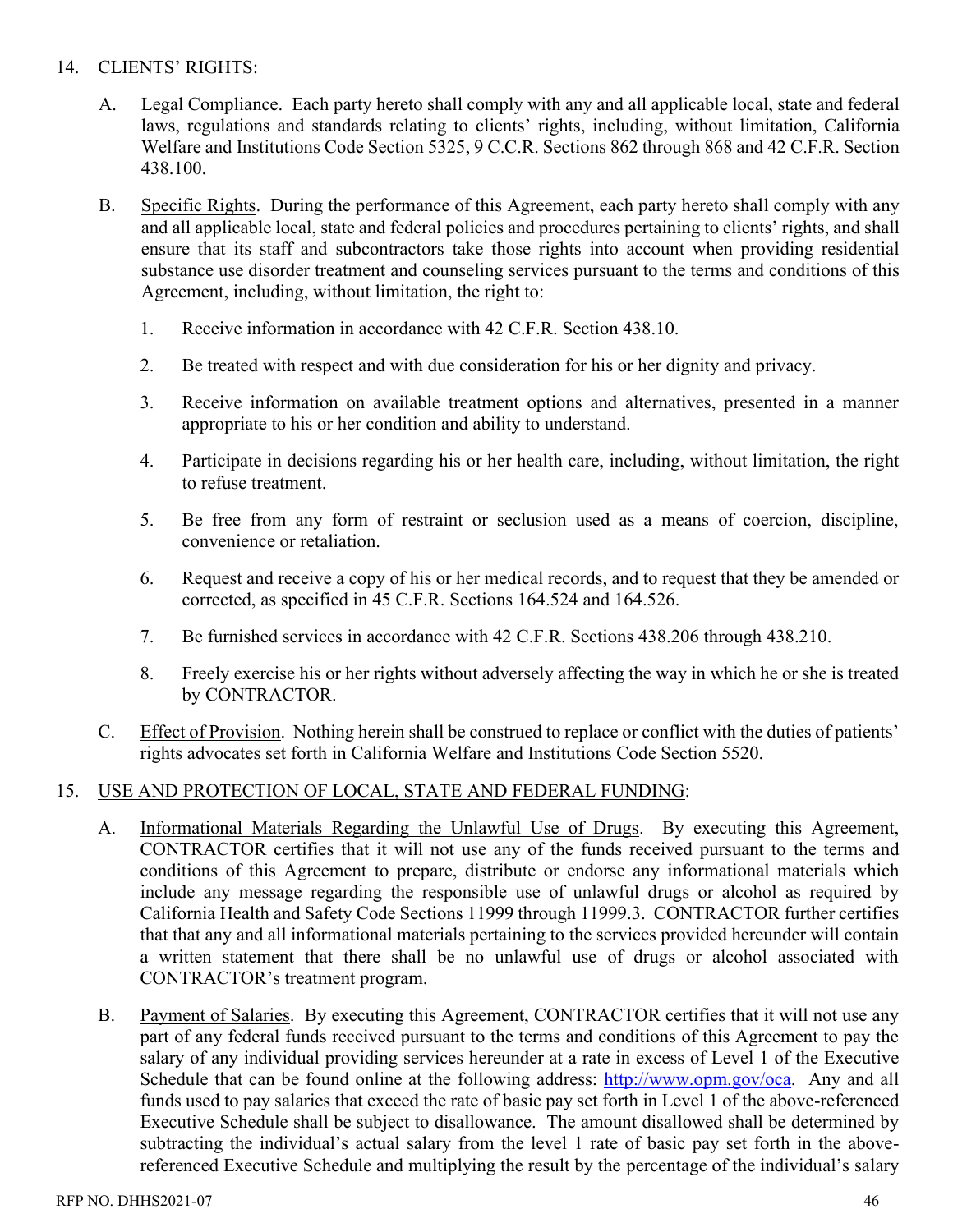that was paid with funds received pursuant to the terms and conditions of this Agreement.

- C. Promotion of Legalization of Controlled Substances. By executing this Agreement, CONTRACTOR certifies that it will not use any of the funds received pursuant to the terms and conditions of this Agreement for any activity that promotes the legalization of any drug or other substance included in Schedule I of Section 202 of the Controlled Substances Act.
- D. Distribution of Sterile Needles. By executing this Agreement, CONTRACTOR certifies that it will not use any of the funds received pursuant to the terms and conditions of this Agreement to carry out any program that includes the distribution of sterile needles or syringes for the hypodermic injection of any illegal drug, unless the State of California chooses to implement a demonstration syringe services program for injecting drug users.

## 16. SUSPENSION AND DEBARMENT:

- A. Legal Compliance. CONTRACTOR agrees to comply with any and all applicable local, state and federal suspension and debarment laws, regulations and standards, including, without limitation, 7 C.F.R. Part 3017, 45 C.F.R. Part 76, 40 C.F.R. Part 32 and 34 C.F.R. Part 85.
- B. Certification of Eligibility. By executing this Agreement, CONTRACTOR certifies, to the best of its knowledge and belief, that it and its principals, assignees and successors in interest:
	- 1. Are not presently debarred, suspended, proposed for debarment, declared ineligible or voluntarily excluded by any federal department or agency.
	- 2. Have not, within a three (3) year period preceding the effective date of this Agreement, been convicted of, or had a civil judgment rendered against it, for: commission of fraud or a criminal offense in connection with obtaining, attempting to obtain or performing a public transaction or contract at the local, state or federal level; violation of local, state or federal antitrust statutes; or commission of embezzlement, theft, forgery, bribery, falsification or destruction of records or receiving stolen property.
	- 3. Are not presently indicted for, or otherwise criminally or civilly charged by a local, state or federal governmental entity with, commission of any of the offenses referenced herein.
	- 4. Have not, within a three (3) year period preceding the effective date of this Agreement, had one (1) or more public transactions with a local, state or federal entity terminated for cause.
	- 5. Shall not knowingly enter into any lower tier covered transaction with a person who is proposed for debarment under 48 C.F.R. Part 9, debarred, suspended, declared ineligible or voluntarily excluded from participation in such transaction, unless specifically authorized to do so by DHCS.
- C. Construction of Provision. The terms used herein shall have the meanings set forth in the definition and coverage sections of the rules implementing Federal Executive Order 12549.
- D. Effect of Non-Compliance. Failure to meet any of the requirements set forth herein shall constitute a material breach of this Agreement, upon which COUNTY may, in addition to any other available remedies, immediately suspend any and all payments due hereunder or terminate this Agreement as provided herein.
- E. Incorporation of Provisions. CONTRACTOR agrees to include the provisions contained herein, without substantial modification, in all lower tier covered transactions as well as all solicitations for lower tier covered transactions.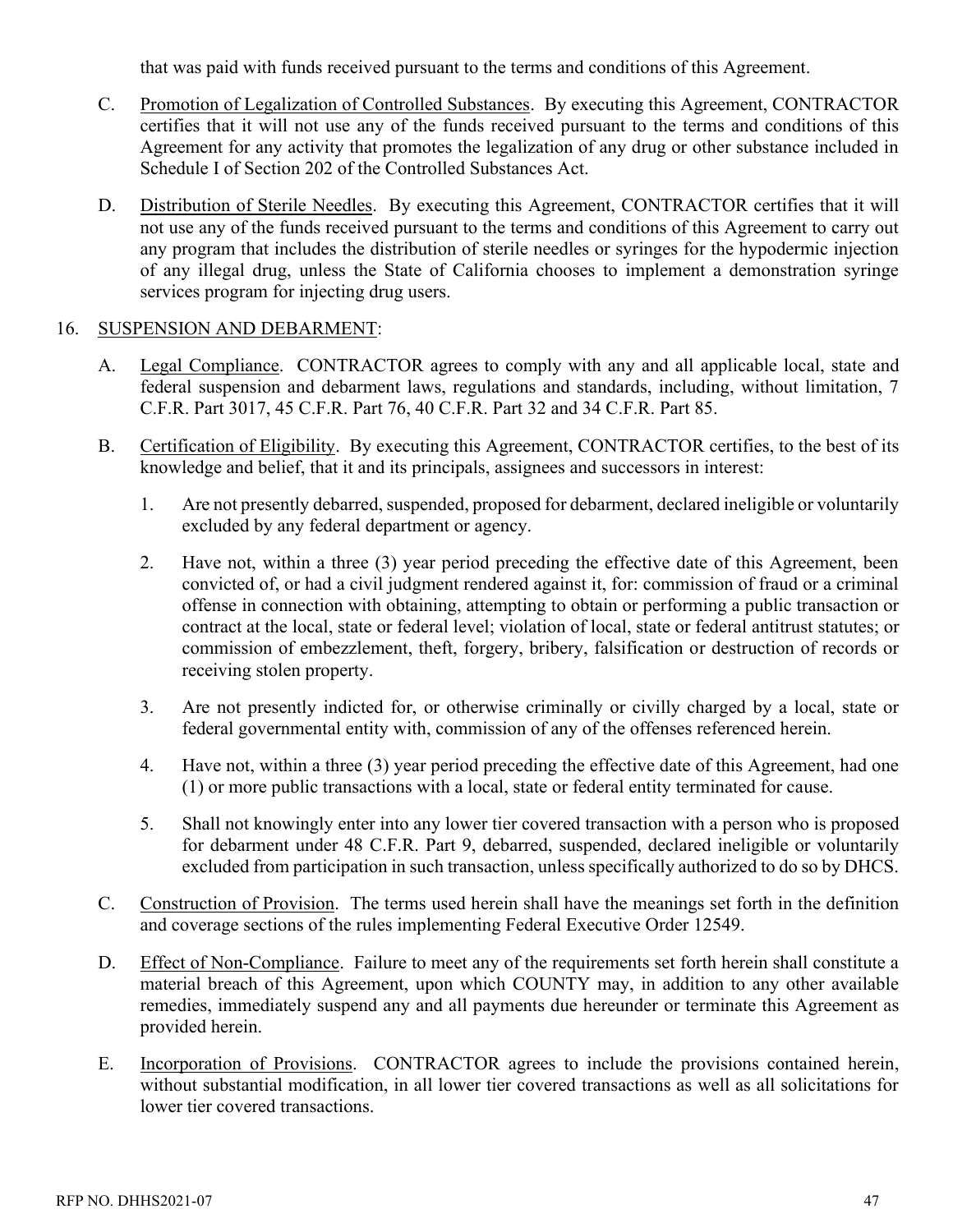## 17. INTELLECTUAL PROPERTY RIGHTS:

CONTRACTOR hereby agrees to comply with any and all applicable intellectual property rights provisions contained in the Substance Use Disorder Services Agreement (State Standard Agreement No. 17-94129) that COUNTY has with DHCS, which are incorporated herein by reference and made a part hereof as if set forth in full.

- A. Ownership. By executing this Agreement, CONTRACTOR, for itself, and its principals, assignees and successors in interest, agrees as follows:
	- 1. Except where DHCS has agreed in a signed writing to accept a license, DHCS shall be and remain, without additional compensation, the sole owner of any and all rights, title and interest in all "Intellectual Property," from the moment of creation, whether or not jointly conceived, that are made, conceived, derived from or reduced to practice by CONTRACTOR or DHCS as a direct or indirect result of this Agreement.
		- a. For purposes of this Agreement, "Intellectual Property" means any and all recognized and protectable rights and interests, including, without limitation, patents, whether issued or not, copyrights, trademarks, service marks, applications for any of the foregoing, inventions, trade secrets, trade dress, logos, insignia, color combinations, slogans, moral rights, right of publicity, author's rights, contract and licensing rights, works, mask works, industrial design rights, rights of priority, design flows, methodologies, devices, business processes, developments, innovations, know how, good will and all other legal rights protecting intangible proprietary information as may exist now and/or come into existence hereafter, and all renewals and extensions, regardless of whether those rights arise under the laws of any state, the United States or any other country or jurisdiction.
			- i. For purposes of the definition of "Intellectual Property," "works" means all literary works, writings and printed matter, including the medium by which they are recorded or reproduced, photographs, art work, pictorial and graphic representations and works of a similar nature, film, motion pictures, digital images, animation cells and other audiovisual works, including positives and negatives thereof, sound recordings, tapes, educational materials, interactive videos and any other materials or products created, produced, conceptualized and fixed in a tangible medium of expression. It includes preliminary and final products and any materials and information developed for the purposes of producing those final products. The term "works" does not include articles submitted to peer review, reference journals or independent research projects.
	- 2. In the performance of this Agreement, CONTRACTOR will utilize certain of its Intellectual Property in existence prior to the effective date of this Agreement. In addition, CONTRACTOR may access and utilize certain of DHCS' Intellectual Property in existence prior to the effective date of this Agreement. Except as otherwise set forth herein, CONTRACTOR shall not use any of DHCS' Intellectual Property now existing or hereafter existing for any purpose without DHCS' prior written permission. Except as otherwise set forth herein, neither CONTRACTOR nor DHCS shall give any ownership interest in, or rights to, its Intellectual Property to the other party. If during the term of this Agreement, CONTRACTOR accesses any third-party Intellectual Property that is licensed to DHCS, CONTRACTOR agrees to abide by any and all license and confidentiality restrictions applicable to DHCS in the third-party's license agreement.
	- 3. CONTRACTOR agrees to cooperate with DHCS in establishing or maintaining DHCS' exclusive rights in the Intellectual Property, and in assuring DHCS' sole rights against third parties with respect to the Intellectual Property. If CONTRACTOR enters into any agreements or subcontracts with other parties in order to perform its duties and obligations hereunder, CONTRACTOR shall require the terms of such agreements or subcontracts to include all of the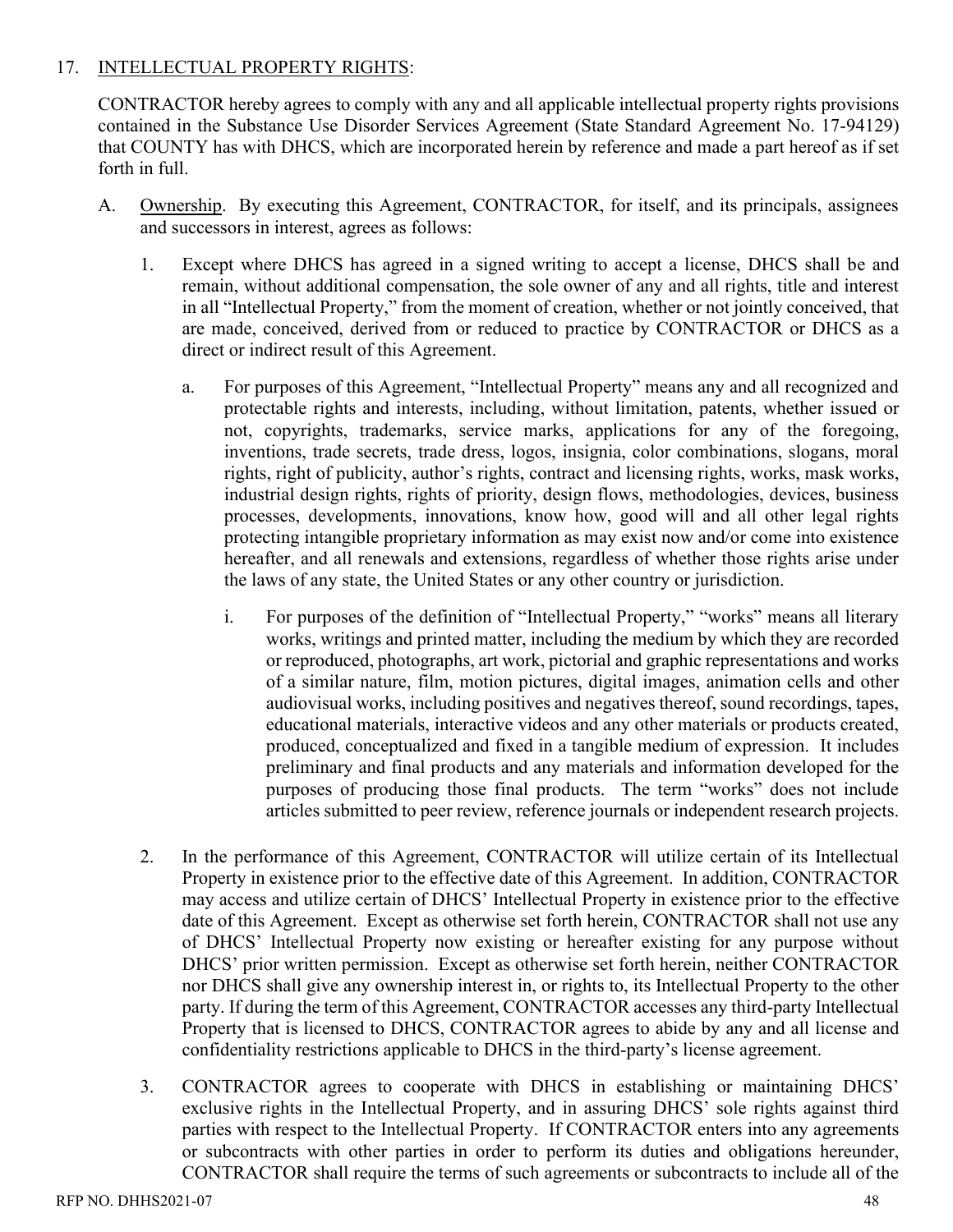Intellectual Property provisions set forth herein. Such terms must include, without limitation, the subcontractor assigning and agreeing to assign to DHCS all rights, title and interest in Intellectual Property made, conceived, derived from or reduced to practice by the subcontractor, CONTRACTOR or DHCS as a direct or indirect result of this Agreement or any subcontract related hereto.

- 4. CONTRACTOR further agrees to assist and cooperate with DHCS in all reasonable respects, execute all documents, give testimony, subject to reasonable availability, and take all further acts reasonably necessary to acquire, transfer, maintain and enforce DHCS' Intellectual Property rights and interests.
- B. Retained Rights and License Rights. By executing this Agreement, CONTRACTOR, for itself, and its principals, assignees and successors in interest, agrees as follows:
	- 1. Except for Intellectual Property made, conceived, derived from or reduced to practice by CONTRACTOR or DHCS as a direct or indirect result of this Agreement, CONTRACTOR shall retain title to all of its Intellectual Property to the extent such Intellectual Property is in existence prior to the effective date of this Agreement. CONTRACTOR hereby grants to DHCS, without additional compensation, a permanent, non-exclusive, royalty free, paid-up, worldwide, irrevocable, perpetual, non-terminable license to use, reproduce, manufacture, sell, offer to sell, import, export, modify, publicly and privately display or perform, distribute and dispose CONTRACTOR's Intellectual Property resulting from this Agreement, unless CONTRACTOR assigns all rights, title and interest in the Intellectual Property as set forth herein.
	- 2. Nothing in this provision shall restrict, limit or otherwise prevent CONTRACTOR from using any ideas, concepts, know-how, methodology or techniques related to the performance of its duties and obligations hereunder, provided that CONTRACTOR's use does not infringe the patent, copyright, trademark, license or other Intellectual Property rights of DHCS or any thirdparty, or result in a breach of this Agreement or violation of any applicable local, state or federal laws, regulations or standards relating to confidentiality, data security or privacy.
- C. Copyright. By executing this Agreement, CONTRACTOR, for itself, and its principals, assignees and successors in interest, agrees as follows:
	- 1. CONTRACTOR agrees that for purposes of copyright law, all works, as defined herein, of authorship made by or on behalf of CONTRACTOR in connection with the performance of its duties and obligations hereunder shall be deemed "works made for hire." CONTRACTOR further agrees that the work of each person utilized by CONTRACTOR in connection with the performance of this Agreement will be a "work made for hire," whether that person is an employee of CONTRACTOR or has entered into an agreement with CONTRACTOR to perform the work. CONTRACTOR shall enter into a written agreement with any such person which provides that: all work performed for CONTRACTOR shall be deemed a "work made for hire" under the Copyright Act; and such person shall assign all right, title and interest to DHCS to any work product made, conceived, derived from or reduced to practice by CONTRACTOR or DHCS as a direct or indirect result of this Agreement.
	- 2. Any and all materials, including, without limitation, visual works or text, reproduced or distributed pursuant to the terms and conditions of this Agreement that include Intellectual Property made, conceived, derived from or reduced to practice by CONTRACTOR or DHCS as a direct or indirect result of this Agreement, shall include DHCS' notice of copyright, which shall read in three (3) millimeter or larger typeface: "© [*Enter Current Year e.g., 2010, etc.*], California Department of Health Care Services. This material may not be reproduced or disseminated without prior written permission from the California Department of Health Care Services." This notice should be placed prominently on the materials and set apart from other matter on the page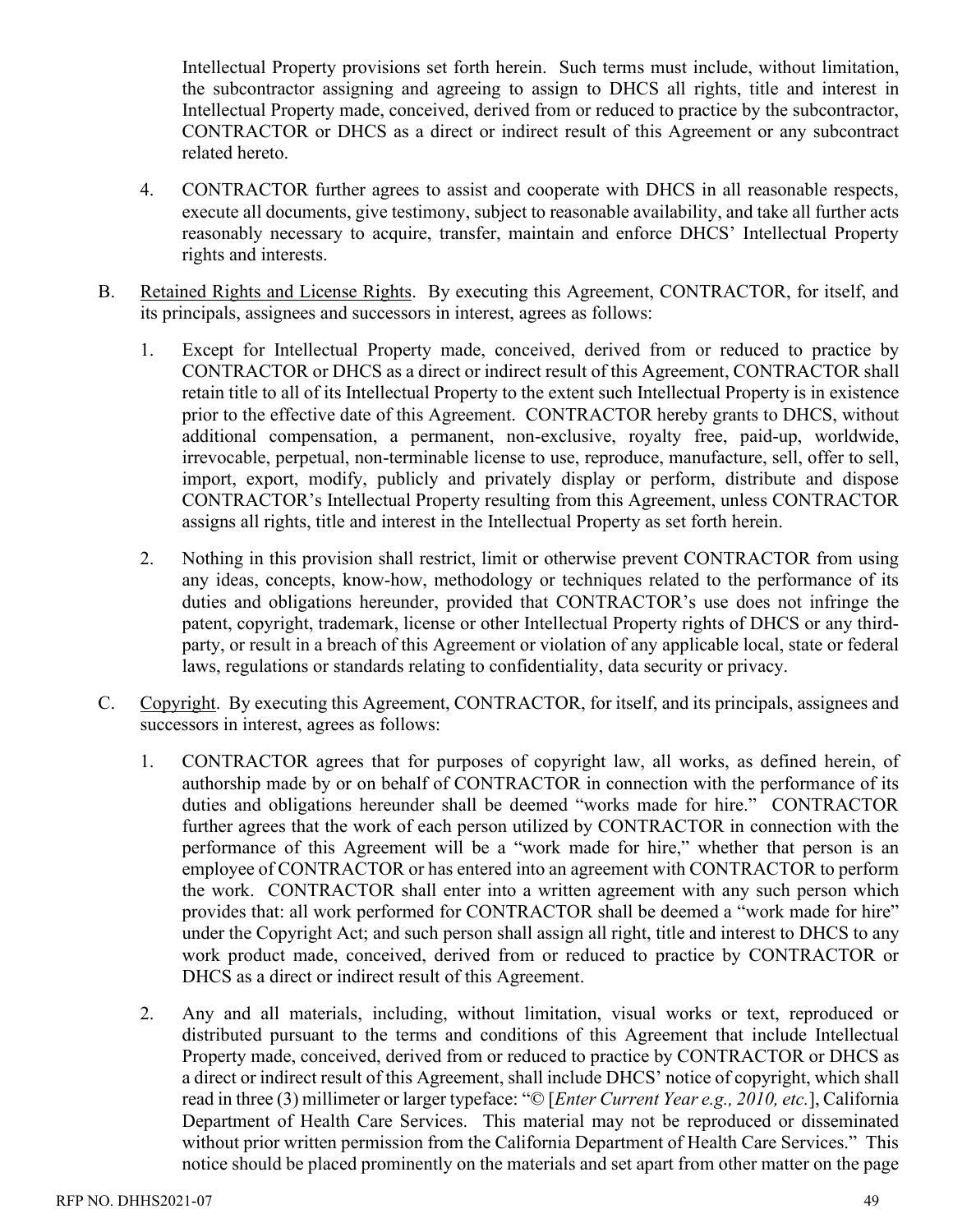where it appears. Audio productions shall contain a similar audio notice of copyright.

- D. Patent Rights. With respect to inventions made by CONTRACTOR in the performance of its duties and obligations hereunder, which did not result from research and development specifically included in Exhibit A – Scope of Services, CONTRACTOR hereby grants to DHCS a license for any and all devices or materials incorporating, or made through the use of, such inventions. If such inventions result from research and development work specifically included within Exhibit A – Scope of Services, CONTRACTOR agrees to assign to DHCS, without additional compensation, all its right, title and interest in and to such inventions and to assist DHCS in securing United States and foreign patents with respect thereto.
- E. Third-Party Intellectual Property. Except as provided herein, CONTRACTOR agrees that the performance of its obligations and duties hereunder shall not be dependent upon or include any Intellectual Property of CONTRACTOR or third-party without first: obtaining DHCS' prior written approval; and granting to or obtaining for DHCS, without additional compensation, a license, as described herein, for any of CONTRACTOR's or third-party's Intellectual Property in existence prior to the effective date of this Agreement. If such a license upon these terms is unattainable, and DHCS determines that Intellectual Property should be included in, or is required for CONTRACTOR's performance of, this Agreement, CONTRACTOR shall obtain a license under terms acceptable to DHCS.
- F. Warranties. By executing this Agreement, CONTRACTOR, for itself, and its principals, assignees and successors in interest, represents, warrants and agrees as follows:
	- 1. It is free to enter into and fully perform this Agreement.
	- 2. It has secured, and will secure, any and all rights and licenses necessary for the performance of its duties and obligations hereunder.
	- 3. Neither CONTRACTOR's performance of this Agreement, nor the exercise by either party of the rights granted in this Agreement, nor any use, reproduction, manufacture, sale, offer to sell, import, export, modification, public and private display or performance, distribution and disposition of the Intellectual Property made, conceived, derived from or reduced to practice by CONTRACTOR or DHCS as a direct or indirect result of this Agreement, will infringe upon or violate any Intellectual Property right, non-disclosure obligation or other proprietary right or interest of any third-party or entity now existing under the laws of, or hereafter existing or issued by, any state, the United States or any foreign country. There is currently no actual or threatened claim by any such third-party based on an alleged violation of any such right by CONTRACTOR.
	- 4. Neither CONTRACTOR's performance of its duties and obligations hereunder, nor any part thereof, will violate the privacy rights of, or constitute a libel or slander against, any person or entity.
	- 5. It has secured, and will secure, any and all rights and licenses necessary for the use of Intellectual Property, including, without limitation, consents, waivers or releases from all authors of music or performances, talent, including radio, television and motion picture talent, and owners of any interest in sites, property or props that may be used or shown.
	- 6. It has not granted, and shall not grant to, any person or entity any right that might derogate, encumber or interfere with any of the rights granted to DHCS hereunder.
	- 7. It has appropriate systems and controls in place to ensure that state funds will not be used in the performance of this Agreement for the acquisition, operation or maintenance of computer software in violation of copyright laws.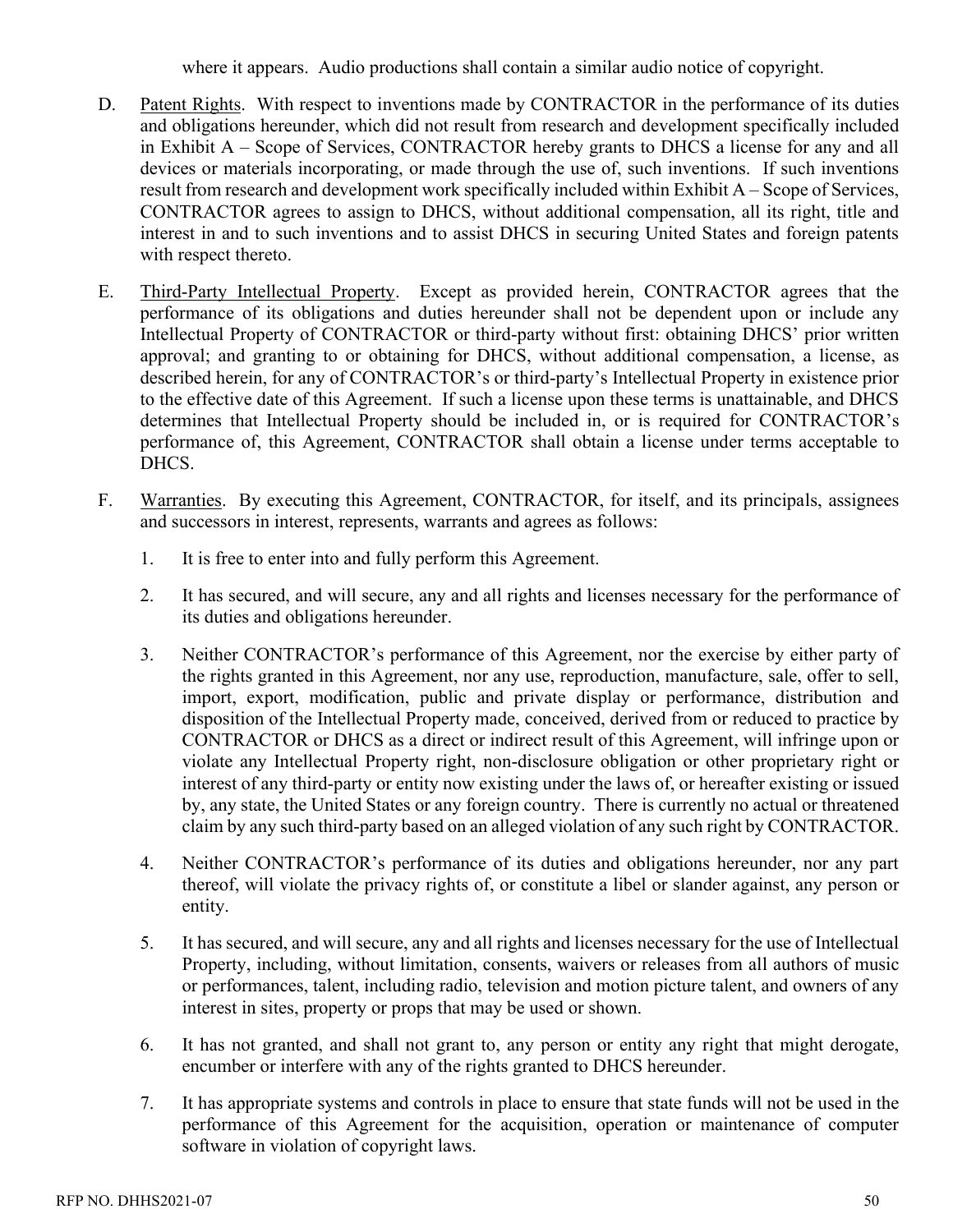- 8. It has no knowledge of any outstanding claims, licenses or other charges, liens or encumbrances of any kind or nature that could affect in any way CONTRACTOR's performance of its duties and obligations hereunder.
- 9. DHCS makes no warranty that the Intellectual Property resulting from this Agreement will not infringe upon any existing or subsequent patent, trademark, copyright or the like.
- G. Intellectual Property Indemnity. By executing this Agreement, CONTRACTOR, for itself, and its principals, assignees and successors in interest, agrees as follows:
	- 1. CONTRACTOR shall indemnify, defend and hold harmless DHCS, its licensees, assignees, officers, directors, employees, agents, representatives, successors and users of its products ("Indemnitees"), from and against all claims, actions, damages, losses or liabilities, whether or not rightful, arising from any and all actions or claims by any third-party or expenses related thereto, including, without limitation, all legal expenses, court costs, and attorney's fees incurred in investigating, preparing, serving as a witness in, or defending against, any such claim, action or proceeding, whether commenced or threatened, to which any of the Indemnitees may be subject, whether or not CONTRACTOR is a party to any pending or threatened litigation, which arise out of or are related to: the incorrectness or breach of any of the representations, warranties, covenants or agreements of CONTRACTOR pertaining to Intellectual Property; or any Intellectual Property infringement, or any other type of actual or alleged infringement claim, arising out of DHCS' use, reproduction, manufacture, sale, offer to sell, distribution, import, export, modification, public and private performance or display, license and disposition of the Intellectual Property made, conceived, derived from, or reduced to practice by CONTRACTOR or DHCS as a direct or indirect result of this Agreement. CONTRACTOR's indemnity obligations hereunder shall apply irrespective of whether the infringement claim is based on a patent, trademark or copyright registration that issued after the effective date of this Agreement. DHCS reserves the right to participate in, at CONTRACTOR's expense, any such infringement action brought against DHCS.
	- 2. Should any Intellectual Property licensed by CONTRACTOR to DHCS under this Agreement become the subject of an Intellectual Property infringement claim, CONTRACTOR shall exercise its authority reasonably and in good faith to preserve DHCS' right to use the licensed Intellectual Property in accordance with the terms and conditions of this Agreement at no expense to DHCS. DHCS shall have the right to monitor and appear through its own counsel, at CONTRACTOR's expense, in any such claim or action. In the defense or settlement of the claim, CONTRACTOR may obtain the right for DHCS to continue using the licensed Intellectual Property; or replace or modify the licensed Intellectual Property so that the replaced or modified Intellectual Property becomes non-infringing provided that such replacement or modification is functionally equivalent to the original licensed Intellectual Property. If such remedies are not reasonably available, DHCS shall be entitled to a refund of all monies paid under this Agreement, without restriction or limitation of any other available rights and remedies.
	- 3. CONTRACTOR agrees that damages alone would be inadequate to compensate DHCS for CONTRACTOR's breach of the Intellectual Property provisions set forth herein. CONTRACTOR acknowledges DHCS would suffer irreparable harm in the event of such breach, and agrees DHCS shall be entitled to obtain equitable relief, including, without limitation, an injunction, from a court of competent jurisdiction, without restriction or limitation of any other rights and remedies available at law or in equity.
- H. Federal Funding. In any agreement funded in whole or in part by the federal government, DHCS may acquire and maintain the Intellectual Property rights, title and ownership, which results directly or indirectly from this Agreement; except as provided in 37 C.F.R. Section 401.14; however, the federal government shall have a worldwide, non-exclusive, nontransferable, irrevocable, paid-up license to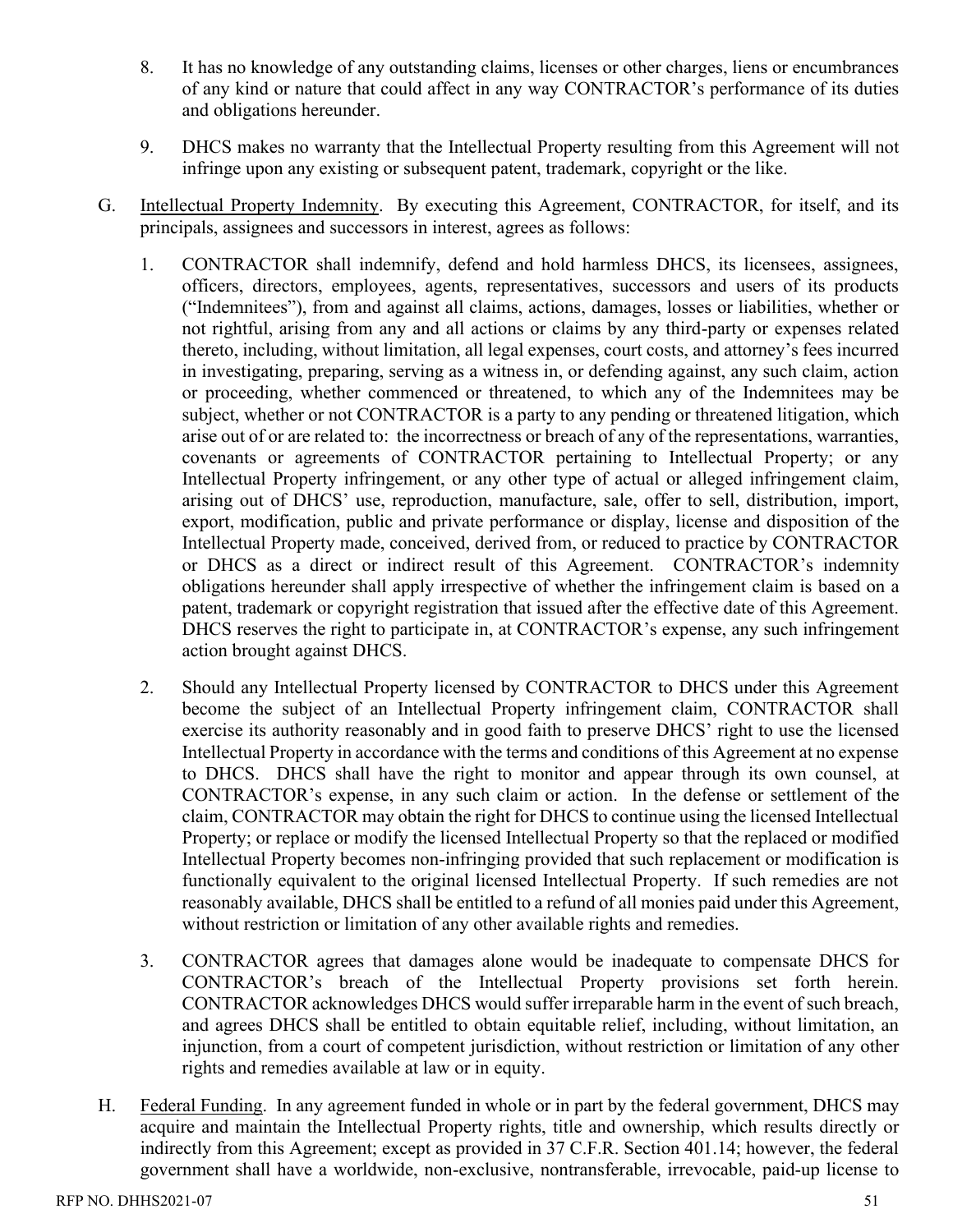use, duplicate or dispose of such Intellectual Property in any manner for governmental purposes and to have and permit others to do so.

I. Survival. The provisions set forth herein shall survive any termination or expiration of this Agreement or any project schedule associated therewith.

## 18. NON-DISCRIMINATION COMPLIANCE:

- A. Compliance with Anti-Discrimination laws. CONTRACTOR hereby assures that it, and its subcontractors, shall comply with the provisions of Title VI and Title VII of the Civil Rights Act of 1964, Section 504 of the Rehabilitation Act of 1973, as amended, the Age Discrimination Act of 1975, California Welfare and Institutions Code Section 10000, Division 21 of the California Department of Social Services Manual of Policies and Procedures, Federal Executive Order 11246, as amended, the Americans with Disabilities Act of 1990, the California Fair Employment and Housing Act and any other applicable local, state and federal laws, regulations or standards, all as may be amended from time to time. The applicable regulations of the California Fair Employment and Housing Commission implementing Government Code Section 12990, set forth in 2 C.C.R. Sections 8101, *et seq*., are incorporated into this Agreement by reference and made a part hereof as if set forth in full.
- B. Provision of Professional Services. Consistent with the requirements of any and all applicable local, state and federal laws, regulations and standards, including, without limitation, 42 C.F.R. Section 438.3(d)(3)-(4), CONTRACTOR shall not engage in any unlawful discriminatory practices in the admission of clients, assignments of accommodations, treatment, evaluation, employment or personnel or any other respect on the basis of: race; religion or religious creed; color; age (over forty (40) years of age); sex, including, without limitation, gender identity and expression, pregnancy, childbirth and related medical conditions; sexual orientation, including, without limitation, heterosexuality, homosexuality and bisexuality; national origin; ancestry; marital status; medical condition, including, without limitation, cancer and genetic characteristics; mental or physical disability, including, without limitation, HIV status and AIDS; political affiliation; military service; denial of family care leave; or any other classifications protected by any and all applicable local, state or federal laws, regulations or standards, all as may be amended from time to time. CONTRACTOR shall not discriminate against clients on the basis of health status or need for health care services.
- C. Employment Practices. In connection with the services provided hereunder, CONTRACTOR, and its subcontractors, shall not unlawfully discriminate against any employee, or applicant for employment, because of: race; religion or religious creed; color; age (over forty (40) years of age); sex, including, without limitation, gender identity and expression, pregnancy, childbirth and related medical conditions; sexual orientation, including, without limitation, heterosexuality, homosexuality and bisexuality; national origin; ancestry; marital status; medical condition, including, without limitation, cancer and genetic characteristics; mental or physical disability, including HIV status and AIDS; political affiliation; military service; denial of family care leave; or any other classifications protected by any and all applicable local, state or federal laws, regulations or standards, all as may be amended from time to time. CONTRACTOR shall take affirmative action to ensure that qualified applicants are employed, and that during employment, employees are treated without regard to the factors referenced above. Such actions shall include, without limitation: employment, promotion, demotion or transfer; recruitment or recruitment advertising; layoff or termination; rates of pay or other forms of compensation; and career development opportunities and selection for training, including, but not limited to, apprenticeship. Nothing herein shall be construed to require the employment of unqualified persons.
- D. Solicitations for Employment. Any and all solicitations or advancements for employees placed by, or on behalf of, CONTRACTOR shall state that all qualified applicants will receive consideration for employment without regard to race, color, religion, sex, national origin, physical or mental disability, age or status as a disabled veteran or veteran of the Vietnam era.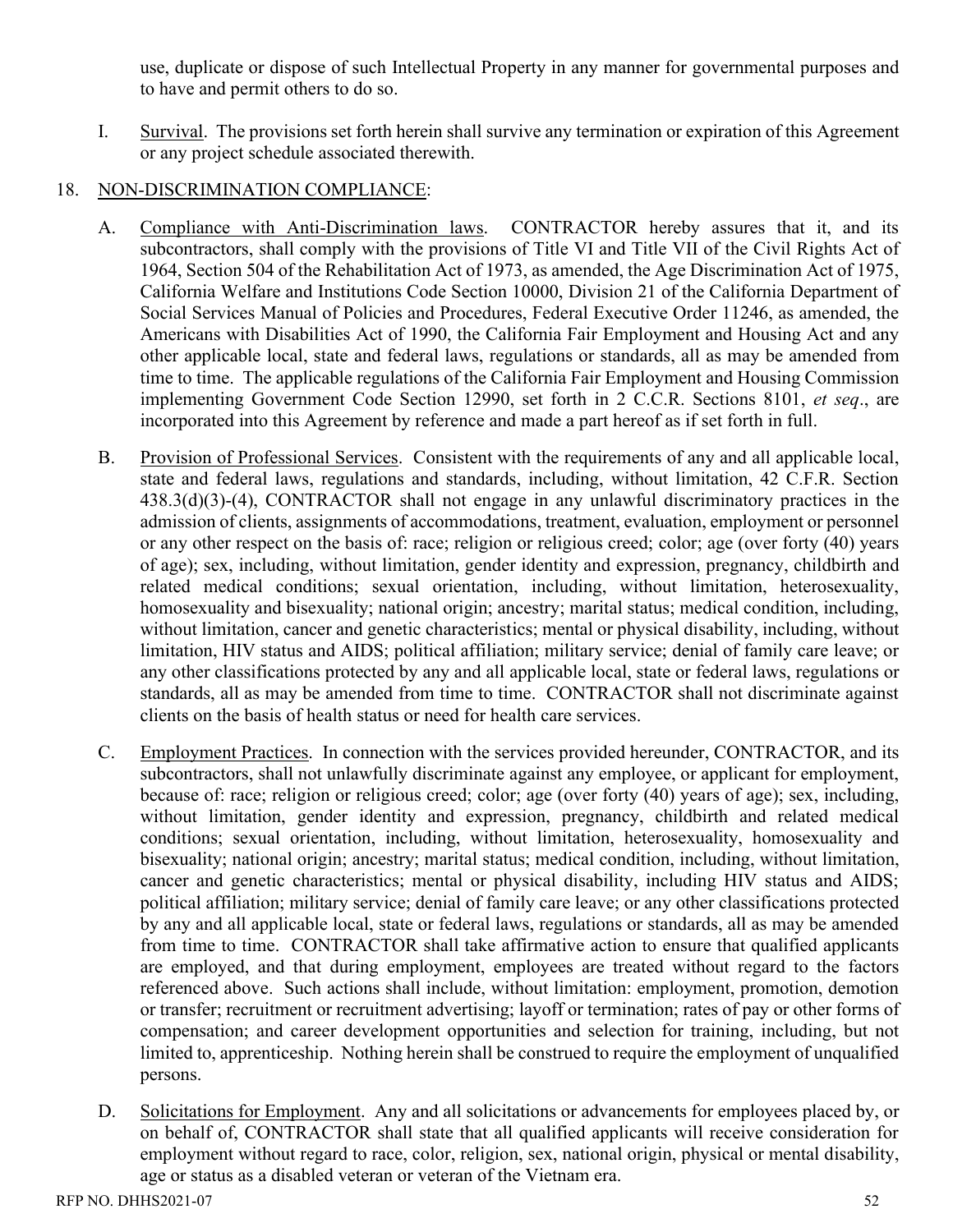- E. Notification to Current and Prospective Employees. CONTRACTOR shall post in conspicuous places, available to employees and applicants for employment, notices to be provided by the federal government or DHCS, setting forth the provisions of the Equal Opportunity Clause of Section 503 of the Rehabilitation Act of 1973 and the Affirmative Action Clause required by the Vietnam Era Veterans' Readjustment Assistance Act of 1974 (38 U.S.C. Section 4212). Such notices shall state CONTRACTOR's obligation under the law to take affirmative action to employ and advance in employment qualified applicants without discrimination based on their race, color, religion, sex, national origin, physical or mental disability, age or status as a disabled veteran or veteran of the Vietnam era and the rights of applicants and employees.
- F. Notification to Labor Unions and/or Employee Representatives. CONTRACTOR shall send to each labor union or representative of employees with which it has a collective bargaining agreement, or other contract or understanding, a notice, to be provided by the federal government or the State of California, advising the labor union or employee representative of CONTRACTOR's commitments under the provisions herein, and shall post copies of the notice in conspicuous places available to employees and applicants for employment.
- G. Non-Discrimination in Federally Assisted Programs. CONTRACTOR shall comply with all the provisions of, and furnish all information and reports required by, Section 503 of the Rehabilitation Act of 1973, as amended, the Vietnam Era Veterans' Readjustment Assistance Act of 1974 (38 U.S.C. Section 4212) and Federal Executive Order 11246, as amended by Federal Executive Order 11375 – "Amending Executive Order 11246 Relating to Equal Employment Opportunity," and as supplemented by 41 C.F.R. Part 60 – "Office of the Federal Contract Compliance Programs, Equal Employment Opportunity, Department of Labor," and the rules, regulations and relevant orders of the Secretary of Labor pertaining to the prohibition of discrimination against qualified disabled persons in all federally assisted programs or activities, as detailed in the regulations signed by the Secretary of Health and Human Services, effective June 2, 1977, found in the Federal Register, Volume 42, No. 86, dated May 4, 1977.
- H. Access to Records Regarding Non-Discrimination Compliance. CONTRACTOR shall furnish any and all information and reports required by Federal Executive Order 11246, as amended, including by Federal Executive Order 11375 – "Amending Executive Order 11246 Relating to Equal Employment Opportunity," and as supplemented by 41 C.F.R. Part 60 – "Office of the Federal Contract Compliance Programs, Equal Employment Opportunity, Department of Labor," the Rehabilitation Act of 1973, and by the rules, regulations and orders of the Secretary of Labor, and will permit access to its books, records and accounts by authorized representatives of the State of California and the Secretary of Labor for purposes of investigation to ascertain compliance with such rules, regulations and orders.
- I. Sanctions for Non-Compliance. In the event of CONTRACTOR's non-compliance with the requirements set forth herein, or with any federal rules, regulations or orders referenced herein, this Agreement may be cancelled, terminated or suspended in whole or in part and CONTRACTOR may be declared ineligible for further state and federal contracts in accordance with procedures authorized in Federal Executive Order 11246, as amended, and such other sanctions that may be imposed, and remedies invoked, as provided in Federal Executive Order 11246, as amended, including by Federal Executive Order 11375 – "Amending Executive Order 11246 Relating to Equal Employment Opportunity," and as supplemented by 41 C.F.R. Part 60 – "Office of the Federal Contract Compliance Programs, Equal Employment Opportunity, Department of Labor," or by the rules, regulations or orders of the Secretary of Labor, or as otherwise provided by any applicable local, state and federal laws, regulations and standards.
- J. Incorporation of Provisions. CONTRACTOR shall include the foregoing provisions in every subcontract related to the services provided pursuant to the terms and conditions of this Agreement, unless exempted by rules, regulations or orders of the Secretary of Labor issued pursuant to Federal Executive Order 11246, as amended, including by Federal Executive Order 11375 – "Amending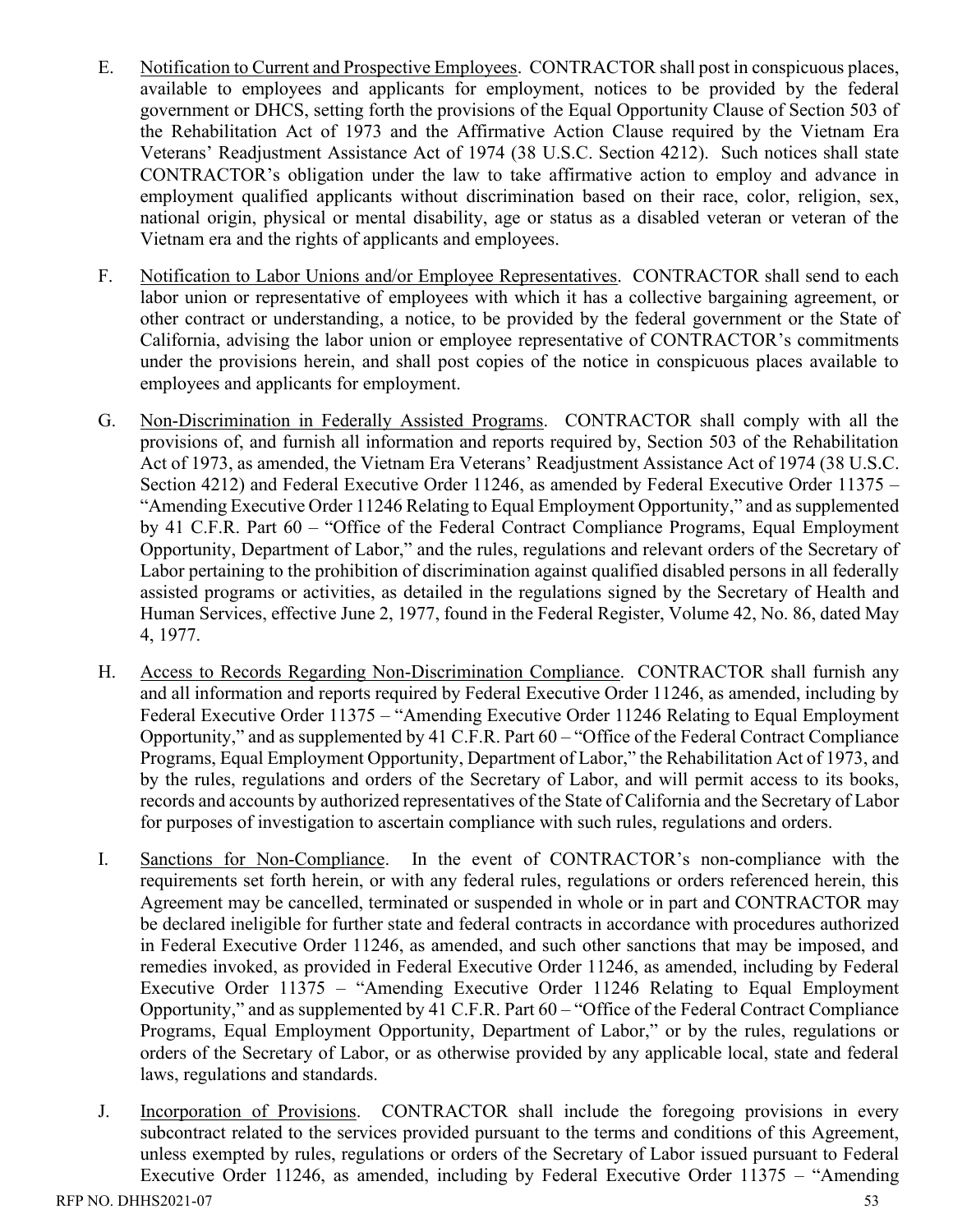Executive Order 11246 Relating to Equal Employment Opportunity," and as supplemented by 41 C.F.R. Part 60 – "Office of the Federal Contract Compliance Programs, Equal Employment Opportunity, Department of Labor," Section 503 of the Rehabilitation Act of 1973 or the Vietnam Era Veterans' Readjustment Assistance Act of 1974 (38 U.S.C. Section 4212), so that such provisions will be binding upon each subcontractor or vendor. CONTRACTOR shall take such action with respect to any subcontract related to the services provided hereunder, as the Director of the Office of Federal Contract Compliance Programs or DHCS may direct as a means of enforcing such provisions, including, without limitation, sanctions for non-compliance, provided, however, in the event CONTRACTOR becomes involved in, or is threatened with, litigation by a subcontractor or vendor as a result of such direction by DHCS, CONTRACTOR may request in writing to DHCS, who, in turn, may request the United States to enter into such litigation.

## 19. LOBBYING RESTRICTIONS:

- A. Certification Regarding Lobbying Activities. CONTRACTOR shall file a certification, as set forth in Exhibit C – Certification Regarding Lobbying Activities, which is attached hereto and incorporated herein by reference as if set forth in full, that it has not made, and will not make, any payment prohibited by the provisions of 31 U.S.C. Section 1352.
- B. Disclosure of Lobbying Activities. CONTRACTOR shall file a disclosure, as set forth in Exhibit D Disclosure of Lobbying Activities, which is attached hereto and incorporated herein by reference as if set forth in full, if CONTRACTOR has made, or has agreed to make, any payment using non-appropriated funds, including, without limitation, profits from any covered federal action, in connection with a contract or any amendment of that contract, which would be prohibited by the provisions of 31 U.S.C. Section 1352, if paid for with appropriated funds.
- C. Additional Disclosures. CONTRACTOR shall file a disclosure, as set forth in Exhibit D Disclosure of Lobbying Activities, at the end of each quarter in which there is an occurrence of any event that requires disclosure, or materially affects the accuracy of the information contained in any certification or disclosure previously filed pursuant to the terms and conditions of this Agreement, including, without limitation, all of the following:
	- 1. A cumulative increase of Twenty-Five Thousand Dollars (\$25,000.00) or more in the amount paid or expected to be paid for influencing a covered federal action.
	- 2. A change in the entities influencing or attempting to influence a covered federal action.
	- 3. A change in the officers, employees or members contacted for the purpose of influencing or attempting to influence a covered federal action.
- D. Incorporation of Provisions. CONTRACTOR shall incorporate the provisions set forth herein, without substantial modification, into any subcontracts related to the services provided pursuant to the terms and conditions of this Agreement.

## 20. CLEAN AIR AND WATER POLLUTION COMPLIANCE:

- A. Certification of Compliance. During the performance of this Agreement, CONTRACTOR, for itself, and its assignees and successors in interest, agrees as follows:
	- 1. To comply with any and all applicable standards, orders and requirements issued under Section 306 of the Clean Air Act (42 C.F.R. Section 1857(h)), Section 508 of the Clean Water Act (33 U.S.C. Section 1368), Executive Order 11738 and the Environmental Protection Agency regulations set forth in 40 C.F.R. Part 15.
	- 2. To comply with any and all applicable standards, orders and requirements under the Clean Air Act (42 C.F.R. Sections 7401, *et seq*.), as amended, and the Water Pollution Control Act (33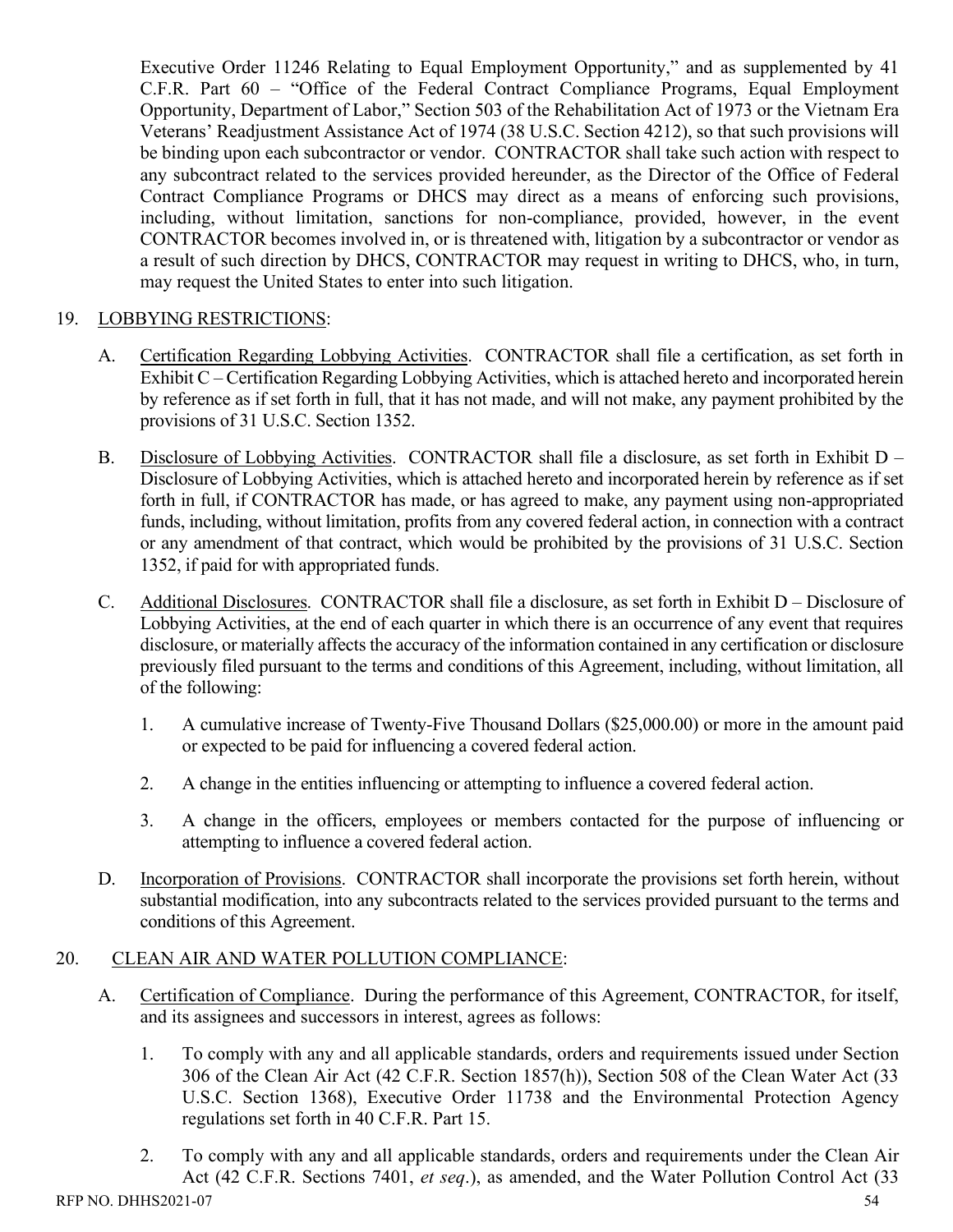U.S.C. Sections 1251, *et seq*.), as amended.

B. Incorporation of Provisions. CONTRACTOR shall incorporate the provisions set forth herein, without substantial modification, into any subcontracts related to the services provided pursuant to the terms and conditions of this Agreement, unless exempted by law.

## 21. SMOKE-FREE FACILITY CERTIFICATION:

- A. Legal Requirements. The United States Pro-Children Act of 1994 ("PCA"), requires that smoking not be permitted in any portion of any indoor facility owned or leased by an entity and used routinely or regularly for the provision of health, day care, early childhood development, education or library services to children under eighteen (18) years of age, if the services are funded by federal programs, either directly or through local or state governments, or by federal grant, contract, loan or loan guarantee. The PCA also applies to children's services that are provided in indoor facilities that are constructed, operated or maintained with such federal funds. The PCA does not apply to children's services provided in private residences, portions of facilities used for inpatient substance use disorder treatment, service providers whose sole source of applicable federal funds is Medicare or Medicaid or facilities where Women, Infants and Children Program coupons are redeemed.
- B. Certification of Compliance. By executing this Agreement, CONTRACTOR certifies that it will comply with the requirements of the PCA, and will not allow smoking within any indoor facility used for the provision of services for children as defined thereby.
- C. Effect of Non-Compliance. Failure to comply with the PCA may result in the imposition of a civil monetary penalty of up to One Thousand Dollars (\$1,000.00) for each violation and/or the imposition of an administrative compliance order on the responsible entity.
- D. Incorporation of Provisions. CONTRACTOR agrees that it will incorporate the provisions contained herein into any subcontracts related to the services provided hereunder.

## 22. NUCLEAR-FREE HUMBOLDT COUNTY ORDINANCE COMPLIANCE:

By executing this Agreement, CONTRACTOR certifies that it is not a Nuclear Weapons Contractor, in that CONTRACTOR is not knowingly or intentionally engaged in the research, development, production or testing of nuclear warheads, nuclear weapons systems or nuclear weapons components as defined by the Nuclear-Free Humboldt County Ordinance. CONTRACTOR agrees to notify COUNTY immediately if it becomes a Nuclear Weapons Contractor as defined above. COUNTY may immediately terminate this Agreement if it determines that the foregoing certification is false or if CONTRACTOR subsequently becomes a Nuclear Weapons Contractor.

## 23. DRUG-FREE WORKPLACE CERTIFICATION:

By executing this Agreement, CONTRACTOR certifies that it will provide a drug-free workplace in accordance with the requirements of the Drug-Free Workplace Act of 1990 by doing all of the following:

- A. Drug-Free Policy Statement. Publish, as required by California Government Code Section 8355(a)(1), a Drug-Free Policy Statement which notifies employees that the unlawful manufacture, distribution, dispensation, possession or use of a controlled substance is prohibited, and specifies the actions to be taken against employees for violations.
- B. Drug-Free Awareness Program. Establish, as required by California Government Code Section 8355(a)(2), a Drug-Free Awareness Program which informs employees about:
	- 1. The dangers of drug abuse in the workplace;
	- 2. CONTRACTOR's policy of maintaining a drug-free workplace;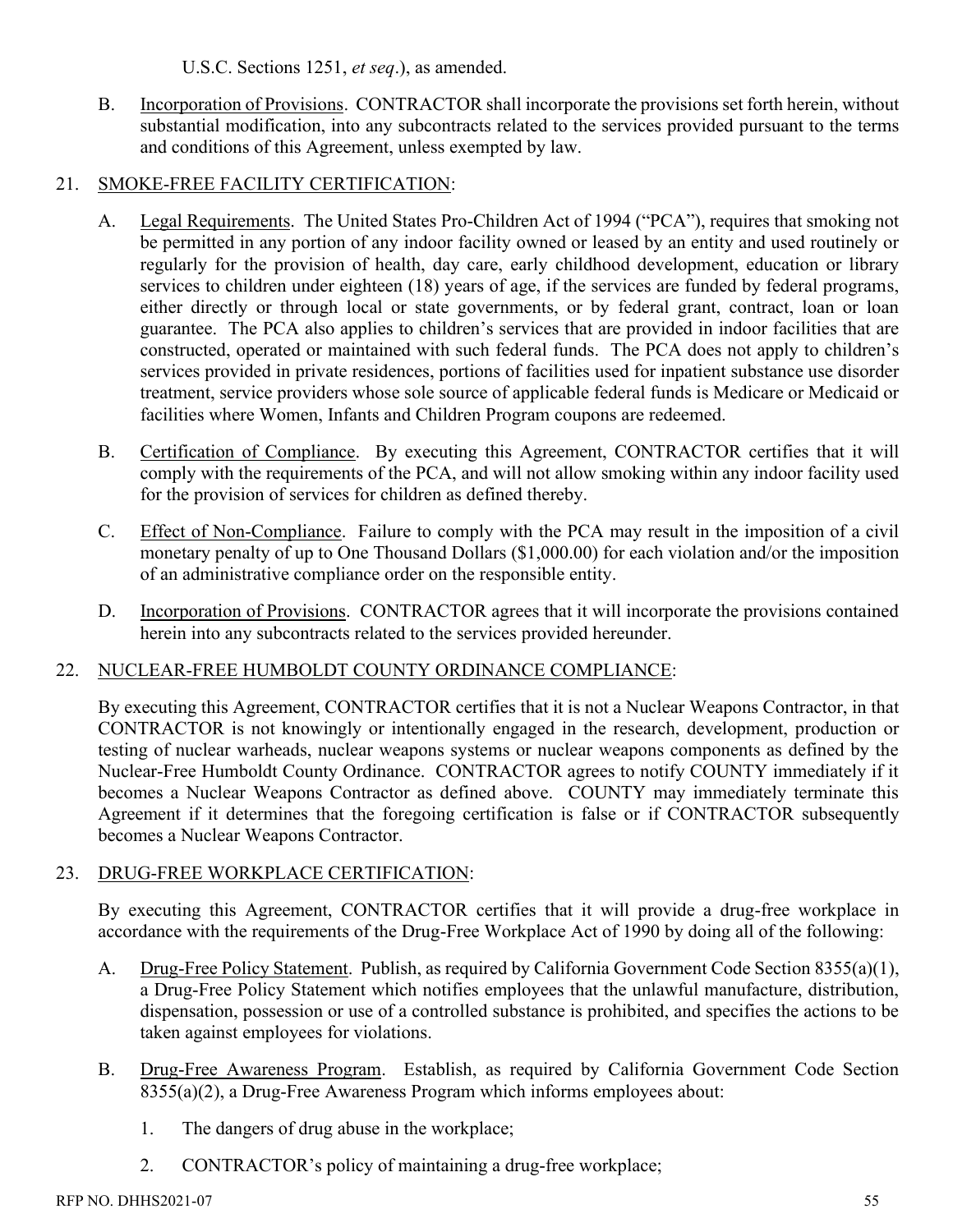- 3. Any available counseling, rehabilitation and employee assistance programs; and
- 4. Penalties that may be imposed upon employees for drug abuse violations.
- C. Drug-Free Employment Agreement. Ensure, as required by California Government Code Section  $8355(a)(3)$ , that every employee who provides services hereunder will:
	- 1. Receive a copy of CONTRACTOR's Drug-Free Policy Statement; and
	- 2. Agree to abide by CONTRACTOR's Drug-Free Policy as a condition of employment.
- D. Effect of Non-Compliance. Failure to comply with the requirements set forth herein may result in termination of this Agreement and/or ineligibility for award of future contracts.

#### 24. INDEMNIFICATION:

- A. Hold Harmless, Defense and Indemnification. CONTRACTOR shall hold harmless, defend and indemnify COUNTY and its agents, officers, officials, employees and volunteers from and against any and all claims, demands, losses, damages and liabilities of any kind or nature, including, without limitation, attorney's fees and other costs of litigation, arising out of, or in connection with, CONTRACTOR's negligent performance of, or failure to comply with, any of the duties and/or obligations contained herein, except such loss or damage which was caused by the sole negligence or willful misconduct of COUNTY.
- B. Effect of Insurance. Acceptance of the insurance required by this Agreement shall not relieve CONTRACTOR from liability under this provision. This provision shall apply to all claims for damages related to CONTRACTOR's performance hereunder, regardless of whether any insurance is applicable or not. The insurance policy limits set forth herein shall not act as a limitation upon the amount of indemnification or defense to be provided hereunder.

#### 25. INSURANCE REQUIREMENTS:

This Agreement shall not be executed by COUNTY, and CONTRACTOR is not entitled to any rights hereunder, unless certificates of insurance, or other proof that the following provisions have been complied with, are filed with the Clerk of the Humboldt County Board of Supervisors.

- A. General Insurance Requirements. Without limiting CONTRACTOR's indemnification obligations set forth herein, CONTRACTOR, and its subcontractors hereunder, shall take out and maintain, throughout the entire term of this Agreement, and any extensions thereof, the following policies of insurance, placed with insurers authorized to do business in the State of California with a current A.M. Bests rating of no less than A: VII or its equivalent against personal injury, death and property damage which may arise from, or in connection with, the activities of CONTRACTOR or its agents, officers, directors, employees, licensees, invitees, assignees or subcontractors:
	- 1. Comprehensive or Commercial General Liability Insurance at least as broad as Insurance Services Office Commercial General Liability Coverage (occurrence form CG 0001), in an amount of Two Million Dollars (\$2,000,000.00) per occurrence for any one (1) incident, including, without limitation, personal injury, death and property damage. If a general aggregate limit is used, such limit shall apply separately hereto or shall be twice the required occurrence limit.
	- 2. Automobile/Motor Liability Insurance with a limit of liability not less than One Million Dollars (\$1,000,000.00) combined single limit coverage. Such insurance shall include coverage of all owned, hired and non-owned vehicles, and be at least as broad as Insurance Service Offices Form Code 1 (any auto).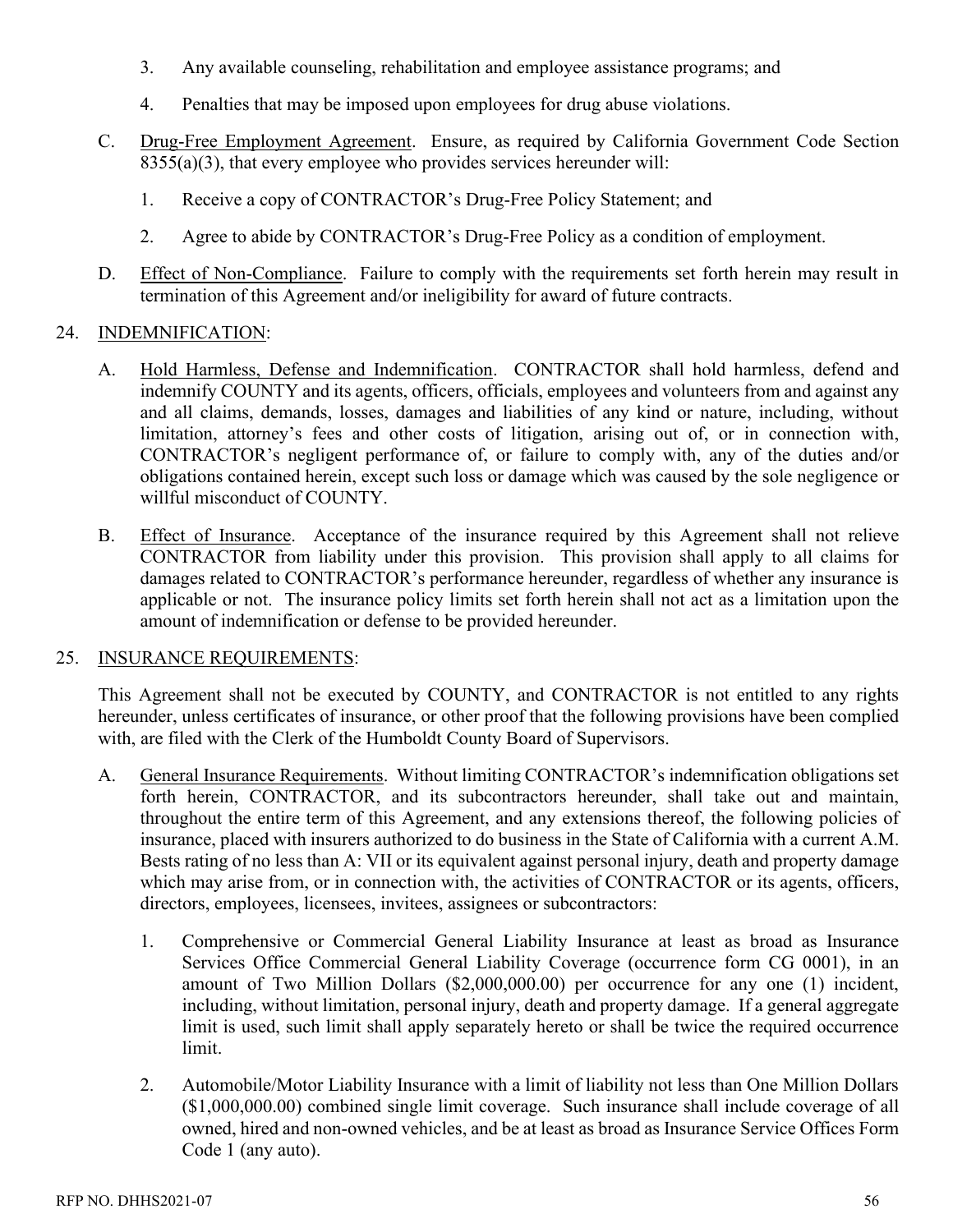- 3. Workers' Compensation Insurance, as required by the California Labor Code, with statutory limits, and Employers Liability Insurance with a limit of no less than One Million Dollars (\$1,000,000.00) per accident for bodily injury or disease. Said policy shall contain, or be endorsed to contain, a waiver of subrogation against COUNTY and its agents, officers, officials, employees and volunteers.
- B. Special Insurance Requirements. Said policies shall, unless otherwise specified herein, be endorsed with the following provisions:
	- 1. The Comprehensive or Commercial General Liability Policy shall provide that COUNTY, and its agents, officers, officials, employees and volunteers, are covered as additional insured for liability arising out of the operations performed by, or on behalf of, CONTRACTOR. The coverage shall contain no special limitations on the scope of protection afforded to COUNTY or its agents, officers, officials, employees and volunteers. Said policy shall also contain a provision stating that such coverage:
		- a. Includes contractual liability.
		- b. Does not contain exclusions as to property damage caused by explosion or collapse of structures or underground damage, commonly referred to as "XCU Hazards."
		- c. Is the primary insurance with regard to COUNTY.
		- d. Does not contain a pro-rata, excess only and/or escape clause.
		- e. Contains a cross liability, severability of interest or separation of insureds clause.
	- 2. The above-referenced policies shall not be canceled, non-renewed or materially reduced in coverage without thirty (30) days prior written notice being provided to COUNTY in accordance with the notice requirements set forth herein. It is further understood that CONTRACTOR shall not terminate such coverage until COUNTY receives adequate proof that equal or better insurance has been secured.
	- 3. The inclusion of more than one (1) insured shall not operate to impair the rights of one (1) insured against another insured, and the coverage afforded shall apply as though separate policies had been issued to each insured, but the inclusion of more than one (1) insured shall not operate to increase the limits of the insurer's liability.
	- 4. For claims related to this Agreement, CONTRACTOR's insurance is the primary coverage to COUNTY, and any insurance or self-insurance programs maintained thereby are excess to CONTRACTOR's insurance and will not be used to contribute therewith.
	- 5. Any failure to comply with the terms and conditions of this Agreement shall not affect the coverage provided to COUNTY or its agents, officers, officials, employees and volunteers.
	- 6. CONTRACTOR shall furnish COUNTY with certificates and original endorsements effecting the required coverage prior to execution of this Agreement. The endorsements shall be on forms approved by the Humboldt County Risk Manager. Any deductible or self-insured retention over One Hundred Thousand Dollars (\$100,000.00) shall be disclosed to, and approved by, COUNTY. If CONTRACTOR does not keep all required policies in full force and effect, COUNTY may, in addition to any other available remedies, take out the necessary insurance and deduct the cost of said insurance from the monies owed to CONTRACTOR under this Agreement.
	- 7. COUNTY is to be notified immediately if twenty-five percent (25%) or more of any required insurance aggregate limit is encumbered, and CONTRACTOR shall be required to purchase additional coverage to meet the above-referenced aggregate limits.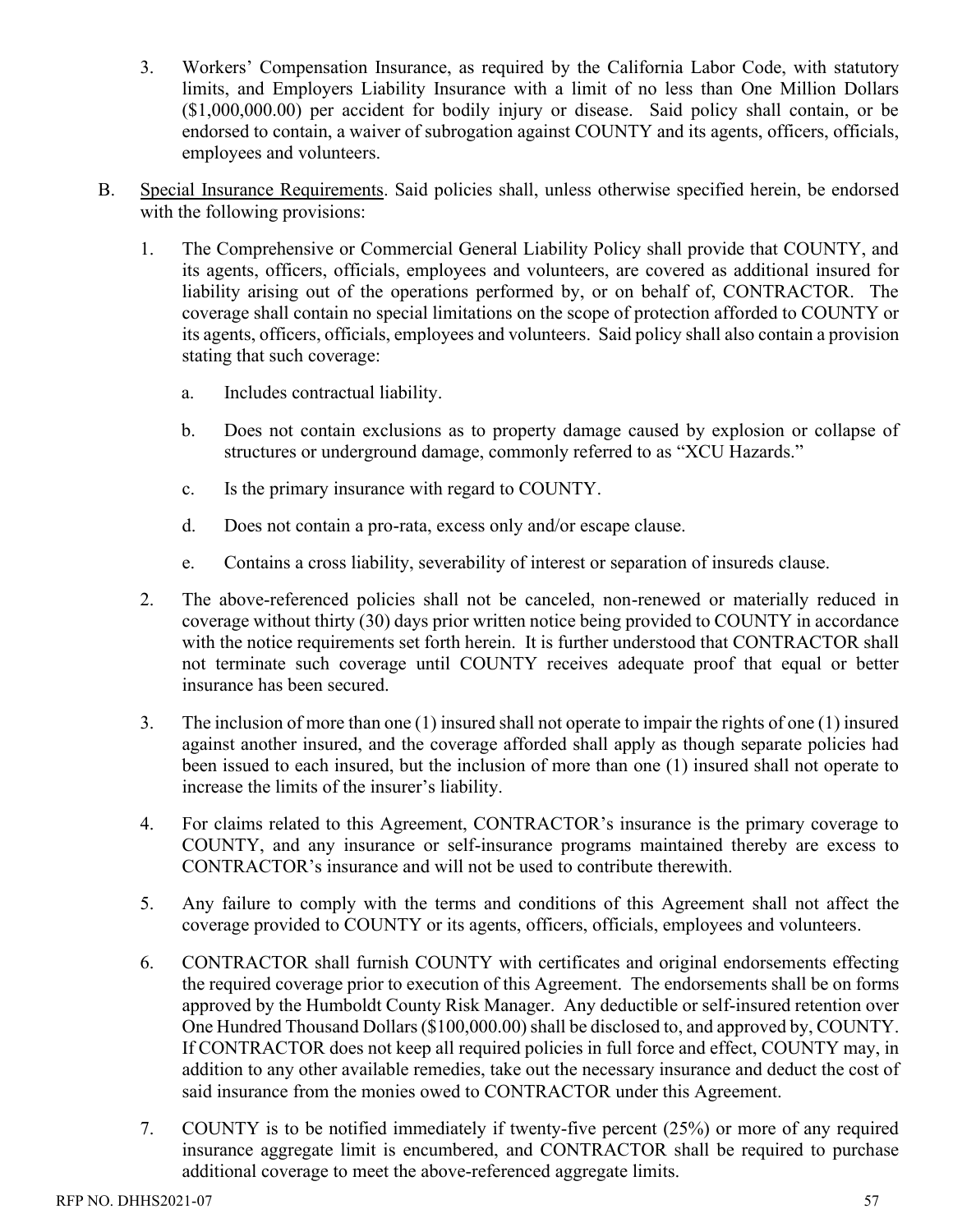C. Insurance Notices. Any and all insurance notices required hereunder shall be sent to the addresses set forth below in accordance with the notice requirements contained herein.

COUNTY: County of Humboldt Attention: Risk Management 825 Fifth Street, Room 131 Eureka, California 95501

CONTRACTOR: [Name of Contractor] Attention: Mame of Contact Person] [Street Address] [City], [State] [Zip Code]

#### 26. RELATIONSHIP OF PARTIES:

It is understood that this Agreement is by and between two (2) independent entities and is not intended to, and shall not be construed to, create the relationship of agents, servant, employee, partnership, joint venture, or any other similar association. Both parties further agree that CONTRACTOR shall not be entitled to any benefits to which COUNTY employees are entitled, including, without limitation, overtime, retirement, leave or workers' compensation benefits. CONTRACTOR shall be solely responsible for the acts and omissions of its agents, officers, employees, assignees and subcontractors.

## 27. COMPLIANCE WITH APPLICABLE LAWS, REGULATIONS AND STANDARDS:

- A. General Legal Requirements. CONTRACTOR hereby agrees to comply with any and all local, state and federal laws, regulations, policies, procedures and standards applicable to the services provided pursuant to the terms and conditions of this Agreement, including, without limitation, any and all applicable provisions of 42 C.F.R. Section 438.214.
- B. Program Control Requirements. CONTRACTOR hereby agrees to comply with any and all applicable local, state and federal accounting procedures, requirements and standards pertaining to the services provided pursuant to the terms and conditions of this Agreement, including, without limitation: California Health and Safety Code Sections 11760, *et seq*.; California Government Code Sections 16367.8 and 53130, *et seq*.; 9 C.C.R. Sections 9000, *et seq*.; 42 U.S.C. Sections 300x-21 through 300x-35; 31 U.S.C. Sections 7501 through 7507 and OMB Circular A-133, as revised on June 27, 2003; 45 C.F.R. Sections 96.30 through 96.33 and 96.120 through 96.137; 42 C.F.R. Sections 8.1 through 8.34; 21 C.F.R. Sections 1301.01 through 1301.93; and any current and future implementing regulations, policies, procedures and standards promulgated thereunder, all as may be amended from time to time.
- C. Accessibility Requirements. CONTRACTOR hereby agrees to comply with any and all applicable provisions of the Americans with Disabilities Act, Section 508 of the Rehabilitation Act of 1973, as amended, California Government Code Section 1135 and any current and future implementing regulations, policies, procedures and standards promulgated thereunder, including without limitation, the federal accessibility standards set forth in 36 C.F.R. Section 1194.1, all as may be amended from time to time. Compliance with the accessibility requirements applicable to the services provided pursuant to the terms and conditions of this Agreement shall include, without limitation, all of the following:
	- 1. CONTRACTOR shall ensure that any and all written information that is provided regarding CONTRACTOR's programs shall also be provided in alternate formats, including braille, large print audio recording and electronic formats, upon request.
	- 2. CONTRACTOR shall enter into contracts or make other arrangements with qualified sign language and oral interpreters to ensure their availability when required for effective communication with persons who are deaf or hearing impaired. The type of aid that will be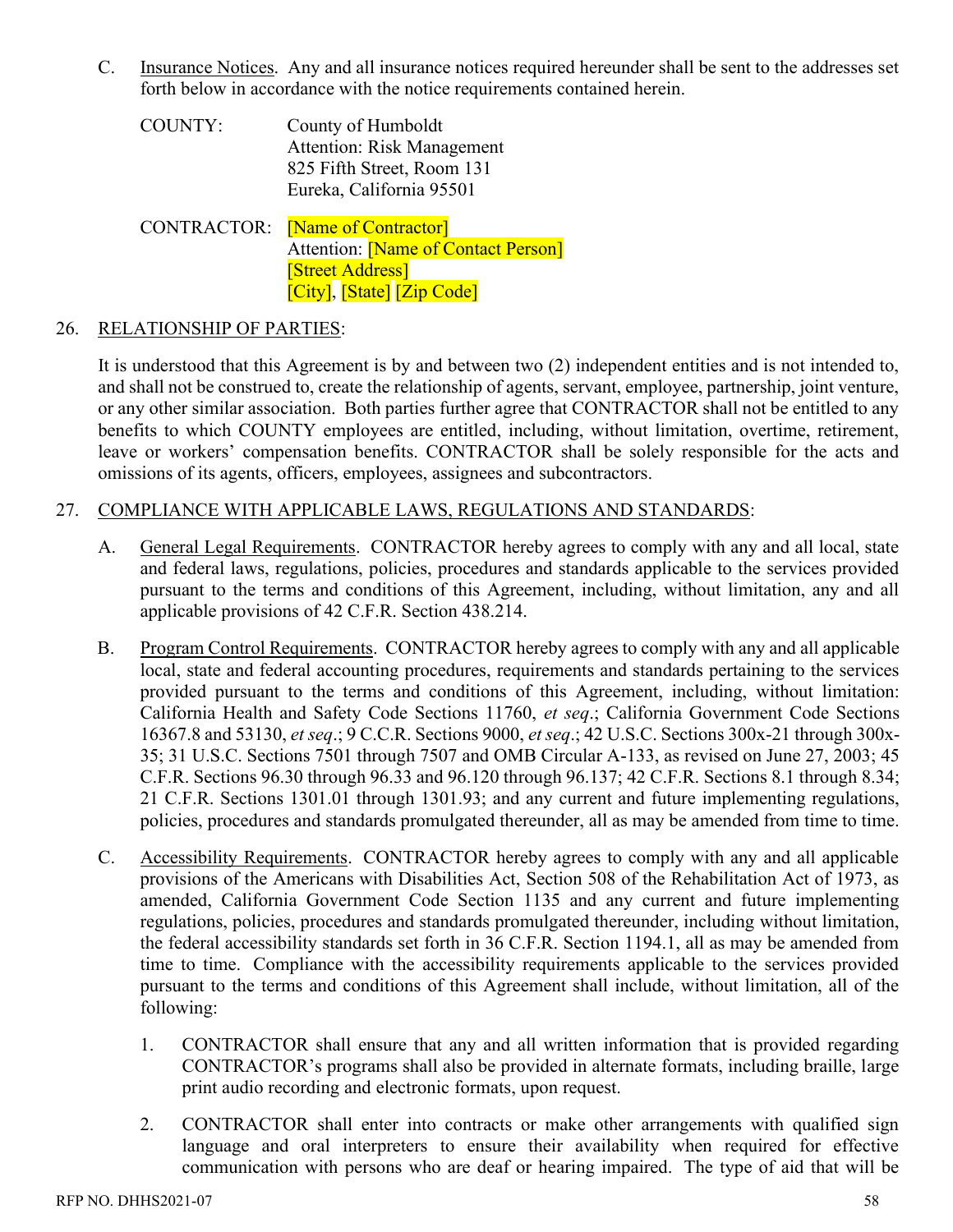required for effective communication will depend on the individual's usual method of communication and the nature, importance and duration of the communication at issue. In many circumstances, oral communication supplemented by gestures and visual aids, an exchange of written notes, use of a computer or typewriter or use of an assistive listening device may be effective. In other circumstances, qualified sign language or oral interpreters are needed to communicate effectively with persons who are deaf or hearing impaired. The more lengthy, complex and important the communication, the more likely it is that a qualified interpreter will be required for effective communication with a person whose primary means of communication is sign language or speech reading.

- 3. If CONTRACTOR operates a hotline to take telephone calls of an emergency nature, CONTRACTOR shall ensure that it provides equivalent service for persons who use teletypewriters, including, without limitation, providing direct-connection service for teletypewriter users with hotline operators, without requiring teletypewriter users to call through a third-party operator, such as through the state or local Telecommunication Relay Procedures, and provide the training necessary to ensure effective communication by hotline staff with directconnection callers using teletypewriters, as well as the training necessary to respond to callers who use the Telecommunication Relay Services.
- 4. CONTRACTOR shall survey facilities used as shelters or designated as potential shelters, or for counseling, job training, education, clothing or household provisioning or other aspects of programs, to ensure that adequate arrangements are available for clients and family members with disabilities, including, without limitation, adults and children who have mobility impairments, are blind or vision impaired and are deaf or hearing impaired.
- 5. CONTRACTOR shall have written procedures and eligibility criteria necessary to ensure that no person with a disability is turned away from a shelter or otherwise denied the opportunity to benefit from the services provided pursuant to the terms and conditions of this Agreement on the basis of disability.
- 6. CONTRACTOR shall have written procedures to ensure that persons with disabilities who use service animals are not denied or discouraged from participating in CONTRACTOR's program, are able to be housed and served in an integrated environment, and are not separated from their service animals while participating in the program even if pets are normally not permitted in the facilities where such programs are conducted. The procedures shall not unnecessarily segregate persons who use service animals from others, but may take into account the potential presence of persons who, for safety or health reasons, should not be in contact with certain types of animals.
- 7. CONTRACTOR shall have written procedures to ensure that reasonable modifications are made to CONTRACTOR's program when necessary for a client or family member with a disability to participate in such programs, unless doing so would fundamentally alter the nature of the program.
- 8. CONTRACTOR shall have written policies to ensure that despite any "drug-free" policy of CONTRACTOR's program, persons with disabilities who use medication prescribed for their use are able to continue using such medication while participating in such programs or being housed in a shelter.
- D. Human Trafficking Requirements. CONTRACTOR hereby agrees to comply with any and all applicable requirements set forth in Section 106(g) of the Trafficking Victims Protection Act of 2000, as amended by 22 U.S.C. Section 7104 and 2 C.F.R. Part 175, and any current and future implementing regulations, policies, procedures and standards promulgated thereunder, all as may be amended from time to time.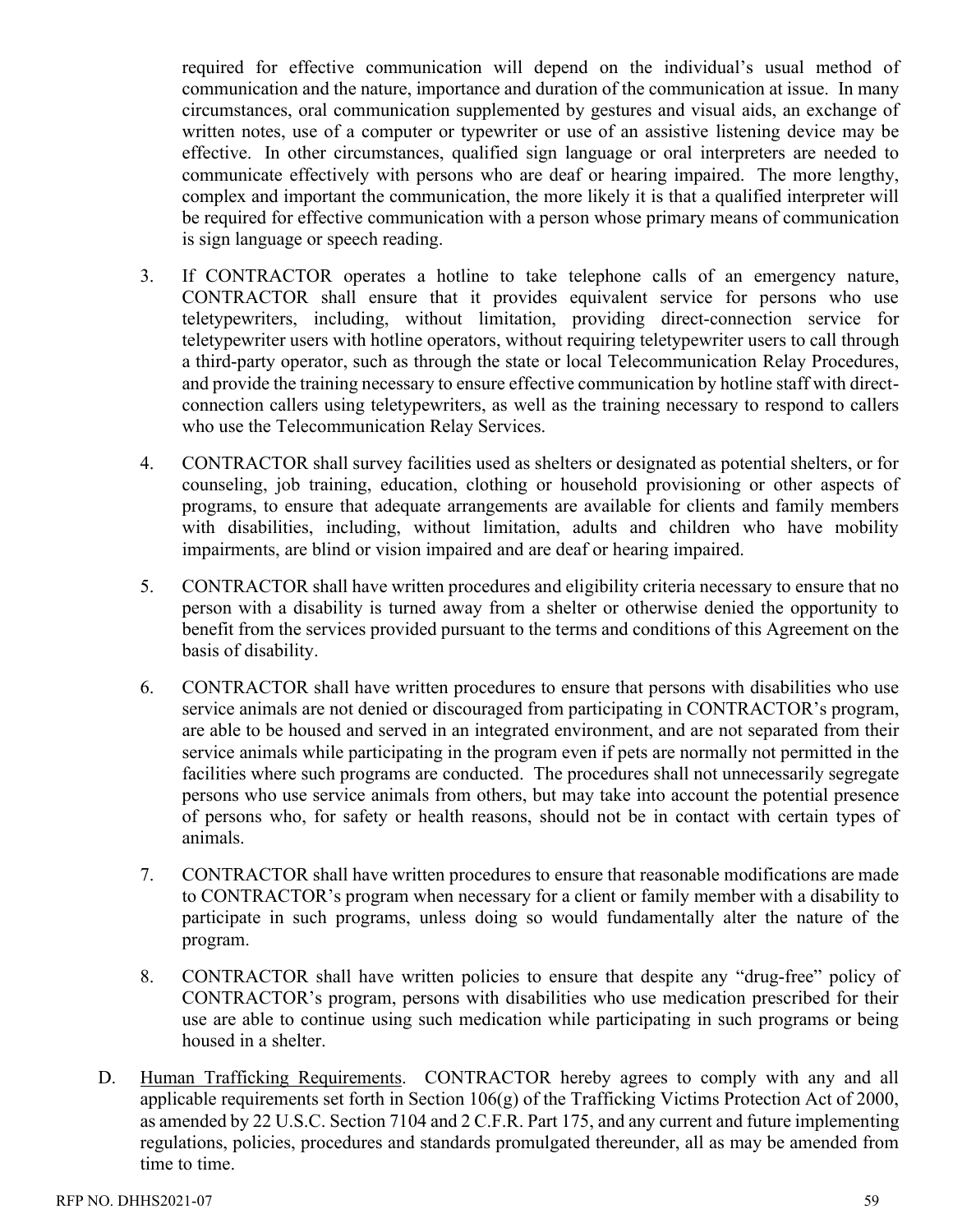- E. Linguistic Proficiency Requirements. CONTRACTOR hereby agrees to comply with any and all applicable requirements of the Dymally-Alatorre Bilingual Services Act (California Government Code Sections 7290, *et seq*.) and any current and future implementing regulations, policies, procedures and standards promulgated thereunder, all as may be amended from time to time.
- F. Charitable Choice Requirements. CONTACTOR hereby agrees to comply with any and all applicable requirements of 42 U.S.C. Section 300x-65 and any current and future implementing regulations, policies, procedures and standards promulgated thereunder, including, without limitation, 42 C.F.R. Part 54, all as may be amended from time to time. The applicable provisions of 42 C.F.R. Part 54, including, without limitation, any applicable client notice requirements, are incorporated herein by reference and made a part hereof as if set forth in full.
- G. Conflict of Interest Requirements. CONTRACTOR hereby agrees to comply with any and all applicable conflict of interest requirements set forth in the California Political Reform Act and any current and future implementing regulations, policies, procedures and standards promulgated thereunder, including, without limitation, COUNTY's Conflict of Interest Code, all as may be amended from time to time.
- H. Humboldt County Recovery Residence Standards and Guidelines. CONTRACTOR hereby agrees to comply with any and all applicable provisions of the Humboldt County Recovery Residence Standards and Guidelines, which is attached hereto as Exhibit E – Recovery Residence Standards and Guidelines and incorporated herein by reference as if set forth in full.
- I. Humboldt County Local System of Care. CONTRACTOR hereby agrees to comply with any and all applicable provisions of the Humboldt County Local System of Care, which is attached hereto as Exhibit F – Local System of Care and incorporated herein by reference as if set forth in full.

## 28. PROVISIONS REQUIRED BY LAW:

This Agreement is subject to any additional local, state and federal restrictions, limitations or conditions that may affect the terms, conditions or funding of this Agreement. This Agreement shall be read and enforced as though all legally required provisions are included herein, and if for any reason any such provision is not included, or incorrectly stated, the parties agree to amend the pertinent section to make such insertion or correction.

#### 29. REFERENCE TO LAWS, REGULATIONS AND STANDARDS:

In the event any law, regulation, policy, procedure, standard or contractual obligation referred to herein is amended during the term of this Agreement, the parties agree to comply with the amended provision as of the effective date of such amendment.

#### 30. PROTOCOLS:

Each party hereby agrees that the inclusion of additional protocols may be required to make the terms and conditions of this Agreement specific. Any and all protocols related to the services provided pursuant to the terms and conditions of this Agreement shall be negotiated, determined and agreed upon by both parties hereto.

## 31. NOTIFICATION OF LITIGATION:

CONTRACTOR shall notify COUNTY of any claim for damages, lawsuit or other professional litigation filed against CONTRACTOR, which relates to the services provided pursuant to the terms and conditions of this Agreement, within forty-eight (48) hours after being informed of the commencement of such claim for damages, lawsuit or other professional litigation.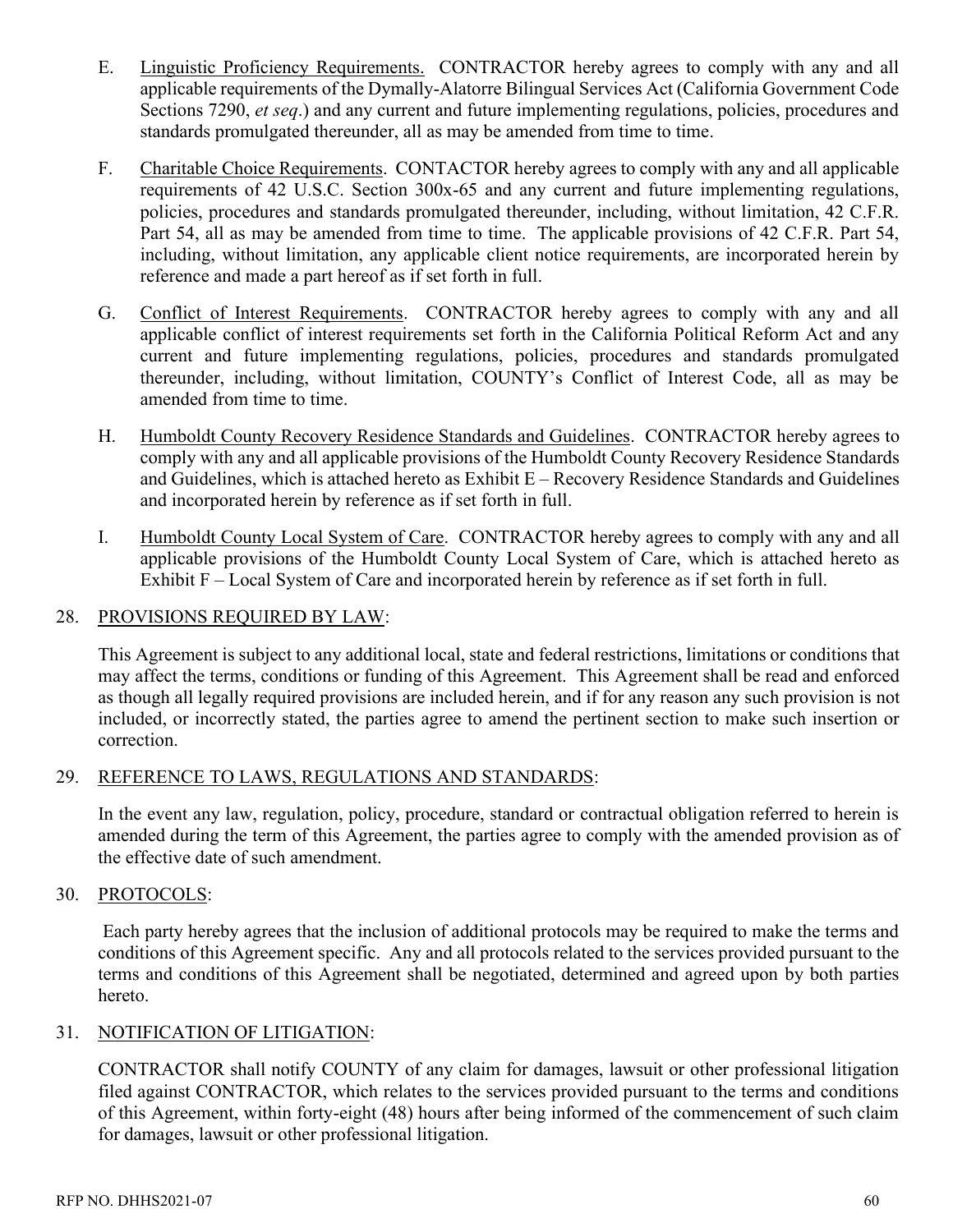## 32. SEVERABILITY:

If any provision of this Agreement, or any portion thereof, is found by any court of competent jurisdiction to be unenforceable or invalid for any reason, such provision shall be severable and shall not in any way impair the enforceability of any other provision of this Agreement.

## 33. ASSIGNMENT:

Neither party shall delegate its duties or assign its rights hereunder, either in whole or in part, without the other party's prior written consent. Any assignment by CONTRACTOR in violation of this provision shall be void, and shall be cause for immediate termination of this Agreement. This provision shall not be applicable to service agreements or other arrangements usually or customarily entered into by either party to obtain supplies, technical support or professional services.

#### 34. AGREEMENT SHALL BIND SUCCESSORS:

All provisions of this Agreement shall be fully binding upon, and inure to the benefit of, the parties and to each of their heirs, executors, administrators, successors and permitted assigns.

## 35. WAIVER OF DEFAULT:

The waiver by either party of any breach of this Agreement shall not be deemed to be a waiver of any such breach in the future, or of the breach of any other requirement of this Agreement. In no event shall any payment by COUNTY constitute a waiver of any breach of this Agreement which may then exist on the part of CONTRACTOR. Nor shall such payment impair or prejudice any remedy available to COUNTY with respect to the breach or default. COUNTY shall have the right to demand repayment of, and CONTRACTOR shall promptly refund, any funds which COUNTY determines were not expended in accordance with the terms and conditions of this Agreement.

#### 36. NON-LIABILITY OF COUNTY OFFICIALS AND EMPLOYEES:

No official or employee of COUNTY shall be personally liable for any default or liability under this Agreement.

#### 37. AMENDMENT:

This Agreement may be amended at any time during the term hereof upon the mutual consent of both parties. No addition to, or alteration of, the terms of this Agreement shall be valid unless made in writing and signed by the parties hereto.

#### 38. STANDARD OF PRACTICE:

CONTRACTOR warrants that it has the degree of learning and skill ordinarily possessed by reputable professionals practicing in similar localities in the same profession and under similar circumstances. CONTRACTOR's duty is to exercise such care, skill and diligence as professionals engaged in the same profession ordinarily exercise under like circumstances.

#### 39. JURISDICTION AND VENUE:

This Agreement shall be construed in accordance with the laws of the State of California and COUNTY's contractual obligations under the Substance Use Disorder Services Agreement (State Standard Agreement No. 17-94129) that COUNTY has with DHCS. Any dispute arising hereunder, or relating hereto, shall be litigated in the State of California and venue shall lie in the County of Humboldt unless transferred by court order pursuant to California Code of Civil Procedure Sections 394 or 395.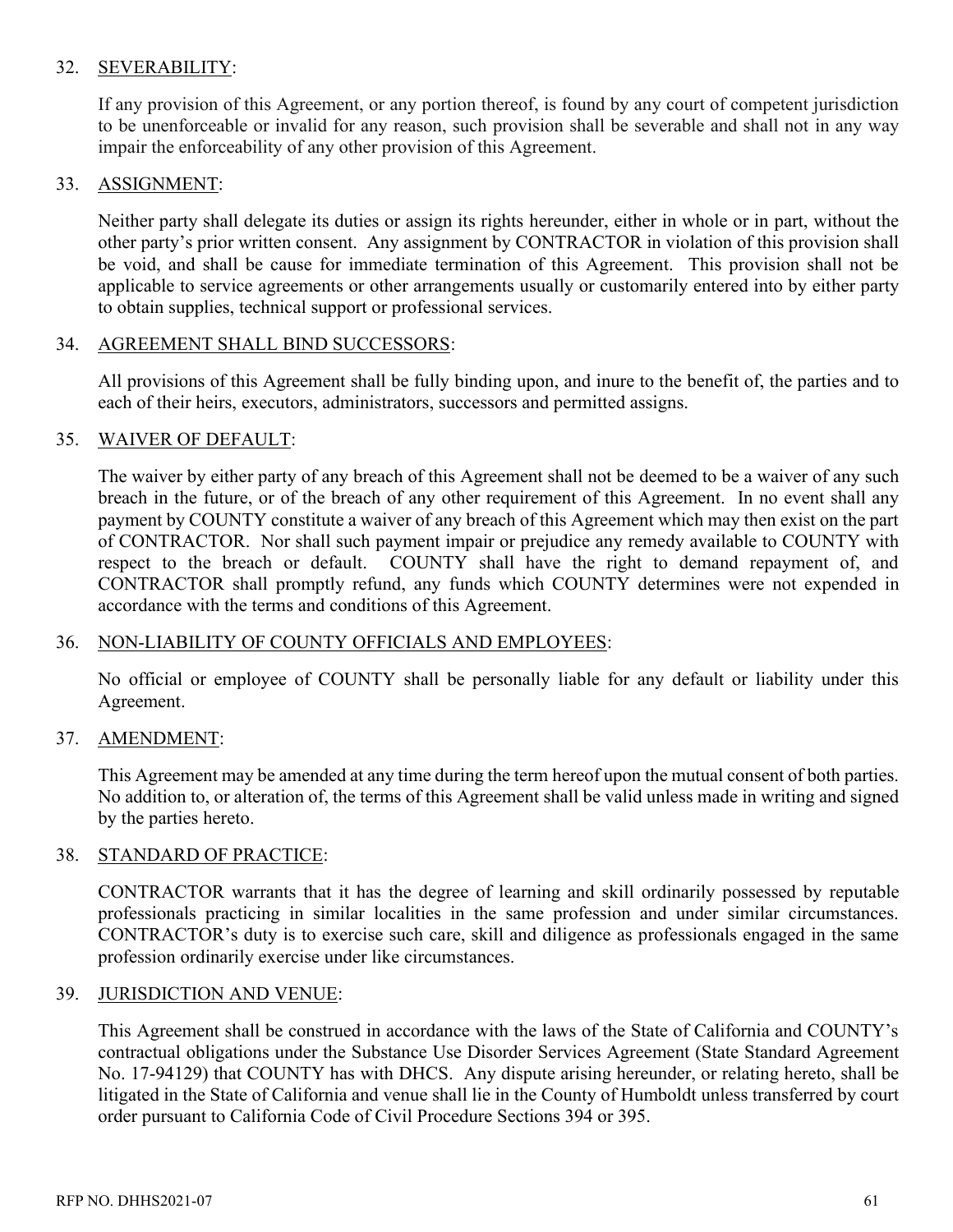## 40. ADVERTISING AND MEDIA RELEASE:

Any and all informational material related to this Agreement shall receive approval from COUNTY prior to being used as advertising or released to the media, including, without limitation, television, radio, newspapers and internet. CONTRACTOR shall inform COUNTY of any and all requests for interviews by the media related to this Agreement before such interviews take place. COUNTY shall be entitled to have a representative present at any and all interviews concerning the subject matter of this Agreement. Any and all notices required by this provision shall be given to Director in accordance with the notice requirements set forth herein.

## 41. SUBCONTRACTS:

CONTRACTOR shall obtain prior written approval from COUNTY before subcontracting any of the services to be provided hereunder. Any and all subcontracts shall be subject to all applicable terms and conditions of this Agreement, including, without limitation, the licensing, certification, privacy, security and confidentiality requirements set forth herein. CONTRACTOR shall remain legally responsible for the performance of all terms and conditions of this Agreement, including, without limitation, any and all services provided by third parties under subcontracts, whether approved by COUNTY or not.

#### 42. ATTORNEYS' FEES:

If either party shall commence any legal action, including, without limitation, an action for declaratory relief, against the other by reason of the alleged failure of the other to perform any of its obligations hereunder, the party prevailing in said action shall be entitled to recover court costs and reasonable attorneys' fees, including, but not limited to, the reasonable value of services rendered by the Humboldt County Counsel's Office, to be fixed by the court, and such recovery shall include court costs and attorneys' fees on appeal, if applicable. As used herein, the term "prevailing party" means the party who dismisses an action in exchange for payment of substantially all sums allegedly due, performance of provisions allegedly breached, or other considerations substantially equal to the relief sought by said party, as well as the party in whose favor final judgment is rendered.

#### 43. SURVIVAL OF PROVISIONS:

The obligations set forth in Section 3(D) – Compensation upon Termination, Section 8 – Record Preparation, Retention and Inspection, Section 9 – Audit and Examination of Performance Records, Section 10 – Program Inspection and Monitoring, Section 11 – Confidential Information, Section 12 – Privacy and Data Security Requirements, Section 17 – Intellectual Property Rights and Section 24 – Indemnification shall survive the expiration or termination of this Agreement.

#### 44. CONFLICTING TERMS OR CONDITIONS:

In the event of any conflict in the terms or conditions set forth in any other agreements in place between the parties hereto and the terms and conditions set forth in this Agreement, the terms and conditions set forth herein shall have priority.

#### 45. INTERPRETATION:

This Agreement, as well as its individual provisions, shall be deemed to have been prepared equally by both of the parties hereto, and shall not be construed or interpreted more favorably for one (1) party on the basis that the other party prepared it.

#### 46. INDEPENDENT CONSTRUCTION:

The titles of the sections and subsections set forth herein are inserted for convenience of reference only and shall be disregarded in construing or interpreting any of the provisions of this Agreement.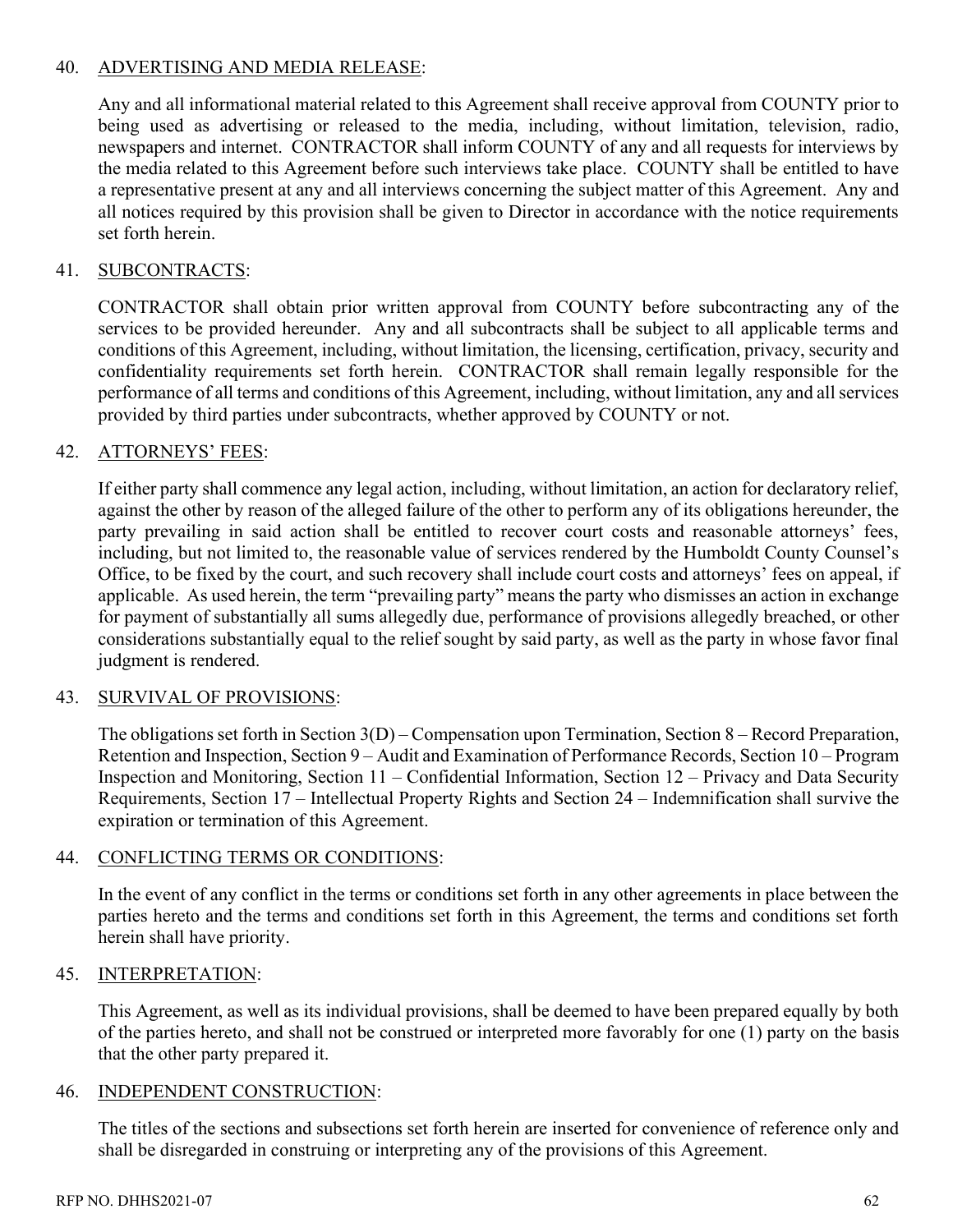## 47. FORCE MAJEURE:

Neither party hereto shall be liable or responsible for delays or failures in performance resulting from events beyond the reasonable control, and without the fault or negligence, of such party. Such events shall include, without limitation, acts of God, strikes, lockouts, riots, acts of war, epidemics, pandemics, acts of government, fire, power failures, nuclear accidents, earthquakes, unusually severe weather, acts of terrorism or other disasters, whether or not similar to the foregoing.

#### 48. ENTIRE AGREEMENT:

This Agreement contains all of the terms and conditions agreed upon by the parties hereto and no other agreements, oral or otherwise, regarding the subject matter of this Agreement shall be deemed to exist or to bind either of the parties hereto. In addition, this Agreement shall supersede in its entirety any and all prior agreements, promises, representations, understandings and negotiations of the parties, whether oral or written, concerning the same subject matter. Any and all acts which may have already been consummated pursuant to the terms and conditions of this Agreement are hereby ratified.

#### 49. COUNTERPART EXECUTION:

This Agreement, and any amendments hereto, may be executed in one (1) or more counterparts, each of which shall be deemed to be an original and all of which, when taken together, shall be deemed to be one (1) and the same agreement. This Agreement, and any amendments hereto, may be signed by manual or electronic signatures in accordance with any and all applicable local, state and federal laws, regulations and standards, and such signatures shall constitute original signatures for all purposes. A signed copy of this Agreement, and any amendments hereto, transmitted by email or by other means of electronic transmission shall be deemed to have the same legal effect as delivery of an original executed copy of this Agreement and any amendments hereto.

#### 50. AUTHORITY TO EXECUTE:

Each person executing this Agreement represents and warrants that he or she is duly authorized and has legal authority to execute and deliver this Agreement. Each party represents and warrants to the other that the execution and delivery of this Agreement and the performance of such party's obligations hereunder have been duly authorized.

[Signatures on Following Page]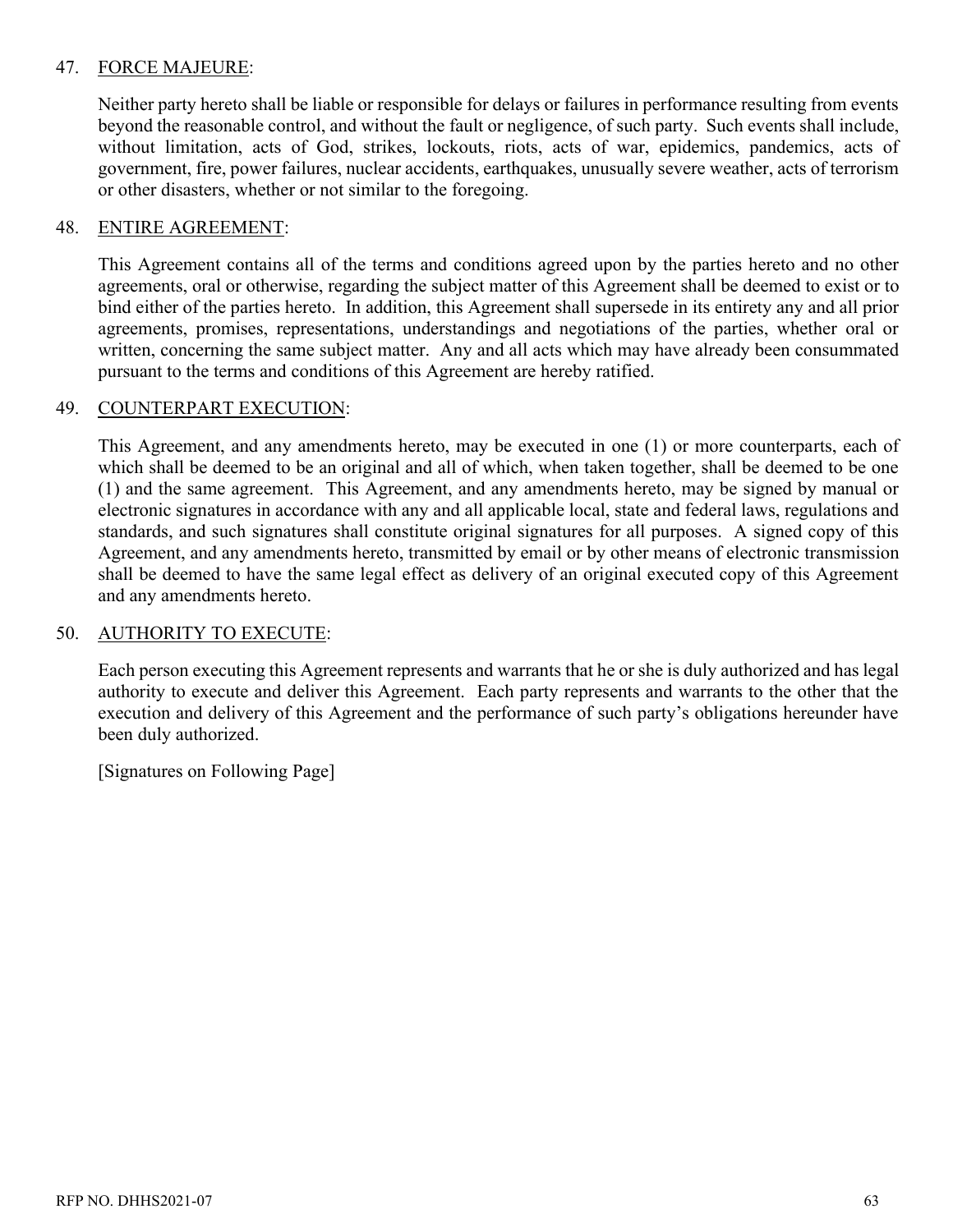## IN WITNESS WHEREOF, the parties have entered into this Agreement as of the first date written above.

# TWO SIGNATURES ARE REQUIRED FOR CORPORATIONS:

- (1) CHAIRPERSON OF THE BOARD, PRESIDENT, OR VICE PRESIDENT; AND
- (2) SECRETARY, CHIEF FINANCIAL OFFICER OR TREASURER.

## [**NAME OF CONTRACTOR**]**:**

| By: $\qquad \qquad$                                                                                                                                                            |                                                                                                                                                                                                                                                                                                                                                                                                               |
|--------------------------------------------------------------------------------------------------------------------------------------------------------------------------------|---------------------------------------------------------------------------------------------------------------------------------------------------------------------------------------------------------------------------------------------------------------------------------------------------------------------------------------------------------------------------------------------------------------|
|                                                                                                                                                                                |                                                                                                                                                                                                                                                                                                                                                                                                               |
|                                                                                                                                                                                |                                                                                                                                                                                                                                                                                                                                                                                                               |
| By: $\qquad \qquad$                                                                                                                                                            | Date: $\frac{1}{\sqrt{1-\frac{1}{2}}\sqrt{1-\frac{1}{2}}\sqrt{1-\frac{1}{2}}\sqrt{1-\frac{1}{2}}\sqrt{1-\frac{1}{2}}\sqrt{1-\frac{1}{2}}\sqrt{1-\frac{1}{2}}\sqrt{1-\frac{1}{2}}\sqrt{1-\frac{1}{2}}\sqrt{1-\frac{1}{2}}\sqrt{1-\frac{1}{2}}\sqrt{1-\frac{1}{2}}\sqrt{1-\frac{1}{2}}\sqrt{1-\frac{1}{2}}\sqrt{1-\frac{1}{2}}\sqrt{1-\frac{1}{2}}\sqrt{1-\frac{1}{2}}\sqrt{1-\frac{1}{2}}\sqrt{1-\frac{1}{2}}$ |
|                                                                                                                                                                                |                                                                                                                                                                                                                                                                                                                                                                                                               |
|                                                                                                                                                                                |                                                                                                                                                                                                                                                                                                                                                                                                               |
| <b>COUNTY OF HUMBOLDT:</b>                                                                                                                                                     |                                                                                                                                                                                                                                                                                                                                                                                                               |
| By: Virginia Bass, Chair<br>Humboldt County Board of Supervisors                                                                                                               | Date:                                                                                                                                                                                                                                                                                                                                                                                                         |
| INSURANCE AND INDEMNIFICATION REQUIREMENTS APPROVED:                                                                                                                           |                                                                                                                                                                                                                                                                                                                                                                                                               |
| <b>Risk Management</b>                                                                                                                                                         | Date:                                                                                                                                                                                                                                                                                                                                                                                                         |
| <b>LIST OF EXHIBITS:</b>                                                                                                                                                       |                                                                                                                                                                                                                                                                                                                                                                                                               |
| Exhibit $A -$ Scope of Services<br>Exhibit B - Sample Invoice Form<br>Exhibit C - Certification Regarding Lobbying Activities<br>Exhibit D – Disclosure of Lobbying Activities |                                                                                                                                                                                                                                                                                                                                                                                                               |

- Exhibit E Recovery Residence Standards and Guidelines
- Exhibit F Local System of Care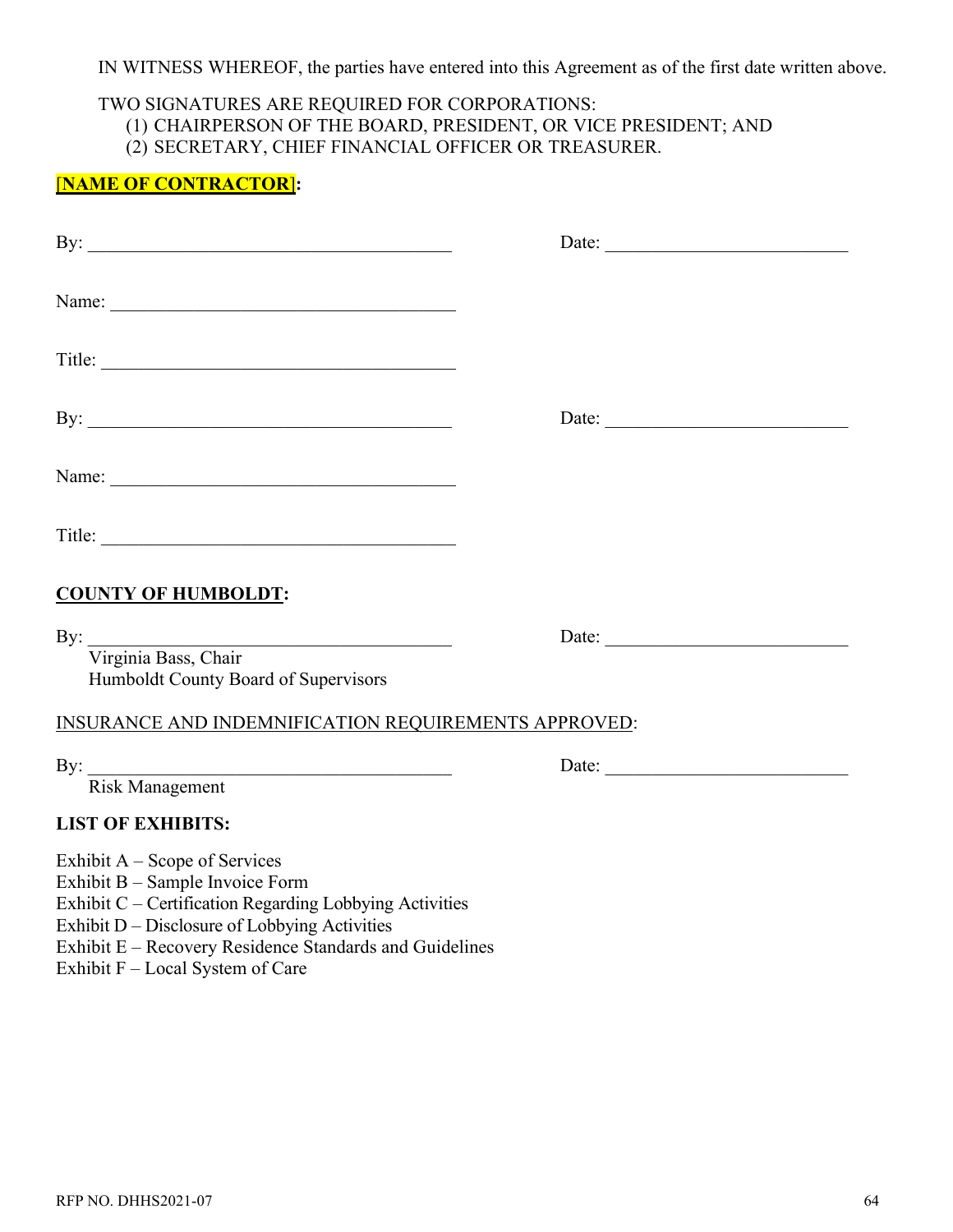#### **EXHIBIT A SCOPE OF SERVICES**

[Name of Contractor]

#### For Fiscal Years 2021-2022 through 2022-2023

CONTRACTOR shall provide separate safe, clean and stable low barrier social model housing in which skills vital for sustaining recovery from substance use are practiced in a residential setting ("Recovery Residence"), for men, women and/or transition-aged youth who have been diagnosed with opioid use disorder and are experiencing homelessness ("Target Populations"), as part of the Behavioral Health Integration Incentive Program.

## 1. SERVICES:

- A. Provision of Recovery Residences.CONTRACTOR shall provide, in accordance with any and all applicable local, state and federal laws, regulations, policies, procedures and standards, including, without limitation, any and all applicable provisions of the Humboldt County Recovery Residence Standards and Guidelines, Recovery Residence(s) for up to eight (8) eligible members of each Target Population that will be served thereby. Each Recovery Residence provided pursuant to the terms and conditions of this Agreement shall be free from external indicators identifying residents as in recovery from substance use and include, without limitation, personal living quarters, a shared kitchen space and a common dwelling area that are free from alcohol and other drugs. Individuals residing at the Recovery Residence(s) provided pursuant to the terms and conditions this Agreement shall attend an orientation and receive, and agree to abide by, a policy and procedure manual and residential agreement which set forth any and all applicable expectations, rules, regulations and policies, including, without limitation, attendance at house meetings, participation in peer-run support groups and activities and involvement with treatment services as managed by the Substance Use Navigator.
- B. Provision of Supportive Services. CONTRACTOR shall provide, in accordance with any and all applicable local, state and federal laws, regulations, policies, procedures and standards, including, without limitation, any and all applicable provisions of the Humboldt County Recovery Residence Standards and Guidelines, culturally and linguistically appropriate supportive services that are designed to assist residents with participation in the Behavioral Health Integration Incentive Program. The types of supportive services that CONTRACTOR will be required to provide pursuant to the terms and conditions of this Agreement shall include, without limitation, establishing and maintaining regular communication with the Behavioral Health Integration Incentive Program Substance Use Navigator regarding resident needs, overseeing house activities, such as cooking, laundry, housecleaning and yardwork, supervising residents, as needed, upholding any and all applicable house rules, policies and procedures, including, without limitation ensuring adherence to parking restrictions, and maintaining any and all appropriate records, reports, documents and information.

#### 2. ACCEPTANCE CRITERIA:

CONTRACTOR shall provide the housing and supportive services required pursuant to the terms and conditions of this Agreement to a minimum of ninety percent (90%) of eligible members of the Target Population(s) referred by the Substance Use Navigator during each fiscal quarter.

#### 3. COUNTY RESPONSIBILITIES:

COUNTY will designate a Substance Use Navigator to provide case management services as part of the Behavioral Health Integration Incentive Program, including, without limitation, referring eligible members of the Target Population(s) for housing and supportive services provided pursuant to the terms and conditions of this Agreement, transporting residents to and from treatment appointments, developing Relapse Prevention Plans and arranging for the provision of drug-testing of residents. COUNTY shall refer eligible members of the Target Population(s) who have been preapproved to receive housing and supportive services pursuant to the terms and conditions of this Agreement to CONTRACTOR's Recovery Residence(s) using COUNTY's standard recovery residence referral form.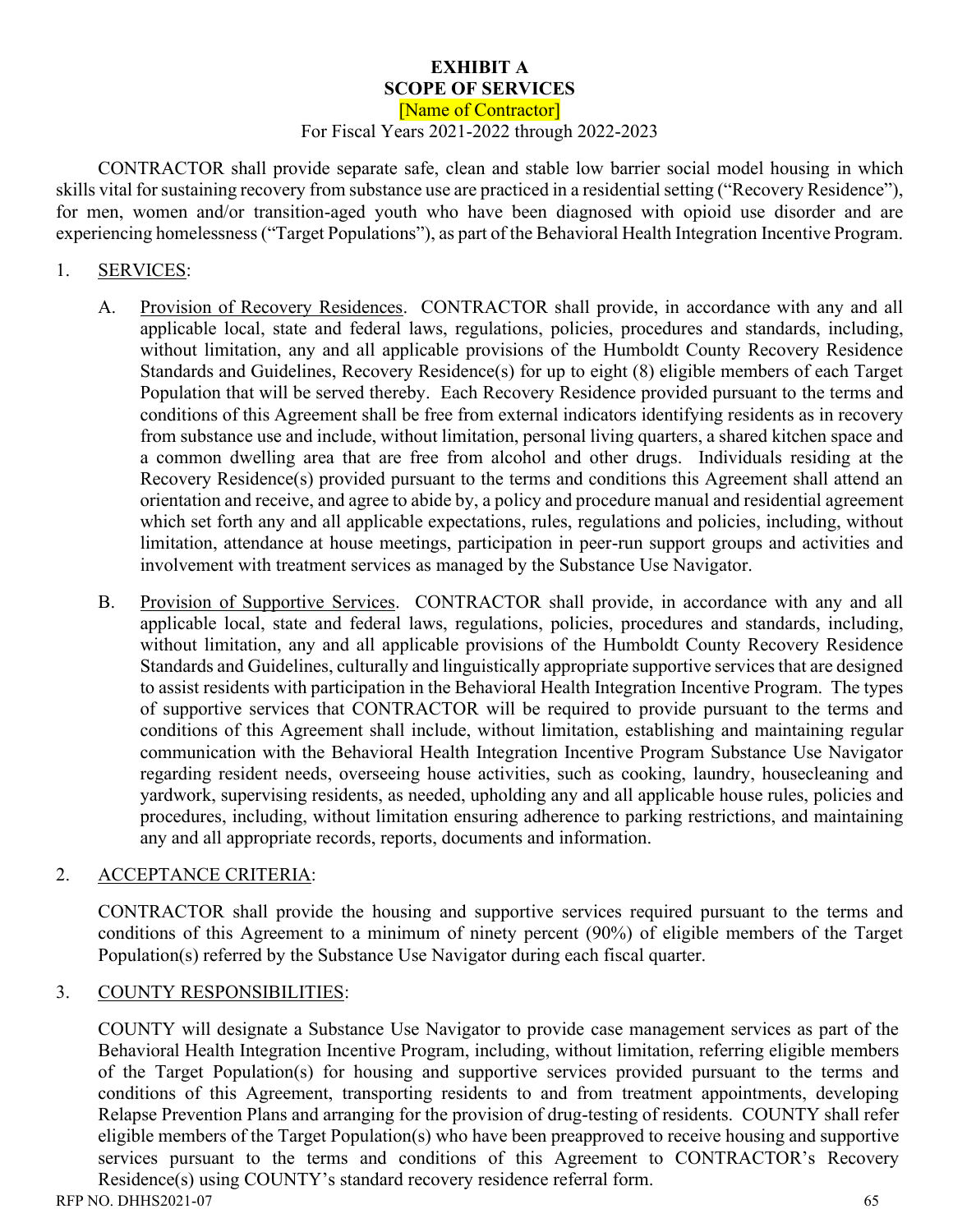## **EXHIBIT B SAMPLE INVOICE FORM**

[Name of Contractor]

For Fiscal Years 2021-2022 through 2022-2023

| <b>Request for Payment - County Contract</b>                   |                    |         |                            |                                        | <b>Recovery Residence</b> |                     |                                           |                               |
|----------------------------------------------------------------|--------------------|---------|----------------------------|----------------------------------------|---------------------------|---------------------|-------------------------------------------|-------------------------------|
| <b>Billing Period:</b>                                         |                    | through |                            |                                        | <b>BHI Funds</b>          |                     |                                           |                               |
| Provider Name:                                                 |                    |         |                            |                                        | Phone:                    |                     |                                           |                               |
|                                                                |                    |         |                            |                                        |                           |                     |                                           |                               |
| Address:                                                       |                    |         |                            |                                        | FAX:                      |                     |                                           |                               |
|                                                                |                    |         |                            |                                        |                           |                     |                                           |                               |
| <b>Authorized By</b>                                           | <b>Client Name</b> |         | Client ID<br>Number        | <b>Admit Date</b>                      | <b>Discharge Date</b>     | #Days<br>Authorized | Residential<br>Days Billed<br>this period | <b>GRAND TOTAL</b>            |
|                                                                |                    |         |                            |                                        |                           |                     | Rate                                      | \$20.00                       |
|                                                                |                    |         |                            |                                        |                           |                     |                                           | do not enter in these columns |
|                                                                |                    |         |                            |                                        |                           |                     | 0                                         | \$0.00                        |
|                                                                |                    |         |                            |                                        |                           |                     | $\Omega$<br>$\Omega$                      | \$0.00<br>\$0.00              |
|                                                                |                    |         |                            |                                        |                           |                     | $\overline{0}$                            | \$0.00                        |
|                                                                |                    |         |                            |                                        |                           |                     | $\Omega$                                  | \$0.00                        |
|                                                                |                    |         |                            |                                        |                           |                     | $\Omega$                                  | \$0.00                        |
|                                                                |                    |         |                            |                                        |                           |                     | $\Omega$                                  | \$0.00                        |
|                                                                |                    |         |                            |                                        |                           |                     | $\Omega$                                  | \$0.00                        |
|                                                                |                    |         |                            |                                        |                           |                     | $\Omega$                                  | \$0.00                        |
|                                                                |                    |         |                            |                                        |                           |                     | O                                         | \$0.00                        |
|                                                                |                    |         |                            | TOTAL OF ALL CLIENT SERVICES RENDERED: |                           |                     |                                           | \$0.00                        |
|                                                                |                    |         | Adjustments:               |                                        |                           |                     |                                           |                               |
|                                                                |                    |         | TOTAL REQUEST FOR PAYMENT: |                                        |                           | \$0.00              |                                           |                               |
|                                                                |                    |         |                            |                                        |                           |                     |                                           |                               |
| I certify that the above services were provided to the client. |                    |         |                            |                                        |                           |                     |                                           |                               |
| Print Name                                                     |                    |         |                            |                                        |                           |                     |                                           |                               |
| Signature of Authorized Staff                                  |                    |         | Date Submitted             |                                        |                           |                     |                                           |                               |
|                                                                |                    |         |                            |                                        |                           |                     |                                           |                               |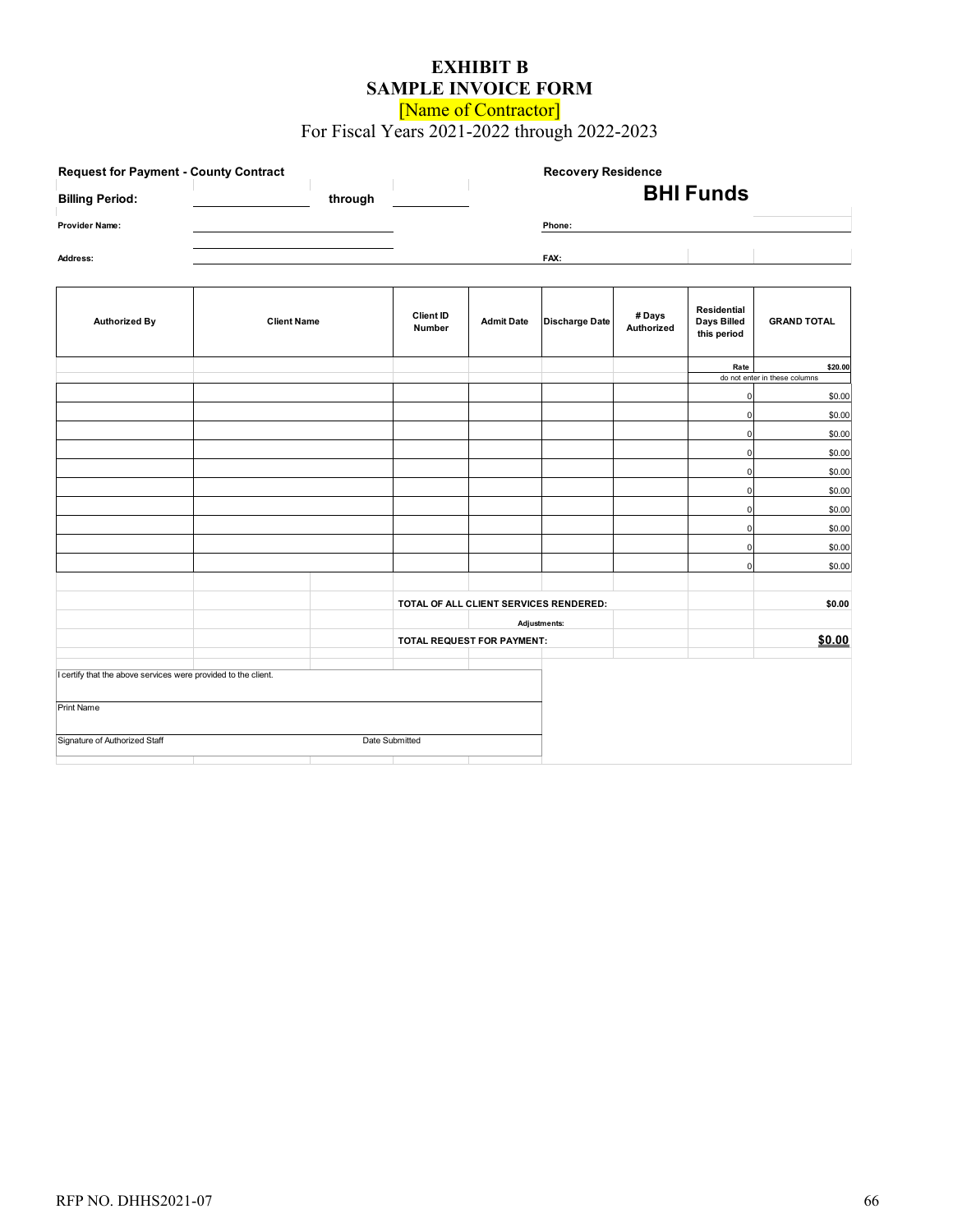#### **EXHIBIT C CERTIFICATION REGARDING LOBBYING ACTIVITIES**

[Name of Contractor] For Fiscal Years 2021-2022 through 2022-2023

The undersigned certifies, to the best of his or her knowledge and belief, that:

- 1. No Federal appropriated funds have been paid or will be paid, by or on behalf of the undersigned, to any person for influencing or attempting to influence an officer or employee of an agency, a Member of Congress, an officer or employee of Congress, or an employee of a Member of Congress in connection with the awarding of any Federal contract, the making of any Federal grant, the making of any Federal loan, the entering into of any cooperative agreement, and the extension, continuation, renewal, amendment, or modification of any Federal contract, grant, loan, or cooperative agreement.
- 2. If any funds other than Federal appropriated funds have been paid or will be paid to any person for influencing or attempting to influence an officer or employee of any agency, a Member of Congress, an officer or employee of Congress or an employee of a Member of Congress in connection with this Federal contract, grant, loan, or cooperative agreement, the undersigned shall complete and submit Standard Form-LLL, "Disclosure Form to Report Lobbying," in accordance with its instructions.
- 3. The undersigned shall require that the language of this certification be included in the award documents for all subawards at all tiers (including subcontracts, subgrants, and contracts under grants, loans, and cooperative agreements) and that all subrecipients shall certify and disclose accordingly.

This certification is a material representation of fact upon which reliance was placed when this transaction was made or entered into. Submission of this certification is a prerequisite for making or entering into this transaction imposed by section 1352, title 31, U.S. Code. Any person who fails to file the required certification shall be subject to a civil penalty of not less than \$10,000 and not more than \$100,000 for each such failure.

Name of Contractor

Printed Name of Person Signing for Contractor

Contract/Grant Number

Signature of Peron Signing for Contractor

Date

Title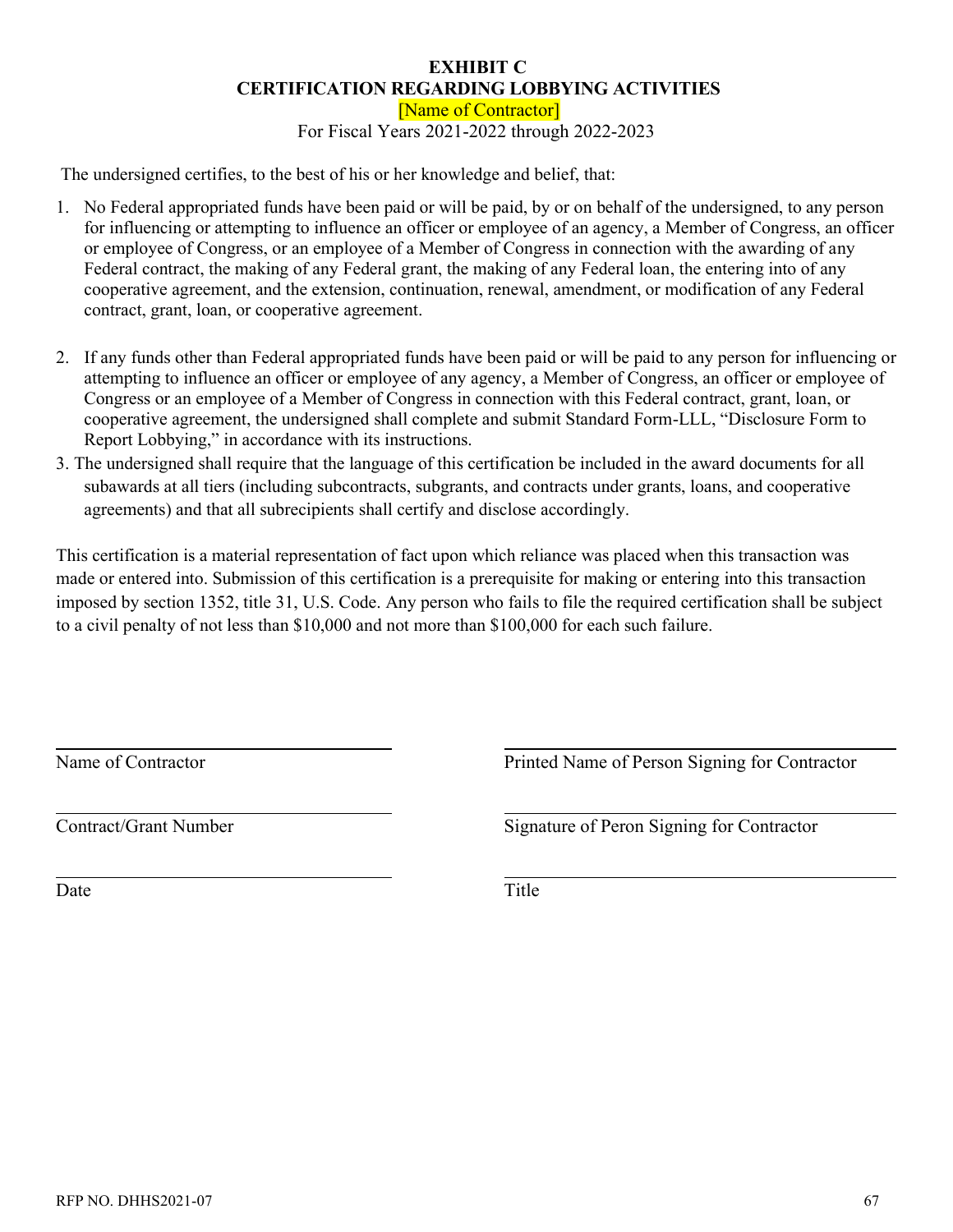# **EXHIBIT D DISCLOSURE OF LOBBYING ACTIVITIES**

[Name of Contractor]

For Fiscal Years 2021-2022 through 2022-2023

| 1.<br><b>Type of Federal Action:</b><br>a. contract<br>b. grant<br>c. cooperative agreement<br>d. loan<br>e. loan guarantee<br>f. loan insurance                                                                                                                                                                                                                                                                                                                                                                                                                                                                                                                         | <b>Status of Federal Action:</b><br>2.<br>a. bid/offer/application<br>b. initial award<br>c. post-award |                                                            | 3. Report Type:<br>a. initial filing<br>b. material change<br>For material change only:<br>Year quarter<br>Date of last report                      |  |  |
|--------------------------------------------------------------------------------------------------------------------------------------------------------------------------------------------------------------------------------------------------------------------------------------------------------------------------------------------------------------------------------------------------------------------------------------------------------------------------------------------------------------------------------------------------------------------------------------------------------------------------------------------------------------------------|---------------------------------------------------------------------------------------------------------|------------------------------------------------------------|-----------------------------------------------------------------------------------------------------------------------------------------------------|--|--|
| 4. Name and Address of Reporting Entity:<br>Prime Subawardee<br>Tier_, if Known:<br><b>Congressional District, if known:</b>                                                                                                                                                                                                                                                                                                                                                                                                                                                                                                                                             |                                                                                                         |                                                            | 5. If Reporting Entity in No. 4 is Subawardee,<br>Enter Name and Address of Prime:<br><b>Congressional District, if known:</b>                      |  |  |
| 6. Federal Department/Agency:                                                                                                                                                                                                                                                                                                                                                                                                                                                                                                                                                                                                                                            |                                                                                                         | CFDA Number, if applicable:                                | 7. Federal Program Name/Description:                                                                                                                |  |  |
| 8. Federal Action Number, if known:<br>10. a. Name and Address of Lobbying Registrant<br>(if individual, last name, first name, MI):                                                                                                                                                                                                                                                                                                                                                                                                                                                                                                                                     |                                                                                                         | 9. Award Amount, if known:<br>S<br>different from No. 10a) | b. Individuals Performing Services (including address if<br>(last name, first name, MI):                                                            |  |  |
| 11. Information requested through this form is authorized by<br>title 31 U.S.C. section 1352. This disclosure of lobbying<br>activities is a material representation of fact upon which<br>reliance was placed by the tier above when this transaction<br>was made or entered into. This disclosure is required<br>pursuant to 31 U.S.C. 1352. This information will be reported<br>to the Congress semi-annually and will be available for public<br>inspection. Any person who fails to file the required<br>disclosure shall be subject to a civil penalty of not less than<br>\$10,000 and not more than \$100,000 for each such failure.<br><b>Federal Use Only</b> |                                                                                                         | No.: Date:                                                 | Signature:<br>Print<br>Name: Title: Name: Title:<br><b>Telephone</b><br><b>Authorized for Local Reproduction</b><br>Standard Form - LLL (Rev. 7-97) |  |  |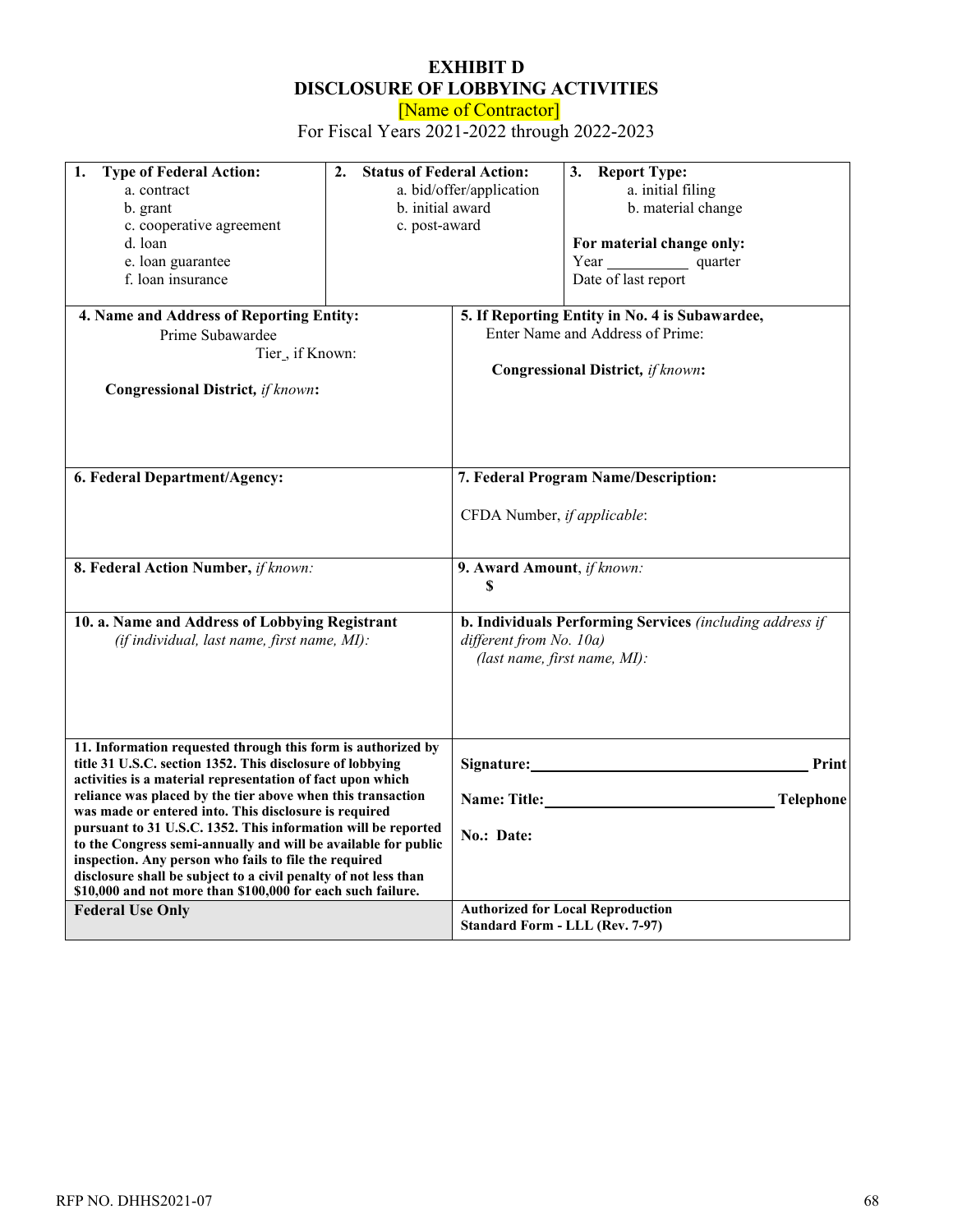#### **EXHIBIT E RECOVERY RESIDENCE STANDARDS AND GUIDELINES**

[Name of Contractor]

For Fiscal Years 2021-2022 through 2022-2023

The Humboldt County Department of Health and Human Services – Behavioral Health ("DHHS – Behavioral Health) has established the following standards and guidelines to ensure safe, clean and stable low barrier social model housing in which skills vital for sustaining recovery from substance use are practiced in a residential setting ("Recovery Residence") for individuals actively engaged in outpatient substance use disorder treatment and medically necessary medication-assisted treatment. DHHS – Behavioral Health reserves the right to update these standards and guidelines as necessary to comply with regulation, align with the Department's principles and meet the needs of the population we serve.

## **1. GENERAL REQUIREMENTS:**

- **A.** Documentation of legal business entity (e.g., organizational documents or business license).
- **B.** Documentation that the owner/operator has current liability coverage and other insurance appropriate to the level of support.
- **C.** Written permission from the property owner of record, if the owner is other than the recovery residence operator, to operate a recovery residence on the property.
- **D.** A statement attesting to compliance with nondiscriminatory state and federal requirements.
- **E.** Written mission and vision statements that reflect a commitment to those served and identifies the population served which, at a minimum, includes persons in recovery from a substance use disorder.
- **F.** The Recovery Residence must attest to the following:
	- **1.** Electrical, mechanical, and structural components of the property are functional and free of fire and safety hazards;
	- **2.** The residence meets local health and safety codes appropriate to the type of occupancy (e.g., single family or other) OR provide documentation from a government agency or credentialed inspector attesting to the property meeting health and safety standards; and
	- **3.** Residents are oriented to emergency procedures.
- **G.** The Recovery Residence attests that claims made in marketing materials and advertising will be honest and substantiated and that it does not employ any of the following:
	- **1.** False or misleading statements or unfounded claims or exaggerations;
	- **2.** Testimonials that do not reflect the real opinion of the involved individual;
	- **3.** Price claims that are misleading;
	- **4.** Therapeutic strategies for which licensure and/or counseling certifications are required but not applicable at the site; or
	- **5.** Misleading representation of outcomes.
- **H.** Recovery Residence staff must never become involved in residents' personal financial affairs, including lending or borrowing money, or other transactions involving property or services, except that the operator may make agreements with residents with respect to payment of fees.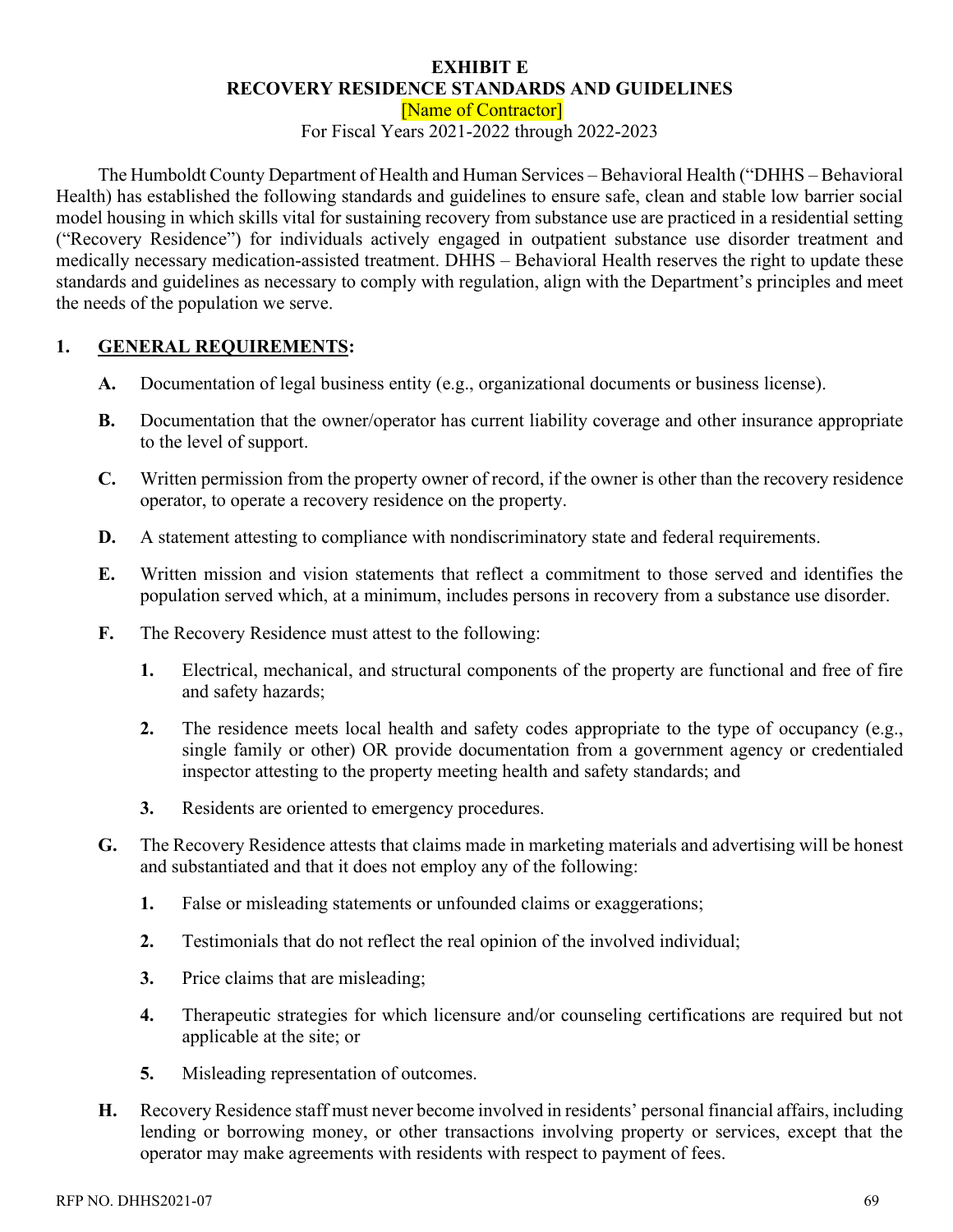- **I.** Prior to the initial acceptance of any funds, the Recovery Residence must inform prospective residents of all fees and charges for which they will be, or could potentially be, responsible for; refund policies; and payment from third-party payers for any fees paid on their behalf. Additionally, prospective residents must be informed of their rights, services to be provided, recovery goals, relapse policies and policies regarding their personal property, including removal of personal property left at the Recovery Residence. This information needs to be in writing and signed by the applicant.
- **J.** Use of an accounting system which documents all resident financial transactions such as fees, payments and deposits, and the ability to:
	- **1.** Produce clear statements of a resident's financial dealings with the Recovery Residence within reasonable timeframes;
	- **2.** Accurately record all resident charges and payments; and
	- **3.** Record payments made by third-party payers.
- **K.** Staff and residents must treat neighbors and concerned parties with respect and interact with them as appropriate. Upon request, the Recovery Residence must provide neighbors with the house manager's contact information and the house manager is responsible to respond to expressed concerns.

## **2. HOUSE MANAGER REQUIREMENTS:**

- **A.** Overall supervision of each Recovery Residence shall be adequate for the number of people in residence and the house managers must be accessible on an on-call basis twenty-four (24) hours per day, seven (7) days per week.
- **B.** House managers must have the following qualifications:
	- **1.** At least two years of sobriety (if in recovery);
	- **2.** CPR certification (proof required);
	- **3.** Training in application of Narcan©; and
	- **4.** Training in crisis intervention (proof required).
- **C.** At a minimum, house managers are responsible for the safety of the premises and those who reside there. Additional responsibilities include:
	- **1.** Collection of rent, if appropriate;
	- **2.** Documentation and maintenance of records;
	- **3.** Upholding Recovery Residence rules, policies and procedures;
	- **4.** Supervision of residents, as needed;
	- **5.** Knowledge and dissemination of community resources;
	- **6.** Maintenance of the Recovery Residence inside and out; and
	- **7.** Ensuring adherence to parking restrictions.
- **D.** If more than one (1) house manager is appointed to the Recovery Residence, a log or shift notes must be kept as a means of documenting incidents, if they occur.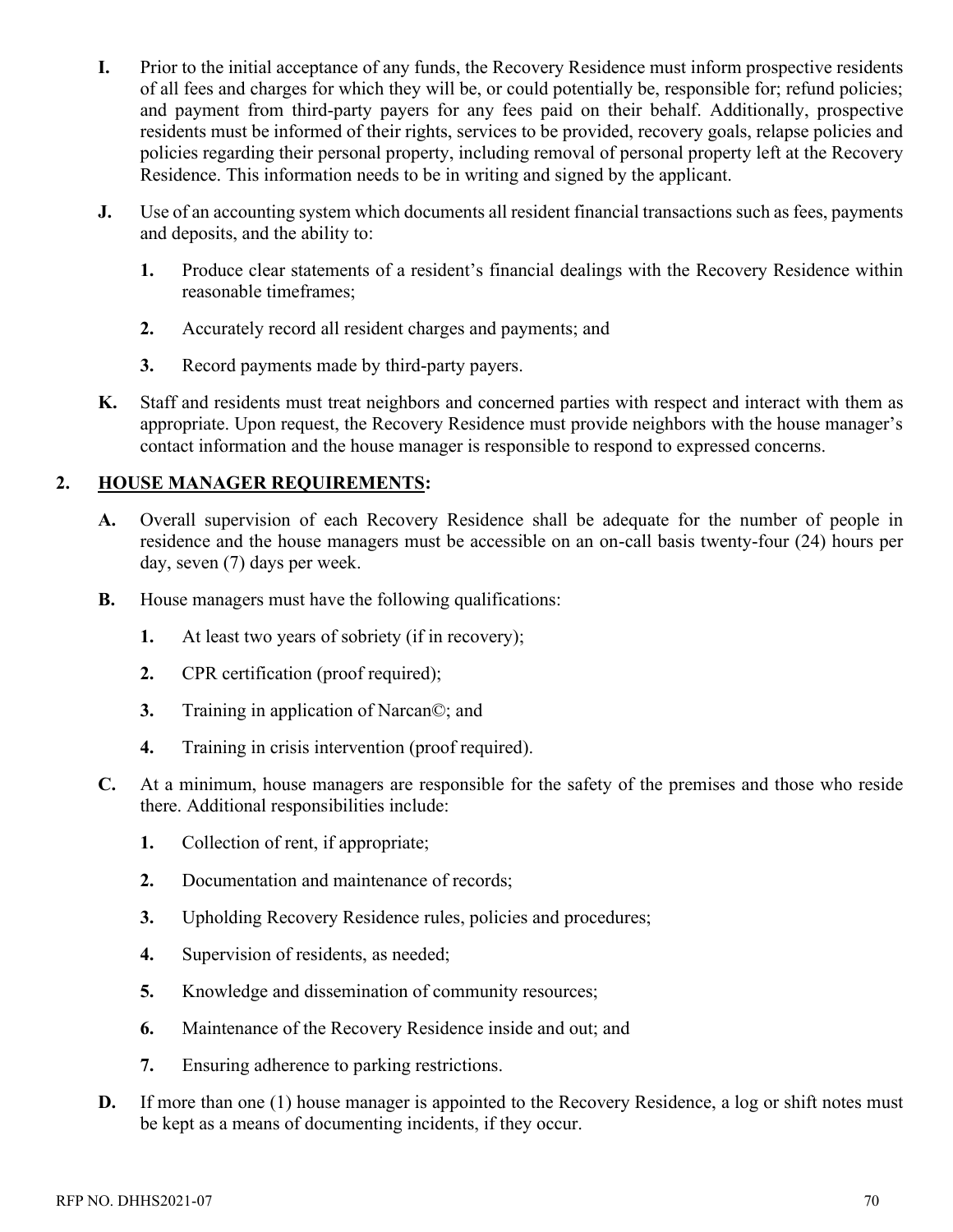## **3. STANDARDS OF OPERATION:**

- **A.** The Recovery Residence shall provide twenty-four (24) hour safe housing, free from alcohol and other drugs.
- **B.** The Recovery Residence must notify residents of a list of prohibited items on the premises and the Recovery Residence's right to conduct a search for such items, as appropriate and necessary.
- **C.** The Recovery Residence will hold weekly house meetings that all residents are required to attend. Signin sheets must be used to document attendance and retained by the Recovery Residence.
- **D.** Residents shall engage in regular household activities such as cooking, laundry, housecleaning, and yard work.
- **E.** Residents shall be required to maintain their designated areas in a clean and orderly manner.
- **F.** A "common area" with adequate space for all current residents to assemble for social and/or other group activities.
- **G.** Each resident must always have adequate personal space with appropriate privacy, which is defined by The Uniform Housing Code as follows:
	- **1.** At least one room in a dwelling unit must have one hundred twenty (120) square feet.
	- **2.** Other rooms must have at least seventy (70) square feet (except kitchens).
	- **3.** If more than two persons are using a room for sleeping purposes, there must be an additional fifty (50) square feet for each additional person.
- **H.** The Recovery Residence shall take appropriate measures to ensure that the personal property of each resident is secure.
- **I.** The Recovery Residence shall establish and maintain a culture and environment that is welcoming and understanding to those they serve.
- **J.** All residents must have access to the Recovery Residence at all times. The house manager may not close the Recovery Residence at any time, unless there is a hazard or safety issue that warrants evacuation.
- **K.** All residents shall have access to a kitchen, refrigerator, stove, dining room, laundry facilities, restrooms and showers to ensure basic needs are met.
- **L.** A written description of the procedural processes regarding chores, assignment of roommates, and primary Recovery Residence rules must be posted in a space that's accessible to every resident at all times.
- **M.** If the Recovery Residence's policy allows smoking on the property, a smoking area shall be clearly designated in an outdoor space where smoke will not affect other residents or neighbors and complies with all local smoking rules/ordinances. Any and all litter generated in a designated smoking area must be cleaned up daily.
- **N.** The Recovery Residence is responsible for ensuring neighborhood parking complies with town/city ordinances and is not intrusive to neighbors.
- **O.** Recovery Residence providers are required to have Naloxone accessible at each location, and appropriate staff are knowledgeable and trained in its use.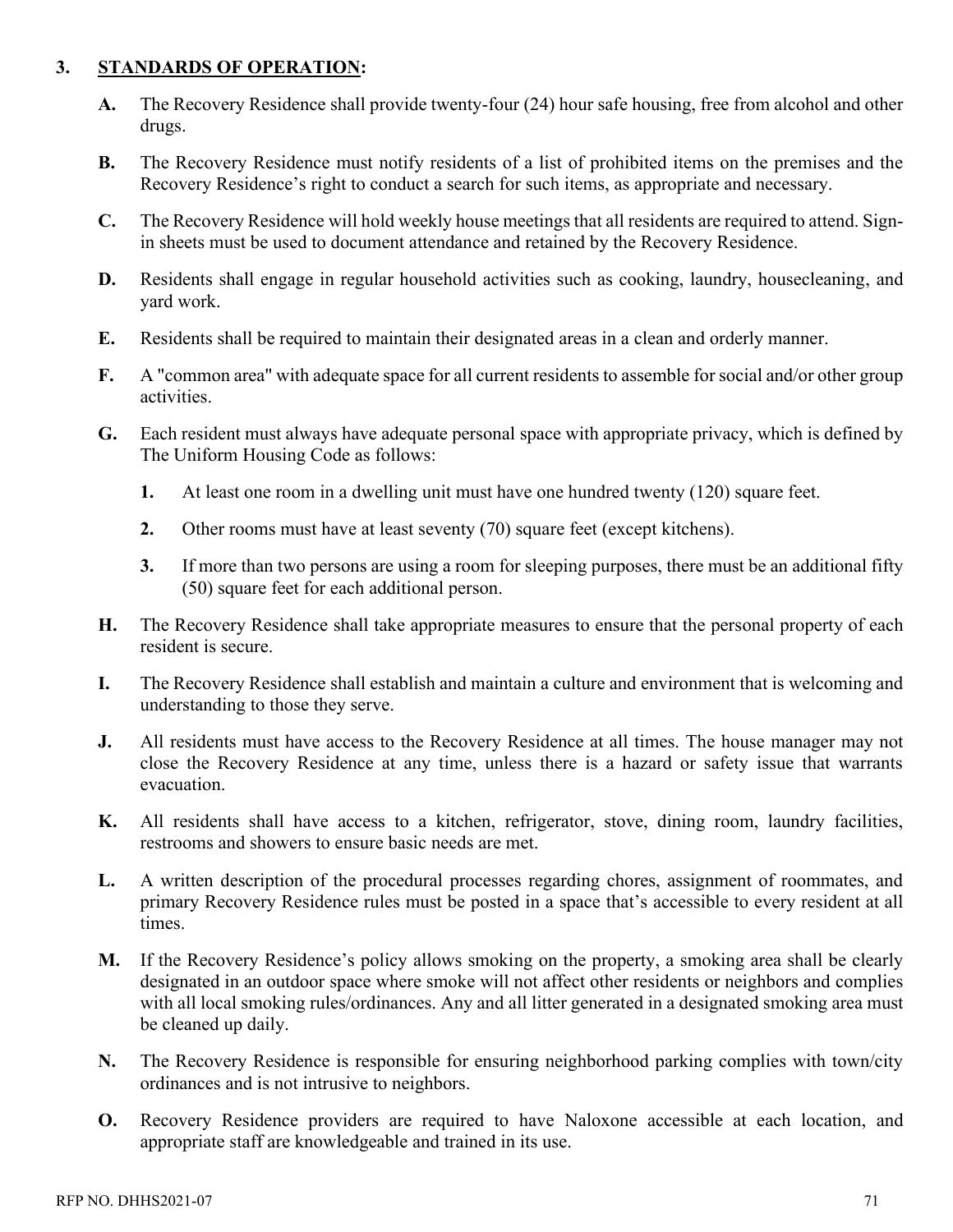**P.** Residents must share household expenses.

### **4. PHYSICAL ENVIRONMENT:**

- **A.** Exit doors must be clearly marked.
- **B.** Heating and cooling units must be in working order and sufficient to keep residents comfortable at all times.
- **C.** Zoning conformance shall be maintained, possess all required permits and follow all minimum fire prevention requirements.
- **D.** Smoking of any kind shall not be permitted inside the building. All smoking materials must be disposed of safely and neatly outside the residence.
- **E.** Stoves and cooking areas must be kept clean and adequately maintained.
- **F.** Smoke detectors and fire extinguishers must be installed in accordance with the local Fire Marshal regulations and requirements.
- **G.** A bloodborne pathogen clean up kit and at least one first aid kit must be located in a common area of the residence that all residents have access to at all times.
- **H.** Emergency exit routes, emergency telephone numbers and disaster plans shall be clearly posted in common areas and reviewed at least annually.
- **I.** Appropriate locks must be placed on all doors and windows.
- **J.** Recovery Residence must be clean, safe, sanitary and in good condition at all times for the safety and wellbeing of participants, employees and visitors.
- **K.** The Recovery Residence must be free from:
	- **1.** Broken glass, filth, litter, or debris;
	- **2.** Flies, insects, or other vermin;
	- **3.** Toxic chemicals or noxious fumes and odors;
	- **4.** Exposed electrical wiring;
	- **5.** Peeling paint or broken plaster; and
	- **6.** Other health or safety hazards.
- **L.** The Recovery Residence shall maintain all carpets and floors free from filth, holes, cracks, tears, broken tiles, or other safety hazards.
- **M.** All outdoor and indoor passageways, stairways, inclines, ramps, open porches and other areas of potential hazard must be kept free of obstruction and lighted for the visibility and safety of all participants.
- **N.** Recovery Residence equipment and supplies must be stored in appropriate space and shall not be stored in space designated for other activities (i.e., chemicals for cleaning or pest control cannot be stored where food or clothing is stored).
- **O.** Every resident must have adequate space to store their personal belongings.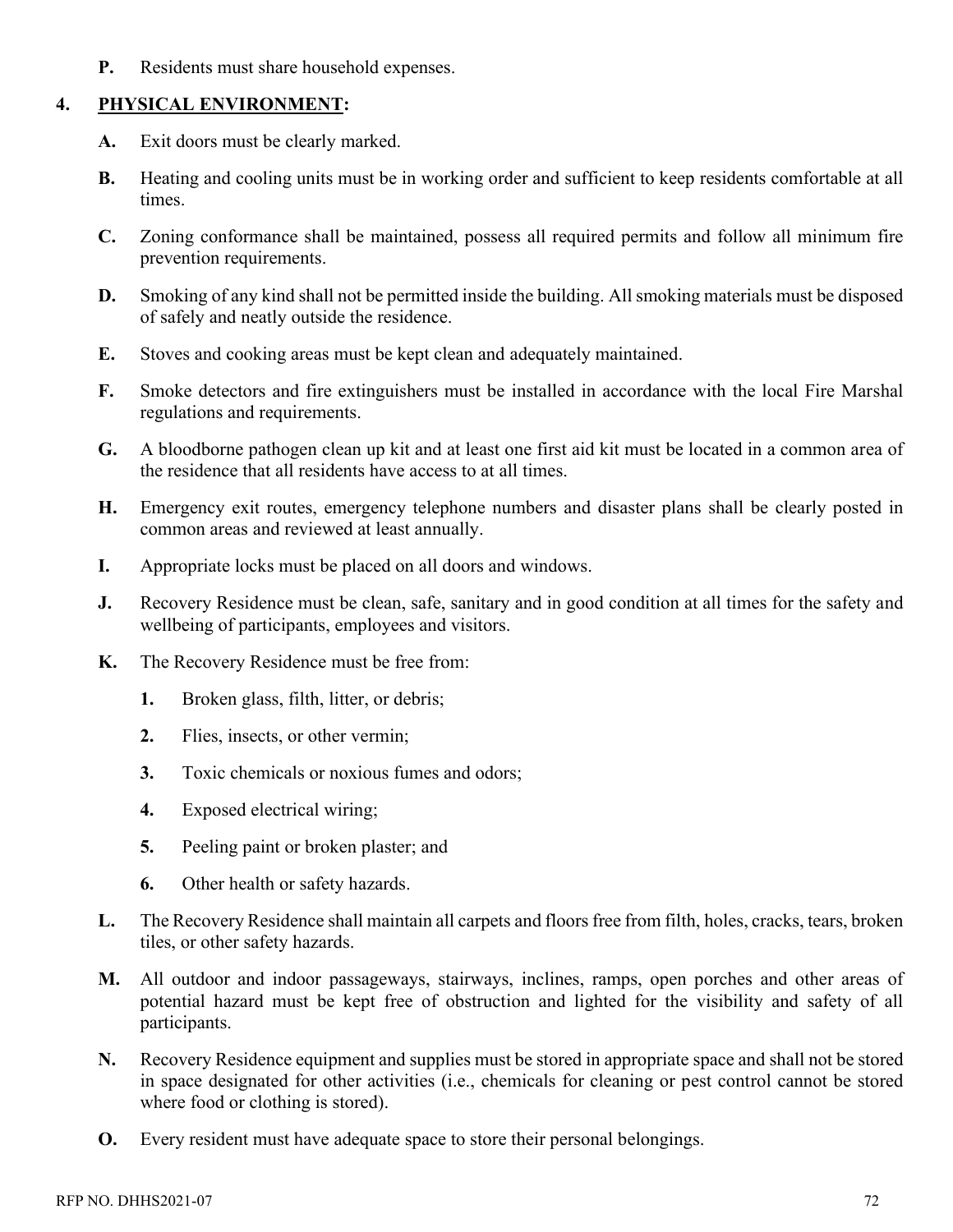- **P.** The Recovery Residence shall provide lamps or lights as necessary in all rooms and other areas to ensure the safety of all residents.
- **Q.** Hot water faucets used by residents for personal care shall meet the following requirements:
	- **1.** Hot water delivered to plumbing fixtures used by residents shall not be less than one hundred five (105) degrees Fahrenheit and not more than one hundred thirty (130) degrees Fahrenheit; and
	- **2.** Taps delivering water at one hundred thirty-one (131) degrees Fahrenheit or above must be prominently identified by warning signs.
- **R.** All toilets, handwashing and bathing facilities must be maintained in safe and sanitary operating conditions.
- **S.** The Recovery Residence shall provide each resident with an individual bed maintained in good condition, equipped with good springs and a clean mattress and supplied with pillow(s), linens and blankets, as appropriate, which are clean and in good condition. Bunk beds may be utilized provided they meet these requirements.

### **5. ELIGIBILITY FOR RESIDENCY:**

- **A.** Eligibility shall be determined through a referral process from the DHHS Behavioral Health Substance Abuse Navigator (SUN). At a minimum, prospective residents must meet the following criteria:
	- **1.** Residents must be actively participating in an outpatient drug Medi-Cal program;
	- **2.** Residents must be actively participating in an outpatient medication-assisted treatment program;
	- **3.** Residents must meet Special Population criteria:
		- **a.** The prospective resident has a self-reported co-occurring mental health diagnosis; and/or
		- **b.** The prospective resident is between eighteen (18) to twenty-six (26) years of age.
- **B.** Residents must possess a willingness and demonstrate the ability to comply with all admission requirements, Recovery Residence rules, policies and procedures.

#### **6. ADMISSION AND DISCHARGE:**

- **A.** Prospective residents with a DHHS Behavioral Health referral shall be interviewed and assessed by the house manager.
- **B.** If the interviewer has concerns about the prospective resident, they must contact the referral source to obtain information about the suitability of the prospective resident. In accordance with Title 42 of the Code of Federal Regulations and the Health Insurance Portability and Accountability Act, the Recovery Residence must first obtain a release of information, as applicable. Referral sources can include, but are not limited to, Humboldt County Dual Recovery Program, Healthy Moms Program, Humboldt County Programs for Recovery, Aegis Treatment Center, and Open Door Community Health.
- **C.** As part of the admission process, individuals seeking to enter Recovery Residence must agree to sign a release of information with their substance use disorder treatment program prior to residency. The release of information will allow designated Recovery Residence staff to verify required attendance in outpatient substance use disorder treatment or engagement in recovery services, and inquire about drug testing results.
- **D.** Prospective residents must disclose all prescription medications and have a minimum of a seven (7)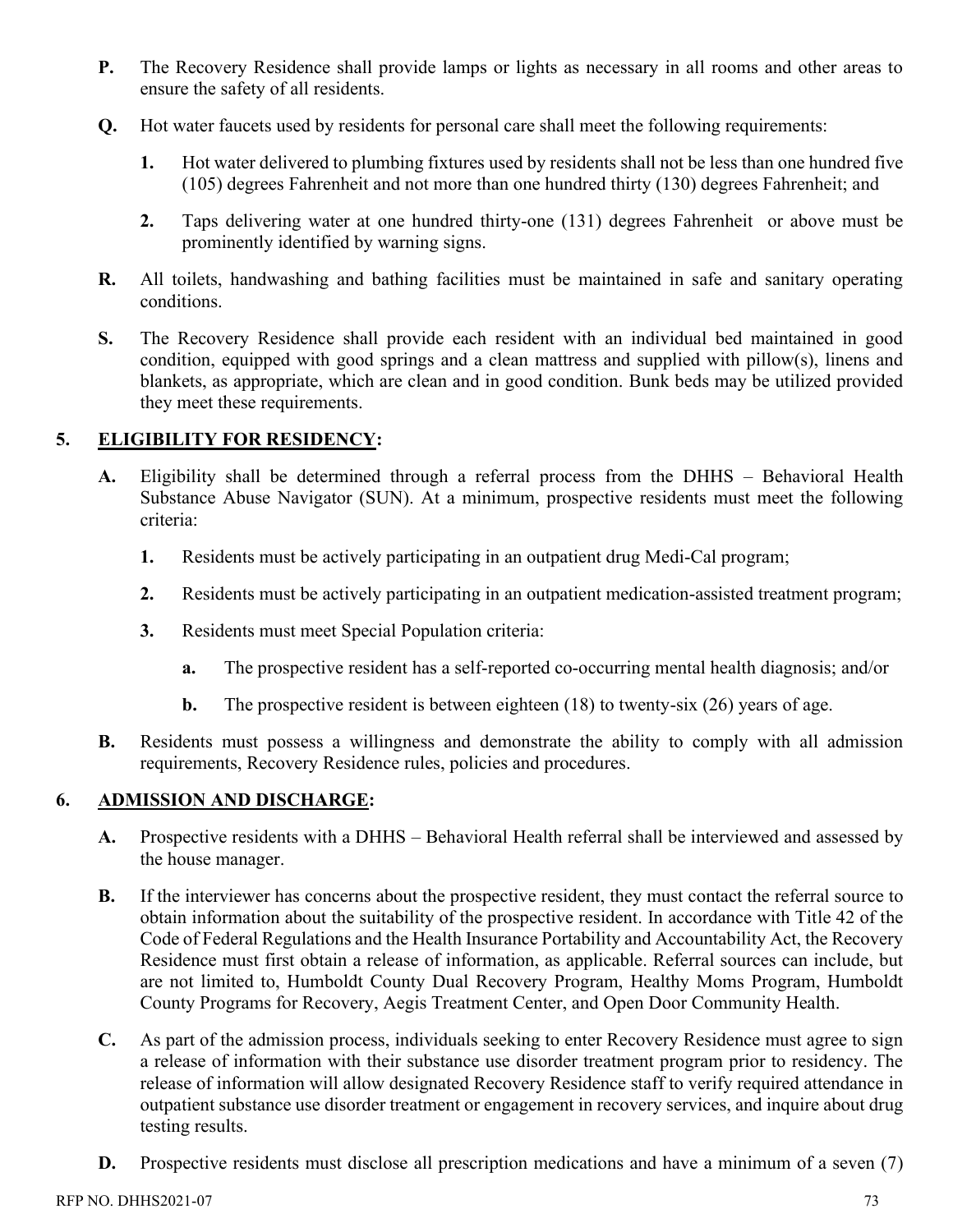day supply on hand prior to moving in. Prospective residents cannot be denied services based on prescribed medications.

- **E.** Copies of all policies, procedures, Recovery Residence rules and expectations must be presented to the prospective resident during the interview process.
- **F.** The house manager must establish a file for each resident that includes admission and residency documents. Resident files must be kept on the premises at all times in a secured, locked file cabinet accessible only to the house manager.

## **7. POLICIES AND PROCEDURES:**

- **A.** Each Recovery Residence shall have a current Policies and Procedures Manual that sets forth the rules, regulations, expectations, governance and grievance procedures. All residents shall be familiar with the policies and procedures contained in the manual and must sign an agreement to abide by them while a resident of the RR. Additionally, a copy of the Policies and Procedures Manual must be centrally located in a common area of the RR that's accessible to every resident at all times. The Recovery Residence must provide residents with the opportunity to provide suggestions and feedback regarding the policies and procedures (e.g., a suggestion box).
- **B.** DHHS Behavioral Health reserves the right to request copies of the program's policies and/or procedures at any time.
- **C.** At a minimum, the Recovery Residence's Policies and Procedures Manual shall contain policy and procedure that ensures appropriate background checks (due diligence practices) are conducted for all staff who will have direct and regular interaction with residents.
- **D.** If the Recovery Residence employs, contracts with or enters into a paid work agreement with residents, a policy must be in place to ensure the following conditions are met:
	- **1.** Paid work arrangements are completely voluntary;
	- **2.** Residents do not suffer consequences for declining work;
	- **3.** Residents who accept paid work are not treated more favorably than residents who do not;
	- **4.** All qualified residents are given equal opportunity for available work;
	- **5.** Paid work does not impair residents' progress towards their recovery goals;
	- **6.** The paid work is treated the same as any other employment situation;
	- **7.** Wages are commensurate with marketplace value and at least minimum wage;
	- **8.** Paid work does not confer special privileges on residents doing the work;
	- **9.** Work relationships do not negatively affect the recovery environment or morale of the home; and
	- **10.** Unsatisfactory work relationships are terminated without recriminations that can impair recovery.
- **E.** The Recovery Residence shall have a written admission and discharge procedure.
- **F.** The Recovery Residence shall have a written policy for discharge due to disciplinary reasons. The policy must include the grounds for potential discharge and discharge protocols that address the handling of personal property of residents, community re-entry supports such as a referral to affordable housing, a final accounting of monies paid by resident for rent, and information sharing through a release of information, if applicable.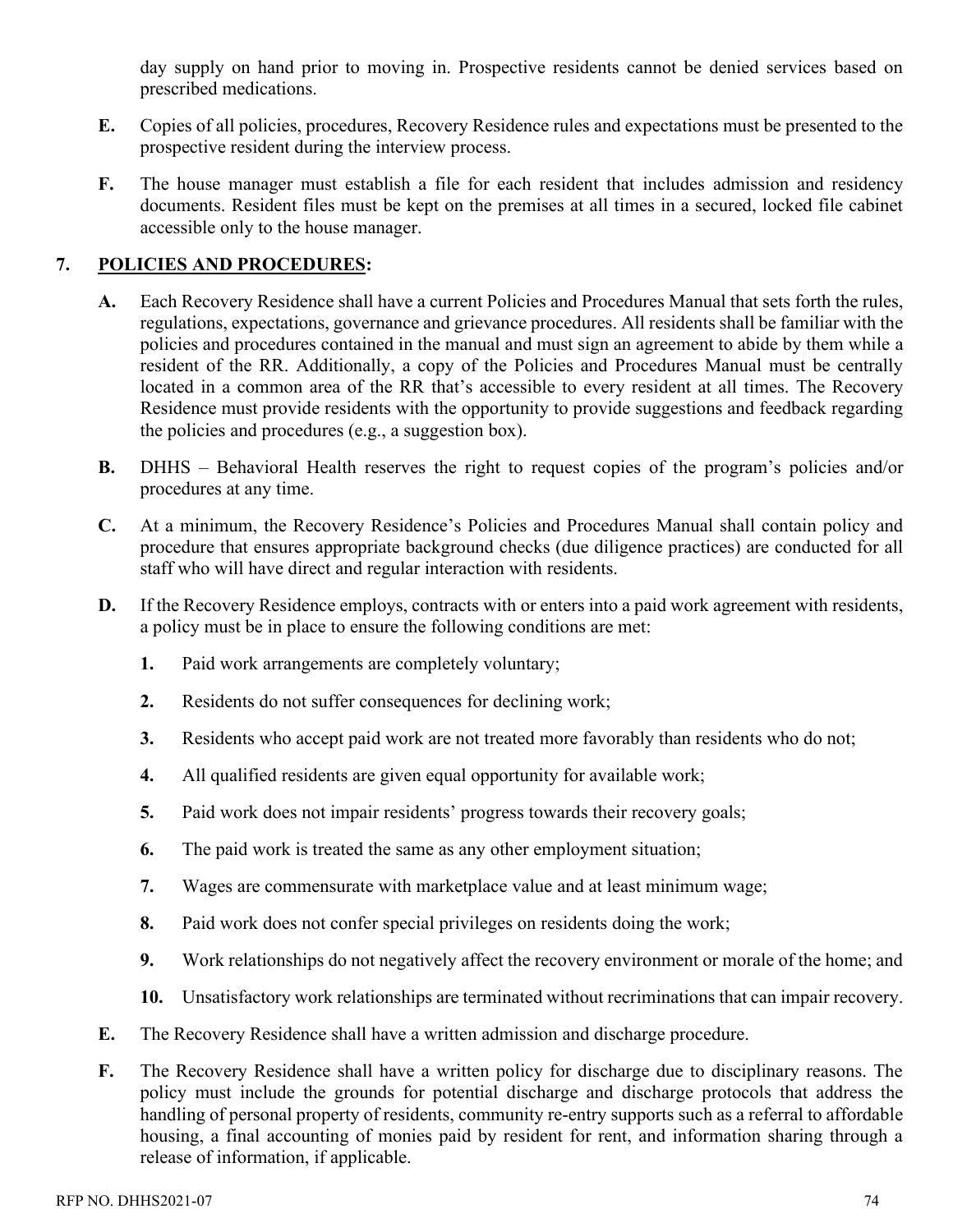- **G.** The Recovery Residence shall have a written policy for discharge due to successful completion of treatment. The policy must include a plan to transition the resident into independent living and integration into the community, handing of the personal property of residents, a final accounting of monies paid by resident for rent, and coordination with the substance use treatment program.
- **H.** A policy that addresses weapons and illegal activity by residents and staff. The policy must strictly prohibit the possession, and/or use of firearms, other weapons, illegal activities, erratic behavior, and acts or threats of violence on the property. The occurrence of illegal activities must be reported to the local law enforcement agencies immediately. Residents will be terminated from the Recovery Residence for such offenses and their substance use disorder treatment provider will be notified. House managers found to have violated the policy may face immediate termination.
- **I.** A policy addressing visitation including hours, terms of contact, visitation areas, visitor access, child visitation and monitoring.
- **J.** A confidentiality policy stating the Recovery Residence will protect the privacy of its residents and will not disclose confidential information without express written consent, except as required or permitted by law. Prior to the release of information, the house manager must ensure a completed release of information form is on file and covers the release of the specific information requested. The house manager shall also affirmatively inform residents of the privacy of information disclosed in meetings or other activities. Management shall remain knowledgeable of and obey all state and federal laws and regulations relating to confidentiality of records. Confidential information acquired during residency must be safeguarded from illegal or inappropriate use, access and disclosure, or from loss, unsecured maintenance of records or recording of an activity or presentation without appropriate releases. Forms will be provided to residents for the authorization to release information.
- **K.** A policy regarding collection of resident's information. At a minimum data collection will protect the residents' identity, be used for continuous quality improvement, and be part of day-to-day operations and regularly reviewed by staff and residents (where appropriate).
- **L.** A sexual harassment and verbal abuse policy that includes zero-tolerance of any behavior that is abusive, harassing or intimidating toward house manager, volunteers, residents or visitors.
- **M.** Each Recovery Residence must have a written policy regarding the use, storage and proper disposal of residents' prescribed medications. Medications must be properly secured by the resident at all times. The policy concerning the storage of medications does not apply to those medications, such as an asthma inhaler, to which medical necessity requires immediate access. The Recovery Residence shall not dispense medication but must ensure all residents store their medications securely.
- **N.** The Recovery Residence must have a specific policy addressing relapse and the actions taken by the house manager to address an incident of relapse. Relapse cannot be the only reason for discharge if resident is complaint with treatment.
- **O.** A safety inspection policy that requires regular verification of:
	- **1.** Functional smoke detectors in all bedroom spaces and elsewhere as code demands;
	- **2.** Functional carbon monoxide detectors, if residence has gas heating, ventilation, air-conditioning, hot water or appliances;
	- **3.** Functional fire extinguishers placed in plain sight and/or clearly marked locations;
	- **4.** Regular, documented inspections of smoke detectors, carbon monoxide detectors and fire extinguishers; and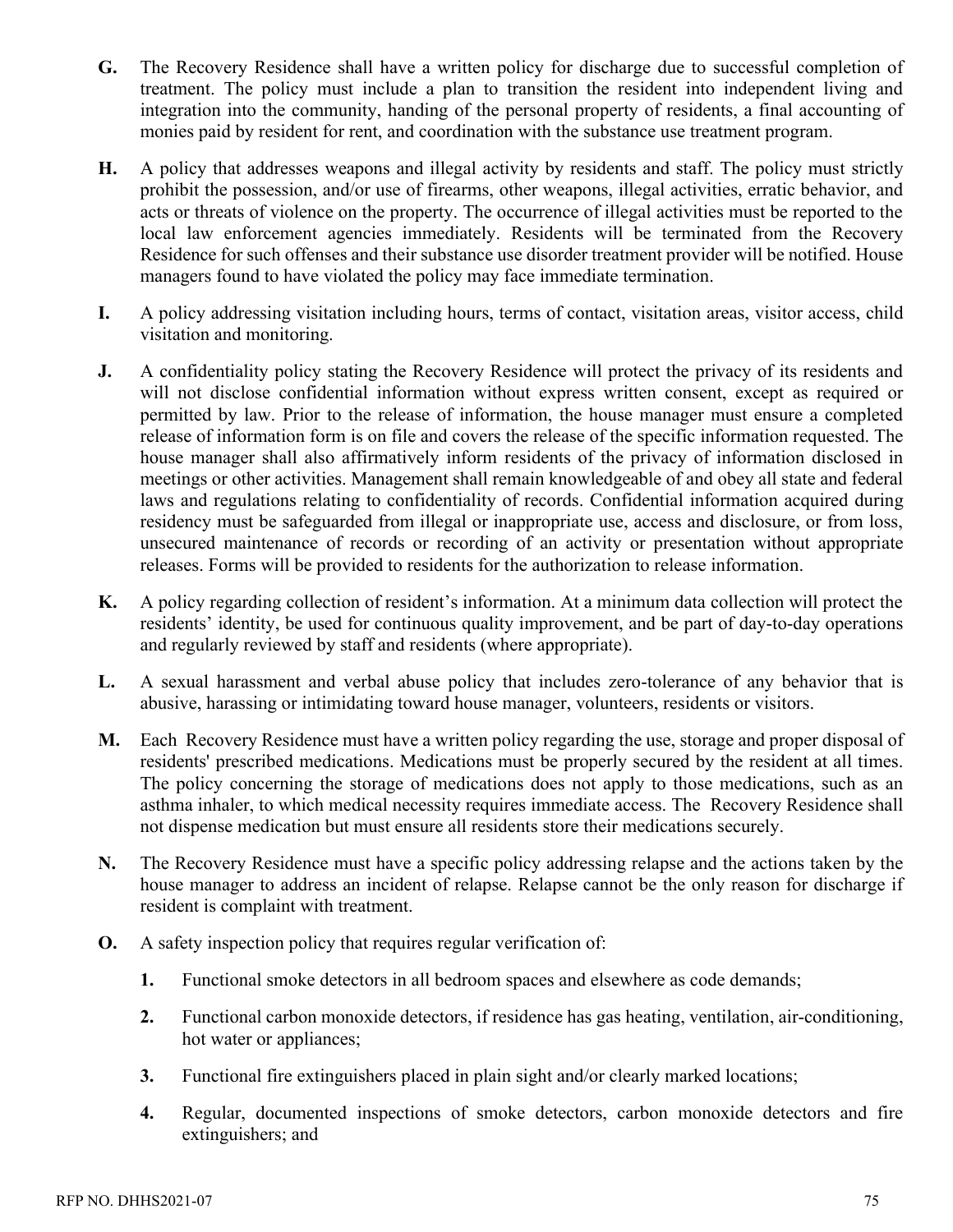- **5.** Fire and other emergency evacuation drills take place regularly and are documented.
- **P.** A grievance and appeal policy.

# **8. OPTIONAL POLICIES OR PROCEDURES:**

Any optional policies or procedures the Recovery Residence chooses to adopt shall be in the best interest of the residents, shall not be overly burdensome and must be applied to all residents.

## **9. DOCUMENTATION/RECORD KEEPING:**

- **A.** The house manager shall maintain the following in all resident files:
	- **1.** Resident's date of birth, emergency contact information, emergency medical information, current medications, pharmacy where prescriptions are on file, employer or school contact information;
	- **2.** Name and contact information for the resident's substance use disorder treatment provider(s) and/or counselor(s);
	- **3.** Documentation of current engagement in an outpatient treatment program and medicationassisted treatment program;
	- **4.** Documentation of employment, education, volunteer work, job search and other activities that support recovery;
	- **5.** Any releases of information that are deemed necessary by the house manager;
	- **6.** Incidents of non-compliance with the Recovery Residence's policies and procedures; and
	- **7.** Record of rent and expenses paid, including copies of receipts provided to the resident, as appropriate, when rent and other expenses are paid.
- **B.** A resident sign-in sheet must be placed near the main entrance/exit of the residence. All residents must use the sign-in sheet when coming and going.

## **10. INCIDENT REPORTING:**

- **A.** An incident is any event which jeopardizes the health and/or safety of clients, employees, or members of the community. Incidents include, but are not limited to:
	- **1.** All client deaths;
	- **2.** Attempted suicide (resulting in serious injury);
	- **3.** Homicide or attempts at homicide;
	- **4.** Injury connected to services or at a service site (self-inflicted or by accident);
	- **5.** Medical emergency connected to services or at a service site;
	- **6.** Violence, abuse or assault connected to services or at a service site (toward clients, others or property resulting in serious injury); and
	- **7.** Other (e.g., clients escaping from a locked facility, medication errors, *etc*.).
- **B.** All providers are required to complete an incident report which must be signed by the Recovery Residence staff member involved in or first notified of the incident as well as the house manager. If the house manager is the first staff member notified, they must sign in both sections. The house manager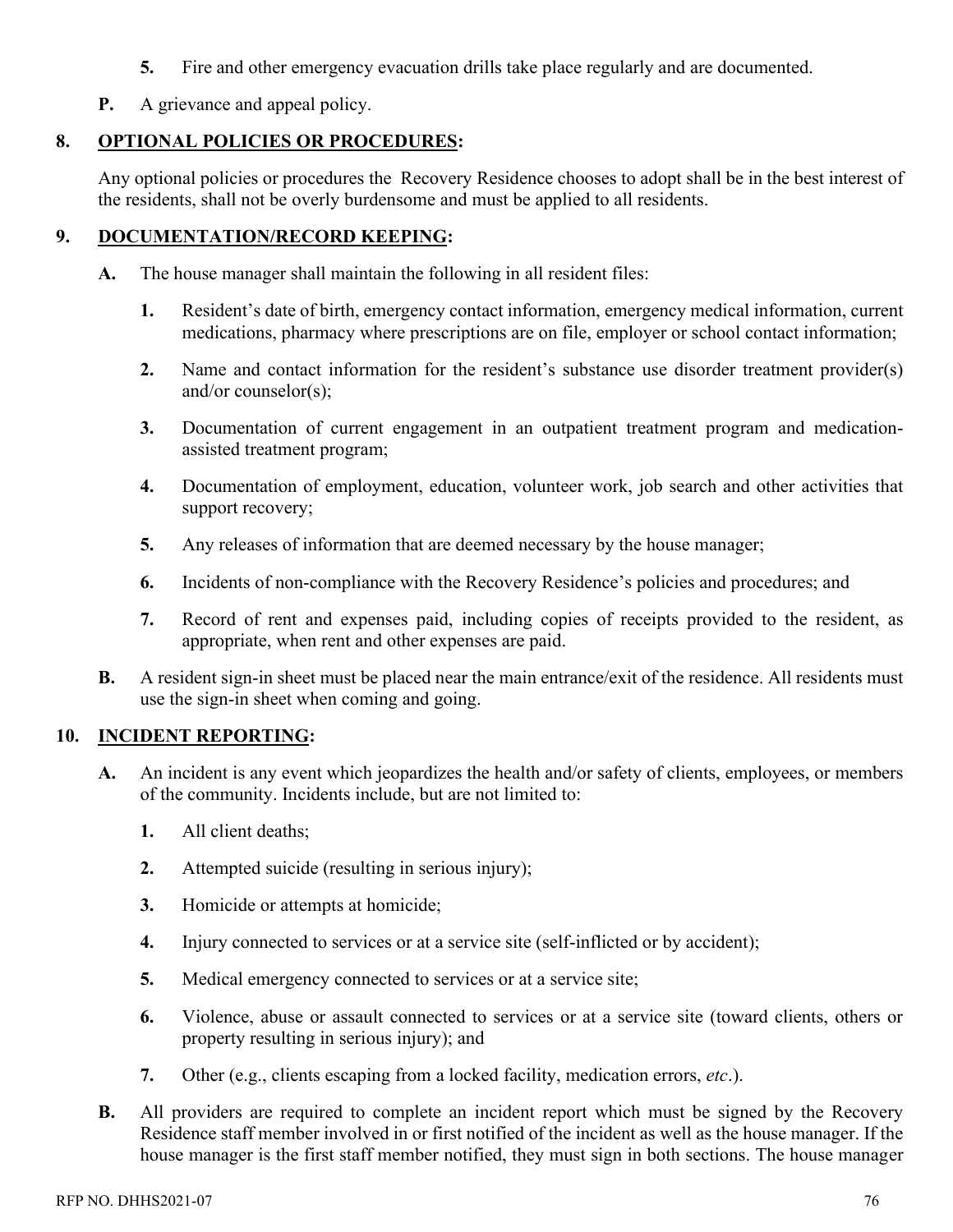is responsible for ensuring the incident report is completed, signed, dated and submitted to DHHS – Behavioral Health within twenty-four (24) hours of the incident.

- **C.** All incident reports must be centrally located in a secure area and documented in each involved resident's file.
- **D.** The house manager will be responsible for reviewing incident reports to determine opportunities for improvement, if applicable.

# **11. GRIEVANCE AND APPEAL POLICY:**

- **A.** Recovery Residence must have a written grievance procedure. Residents must be provided grievance information during the admission process. The house manager will explain the grievance procedure clearly and, after this explanation and review, both the resident and the house manager will sign the grievance procedure acknowledgement form that will be maintained in the resident's file. The house manager will advise residents whether they have cause or not to file a grievance about any violation of their rights or organizational policies and procedures, but the resident may do so at their discretion. The house manager shall post the DHHS – Behavioral Health grievance/complaint information at each Recovery Residence, which includes the Notice to the Public Grievance/Complaint Process along with grievance forms and postage-paid envelopes. The house manager will provide necessary help and materials in order for the grievance form to be completed and properly submitted. If a grievance is made, DHHS – Behavioral Health will address it as follows:
	- **1.** Evaluate the grievance thoroughly and objectively;
	- **2.** Assign an appropriate DHHS Behavioral Health staff member to investigate the grievance and obtain additional information, as needed;
	- **3.** Provide written acknowledgement of the grievance request upon receiving/reviewing the grievance. Additionally, DHHS – Behavioral Health will respond to the beneficiary in writing within 60 calendar days regarding the grievance final decision;
	- **4.** If the problem is not resolved by the house manager or the resident is uncomfortable discussing the matter with the house manager, the resident may contact DHHS – Behavioral Health to have their grievance handled directly by DHHS – Behavioral Health Administration or the California Department of Health Care Services to have their grievance addressed at the State level.
- **B.** All grievances will be filed and documented by DHHS Behavioral Health, including the final disposition and kept record of it in a central file. DHHS – Behavioral Health does not restrict, discourage or interfere with residents who communicate with an attorney or other organizations for the purposes of filing or pursuing a grievance. DHHS – Behavioral Health adheres to these standards to protect the welfare of the resident, house manager and the community at large.
- **C.** Recovery Residence are required to maintain a log of internal grievances and submit the log to DHHS – Behavioral Health as requested.

# **12. CONFLICT OF INTEREST STATEMENT:**

No volunteer, agent, or resident is to attempt to secure privileges or advantages from any resident in the Recovery Residence.

# **13. CONTINUITY OF CARE:**

In the event the Recovery Residence discontinues services, the residents must be referred to another Recovery Residence prior to the date of discontinuing service.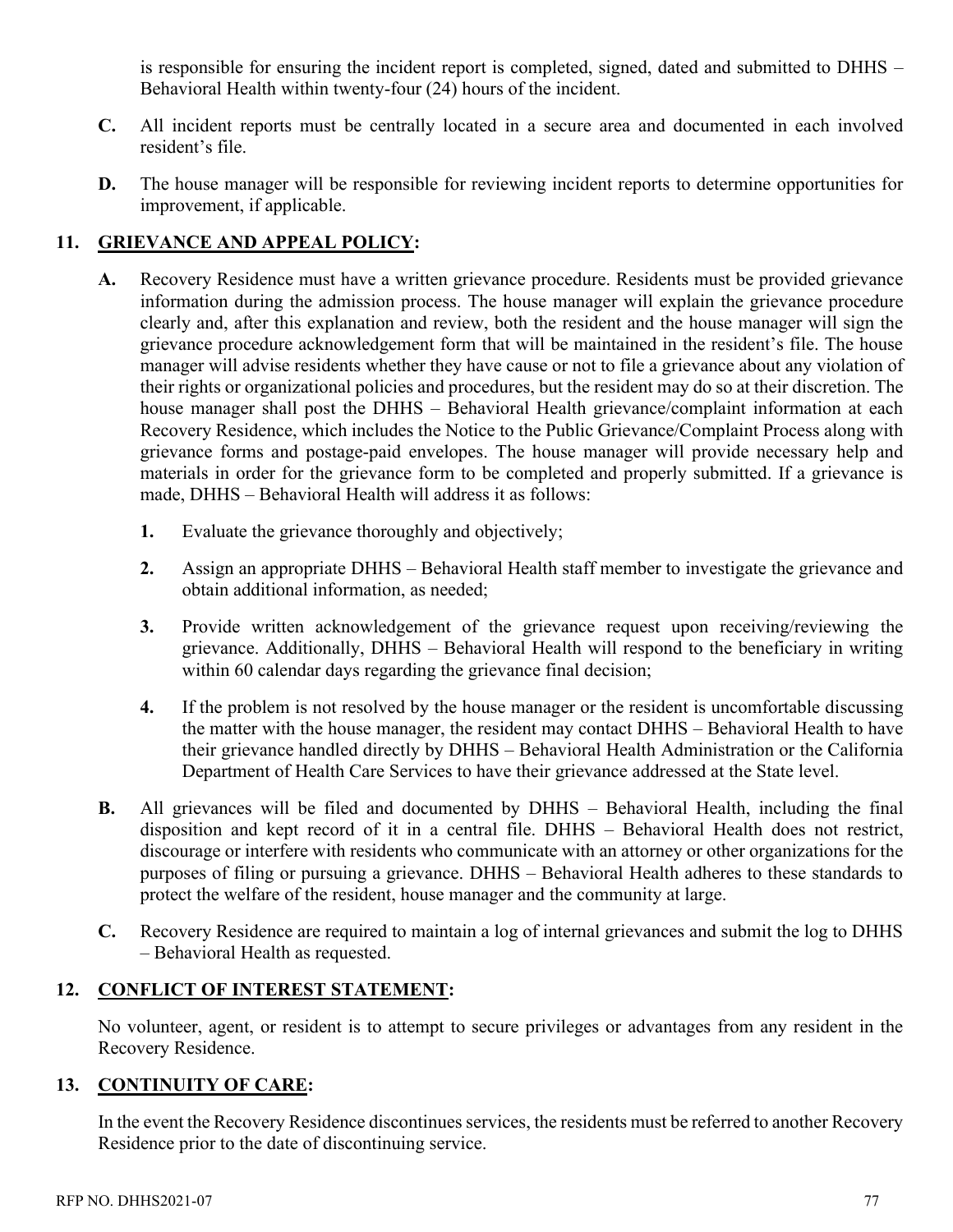## **14. MONITORING REVIEWS:**

- **A.** DHHS Behavioral Health will conduct monitoring reviews at each Recovery Residence at least once per year, which will include on-site and administrative components. Reviews will be based on the guidelines and standards set forth in this document as well as the formal agreement between the Recovery Residence and DHHS – Behavioral Health. Contracted Recovery Residence providers are expected to adhere any new standards created through future federal, state, or local legislation as well as changes to standards, required certifications, and oversight required by DHHS – Behavioral Health. The on-site review will include, but is not limited to:
	- **1.** A review of the Recovery Residence quality and safety standards;
	- **2.** Verification that the facility is a clean, safe alcohol and drug-free environment; and
	- **3.** A review of client files for documentation related to intake documentation, confirmation of engagement in treatment, and participation in house activities.
- **B.** The administrative review will include, but is not limited to:
	- **1.** Timely and accurate billing as well as other monthly report submissions;
	- **2.** A review of resident lengths of stay to ensure billing is submitted with the proper rates and that the residency does not exceed twenty-four (24) months;
	- **3.** Current insurance certificates are on file; and
	- **4.** A review of Recovery Residence's Policies and Procedures Manual.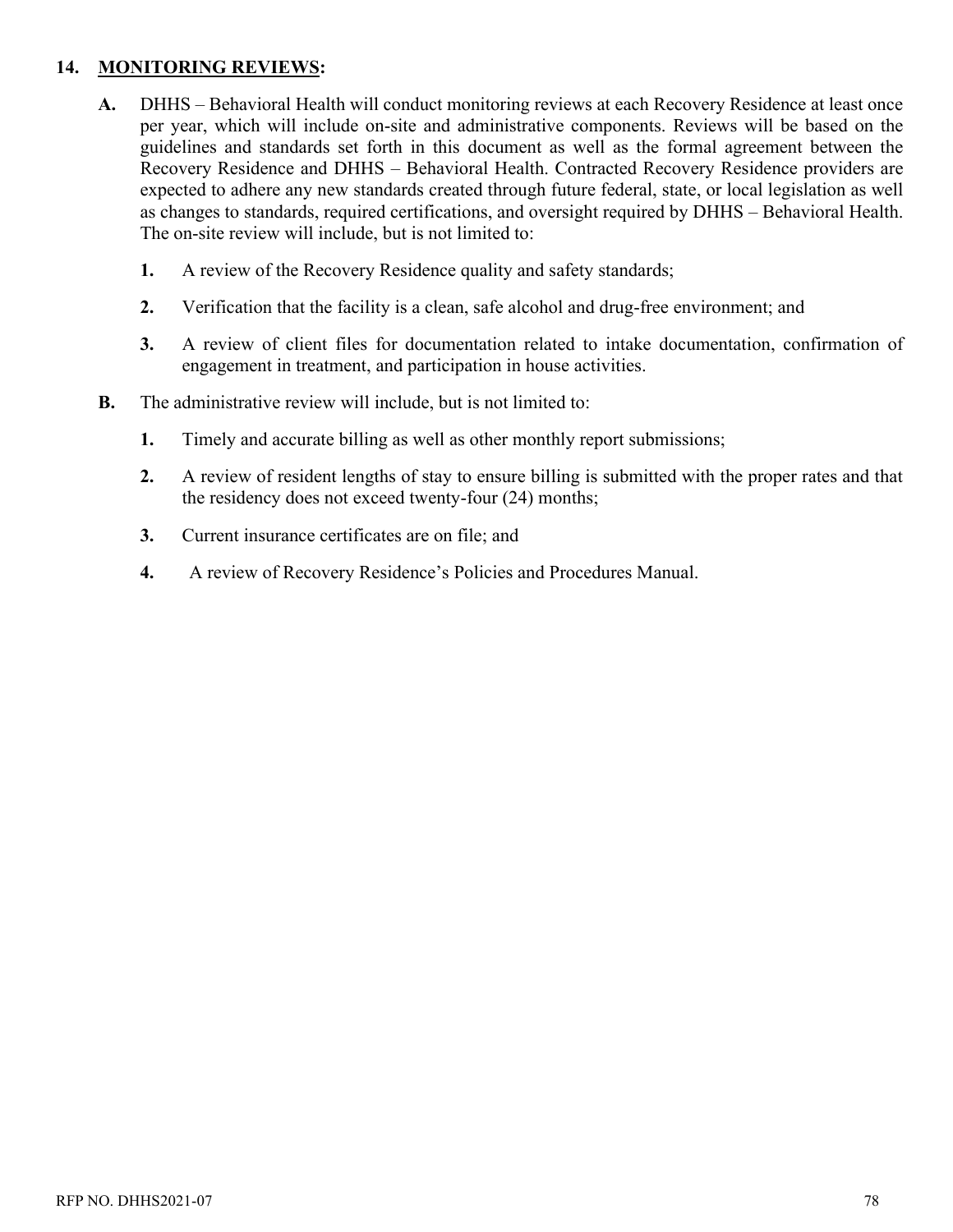#### **EXHIBIT F LOCAL SYSTEM OF CARE**

[Name of Contractor] For Fiscal Years 2021-2022 through 2022-2023

Child services are part of the local System of Care ("SOC"), therefore CONTRACTOR will operate within all applicable principles of the local SOC:

- 1. Providing effective, community-based services and supports for children and their families which coordinate with other systems to address their emotional, social, educational and physical needs, including, without limitation, traditional and nontraditional services as well as natural and informal supports.
- 2. Provide individualized services in accordance with the unique potentials and needs of each child and family, guided by a strengths-based planning process and an individualized service plan developed in true partnership with the child and family.
- 3. Ensure that services and supports include evidence-informed practices and/or interventions supported by practice-based evidence, as agreed upon with COUNTY, to ensure the effectiveness of services and to improve outcomes for children and their families. This includes selecting, training and implementing practices with fidelity and tracking of outcomes associated with intervention using standardized outcome measurement tools.
- 4. Deliver services and supports within the least restrictive and most normative environments that are clinically appropriate.
- 5. Ensure that families, other caregivers and youth are full partners in all aspects of the planning and delivery of their own services. CONTRACTOR is also encouraged to include family and youth voice in development and implementation of policies and procedures that govern care for children and youth in their organization.
- 6. Ensure that services are well coordinated with other child-serving agencies with which the child and/or family may be involved to assure integrated care management.
- 7. Practice care management at the service level to ensure that multiple services are delivered in a coordinated and therapeutic manner and that children and their families can move through the system of services in accordance with their changing needs.
- 8. Provide developmentally appropriate mental health services and supports that promote optimal social and emotional outcomes for young children and their families in their homes and community when the CONTRACTOR serves children zero (0) to five (5) years of age.
- 9. Provide developmentally appropriate services and supports to facilitate the transition of youth eighteen (18) to twenty-one (21) years of age to adulthood and to the transition age youth and adult service systems as needed.
- 10. Encourage participation in local mental health promotion, prevention and early identification and intervention opportunities.
- 11. Incorporate continuous accountability and quality improvement mechanisms to track, monitor and manage the quality, effectiveness and outcomes at the program level, practice level and child and family level.
- 12. Protect the rights of children and families and promote effective advocacy efforts.
- 13. Provide services and supports without regard to race, religion, national origin, gender, gender